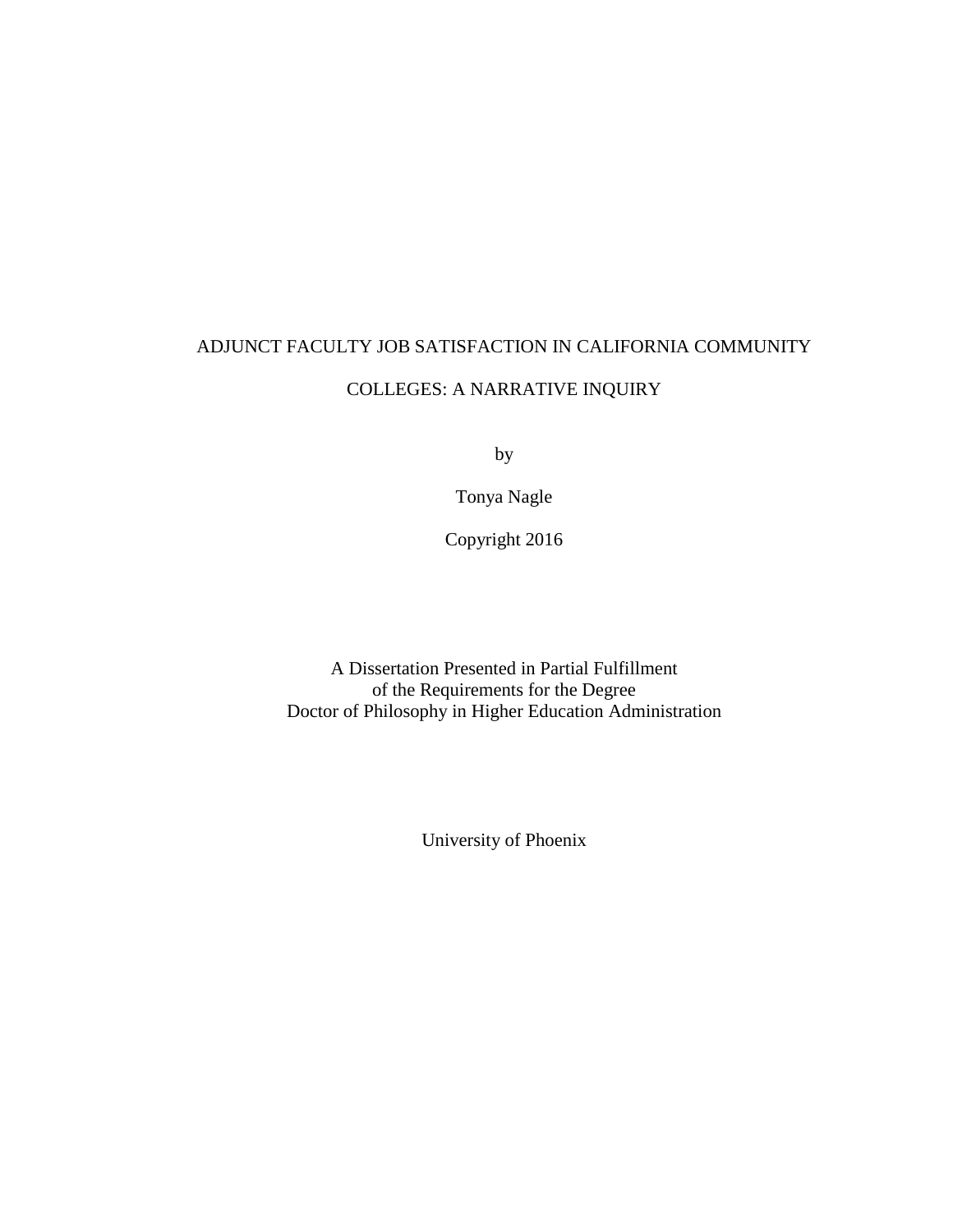# The Dissertation Committee for Tonya Nagle certifies approval of the following dissertation:

# ADJUNCT FACULTY JOB SATISFACTION IN CALIFORNIA COMMUNITY

#### COLLEGES: A NARRATIVE INQUIRY

Committee:

#### Leah P. Hollis, EdD, Chair

Kimberly Lockwood, EdD, Committee Member

Pamela Kersey, EdD Committee Member

Leah P. Hollis<br>Leah P. Hollis<br>Kimberdy Lockwood

Kimberly Lockwood

 $\int_{a}$  ( $\int_{\Delta}$ 

Pamela Kersey

William C. Beck II

William C. Beck II, PhD Academic Dean School of Advanced Studies University of Phoenix

Date Approved: 09/21/2016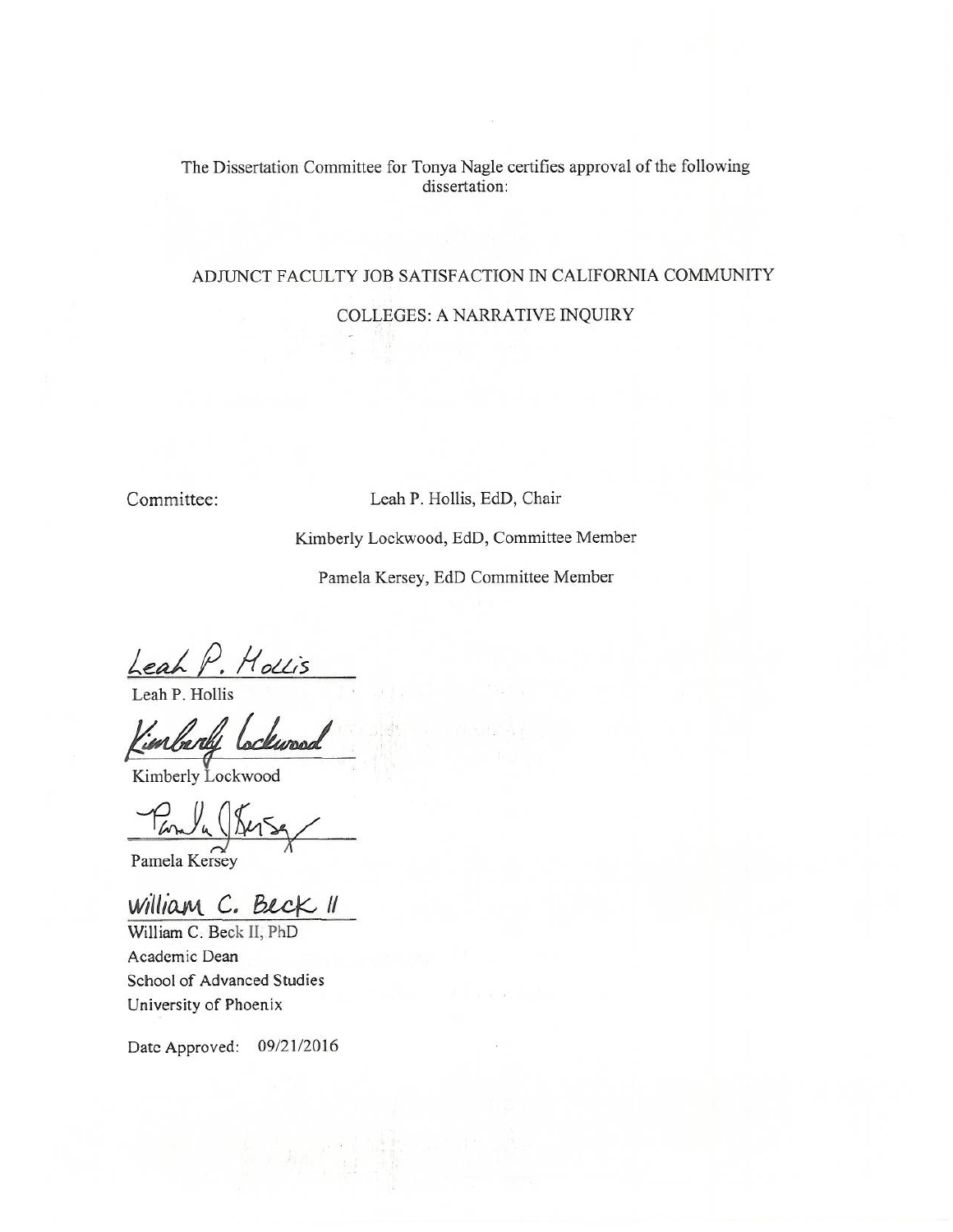## ABSTRACT

The problem addressed in the qualitative narrative inquiry is the perceived level of adjunct faculty job satisfaction. The general problem is the inconclusive and contradictory information on job satisfaction for adjuncts nationwide. The specific problem is poor job satisfaction for adjunct faculty in California where adjuncts are 48% of the teaching population (CCCCO, 2014). The narrative inquiry method was used to document the lived experiences of six California community college adjunct faculty members who facilitated at least one course during the physical year of 2015. The central or overarching questions for the narrative inquiry research study are: How does adjunct professors' perceptions of having a mentor(s) have an influence on their job satisfaction, how does adjunct professors' perceptions of equity and access impact their job satisfaction, and how can the college leaders in the California community college system improve adjunct faculty job satisfaction? Four common themes emerged from the narrative inquiries. The four themes are pay and benefits, mentor experiences, student experiences, and work conditions. Recommendations include providing transparency for adjunct faculty roles, responsibilities, and realistic projections for advancement. A suggestion for future research includes duplication of this study via an electronic platform to allow for contribution from participants across the nation. Additional suggestions include duplicating this research in other states.

*Keywords*: Higher education, narrative inquiry, adjunct faculty, job satisfaction, California community colleges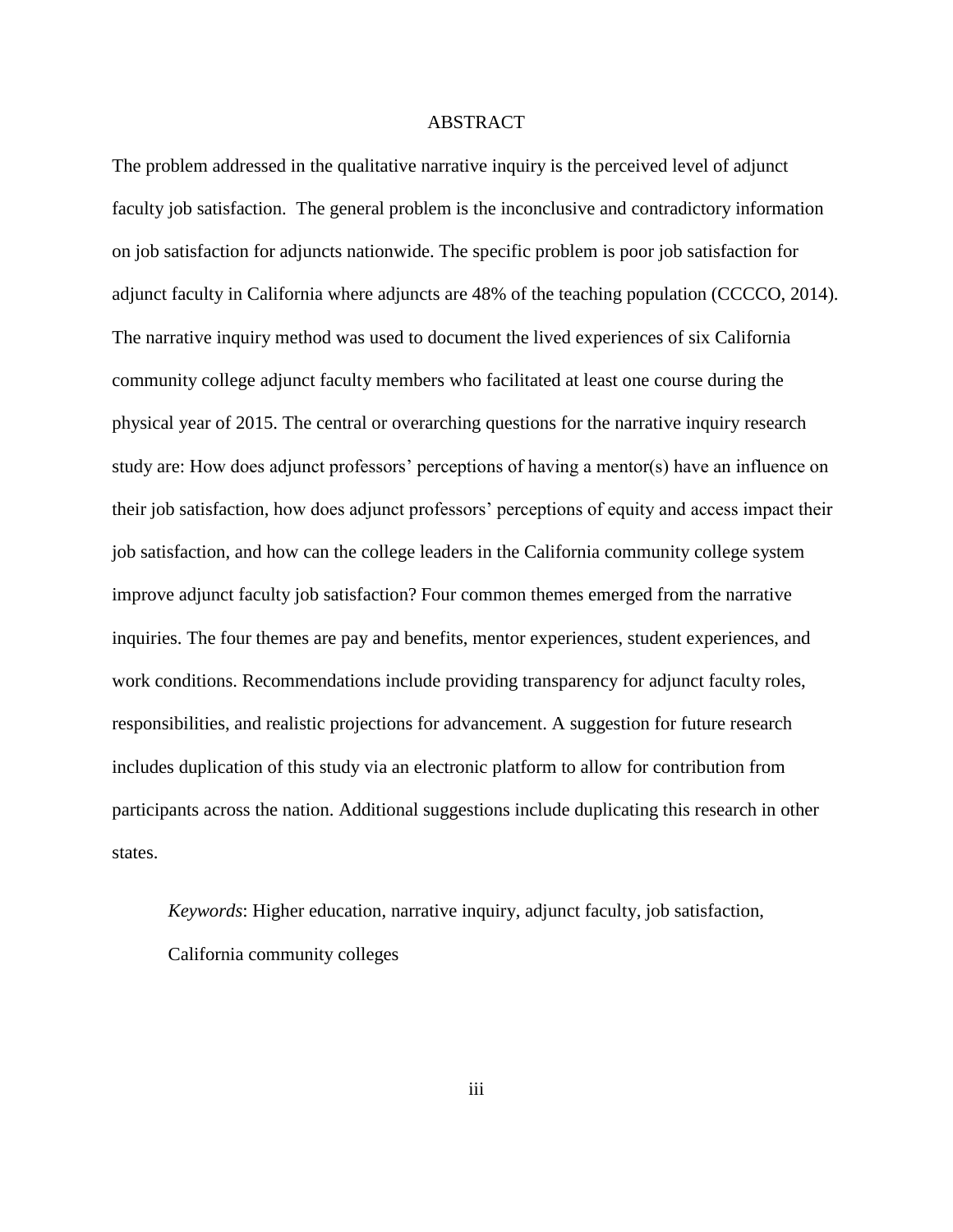## DEDICATION

I dedicate this dissertation to the unsung heroes of higher education, the people who face students on a daily basis, the people in the classrooms because they want to be there: the teaching faculty. This is dedicated to the part-time and full-time academic team members continuing to educate our nation's college students and empowering them to achieve their dreams of becoming college graduates. I was once a student, I am now a faculty member, and I continue to have a new appreciation for the impact we have beyond the time in our classrooms.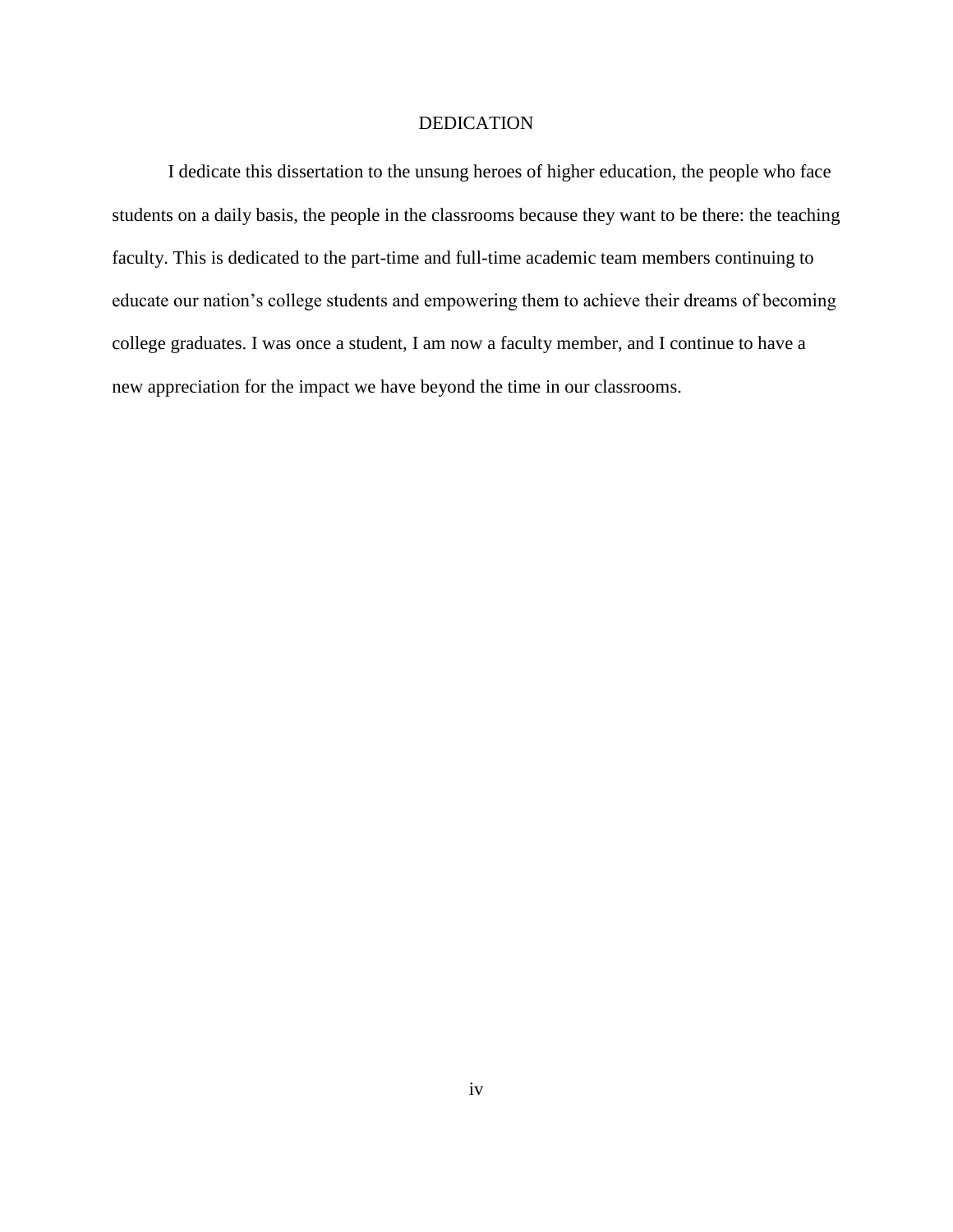# ACKNOWLEDGEMENTS

This dissertation was an interesting adventure filled with as many ups and downs as the best rollercoasters in the world.

Dr. Leah Hollis, I would not be here without your support and honesty. I had a lot of hard decisions to make and you made them much easier by reassuring me I was doing the right thing. I am grateful that you chose to be my chair. It has been a true privilege to work with you.

Dr. Kimberly Lockwood and Dr. Pam Kersey, I thank you both for your timely feedback, your attention to detail, and your willingness to work with me on such short notice. Dr. Lilia Santiague, Thank you.

To my family and friends, thank you for understanding the time I had to take away from you to dedicate to this program, the degree, and the research. To all of the people who forwarded the initial contact e-mail and told other adjunct faculty to reach out and participate, thank you!

To Maggie Domingez, Susan Wizenhunt, Ellen Beattie, and Joanna Dreiling among others I met during this journey, thank you for your check ins, thank you for helping me get my table of contents to stop moving, and thank you for explaining how to get my format issue fixed. No one really understands the issues of a doctoral student better than other people enduring the same struggles.

Last, but not least, thank you to my husband, Chris Nagle for enduring this journey with me.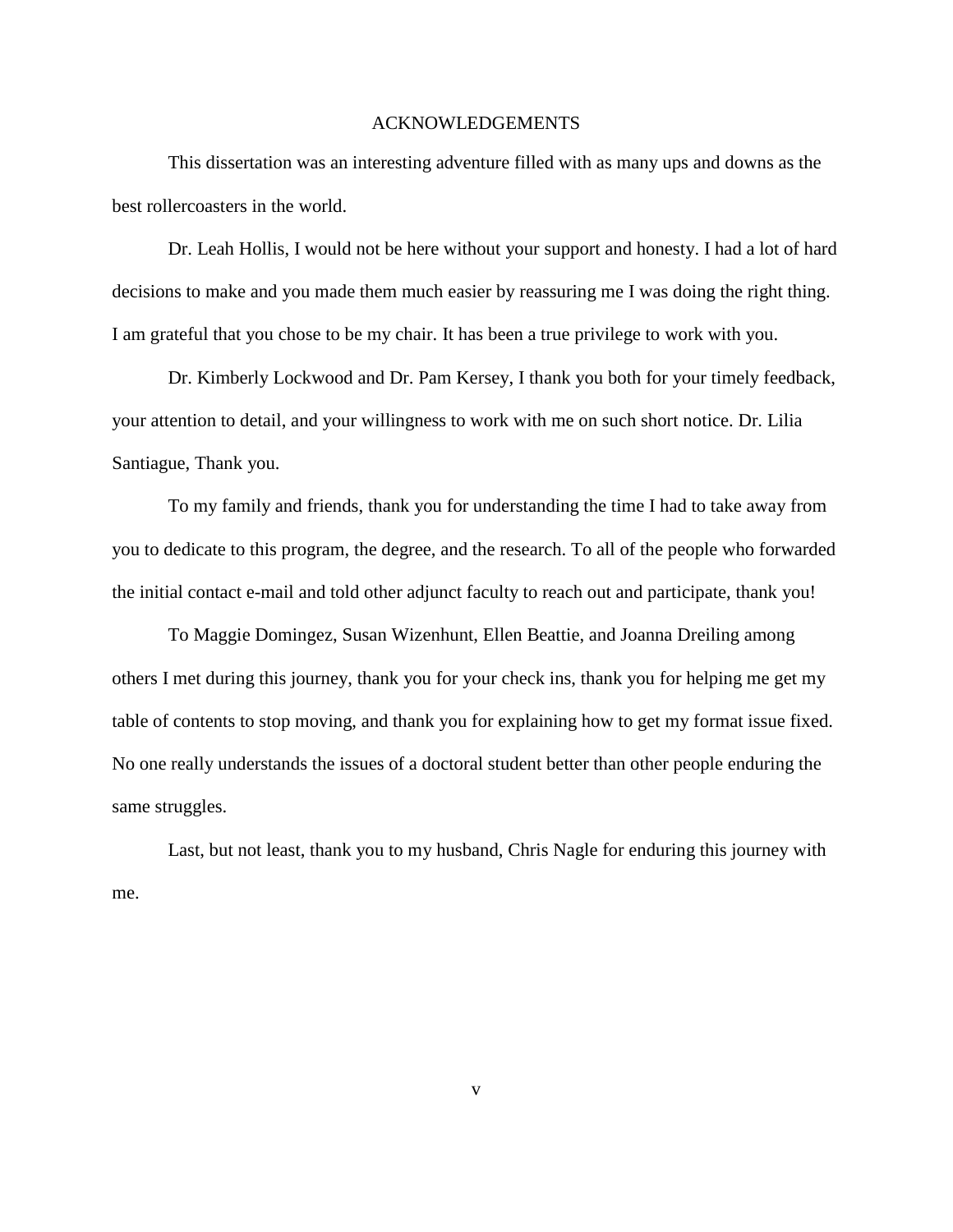| Contents<br>Page |
|------------------|
|                  |
|                  |
|                  |
|                  |
|                  |
|                  |
|                  |
|                  |
|                  |
|                  |
|                  |
|                  |
|                  |
|                  |
|                  |
|                  |
|                  |
|                  |
|                  |
|                  |
|                  |

# **TABLE OF CONTENTS**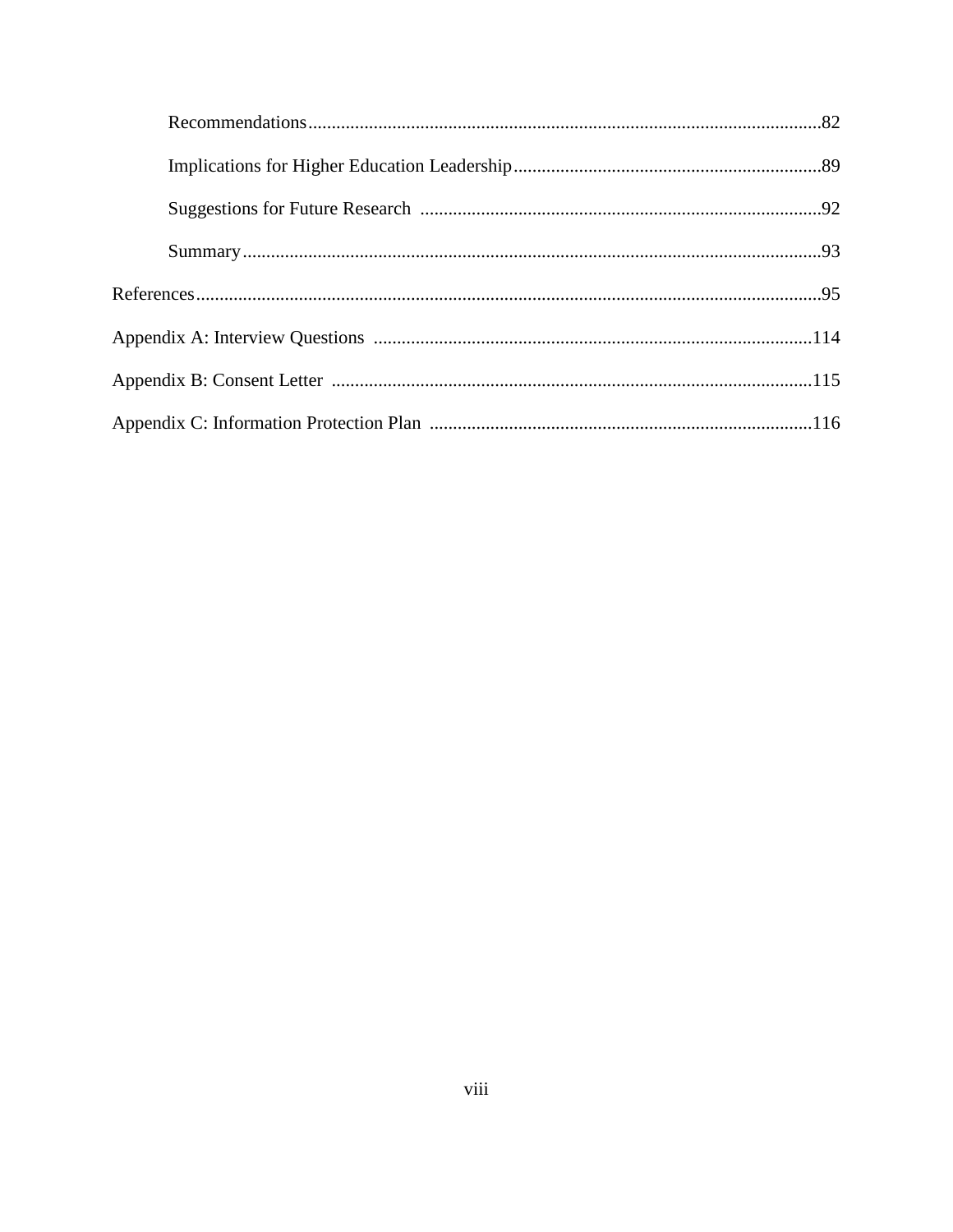# LIST OF FIGURES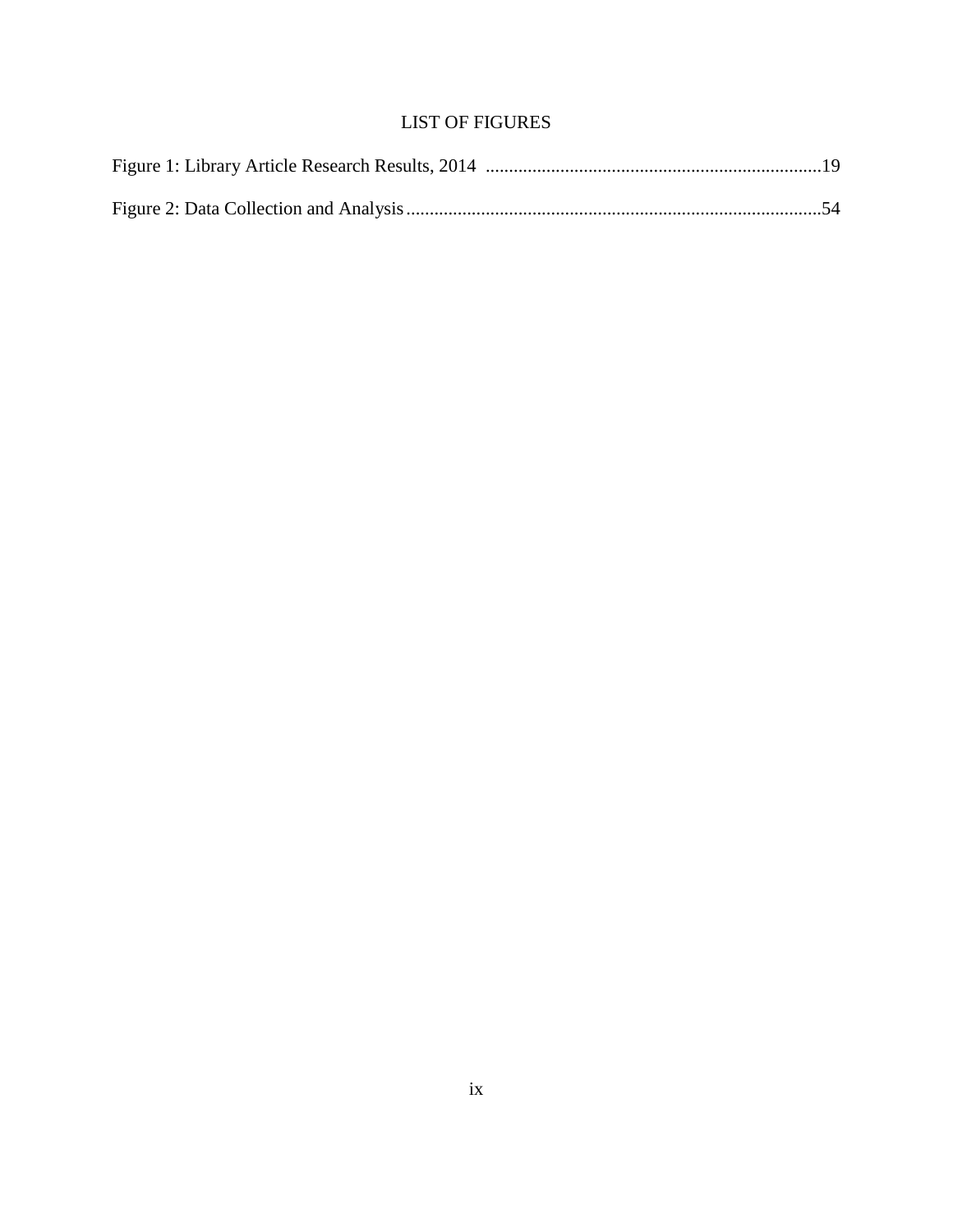# LIST OF TABLES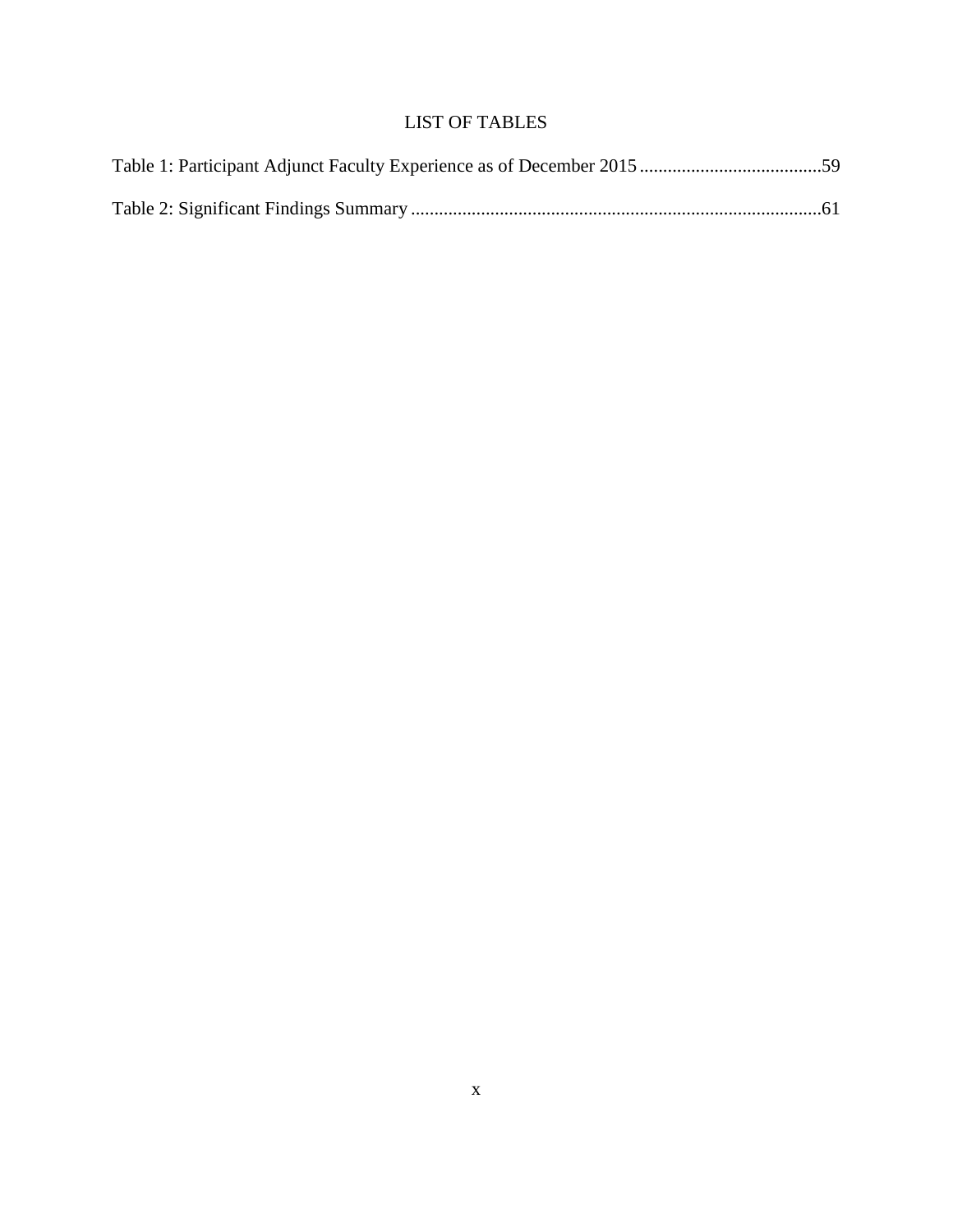#### Chapter 1

#### Introduction

Adjunct faculty is important to the adjunct faculty members, institutional leaders, and recently, congressional leaders. State leaders are aware of and involved in what some have labeled the "adjunct crisis" (Merklin, 2014). From 2005- 2015, researchers have paid increasing attention to adjuncts because of higher education's growing reliance on adjunct faculty labor (Curtis, 2014). Essentially, the crisis is due to decisions by college leaders across the nation to increase the use of adjunct faculty to teach as much as 70% of the courses offered at institutions (Ward, 2008; Schmidt, 2011). Approximately 47% of the faculty members in California Community Colleges in 2013 were adjunct (California Community College Chancellors Office, 2014). Adjuncts have similar education and experience when compared to full-time faculty members (Bowen, 2013).

In 2013, Congressman George Miller of California launched an initiative to gather personal accounts of adjunct faculty experiences (Dunn, 2013). Congressman Miller indicated the result was a response from over 300 adjunct faculty members in California (para. 10). The data collected from adjunct faculty were solicited on a volunteer basis, and the responses were sent to the congressman via e-mail.

In the United States, professors are relied upon as a critical element of the education process (Willingham, 2009). The reliance on adjunct faculty members to supplement the college course offerings is one of the reasons adjunct faculty job satisfaction is increasingly important to higher education leaders (Altbach, Berdahl, & Gumport, 2005). Zeind, Zdanowicz, MacDonald, Parkhurst, and King (2005) support the idea that adjunct faculty mentoring, development, and orientation may impact adjunct faculty job satisfaction.

1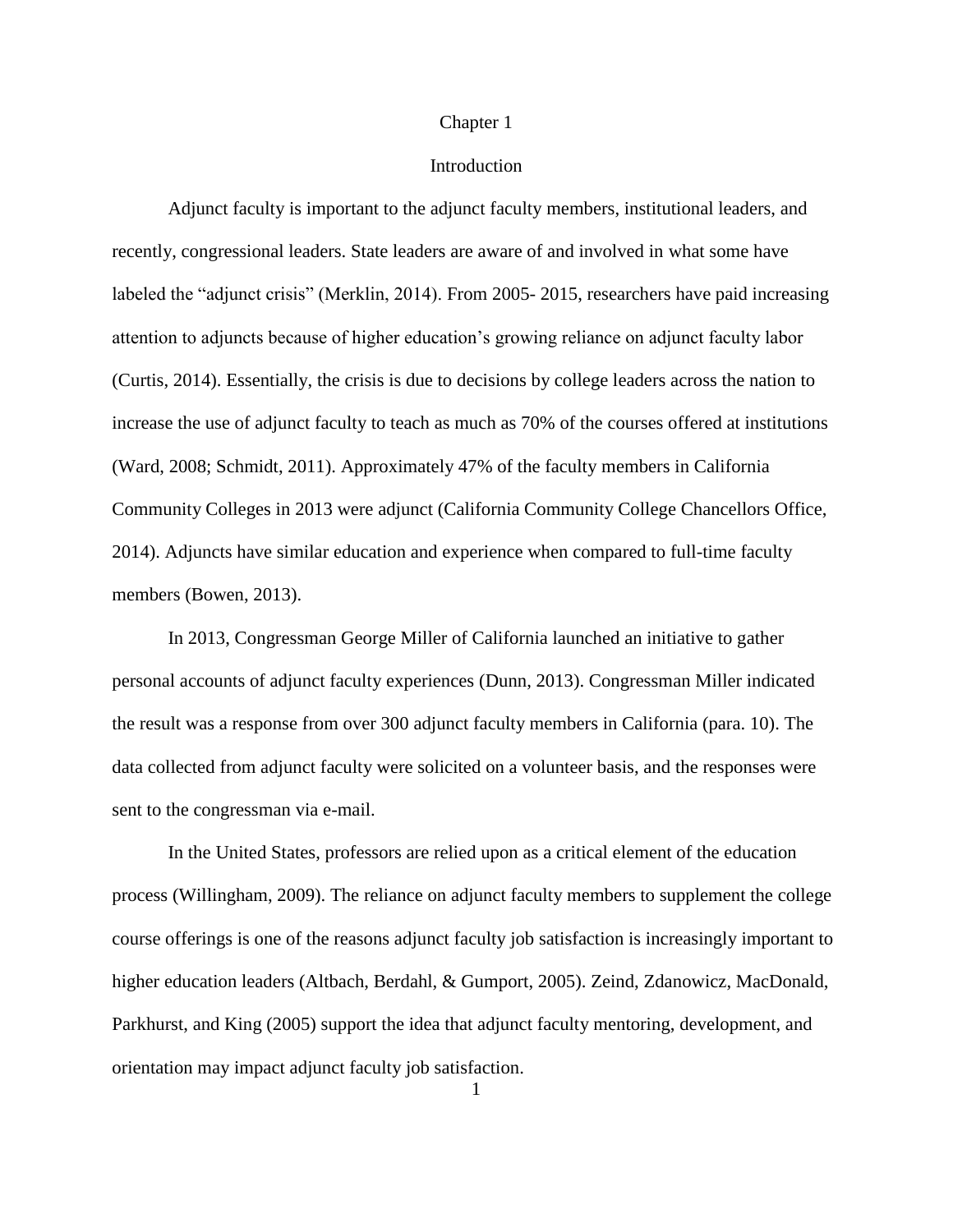Chapter 1 provides the background of the problem, problem statement, purpose of the study, and the significance of the study to leadership. The chapter also includes the nature of the study, research questions, conceptual framework, definitions, and assumptions. The chapter concludes with a discussion of the scope, limitations, and delimitations of the research project.

#### **Background of the Problem**

Wickun and Stanley (2000) introduced the history of the role of adjunct faculty as a 1960s initiative to fill evening classes at community colleges with qualified professors. Baron-Nixon (2007) helped distinguish adjunct faculty by identifying them as academic temporary (part-time) employees who do not receive benefits and are paid from general operating funds. Finder (2007) reports the increase in adjunct faculty is due to budget constraints in the higher education system. Gappa and Leslie (2002) discussed the benefit of the adjunct faculty work experience in comparison to full-time faculty.

Gappa, Austin, and Trice (2007) noted some concerns regarding adjunct faculty, such as being assigned classes only days prior to start. Full-time professors choose their classes first and can take a class from an adjunct if the classes the full-time professor chose are canceled due to low enrollment.

Equity, as it is used in this dissertation, means the fair treatment of adjunct faculty in comparison to full-time faculty. Access, for the purpose of this dissertation, means to the adjunct faculty physical access to resources provided by the institution. According to Chapter 3 of the Title 3 Postsecondary Education Code of California (2011), whenever possible:

> Part-time faculty should be considered to be an integral part of their departments and given all the rights normally afforded to full-time faculty in the areas of book selection, participation in department activities, and the use of college resources,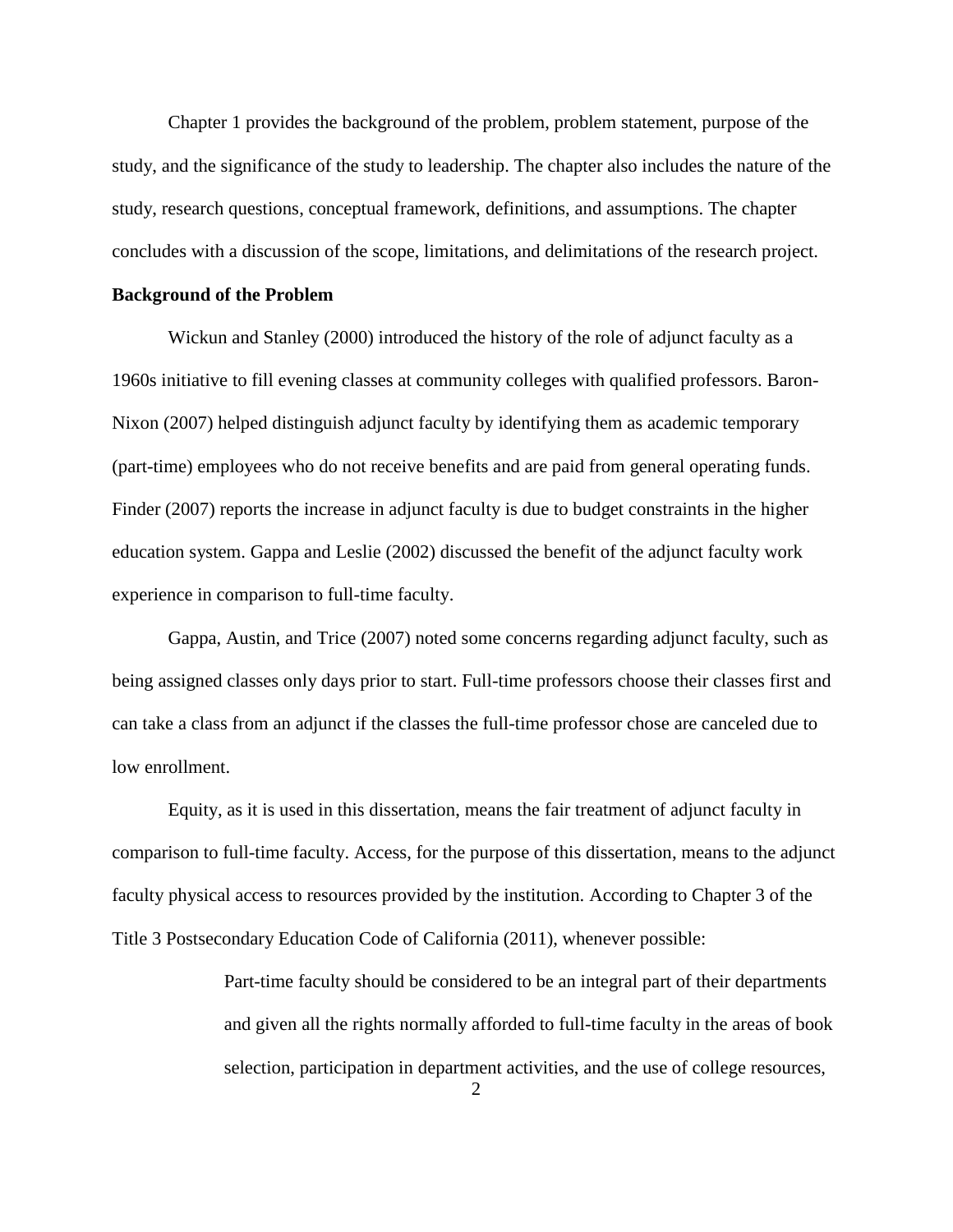including, but not necessarily limited to, telephones, copy machines, supplies,

office space, mailboxes, clerical staff, library, and professional development. Potentially, participants in this study may have worked at a college that was unable to provide the resources or the adjunct faculty members possibly preferred not to use some or all of the resources provided by the college.

The lack of administrative preparation and planning for class cancellations and other schedule-related problems may cause equity issues for adjunct faculty. Adjunct faculty, as any teaching professional, should be afforded proper notice for teaching assignments. Such professional courtesy may minimize unusual combinations of work hours and assignment to first year and developmental courses.

Leslie, Kellams, and Gunne (1982) furthered the concern by discussing the often conflict driven relationship between the adjunct faculty and the rest of the employee population. Scheduling, office space, and the potential role of adjunct faculty within the institution are just a few sources of potential conflict between the full-time and adjunct workforce. The full-time faculty members' perception that adjunct are not equal to full-time employees may have an influence on the relationship between the adjunct faculty and the student population (Leslie, Kellum, & Gunne, 1982; Altbach, Berdahl, & Gumport, 2005).

The American Federation of Teachers (AFT) reported in 2010 adjunct faculty accounted for 47% of faculty in public and private colleges in America. The staffing report on the California Community College Chancellor's Office (CCCCO) website indicated as of 2013, tenured or tenure-track (full-time) faculty headcount was 16,943 while academic temporary (adjunct or part-time) faculty headcount was 39,972 (2014). The 2013 census record showed adjunct faculty accounted for 47.27% of the employee population, and in 2014 adjunct faculty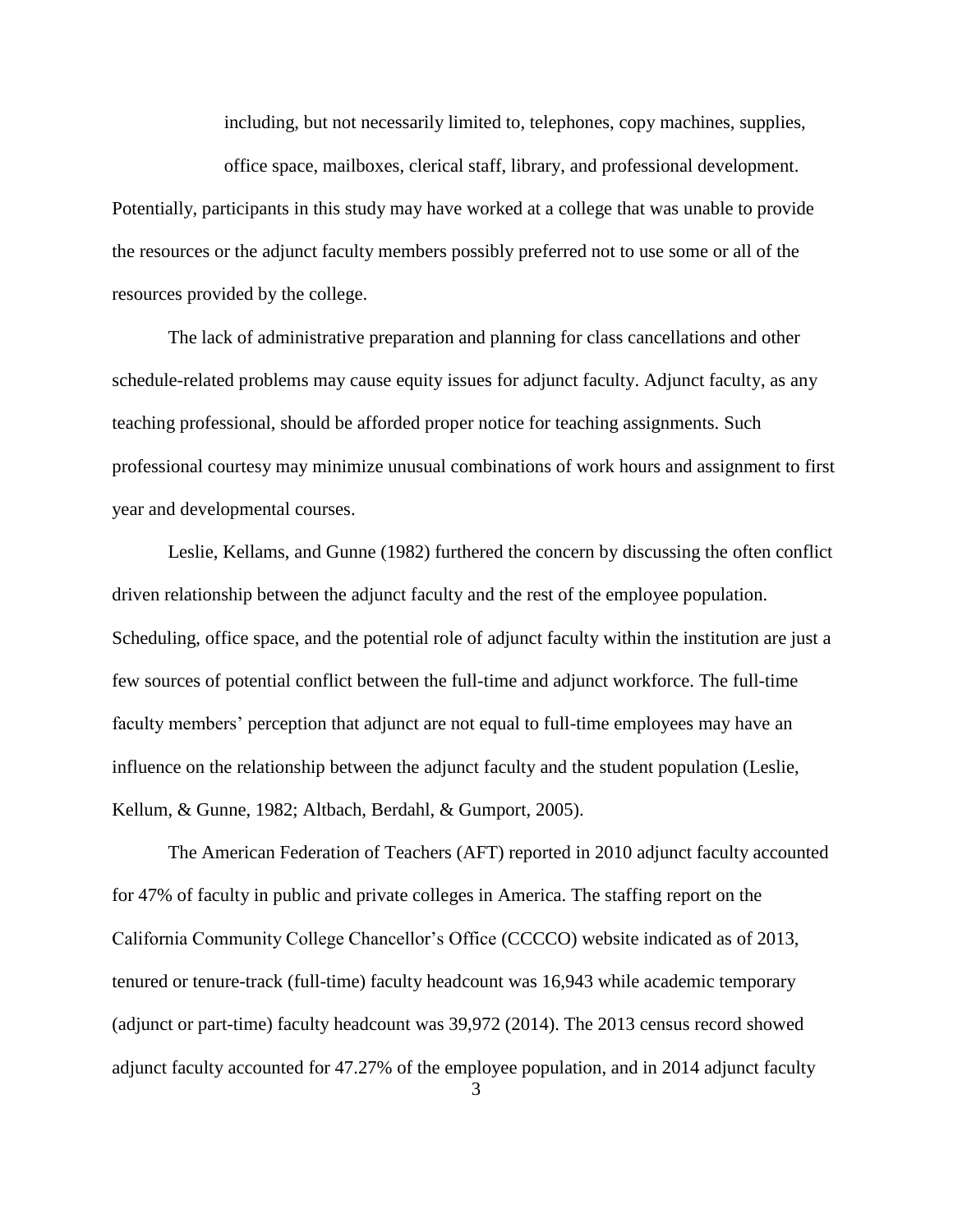accounted for 48.11% (CCCCO, 2014). According to AFT (2010), community colleges specifically were comprised of 70% adjunct faculty.

Walton (2008) summarized the rationale behind the California Community College 75/25 full-time faculty standard as a requirement to have 75% of the faculty as full-time (para. 1). According to the American Association of Community Colleges (AACC), 992 public and 96 independent community colleges are registered in the AACC database (AACC, 2015). There are 112 community colleges in California (CCCCO, 2014). Jacobs (2014) reported adjuncts taught 58 % of the community college classes.

The majority of established mentor programs in California, such as the one based in Los Angeles, were aimed at potential faculty without prior paid teaching experience in a higher education setting (Project Match, 2014). Programs of this nature excluded adjunct faculty members who have taught at another institution of higher learning. This lack of consideration for the experienced professor could contribute to the growing discord among adjunct faculty. Knowing the subject matter one is teaching is not the same as knowing the policy, procedures, and climate of the institution.

Mentor programs such as Project Match in Los Angeles could be adjusted for other California community colleges. In addition, California community colleges should offer all faculty members employed at a new location an opportunity to enter into a mentor program. The exploration of the adjunct faculty members' perceptions and the nature of their experiences may help identify connections between mentoring, equity, access, and job satisfaction (Merriam, 2009).

4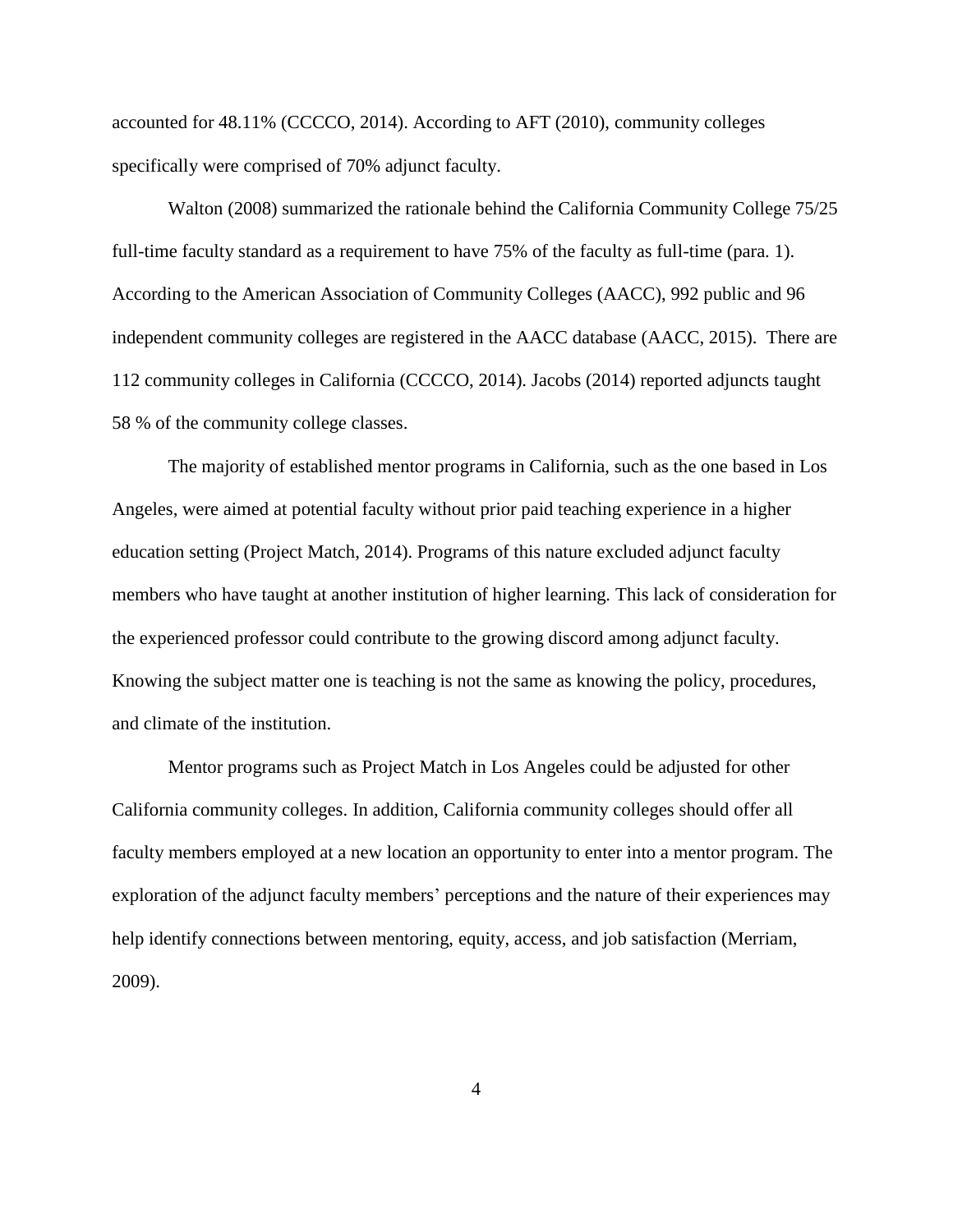#### **Problem Statement**

The problem addressed in the qualitative narrative inquiry was the perceived level of adjunct faculty job satisfaction. The specific problem was poor job satisfaction for adjunct faculty in California community colleges where adjuncts were 48% of the teaching population (CCCCO, 2014). An AFT (2010) report indicated that adjunct faculty job satisfaction nationwide was split equally between satisfied and unsatisfied employees. The determining factors included the type and size of the institution in addition to the geographic location. National surveys reported the adjunct population is split 50/50 on the issue of job satisfaction. Informal sources indicate the majority of adjunct faculty members are highly dissatisfied with equity and access issues as defined in this study (Schmidt, 2014).

The general problem was the inconclusive and contradictory information on job satisfaction nationwide for adjuncts. According to AFT (2014), those adjunct faculty members who prefer to work full-time are less satisfied than those who prefer to work part-time. Of those seeking full-time employment, only 47 % are mainly satisfied (p. 4). The specific problem is poor job satisfaction for adjunct faculty in California where adjuncts are 48% of the teaching population (CCCCO, 2014).

#### **Purpose of the Study**

The purpose of this study was to investigate the perceptions adjunct faculty members have about mentoring affecting job satisfaction . The research method involved semi-structured interviews using a protocol containing open-ended questions about mentors and job satisfaction to explore the participants' perspectives. The participants participated in recorded interviews that were transcribed by an independent party and analyzed using NVivo 11® qualitative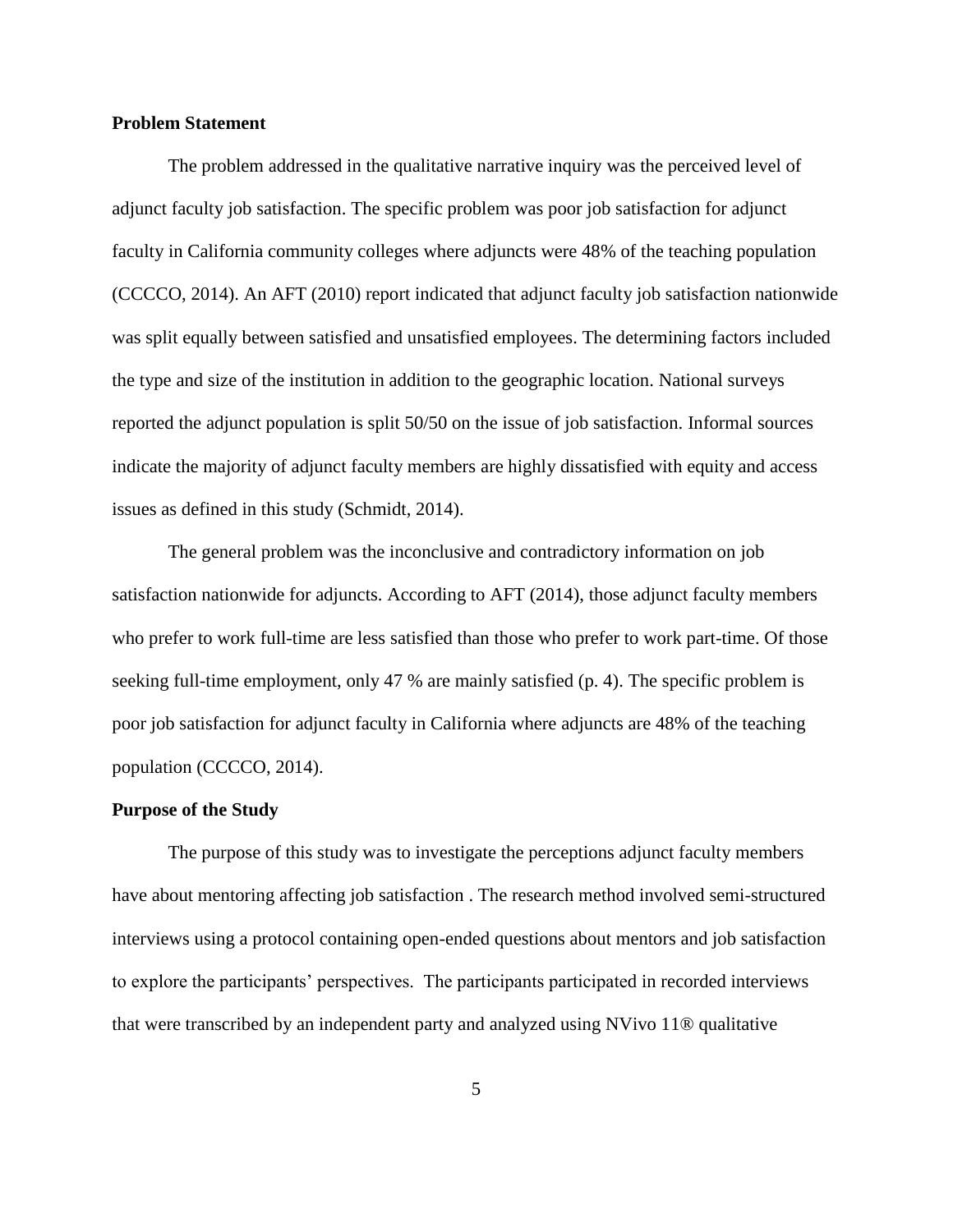research software. Field notes taken during the interview process were also entered into and processed using NVivo 11®.

#### **Significance of the Study**

The significance of this research is the need for higher education leaders to consider the equity and access issues that impact the job satisfaction of all faculty members (Greenleaf, Spears, & Stephen, 2002). Equity issues include, but are not limited to: pay, schedules, and sustainable contracts. Access issues include, but are not limited to: supplies, technology, and facilities. When time is invested in a new faculty member, the individual will know he or she is a recognized associate of the department regardless of how many classes he or she facilitates (Leslie, et al., 1982). Every institution has a set of expectations and standards; no one will assume each institution in the nation or world maintains the same level of employee satisfaction. Loyalty to the department and institution will potentially increase if the faculty member feels included, aware, important, and valued as a team member (Collins, 2001).

Based on this qualitative narrative inquiry, the California community college administrators may become aware of potential issues that impact performance and morale. This knowledge can lead to further study or actions to enhance performance and morale as a preventative strategy rather than a reactive consequence. One method of knowing the social and emotional needs of adjuncts is the inclusion of a mentor program (Tillman & Tillman, 2008).

A mentor might help new faculty make adjustments as needed to meet the institution standards (Baron-Nixon, 2007). The gap in research regarding adjunct faculty is the absence of the personal account of perceived job satisfaction as an adjunct faculty member at an institution. The biographical data collected through the qualitative narrative inquiry provided information contributing to the collective understanding of information.

6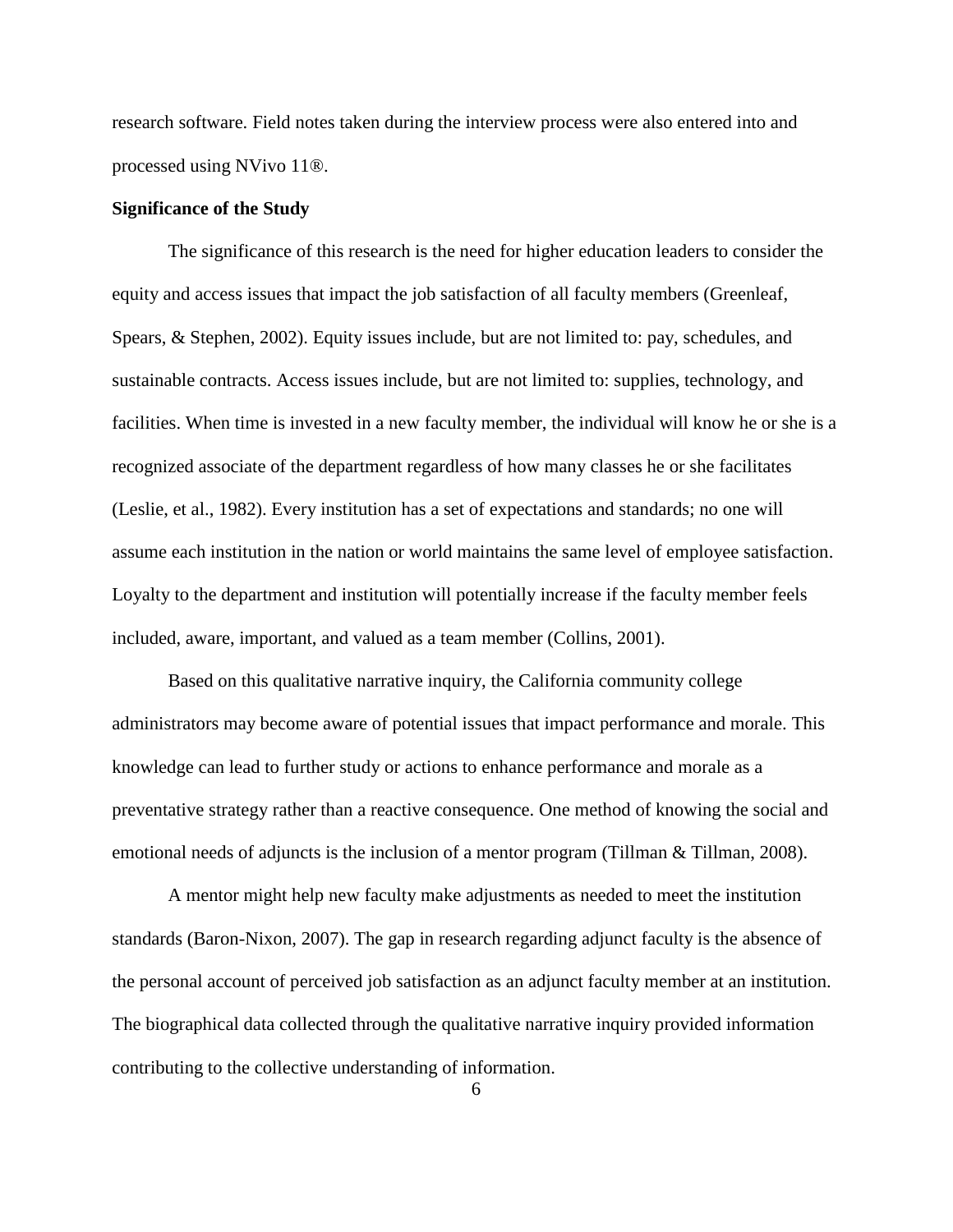The data and analysis from the qualitative narrative inquiry might allow for future studies of adjunct experiences at other institutions of higher education. Future adjunct faculty may be able to relate to the experiences shared, learn from their peers, and have an increased understanding of their role within the college. Administrators in higher education institutions might use the qualitative narrative inquiry as support for conducting internal research to determine what, if any, changes should be made to current program offerings.

Adjunct faculty almost doubled the amount of full-time faculty in the California community college system (CCCCO, 2014). The hiring of adjunct employment is not unique to California or community colleges. Understanding this population of employees is essential for all leaders in both California community colleges and any other college system with a similar adjunct employee ratio.

#### **Significance of the Study to Leadership**

The qualitative narrative inquiry is valuable to the field of leadership and to administrators seeking to improve adjunct faculty conditions. The findings may contribute to knowledge about adjunct faculty needs upon employment at a new institution regardless of how much time they have spent teaching the subject matter. College leaders should know what activities are useful to new faculty (Baron-Nixon, 2007). Activities that are not useful or desired by new adjunct faculty members cost the institution time and money that could be used on useful training opportunities.

The qualitative narrative inquiry might provide information to help improve (a) relationships between adjunct faculty and the rest of the faculty and administration at the institution, (b) understanding of the adjunct role within the institution, (c) new hire and orientation processes and procedures (d) leadership roles and skills for existing full-time and

7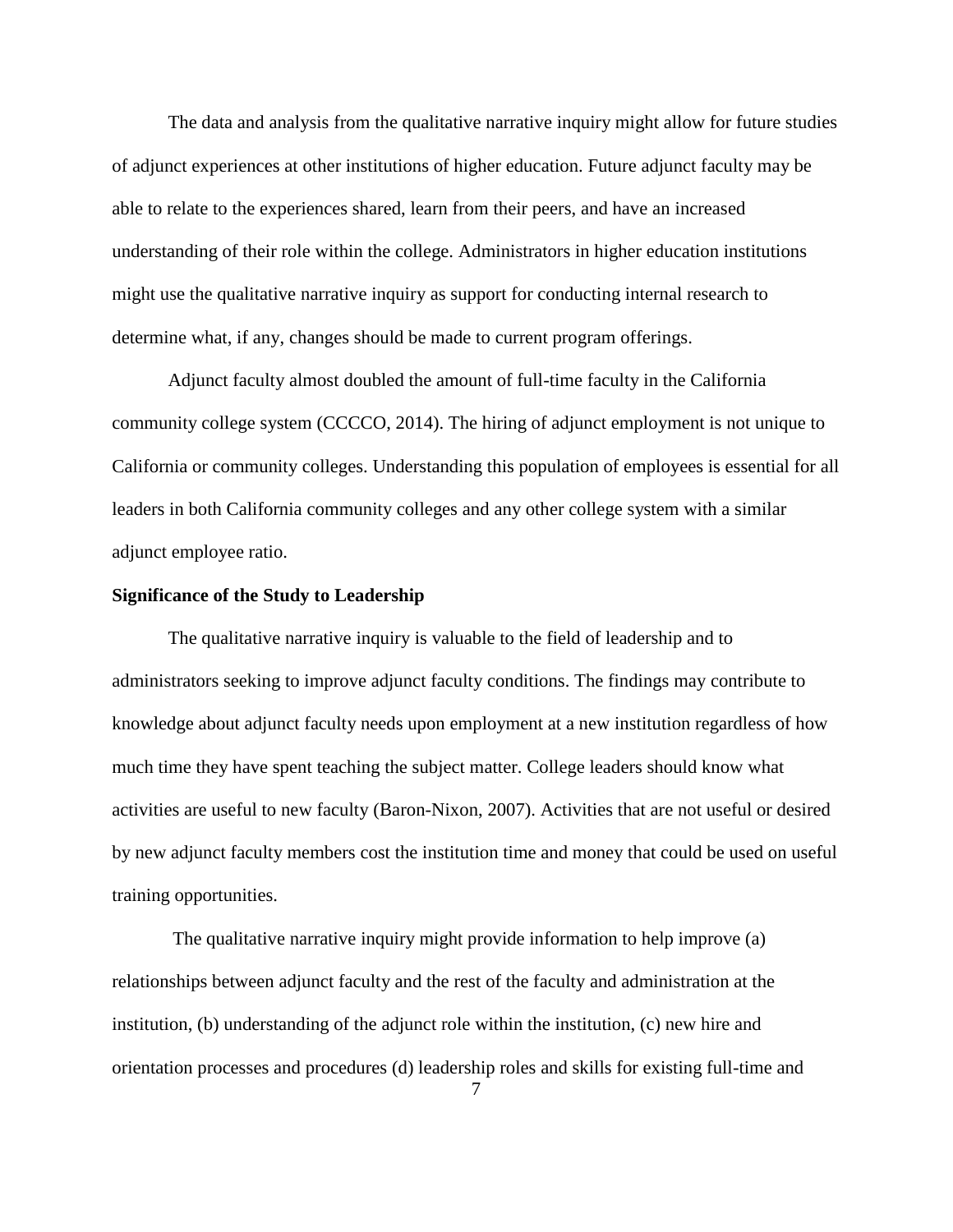adjunct faculty acting as mentors, and (e) how mentor programs can be structured and implemented. The cultural aspect of a mentor program depends entirely on the culture of the community in which the program exists (Johnstone, & Associates, 2007). Equity and access, as defined in this study, are ongoing issues that can be addressed when greater awareness is brought to the particular issues that mean the most to adjunct faculty job satisfaction such as pay, schedules, and resources.

### **Nature of the Study**

A quantitative research design was not an appropriate method for this particular study of adjunct faculty job satisfaction. Quantitative research is primarily used to test a hypothesized relationship by using statistical methods (Borrego, Douglas, & Amelink, 2009). Quantitative research ranks levels of measurement in nominal, ordinal, interval, and ratio formats (Vogt, 2007). The quantitative method was inappropriate for this narrative study because the methods and items of measurement in a quantitative study are defined and remain constant throughout the study (Vogt, 2007). Because of the various factors that influence each participant, using a qualitative study was better for testing this theory.

A case study is a qualitative method that could be used to explore the mentor-mentee relationship; however, the case study method was not right for this narrative study. A case study is best suited for a multi-faceted approach, such as looking at the topic from various perspectives of a social phenomenon (Yin, 2009). Because the adjunct faculty members may have worked at multiple institutions, the case study approach was not appropriate. The narrative study focused only on the adjunct faculty perspective; therefore, case study was eliminated as an option.

Ethnographic research is a qualitative method that could provide interesting results regarding the topic; however, the scope of ethnographic research limits the participants to one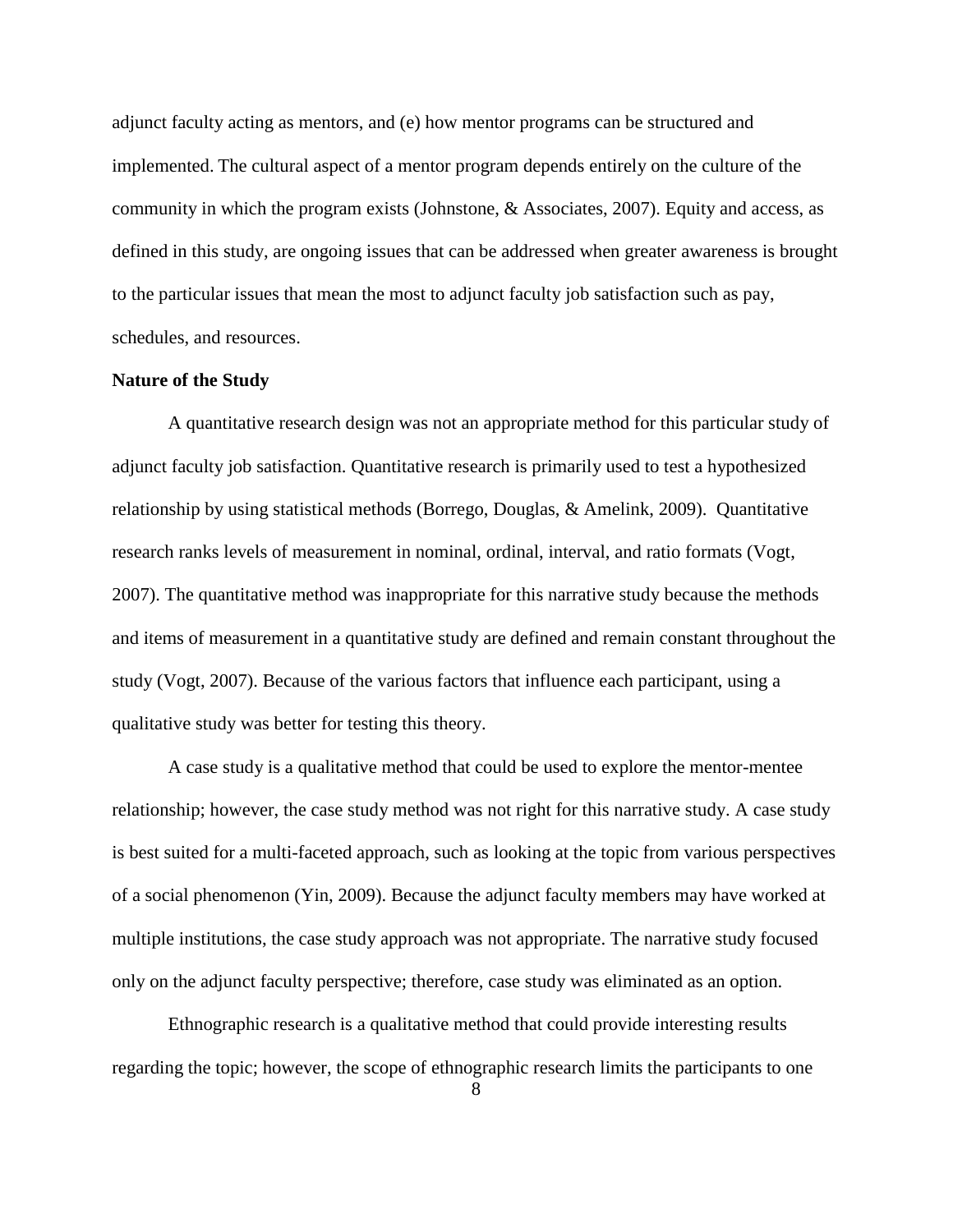type of demographic. Ethnographic research offers similar benefits to narrative inquiry regarding holistic approach and interest in the social and cultural similarities of one group of people (Bickman & Rog, 1998). Phenomenological research is a qualitative method that could be considered for this type of research because phenomenological research is interested in the lived experience of participants, but has a greater focus on the psychological impact (Leedy  $\&$ Ormond, 2010). The advantage of narrative inquiry over all of the other designs for this particular study was the focus on the biographical nature of the participant accounts.

The qualitative narrative inquiry involved a semi-structured interview method of data collection. According to Seidman (2006), the three phases of an interview include the focus on life history, details of the experience, and reflection on the experience. Eliciting descriptive details from the participants' through questions provided enough information to identify emerging themes for analysis.

The collected data provided descriptions of the lived experiences of adjunct faculty regarding job satisfaction. The researcher collected data by using semi-structured interviews as a data collection method. The nature of the questions created an invitation to tell a story. According to Lipowski (2008), asking interesting questions provides the foundation of the qualitative narrative inquiry. According to Yin (2009), the elements included analysis of the data and a consistent list of research questions to ask each of the participants. It was necessary to ask consistent questions to avoid incomplete data and speculation rather than consistent evidence.

To help close the research gap and lend structure to the method, this research addressed adjunct faculty concern regarding equity of pay and schedule assignment and access to faculty resources. The focus of the qualitative narrative inquiry was the influence of mentor behaviors on perceived level of adjunct faculty equity of pay and schedule assignment and access to faculty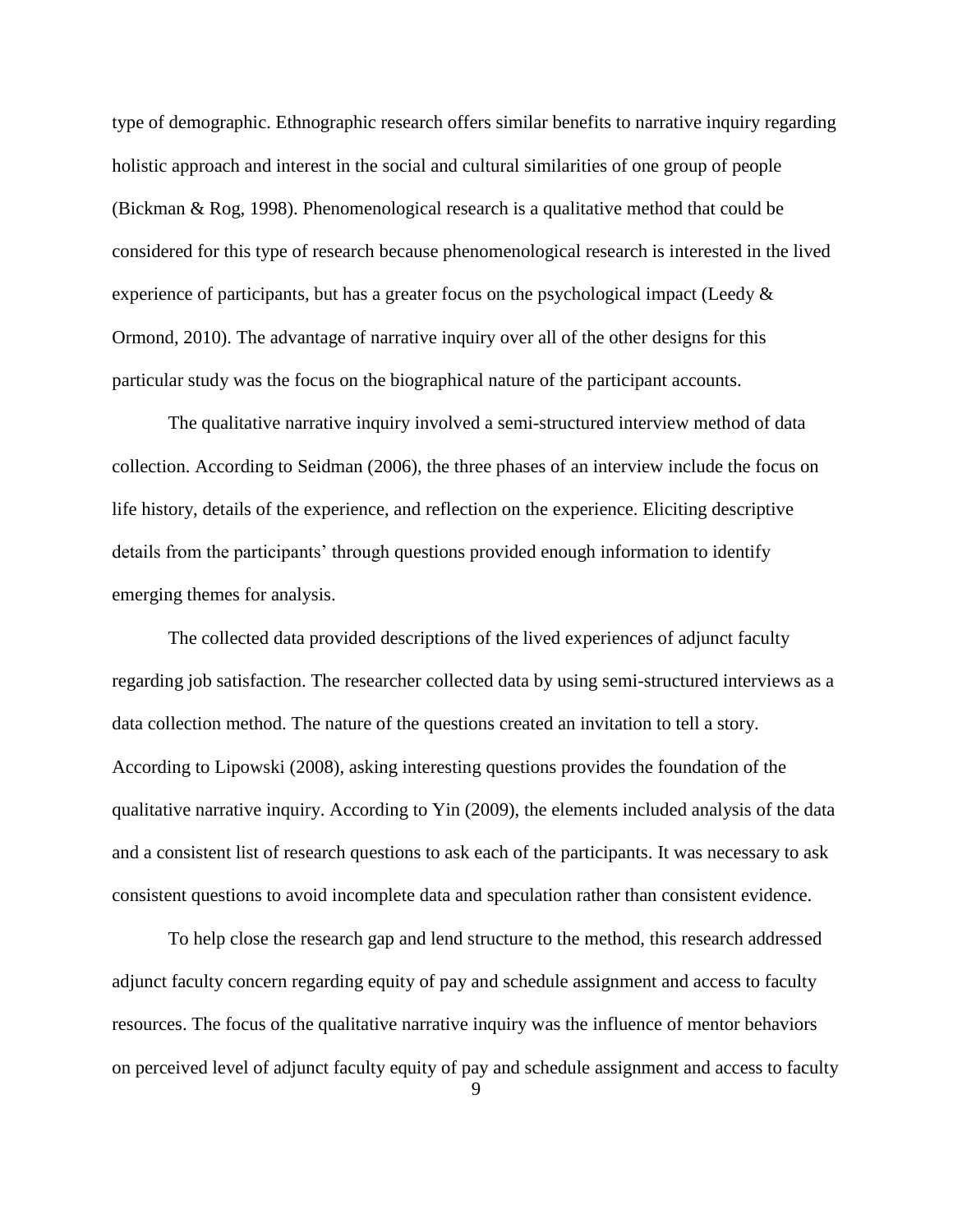resources. The research questions for the narrative inquiry sought to obtain insight into experienced adjunct faculty perception of job satisfaction. The data gathered from the interviews could improve attempts to retain qualified adjunct faculty by revealing their personal points of view.

Institution leaders, who focus on first time adjunct professors rather than on all professors teaching for the first time at the institution, send the message that the experienced adjunct requires less attention and resources (Schmidt, 2008). This lack of consideration for the experienced professor could contribute to the growing discord among adjunct faculty (Mangan, 2009). Prior teaching experience does not replace the need for knowledge of policy, procedures, and political climate of the institution. The exploration of the adjunct faculty member's perceptions of job satisfaction may reveal areas that can be explored for further research and consideration (Merriam, 2009).

The aim of the qualitative narrative inquiry was to portray the biographical experiences and the culture of research participants as observed and analyzed (Riessman, 2008). Gathered interviews presumably provided a holistic view of the subject that allowed individuals to reflect upon their personal, cultural, and historical experiences (Gill, 2001). Qualitative researchers uncover themes and patterns and then sort them into categories to build identifiable and useful data sets (Creswell, 2012).

Qualitative data was collected and analyzed to address and answer the research questions. When the findings are not obtained through statistical methods, the research is considered qualitative (Strauss & Corbin, 1990). Qualitative research does not focus on conclusive findings (Merriam, 2009). Rubin (2008) discussed the value of qualitative research as the means of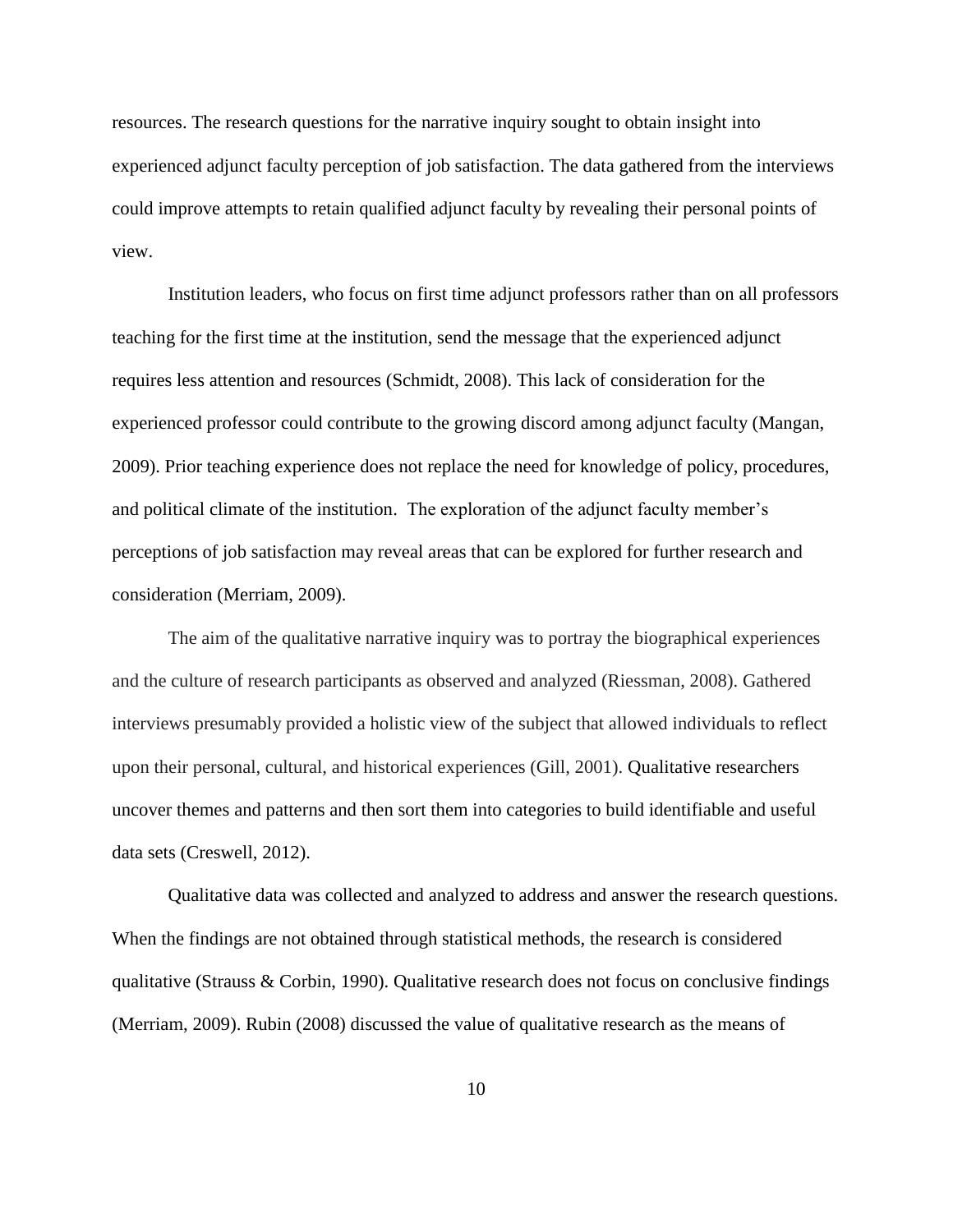providing new insight into a topic. The data collected in this research provided new insight into the topic of exploring the lived experiences of adjunct faculty regarding job satisfaction.

The participants' responses afforded the researcher the ability to ask follow-up questions that pertained to perception, but would otherwise remain unknown without the personal background information (Riessman, 1993). The qualitative narrative inquiry included interviews with adjunct faculty who worked at a California community college within the physical year 01 January to 31 December 2015. Nevertheless, the experiences that influenced the perception of these faculty members could stem from home, prior work at other institutions, other careers, and may have taken place in other states. The culmination of a lifetime of experience leading to the current job may have influenced the participant's perceived level of job satisfaction.

## **Research Questions**

The research questions indicated a need for interviews as a means to provide insight into the views of adjunct faculty and their perception of mentor leadership within the higher education setting and how that experience has had an impact on job satisfaction. The central or overarching questions for the narrative inquiry research study were:

RQ1 How does adjunct professors' perceptions of having a mentor(s) have an influence on their job satisfaction?

RQ2 How does adjunct professors' perceptions of equity and access impact their job satisfaction?

RQ3 How can the college leaders in the California community college system improve adjunct faculty job satisfaction?

Through prior research and journal articles, there was evidence to support the usefulness of narrative research in the higher education setting (Henderson, 2008). Introducing life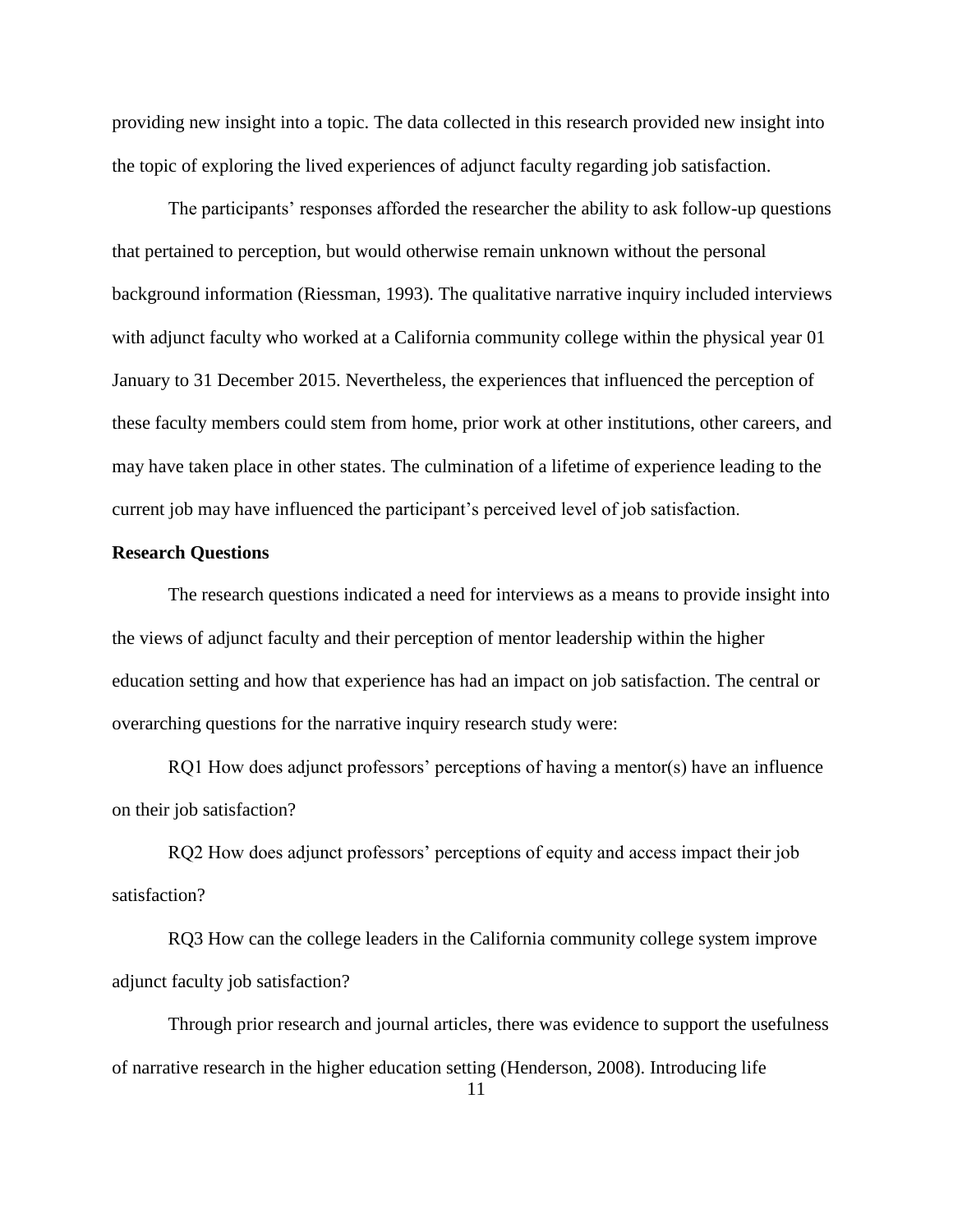experiences of a variety of adjunct faculty perspectives enhanced the available literature for future research on the topic of adjunct faculty job satisfaction.

#### **Conceptual Framework**

Literature searches did not produce a singular theory for adjunct faculty job satisfaction; therefore, instead of a single theoretical framework, a conceptual framework including multiple theories was presented. Robson (2011) describes a conceptual framework as an essential part of the research design that will inform the research through a system of beliefs, assumptions, and theories. "The entire constellation of beliefs, values, techniques, and so on shared by the members of a given community" is what Kuhn (1970) refers to as a paradigm (p.175).

In qualitative research, the philosophical premise of theory is used heuristically to understand and solve problems (Abbott, 2004). According to Abbott (2004), heuristics is a method for exploring new topics in an attempt to find new information, and in the process, there are times when we may use constructivism (p. 191). Theories that may apply to adjunct faculty job satisfaction from which to develop a theoretical framework include but are not limited to equity and access theory, constructivism, and expectancy theory.

Equity and access are two primary issues that have an influence on adjunct faculty job satisfaction. In the context of this study, equity and access mean equal access to the resources necessary to teach. Expectancy theory is comprised of expectancy, instrumentality, and valance (Porter & Lawler, 1968; Vroom, 1964). According to Bruner (1996), learning is the process in which learners use their current/past knowledge to form new ideas and concepts. According to Klausman (2010), "adjunct faculty feel marginalized on their own campuses and are somewhat to very resentful at teaching so much of a program's courses while receiving so little in terms of pay and benefits" (p. 363).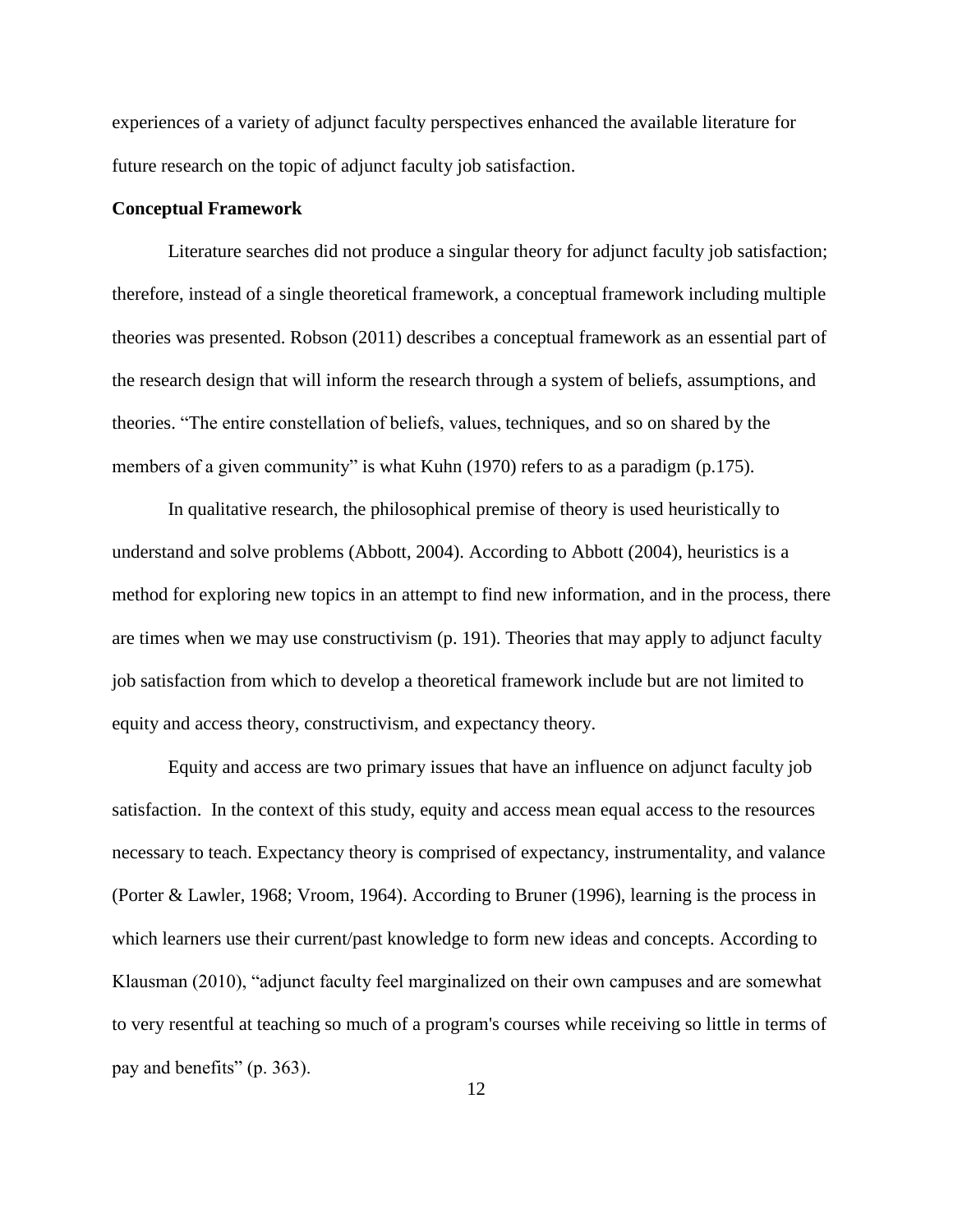In regard to access, the House Committee (2014) *Just-in-Time Professor* reveals adjunct faculty concerns regarding the lack of office space, access to supplies, and financial support. Through disclosure of mentoring experiences by the participants, the data should reveal if mentoring had an impact on adjunct faculty job satisfaction, particularly in the areas of equity and access as defined by this study. Use of the induction method to gather the interviews will reveal themes and patterns for coding and analysis (Patton, 1999).

Equity and access as defined by this study were the theoretical vantage points of the qualitative narrative inquiry. Equity theory is defined by four propositions (1) an attempt of a person or group to maximize an outcome, (2) groups of people seeking equitable treatment will reward those demonstrating equity and punish those who do not, (3) a distressed individual or group will react proportionately to the level of inequity, (4) people will attempt to find equity and eliminate the stress of inequity (Baumeister & Vohs, 2007). Adjunct faculty members indicated equity issues regarding pay and schedules. Adjunct faculty members represent the majority of faculty members at California community colleges (CCCCO, 2014). Adjuncts in the California Community College System encountered the same challenges as adjuncts in other states.

Adjuncts nationwide received the least amount of access to information and training, much less advancement opportunity and benefits, than their full-time counterparts (Mueller, 2013). According to Ribot and Peluso (2003) access is "the ability to derive benefits from things"; therefore, access analysis is "the process of identifying and mapping the mechanisms by which access is gained, maintained, and controlled" (p.153). Adjunct faculty members across all 50 states claimed to have limited access to campus resources including but not limited to: office space, supplies, meetings, and leadership opportunities (House Committee, 2014).

13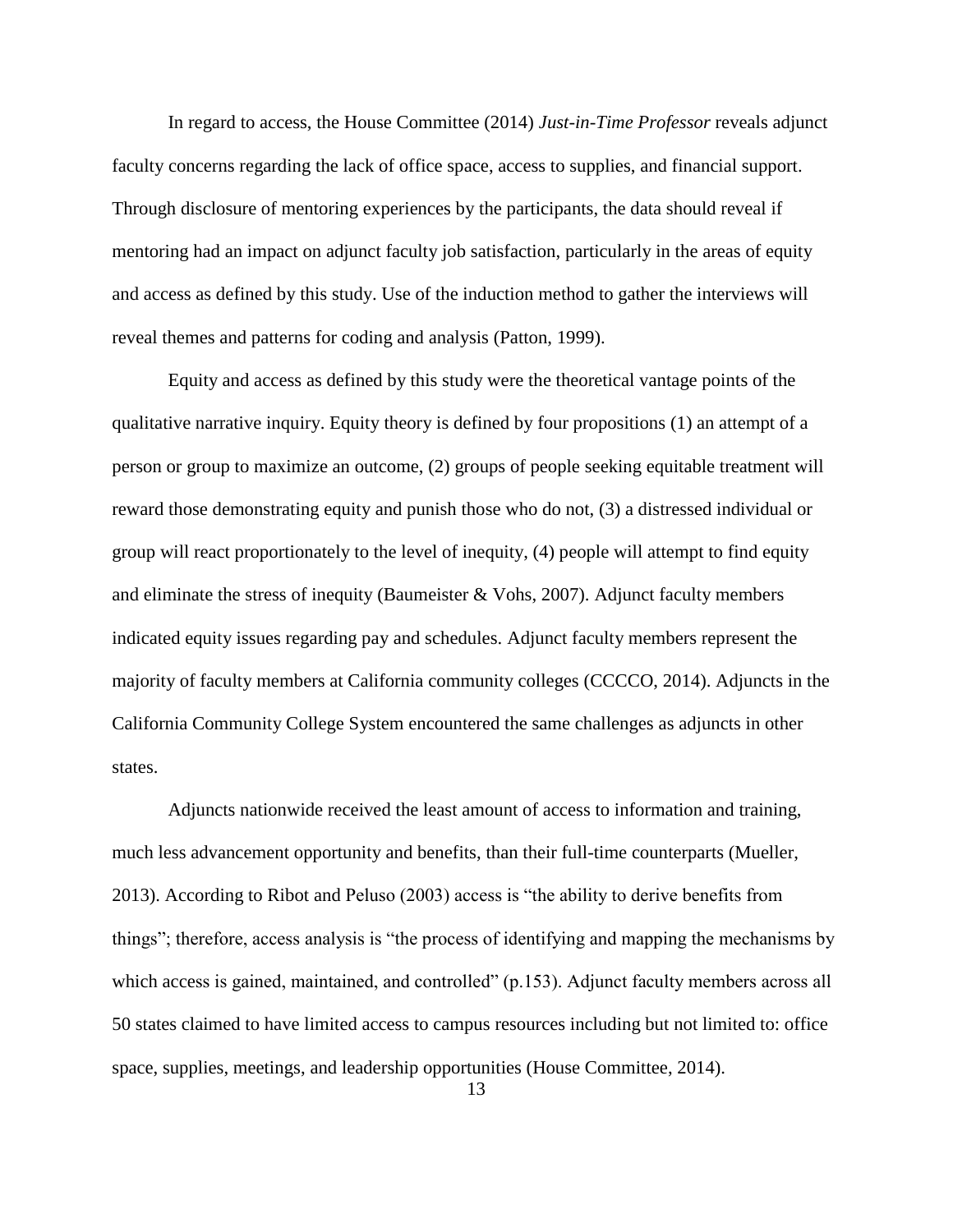The aim of the narrative inquiry was to portray the experiences and the culture of research participants as observed and analyzed (Merriam, 2009). Gathered interviews presumably provided a holistic view of the subject that allowed individuals to reflect upon their personal, cultural, and historical experiences (Gill, 2001). Creswell (2012) suggested a qualitative research method would enable the gathering of "interpretive, naturalistic" data. Schram (2006) indicated that how and why the subject chose to tell the story is part of the analysis.

#### **Definitions**

**Adjunct Faculty Employment Qualifications.** The minimum education and experience required to teach part-time at a community college in California was based on several factors including, but not limited to, the type of course to be taught and the education of the prospective teacher. For example, in the certification programs such as nursing assistant, fire department, emergency medical technician, air conditioning commonly known as HVAC, adult high school and general education diploma courses, and remedial courses in English, reading, and math, the faculty may have undergraduate level education accompanied by certifications and work experience. In the core college credit courses such as English, and algebra the requirement is a graduate degree or higher with at least 18 credit hours in the subject being taught (Harris, 2014). According to Harris (2014) in the *Minimum Qualifications for Faculty and Administrators in California Community Colleges*:

In those cases where a Master's degree is not generally expected or available, the minimum standard has been a bachelor's degree in any subject, plus two years of professional experience directly related to the teaching assignment or an associate degree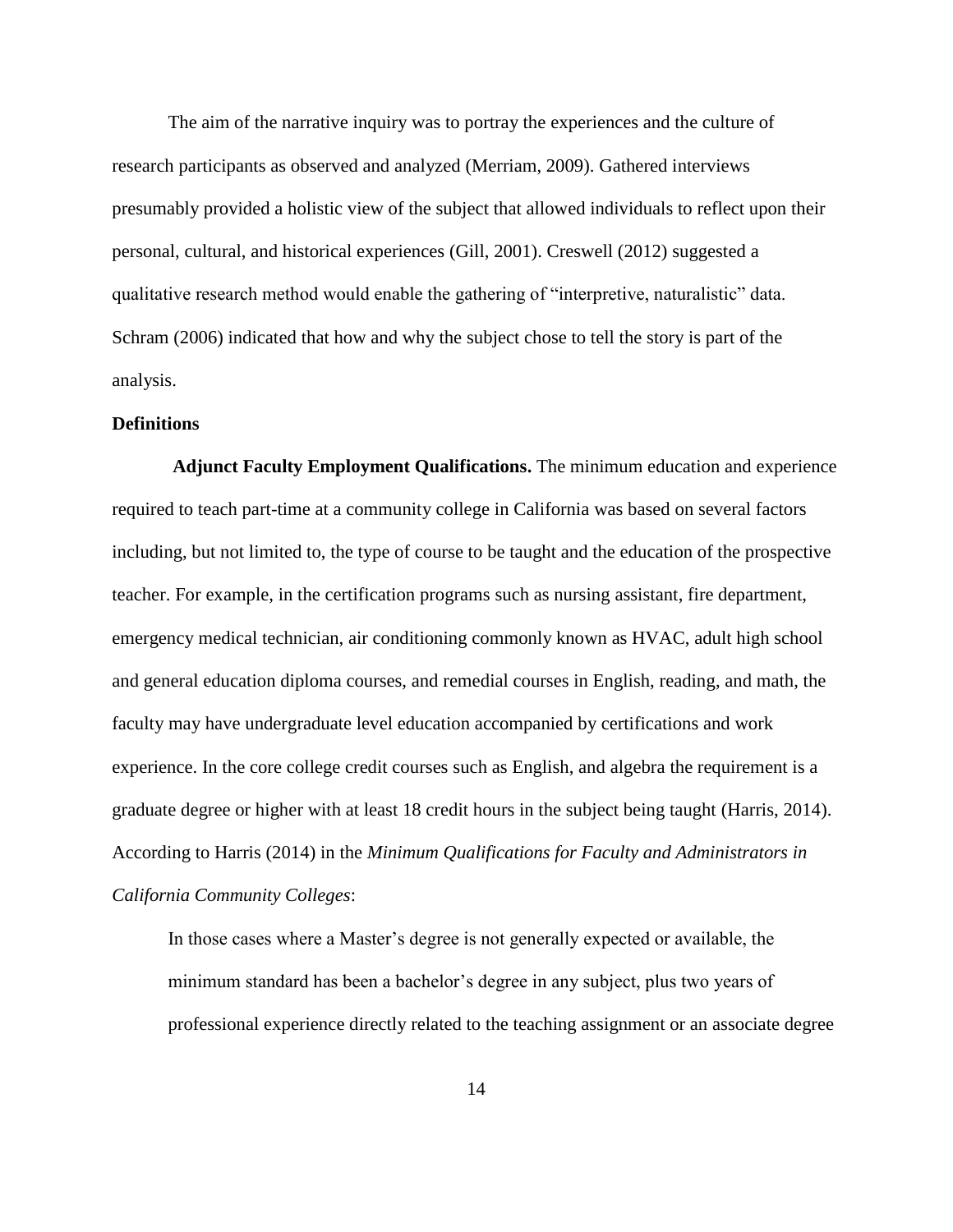in any subject, plus six years of professional experience directly related to the teaching assignment (p.5-6).

# **California Community College System.** The largest higher education system in the United States is the California Community College system (Foundation for California Community Colleges, 2014). The 112 colleges within the 72 districts educate over two million students each year (Foundation for California Community Colleges, 2014).

**Faculty Association of California Community Colleges.** "The statewide professional membership association that advocates solely for all California Community College faculty" (Faculty Association of California Community Colleges, 2015).

### **Assumptions**

Assumptions of this study included adjunct faculty in California community colleges had similar experiences as adjunct faculty at other community colleges across the nation. The assumption regarding adjunct faculty participants was the participants provided honest responses during the interviews. The third assumption is that participants were free from external influence.

# **Scope**

The scope of the qualitative narrative inquiry included adjunct faculty members who worked at a California community college in the 2015 calendar year. These faculty members have had limited or extensive work histories. Faculty members of a diverse social and economic background were included in this qualitative narrative inquiry. Faculty of any ethnicity and age were included in the study.

#### **Limitations and Delimitations**

Limitations for participants included narrowing the research to those participants who worked within the California community college setting during the year 2015. Further, the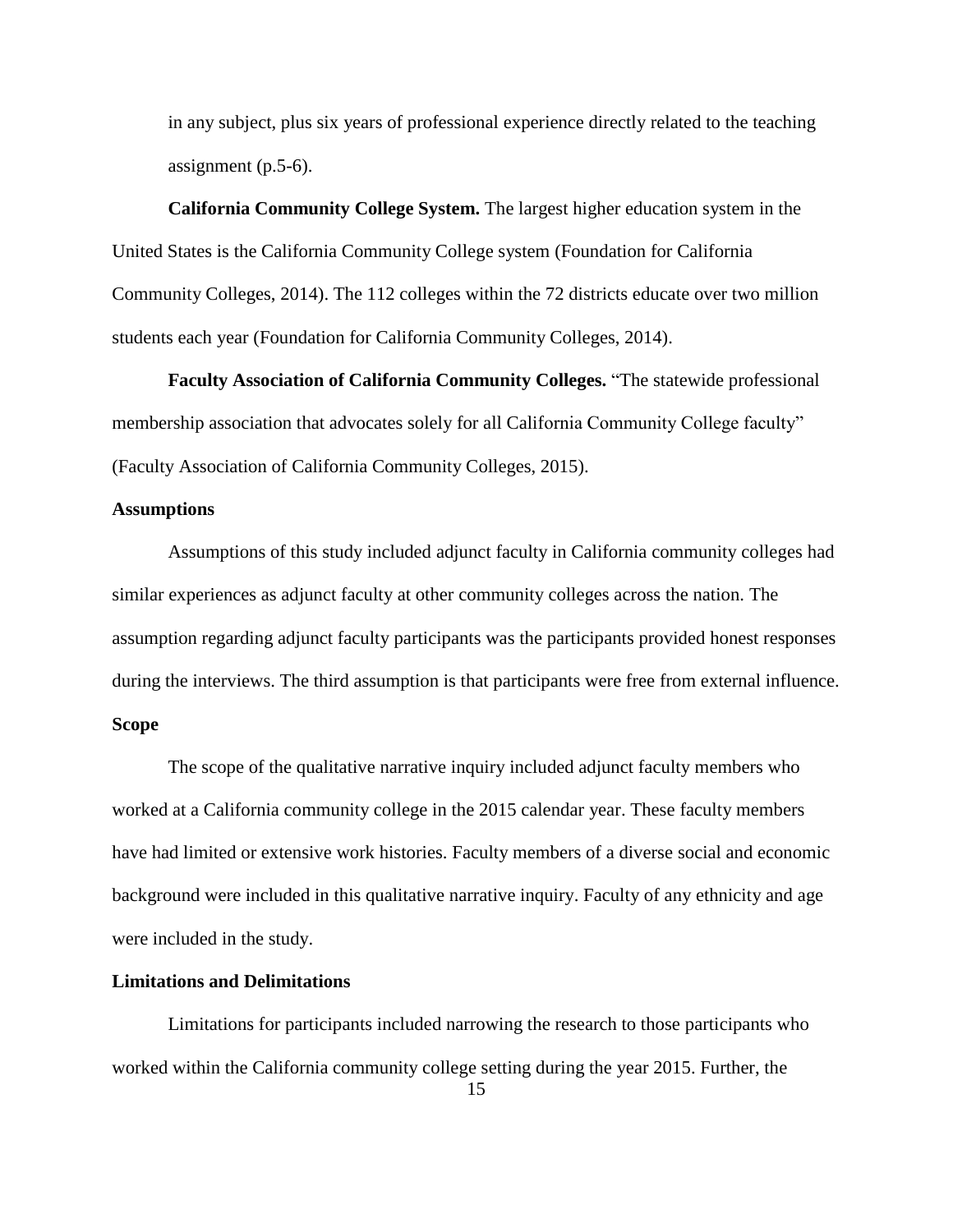limitations are to those adjunct faculty members physically located within California. Additional limitations include the level of honesty in subject responses. Newman (2012) writes that perception is not always factual. The self-reporting nature of the qualitative narrative inquiry may also pose a limitation (Yin, 2009). The participants in the qualitative narrative inquiry have worked in a variety of institutions that may impact their perception on the way the current institution(s) they work for handle adjunct job satisfaction.

Delimitations included the choice to eliminate all other institutions. The choice to limit the dates worked as an adjunct faculty member may have prevented other subjects from being included. The experiences of adjunct faculty at every California community college may not be the same as those of the participants. Full-time faculty members may have been adjunct faculty before becoming full-time faculty, but are excluded due to full-time faculty status.

#### **Summary**

The purpose of this study was to investigate perceptions adjunct faculty members have about mentoring affecting job satisfaction. The analysis of these experiences was based on Patton's (1980) inductive analysis approach, which analyzes the emergence of patterns, themes, and categories. The exploration of lived experiences provided insight about the adjunct faculty perspective that may have an influence on the subject's job satisfaction. Chapter 2 will provide a review of the literature pertaining to the qualitative narrative inquiry.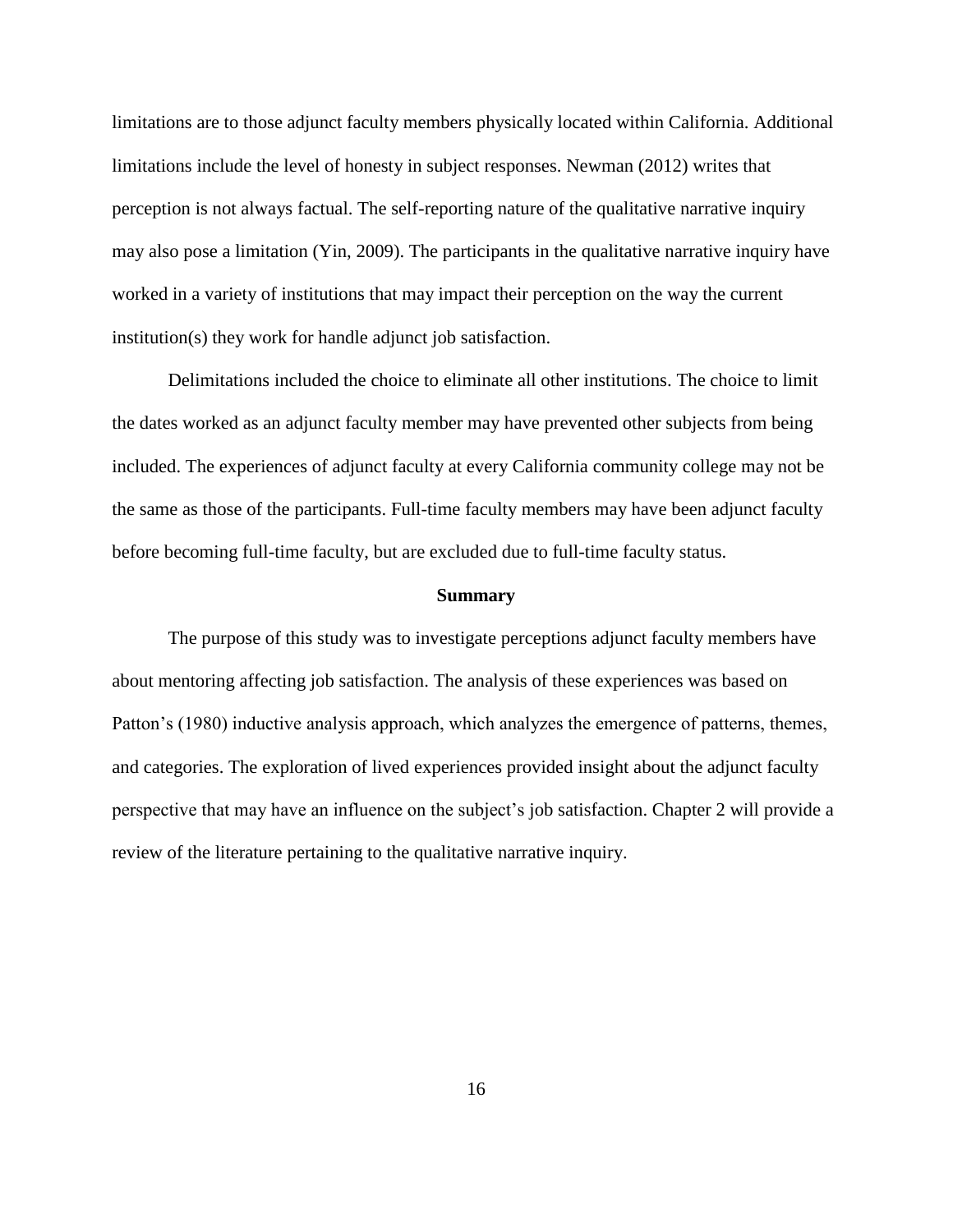#### Chapter 2

# Literature Review

The literature review provided a brief background of literature covering multiple facets of information regarding adjunct faculty that may influence job satisfaction. The first section reflected on adjunct faculty history. The second section included information regarding equity and access as it pertains to adjunct faculty. The third section illustrated the importance of the adjunct faculty mentor. The fourth section covered the current trends in higher education leadership theories.

Current information on adjunct faculty job satisfaction was derived from quantitative studies. The qualitative narrative inquiry adds to the current literature on the topic by providing insight into the reason for the quantitative results regarding job satisfaction. The final section provided an overview of the current legislation and actions adjunct faculty have taken to ensure equity and access issues as defined in this study were addressed.

Kendziar (2014) reported on the *Chronicle Vitae* website that a plan was in place for adjunct faculty across the nation to "walk out" on 25 February 2015 as a means of protest. Svrulga (2015) reported in *The Washington Post* that instead of a walk out, students and other faculty showed support by wearing buttons, posting signs, holding public gatherings in common areas, and discussing the issue via word of mouth rather than the adjunct faculty refusing to teach. The walk out, or lack thereof, should have been expected of an employee population that is isolated and reportedly split down the middle regarding job satisfaction.

#### **Literature Search**

Information on mentoring, in general, is not a challenge to find. Mentoring is a timetested strategy for many fields. The medical industry is one of the top departments in higher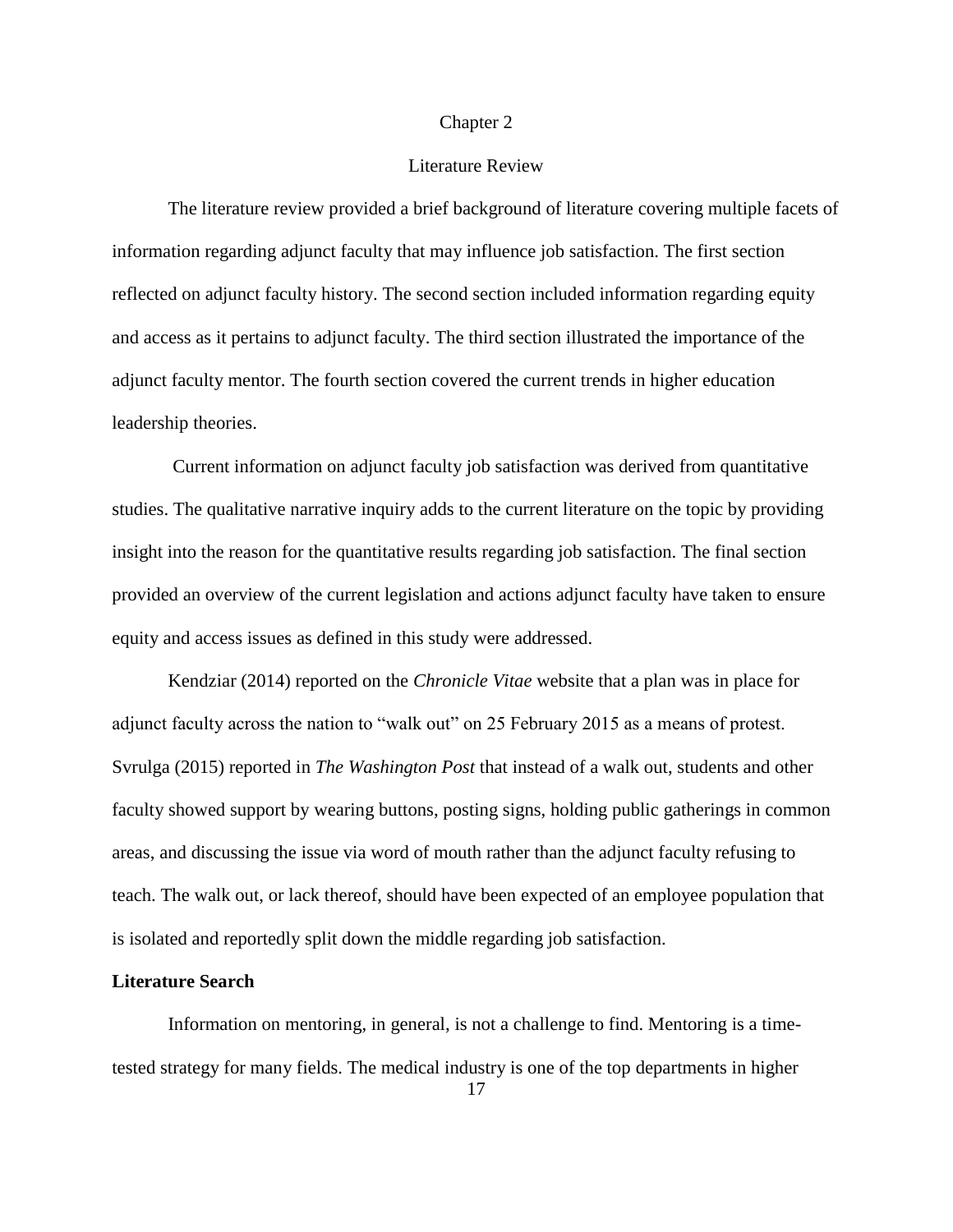education with produced articles for reference when the term mentor was entered into a search engine for scholarly or general articles. Many studies described full-time faculty and student mentoring programs; however, the literature on adjunct faculty mentoring programs reduces the amount of available research for review. Adding the term narrative to the search along with adjunct faculty reduced the results to zero in the majority of existing databases.

Full-time faculty members and higher education administrators have participated in interview analysis on the topic of mentoring or leadership. The nursing field in higher education has a considerable amount of research in regards to faculty mentoring (Dobie, 2010). Leadership behavior as perceived by employees has been a proven indicator of job satisfaction (Chiok Foong Loke, 2011).

In the majority of the literature found on mentoring, the aim was to provide this service to adjunct faculty; therefore, the obvious gap in the literature is the lack of research conducted with adjunct faculty on the topic of mentoring in regards to job satisfaction. Academic researchers have missed what the general media has taken on as a public cause. A general search engine such as *Google®* will produce multiple pages of articles from blogs, newspapers, and magazines on the topic of adjunct faculty, mentoring, leadership, and job satisfaction.

This qualitative narrative inquiry attempted to close a portion of the gap between mass media reporting and academic research on the topic of adjunct faculty job satisfaction. The process used in reviewing literature included searching databases such as: *Educational Resources Information Center (ERIC)*, *Dissertation* and *Theses Database* on the University of Phoenix student portal, physical texts from Amazon, the Military Learning Resource Center in Quantico, Virginia, the Military Learning Resource Center in Twentynine Palms, California, the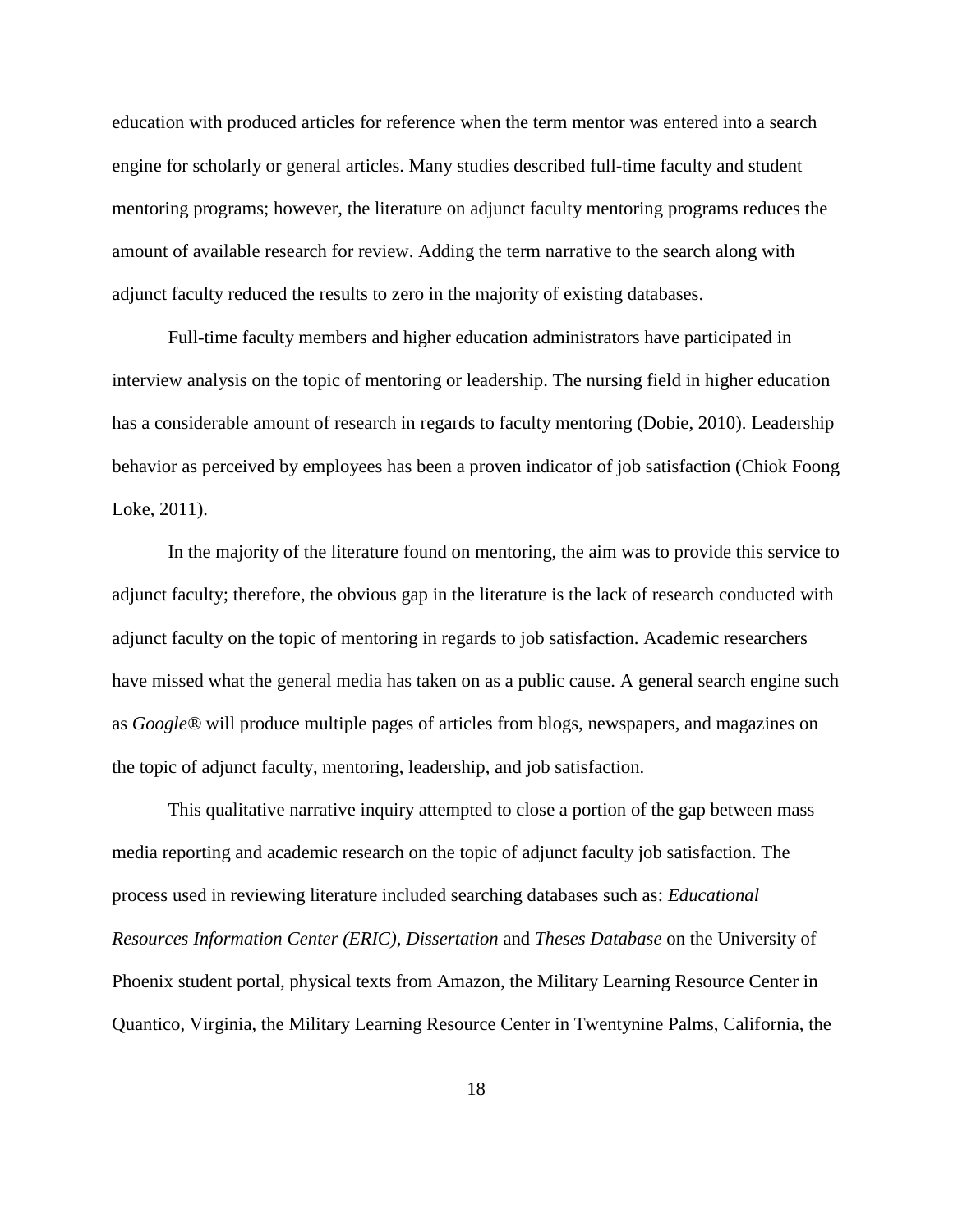Public Library in Yucca Valley, California, purchased books from Amazon.com, and purchased articles from *SAGE* and other independent databases.

The terms used to search for data included but are not limited to: adjunct faculty, adjuncts, part-time college faculty, non-tenured faculty, adjunct faculty mentoring, faculty mentoring, and community college mentor programs for faculty, job satisfaction + adjunct faculty, equity and access + adjunct faculty.



**Library Article Research Results**

*Figure 1:* University of Phoenix Library Search for Scholarly/Peer Reviewed Journal Articles, 2014.

## **California Community Colleges**

The largest higher education system in the United States is the California Community

College system (Foundation for California Community Colleges, 2014). The 112 colleges within

the 72 districts educate over two million students each year (Foundation for California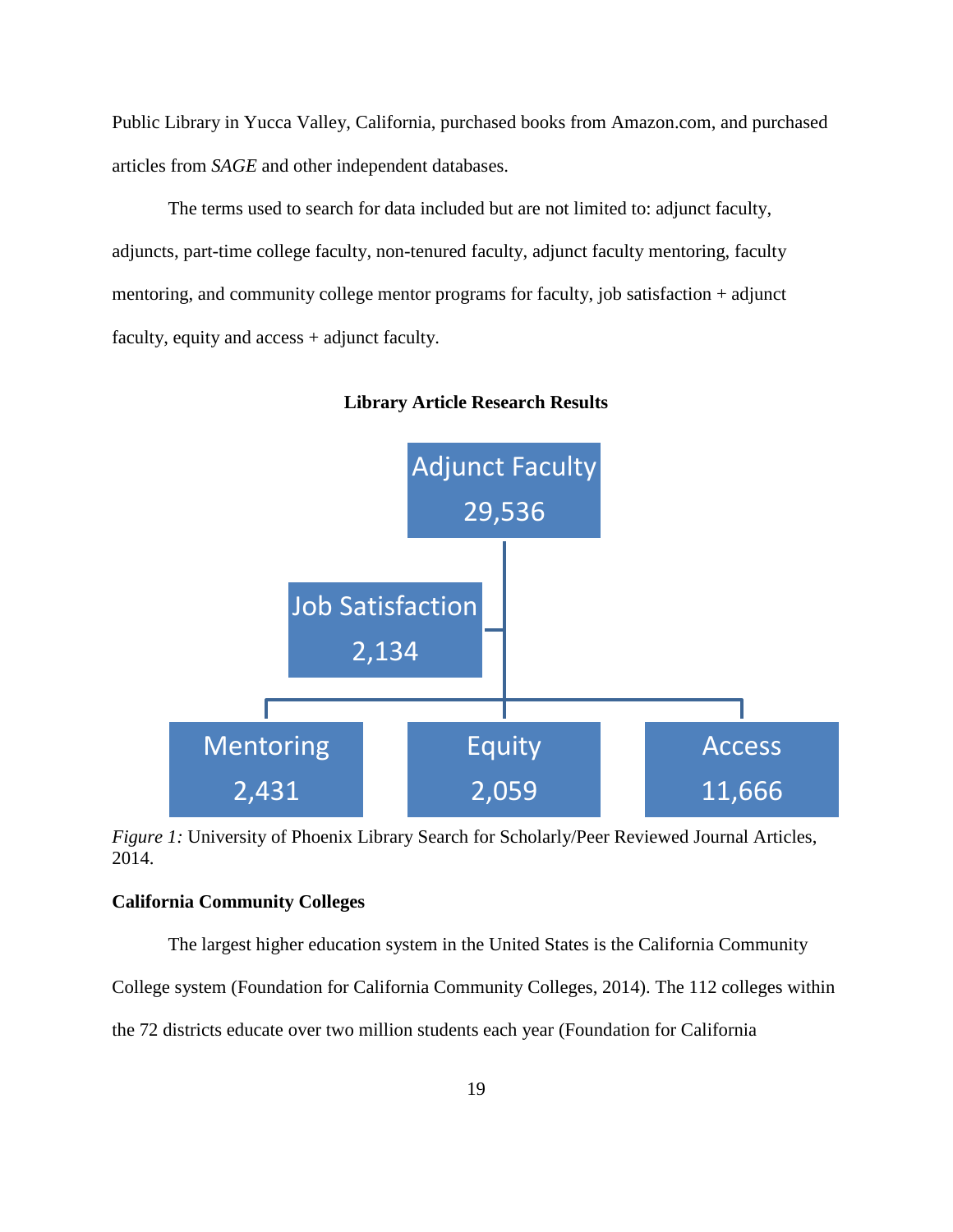Community Colleges, 2014). The California Community College system offered students, faculty, and alumni the opportunity to participate in a wide variety of sports through The Commission on Athletics which offered a Scholar Athlete award in addition to a tribute to many of those in the California Community College Hall of Fame (Commission on Athletics, 2014).

California Community College adjunct faculty average hourly rate based on the statewide total as reported by each community college in 2010 was \$66.58 per lecture credit hour (All Faculty Association, 2013). The full-time faculty average salary based on the district reporting as of 2010 was \$85,895 (p. 68). According to the California Community College Chancellor's Office (2014), there was 35,612 "academic, temporary" and 14,748 "academic, tenured/tenure track" employees. The statistics indicated adjunct faculty members more than doubled the amount of full-time faculty at California Community Colleges.

#### **History of Adjunct Faculty Role**

The history of adjuncts began when they were originally hired as a means of providing evening classes at community colleges (Rouche, Rouche, & Millron ,1995). The number of adjuncts and the use of adjuncts at other institutions of higher education have grown exponentially (Schmidt, 2011). According to Schmidt (2011) over half of the faculty teaching at colleges and universities are adjunct faculty, regardless if they are private, public, for profit, or not for profit. The idea that adjunct faculty are only predominant at community colleges is outdated. The use of adjunct faculty has become commonplace enough that Assembly Bill No 852 introduced by Assembly Member Fong, if approved, would provide first right of refusal for offered courses by current teachers in California Community Colleges (United States, 2011).

Tuscan (2004) reported that administrators hire adjuncts to fill the schedule needs at universities because they allow for balance in the overall university budget. Administrators are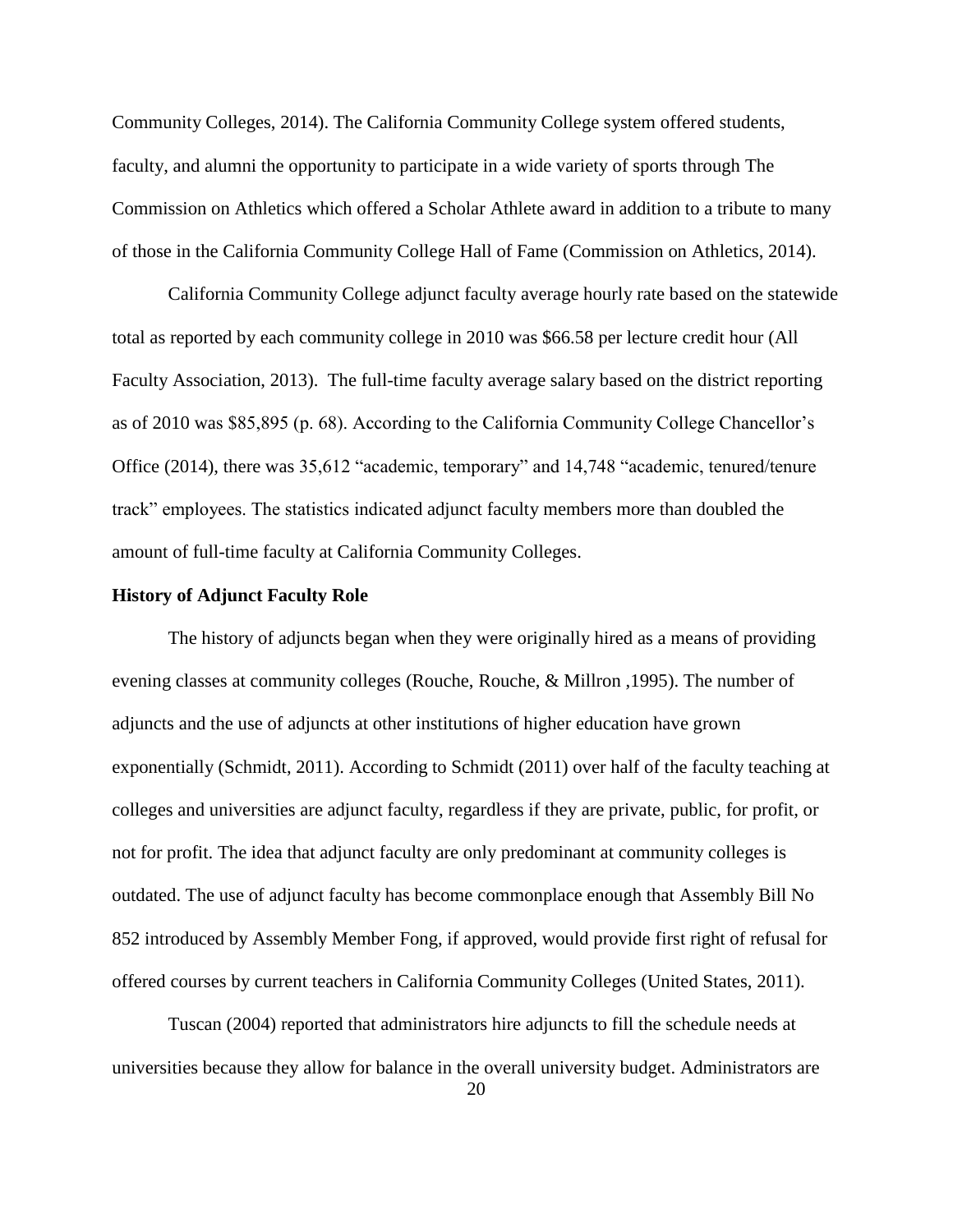taught that the use of part-time faculty will help balance budgets (Sturgis, 2006). Ward (2008) indicates the business of higher education is not unlike any other business in terms of budgetary demands.

Schaefer Riley (2011) estimated that adjunct faculty accounts for more than 70% of university faculty. Sax, Astin, Arrendondo, and Korn (1996) conducted a survey regarding faculty perception of financial security. Hearn (1999) proposed that, "the stress may well stem from the struggle for tenure and promotion than from the inadequacies of current salaries". Hanzimanolis (2014) collected data on part-time faculty and how much money the use of adjunct faculty saved the colleges. In an example of three schools of various size, Hanzimanolis (2014) estimated based on the numbers reported, an annual savings between 3.1 million and 8 million dollars for some of the community colleges for not providing time, insurance, or instrumentation such as sabbaticals, health coverage, and personal computers among other things. (Part Time Faculty Association, 2014).

The use of adjunct faculty members allowed institutional leaders to save money. Santovic (2004) suggested the need to explore training for such a significant part of the college workforce. Adjunct faculty members were often hired because of their work experience in the field of study they were teaching (Smith, 2007). Lyons (2007) advised one of the best tools for training adjunct faculty was mentoring.

Pearch and Maurutz (2005) concluded that adjunct faculty demographics are as diverse as the colleges they work for. Leslie and Gappa (2002) gathered a general description of adjunct faculty from surveys conducted by the National Center for Education Statistics and the Center for the Study of Community Colleges. According to Wagoner, Metcalfe, and Olaore (2004), the descriptions of part-time faculty in community colleges includes but are not limited to the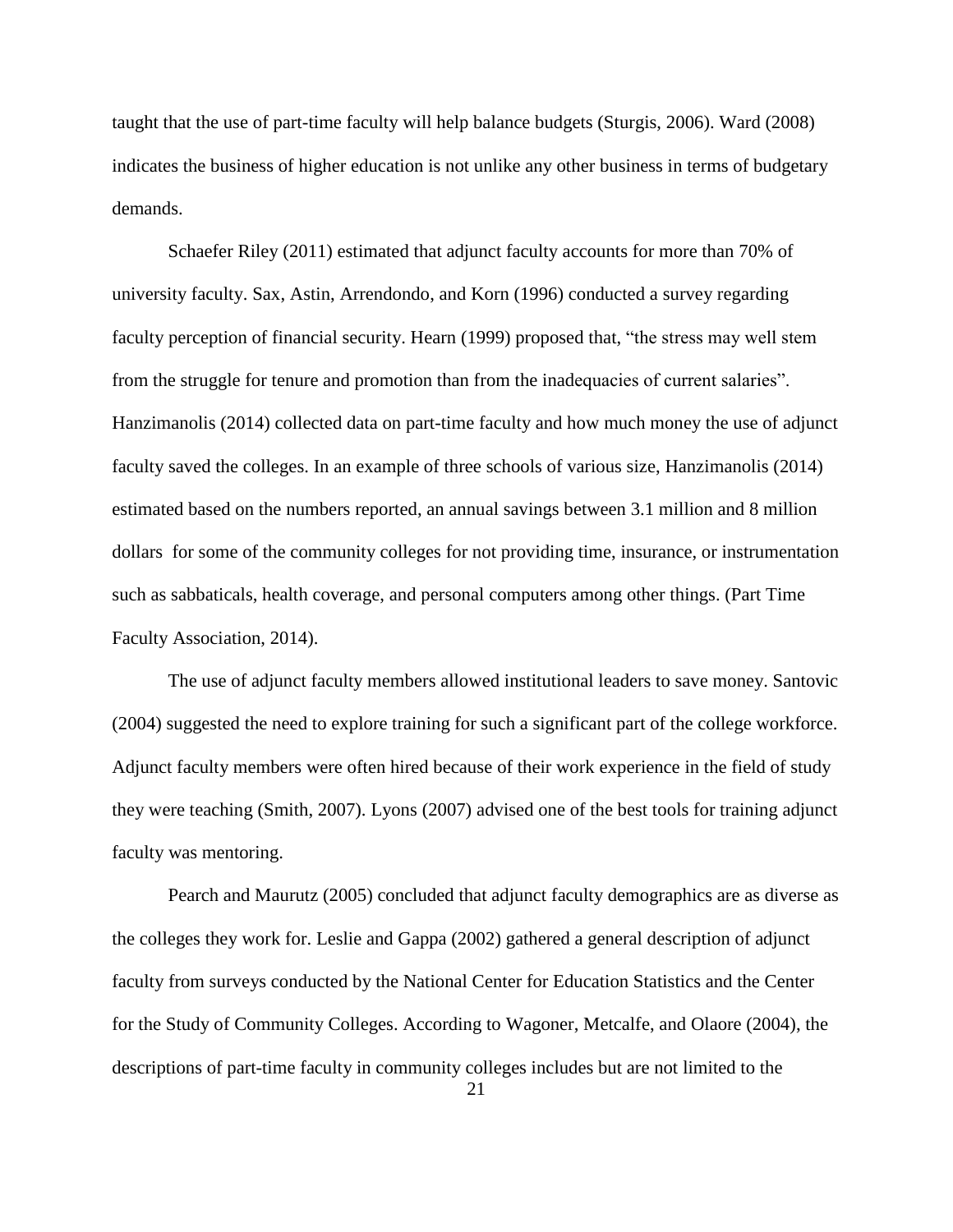following: 1) Part-timers may be of any age or gender, 2) have more than five years of work related experience, 3) hold a minimum of a 4-year degree, the majority hold either a masters or doctoral degree, 4) adjuncts may or may not have a full-time job in addition to teaching parttime, 5) the reason adjunct faculty teach include the enjoyment of teaching, schedule flexibility, location of the institution, and it can supplement their income.

These demographics still apply to many adjunct faculty members. However, the reduction in full-time opportunities nationwide at both community colleges and universities has created a workforce dominated by adjunct faculty and an increase in the amount of people seeking full-time employment in the academic field (House Committee, 2014). The *Just-in-Time Professor* is the result of congressional inquiry regarding adjunct faculty employment conditions (House Committee, 2014). Across the nation adjunct faculty responded with details regarding pay, health benefits, commutes, and working conditions among other details The responses included voluntary statements from adjuncts that enjoyed their current situation and adjuncts who felt taken advantage of by the system.

A substantial number of adjunct faculty members do not hold primary employment at another institution; they are only employed as adjunct faculty and hope to become full-time faculty (House Committee, 2014). Murphy (2002) indicated the increased desire for full-time status while full-time faculty continued to fight to retain their status, can create a stressful environment for both. Quart (2014) reported on Karen Kelsey, a former adjunct professor of anthropology and founder of *The Professor Is In*, a counseling service for helping adjuncts find new marketable skills for different employment.

Kelsky (2015), indicated adjuncts must teach at multiple campuses and institutions to equal a full-time faculty pay and may still fall short financially. Quart (2014) explored the reason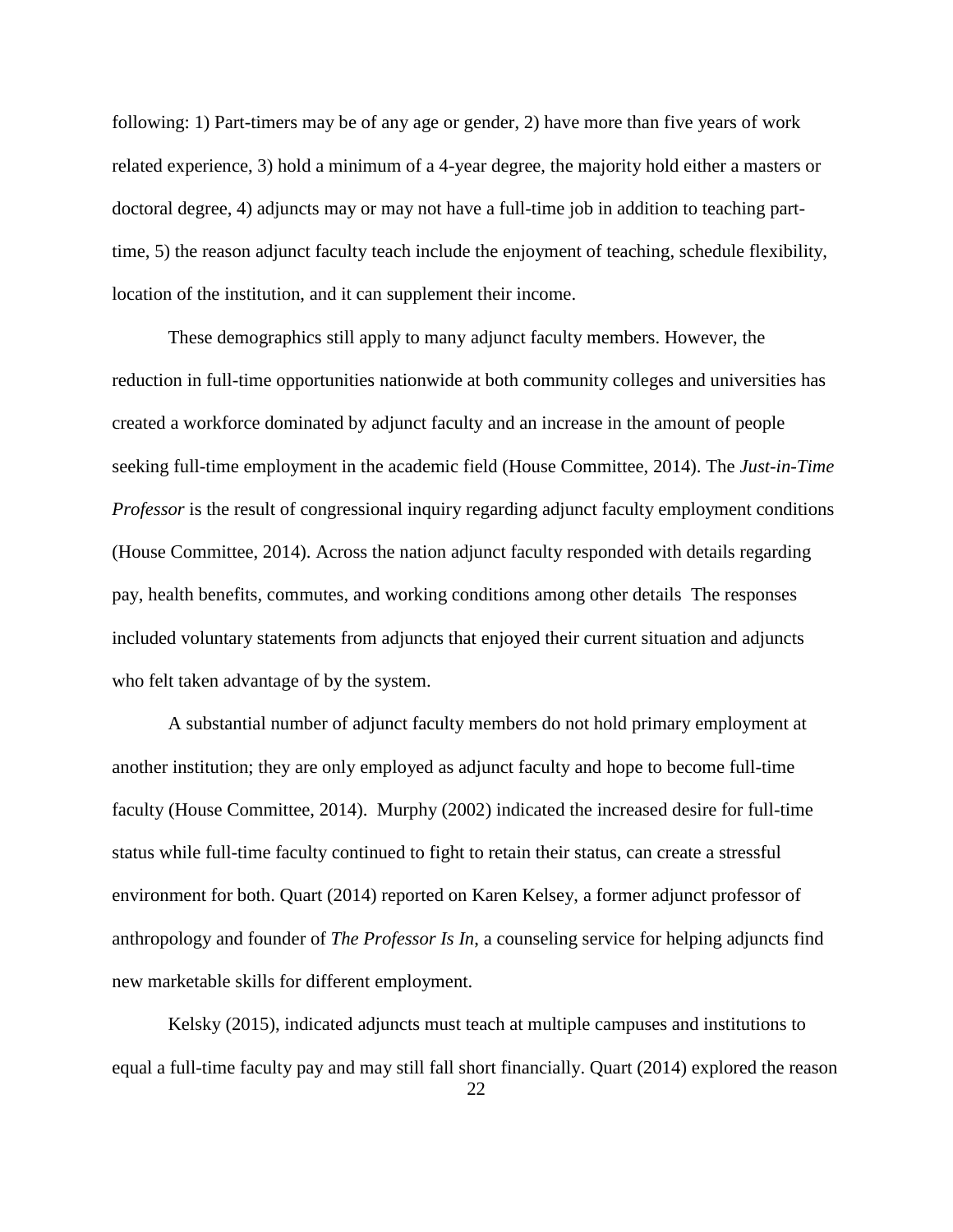adjunct faculty needed Kelsky's service of transitioning from academia to another career. Essentially, adjunct faculty members have a similar education debt burden as full-time faculty without the same level of pay or benefits. Therefore, adjunct faculty seeking full-time opportunity supplements their income by working at multiple institutions which ultimately can impact their ability to perform a job well due to commuting and teaching a full course load at more than one institution to achieve full-time pay.

However in converse, financial strife is also a concern for colleges and universities. Given budget cuts and shrinking support from their respective states, many schools are relying on adjunct faculty labor to balance the budgets as a majority of schools do not support health care or other crucial benefits for adjunct faculty (Hollis, 2015). In turn, given the weak economy, schools will presumably continue its overreliance on adjunct faculty (Hollis, 2015).

In July 2014, the 113th Congress, 2nd Session, amended "section 455(m) of the Higher Education Act of 1965 in order to allow adjunct faculty members to qualify for public service loan forgiveness" (United States, 2014). Eliot (2014) is concerned that the process is daunting, but acknowledged it is a step in the right direction to provide some relief to adjunct faculty. The conditions for adjunct faculty may be better or worse depending on the institution, but one thing is clear: nationwide, adjunct faculty are not receiving the information they need about life as an adjunct.

The conditions and complaints in the 2014 survey conducted by the House Committee aligned with the issues discussed in the book by Rouche, Rouche, and Millron published in 1995 and the text published by Kelsky in 2015. The survey conducted by the House Committee on Education and the Workforce Democratic Staff (2014) revealed concerns from adjunct faculty regarding the following topics: a growing, visible trend that dims many workers' prospects for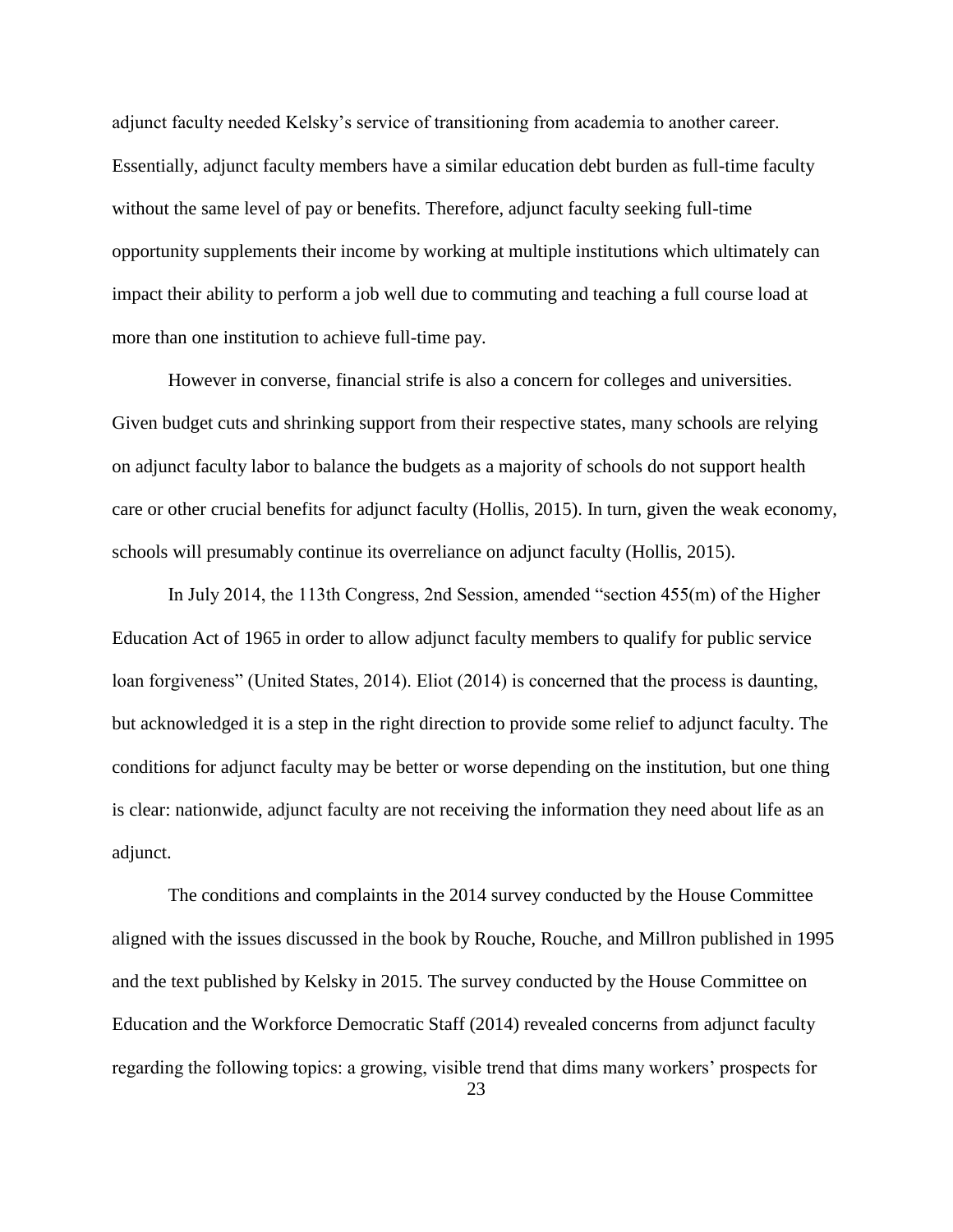stable, full-time employment; low pay at a piece rate; long hours and harried commutes from one job to another; access to employer-provided benefits, like healthcare and retirement, is rare; job instability and unpredictable course loads; problems with career advancement and professional support. The report indicated evidence of highly skilled adjuncts, a negative impact on teaching, and an increase in labor union activity (Democratic Staff, 2014).

#### **Mentoring**

No one denies that having a mentor is a positive life occurrence; however, there is considerable debate about how one should acquire such a mentor. Viljoen (2005) reports for accountants, mentoring programs are often forced and "too many of these [programs] are institutionally controlled, rather than spontaneous" (p. 21). Education is another profession where mentor programs are considered a work in progress and under development. Sharma and Freeman (2014) indicated the relationship with mentors for many cardiologists includes, "In the process of providing career guidance, encouragement, scope for research, and opportunities to make professional contacts, mentors make substantial contributions in recruiting promising young people to their area of expertise" (p.1964). While the medical fields may have found useful methods for implementing mentor programs, several fields, including education, are still developing best practices.

Blauvelt and Spath (2008) found that professors appreciated access to a mentoring system that provided support, especially for those new to the profession, but not excluding those who have been teaching for many years. Institutions face new challenges regarding program implementation due to budget cuts, faculty workload, and increased demand on time and resources (Kezar & Kezar, 2003). A sustainable mentor program would need to include a skeletal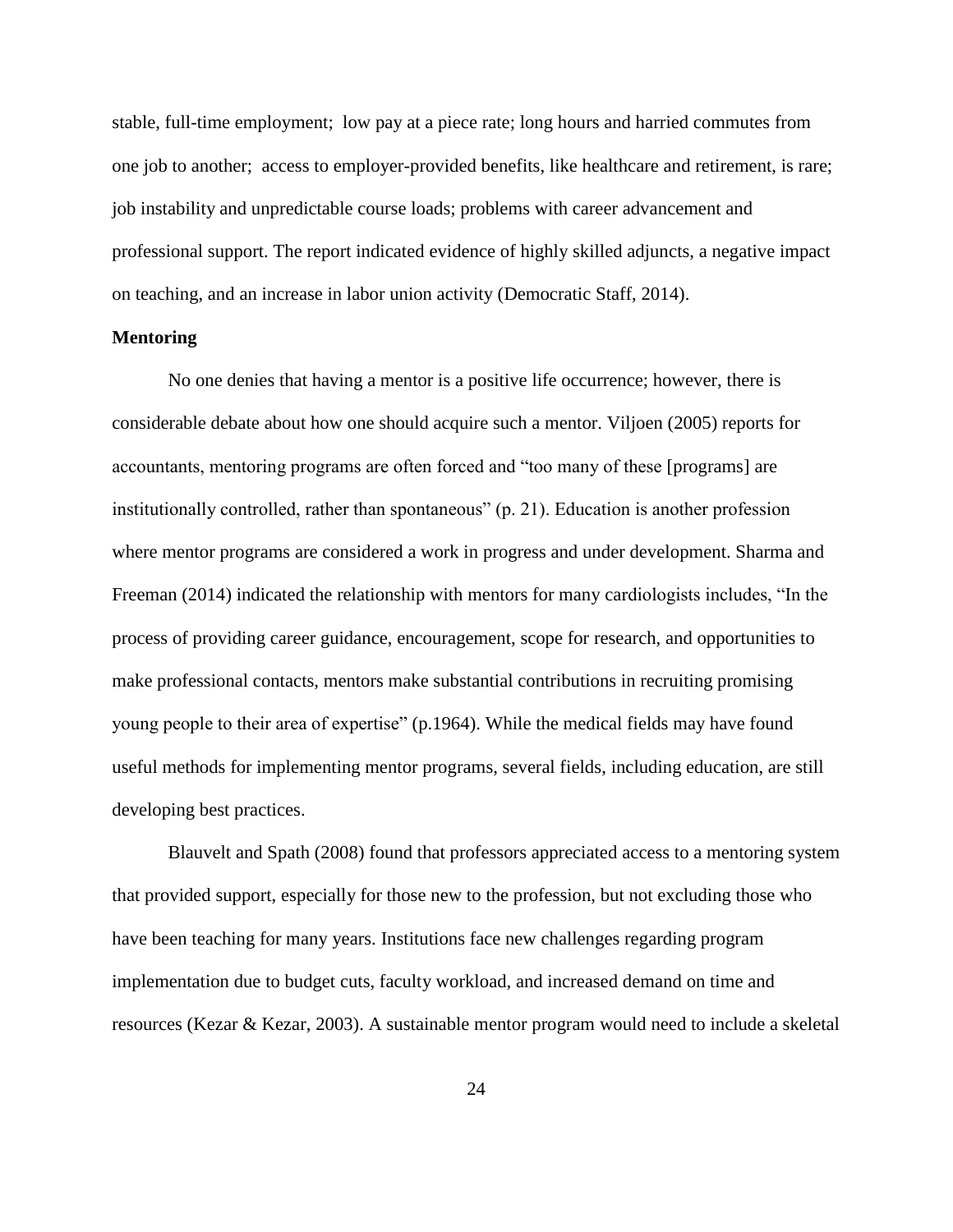structure that can be easily modified to meet the needs of the institutional leadership goals, department, and faculty involved (Ward, 2008).

Amey (2006) viewed the changing of leaders in higher education as an opportunity for greater accountability. Gunsalas (2006) indicated that mentor programs, among other new initiatives, are sometimes a challenge to initiate and follow through with due to the lack of time and availability of the faculty and staff. Gunsalus (2006) wrote an administrator's handbook in which he described the "people problems" as the least discussed and most important role of any higher education leader.

A mentor program may take several years to establish. The Center for Teaching and Learning (CETL) at Northern Virginia Community College is the result of the 2006 initiative to make Northern Virginia Community College one of the top five institutions of higher education in the state of Virginia by 2015 (NVCC.edu, 2014). Power hungry individuals who think they can change the entire system of a college in one semester will likely become disenfranchised (Kaiser, Hogan, & Craig, 2008).

Establishing a program to support each of the community college campuses in addition to becoming a resource for neighboring institutions such as George Mason University was a massive undertaking that required time, commitment, and funding. The Center for Teaching and Learning is an invaluable resource for Northern Virginia Community College and an example for other institution leaders who want to establish a program. The administration at Northern Virginia Community College thought beyond their classrooms to gain community support and the surrounding colleges responded. One dominant part of the CETL program is the new faculty orientation which is mandatory for all new faculty members regardless of prior teaching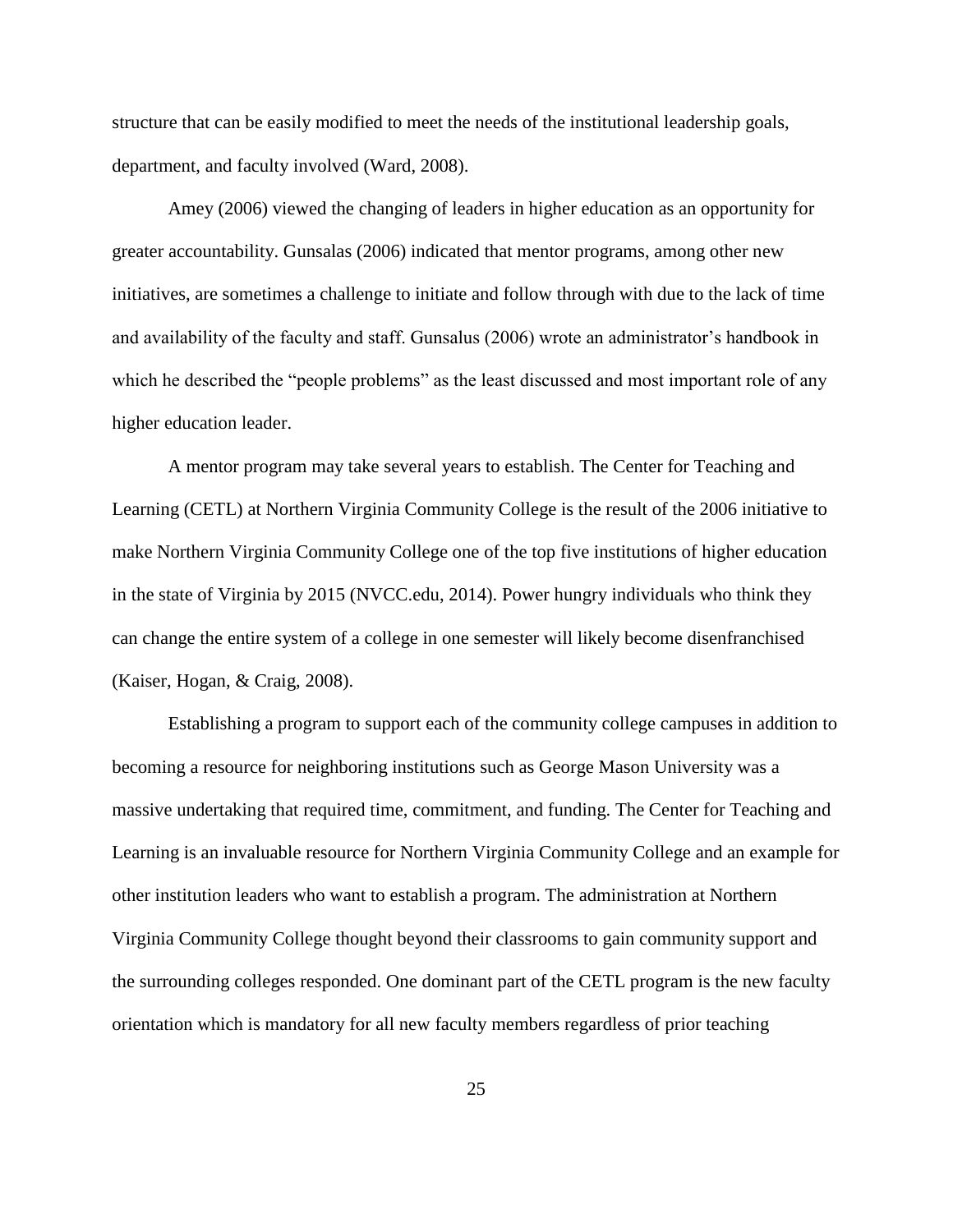experience (NVCC.edu, 2014). Strom-Gottfried & Dunlap (2004) indicated the importance of new faculty orientation in their article on assimilating adjuncts.

Amey (2006), Gunsalus (2006), and Kaiser, et. al. (2008) discussed the importance of administrative leadership as the foundation for how leadership worked across the entire campus. Therefore, if the administration believes in the value of a mentor program, then a mentor program will be established and maintained. Prior research suggests developing a sustainable program is the first step (Zeind, et al., 2005). Morris (2009) suggested outlining the performance priorities of the institution, establishing programs, and leading change based on these priorities.

Monks (2009) indicated part-time employees are a diverse population with different needs. In a study conducted on physicians mentoring their medical students through four years of medical school, to include the required time these students taught as professors in the classroom, the formally established relationship began to solidify in the second year, the same year the students became adjunct teachers (Dobie, 2010). The study found that once the medical students entered the classroom as professors, they sought out more information and advice from the physicians (Dobie, 2010). Furthermore, the mentors reported the continued relationship beyond the second year was fulfilling (Dobie, 2010).

Baron-Nixon (2007) indicated new faculty members needed a series of support initiatives, including mentors. Klausman (2010) reported on the value of adjunct faculty in writing programs being on the same page as the full-time faculty regarding the program priorities and objectives. Programs differ from one institution to another and adjuncts often have experience at multiple institutions. Klausman (2010) researched writing programs; nevertheless, communication of program goals should not be limited to one discipline. Communicating objectives across the department can reduce conflict and misunderstandings (Klausman, 2010).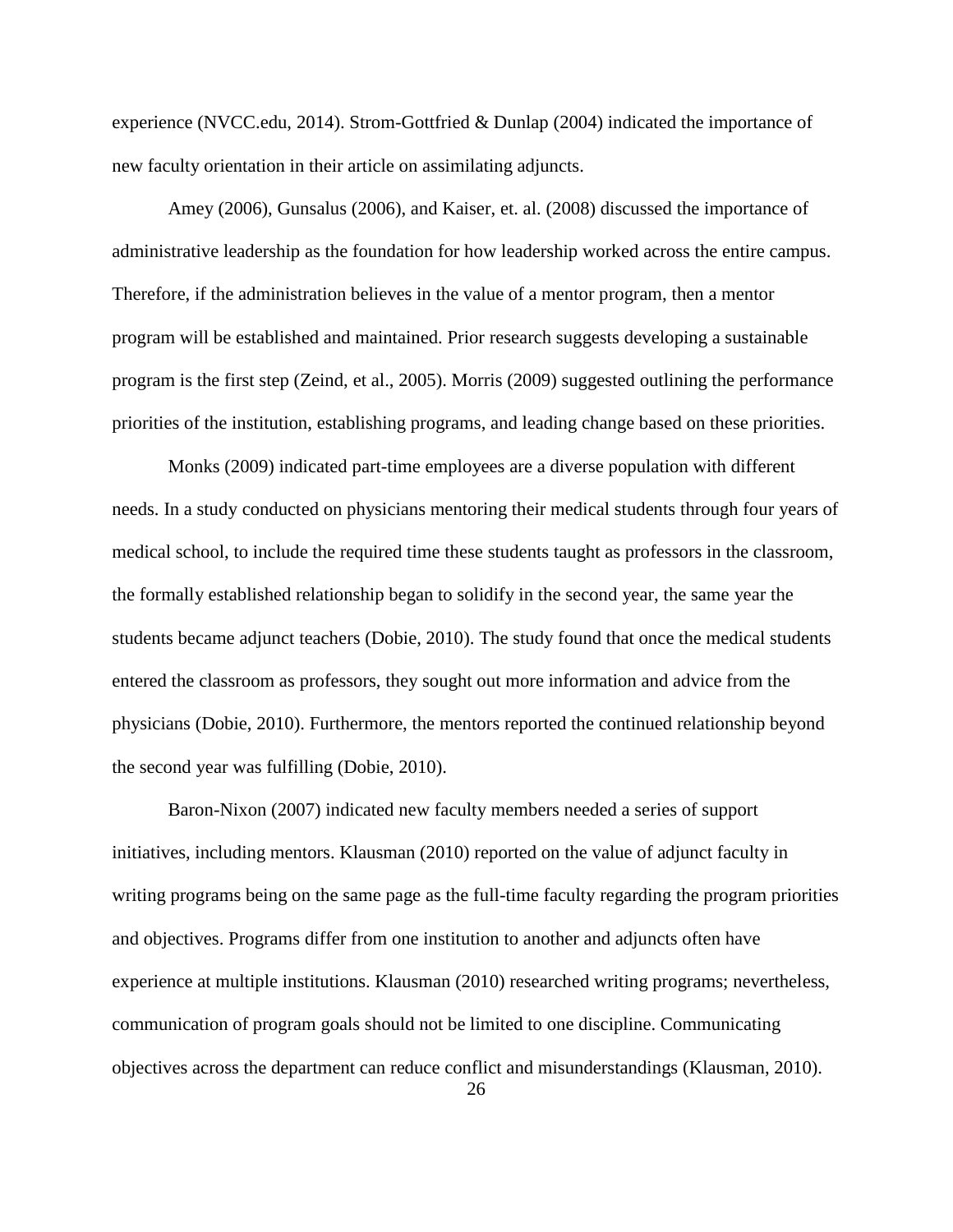Considerable amounts of pressure regarding mentoring and communication with adjuncts are placed on full-time faculty. As full-time faculty face more administrative duties, they have less time to engage with adjunct faculty in mentoring programs (Zeind, et al., 2005). After review of the employment statistic data from the California Community College Chancellor's Office, it is easy to see how some California community colleges will have few full-time faculty members in one department with many adjuncts teaching within the same discipline. It would be improbable to expect the full-time faculty to manage mentoring of most, much less all, adjuncts. Nevertheless, several of the California community colleges have implemented some form of mentor program, even if it is geared to first-time faculty recruited from graduate programs.

Reimers (2014) has created a handbook on mentoring for University at Albany, State University of New York. The manual is available on the institution website. Reimers (2014) includes multiple resources and answers the questions about why a mentor program is important, how to implement one, and how to be an effective mentor in addition to a section on how to be a productive mentee. Reimers (2014) suggests that one approach will not work with everyone. The handbook is established for new faculty, possibly graduate students; however, many of the exercises and suggestions can be applied to a faculty member who has teaching experience but is new to a particular institution. Resources such as the Reimers (2014) handbook can be adapted to California community colleges and potentially adapted to each school based on their adjunct faculty needs.

The Northeastern University faculty mentoring program provides literature and curriculum regarding current methods of mentoring new faculty (2012). In addition, the program offered at Oregon State (2012) compliments the Northeastern University mentoring program by providing related literature and curriculum for review. Most community college districts do not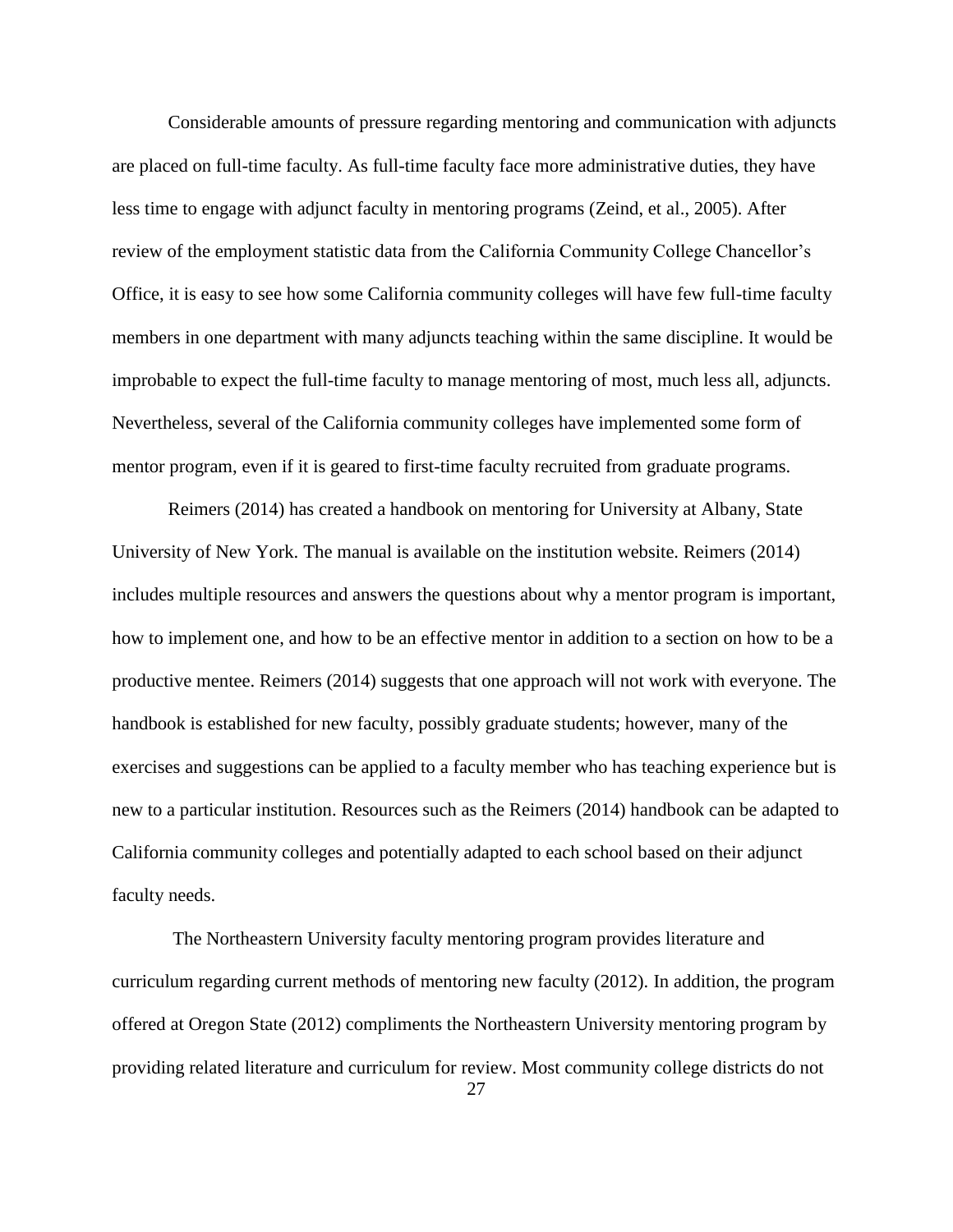have the financial backing or endowments that four-year universities have to help support training and professional development initiatives.

Lumpkin (2011) provides examples of how mentor programs have worked within a single institution. Due to the complex nature of each community college within the California system facing small or large adjunct faculty populations, it may be difficult for the California community college system to implement one type of program. The limited nature of the majority of the literature as it pertains to mentoring at a single facility in one manner can be viewed as a hindrance; however, the practical application of the methods, goals, and structure of the mentoring programs should establish common aspects to any mentor program.

Developing a comprehensive program takes time and money. The success of the Northern Virginia Community College Center for Excellence in Teaching and Learning (CETL) program offers insight as to how a program may operate within multiple institutions (NVCC.edu, 2014). When reviewing the data from the CETL page on the Northern Virginia Community College website, it is evident the college uses best practices supported by evidence from other programs at other institutions. Nonetheless, by creating dynamic learning opportunities for both new and continuing faculty and staff to participate, the CETL program has exceeded the traditional orientation and mentor programs.

The skeletal system of the core program functions at any institution of higher education can resemble those of the successful programs offered at aforementioned universities and colleges validate the application of basic methods in faculty mentor programs throughout the nation. Medical programs often have mentor programs even if the institution does not. This also applies to California community colleges. Within the nursing programs, there are faculty to faculty mentor opportunities and faculty to student mentor opportunities. Blauvelt and Spath

28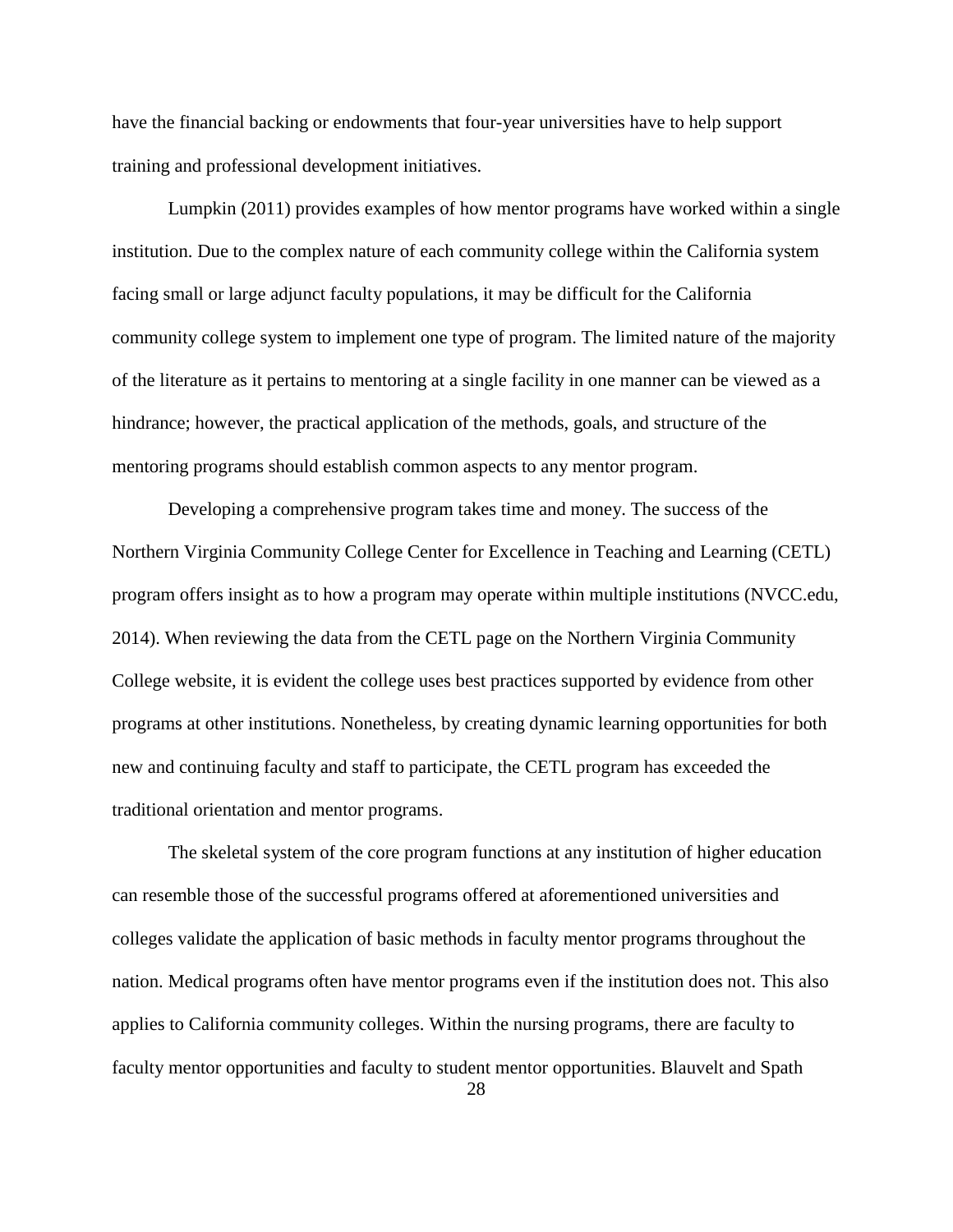(2008) conducted research on mentoring in nursing programs and indicated there was value to both students and staff.

Thompson (2008) focused on the mentoring of faculty from diverse ethnic backgrounds. Faculty, much like the students they teach, can also benefit from having peers who reflect similar cultural heritage. Though limited in the scope of the participants studied, the Blauvelt and Spath (2008) and Thompson (2008) report attested to the fundamental information key to a successful mentor program. Regardless of the particular faculty member's teaching specialization or cultural background, all adjunct faculty members can benefit from working with one or several mentors throughout the first year(s) of working at a new institution.

## **Higher Education Leadership**

College administrators claim that budget constraints create the necessity of adding more adjunct faculty (Finder, 2007). Administrators often begin their role in the college system as a faculty member. Therefore, leadership often has predisposed notions of adjunct faculty and their role based on personal knowledge, experience, and observations.

Jenkins (2012) completed an article identifying reasons faculty should transition to administrative positions and reasons faculty members should not. Jenkins (2012) suggests that some faculty members transition to administrative roles to implement changes or to prevent changes from occurring. Kelsky (2015) indicated while full-time faculty jobs are on the decline, administrative jobs in higher education have increased.

Administrative perspectives may be limited to previous work experience rather than the research data on adjunct faculty. For example, it is not common knowledge that some students may graduate without ever having a full-time professor as their instructor (Lyons, 2007). Students who attend on weekends and evening courses have an increased chance that the faculty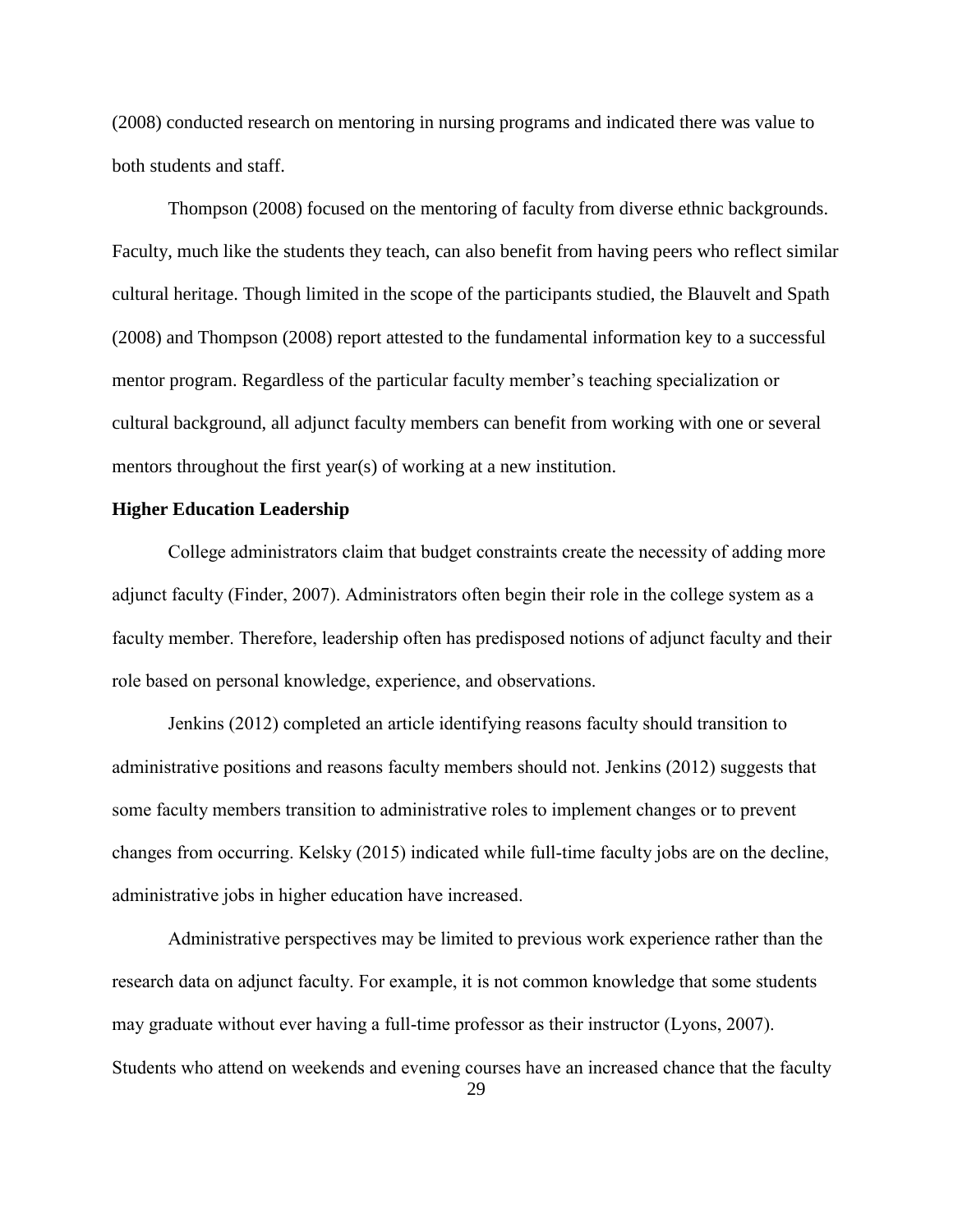teaching their courses is an adjunct faculty (Lyons, 2007). Information such as this is valuable considering the role the administration has in the success of supporting, establishing, or maintaining a mentor program.

Successful experiences with mentors and mentoring programs may determine if the administrators view a mentoring program as valuable. A preliminary investigation from websites and faculty forums indicate some of the California community colleges had established mentor programs for faculty during the first year an adjunct began teaching at the institution, but as the administration changed, the continuance of those programs changed. Administrators are not the only reason mentor programs can cease to exist. Full-time faculty may not see value in the program and decline to participate.

Tenured or tenured-track faculty members may or may not be the best choice for a mentor (Savage, Karp, & Logue, 2004). These faculty members are often busy with administrative tasks, research, and upper division courses (Halcrow & Olson, 2008). While fulltime faculty may be subject matter experts and a resource for curriculum questions, they are not always natural or trained leaders. Volunteers are likely more engaged in mentoring because the decision to become a leader is a personal journey resulting in a public impact as it pertains to adjunct faculty and mentoring. The leadership provided to the mentee is often reflected in how that adjunct faculty member conducts business in his or her classroom and on campus.

The benefit to the volunteers may be monetary or for personal satisfaction. The majority of the adjunct faculty representatives at California community colleges are volunteers. They attend Senate and other administrative meetings on their own time without any monetary gain. These volunteers are often a source of informal mentoring as they are the point of contact for many adjuncts when needing information at an institution. Once the way a person leads is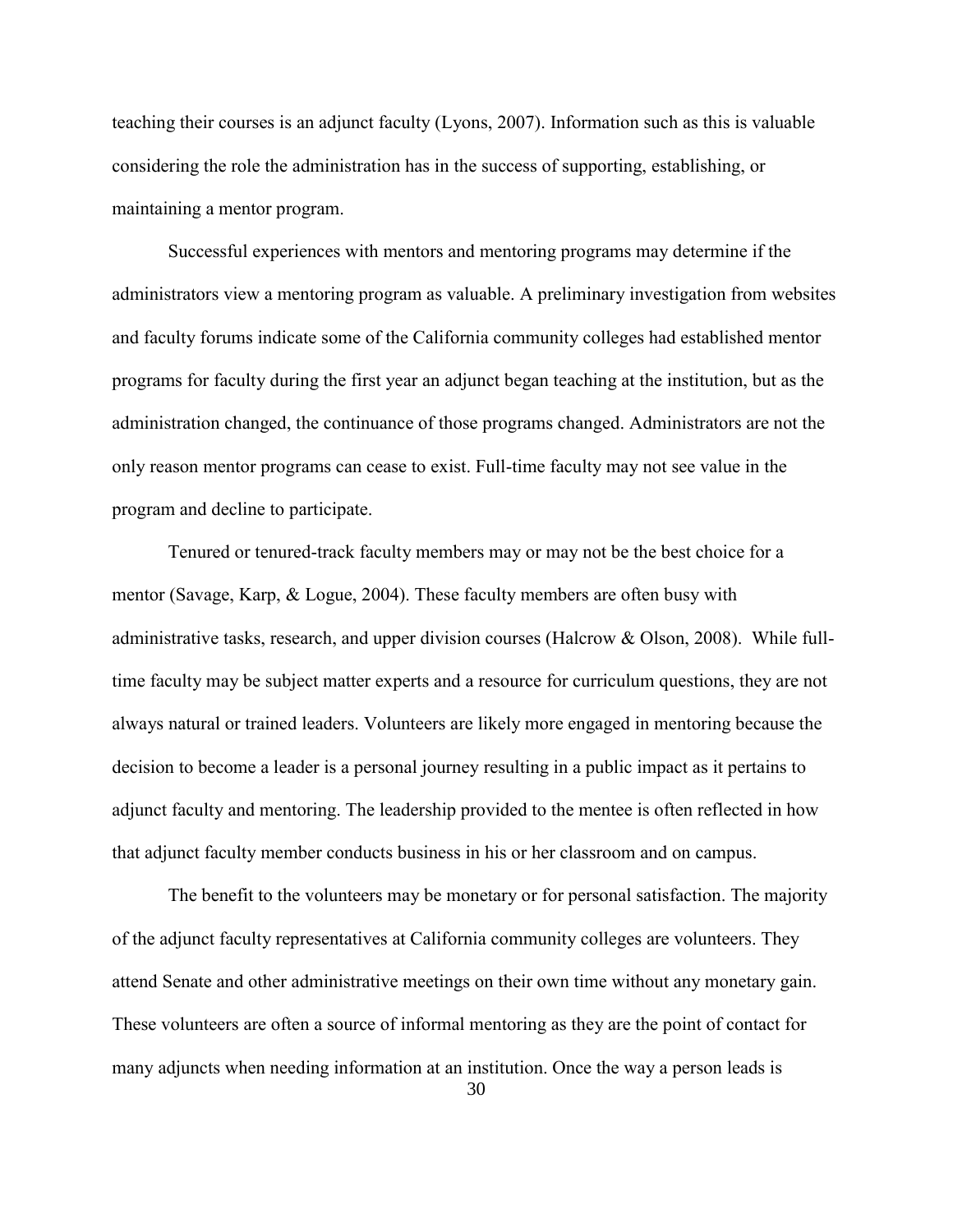established, they can identify their personal leadership theory. Knowing the philosophy may allow for greater success in choosing mentor and mentee partnerships.

Greenleaf, Spears, and Stephen (2002) dedicated their book "Servant leadership: A journey into the nature of legitimate power and greatness" to the study of leadership from the lens of a servant leader. The text includes suggestions for putting others first. Several concepts within the book apply to the role of mentor. However, the text is focused on putting the needs of others ahead of the needs of the leader as a means of meeting the needs of the leader. If one of the objectives of California community college leadership is the retention of adjunct faculty to reduce the cost of turnover, paying attention to the needs of adjunct faculty and their level of job satisfaction could prove useful.

Adjunct faculty accounts for more than half of the faculty at California community colleges, and this is not a unique scenario compared to the nation (CCCCO, 2014; Caruth & Caruth 2013). According to the Greenleaf, Spears, and Stephen (2002) text, putting adjunct needs at the forefront of leadership focus might improve the adjunct perception of job satisfaction. Determining what those needs are will not be as simple as issuing a quantitative or qualitative survey to determine if the adjunct faculty are satisfied. The elements they are satisfied with and elements they are dissatisfied with can only be uncovered through a conversation where the adjunct members feel safe to disclose their experiences.

Nahavandi (2006) indicated people once believed that leaders were born not made. Higher education leaders must learn to lead whether born with natural talent and ability or not. Using Nahavandi's research can help determine if some higher education professors have innate leadership abilities. Doyle and Delaney (2009) discussed the fluctuation of higher education budgets and the importance for leaders to be able to manage through uncertainty. Adjunct faculty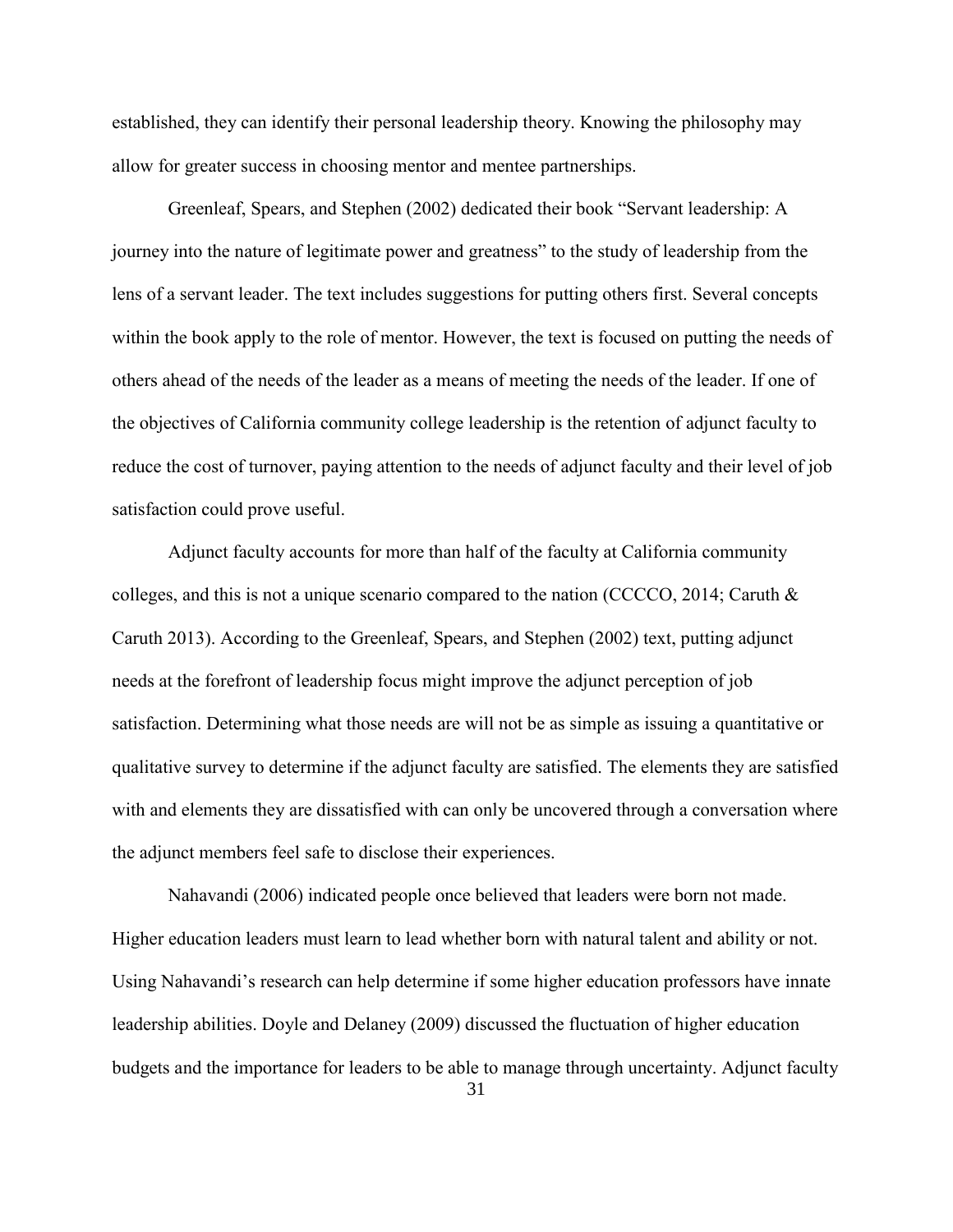members already face fluctuating pay and availability; therefore, the people guiding them, such as full-time tenured faculty, should understand how to address the current education climate and lead through a change in times of prosperity and recession.

Due to the important role mentors play in adjunct faculty equity and access perception, it may be best to look for those mentors with charisma and integrity because they can be perceived as natural leaders (Nahavandi, 2006). People are attracted to the person's personality and endeared by the individual's honesty. Charisma and integrity will only take a mentor so far. At some point, he or she will need to tackle the challenge of coaching new faculty through awareness and inclusion of diverse populations (Brothen & Wambach, 2012).

Hackman and Oldham (1980) have identified "variety, identity, significance, autonomy, and feedback" as five core leadership traits (p. 210). These particular concepts pertain to the expanded aim of the qualitative narrative inquiry because the traits can be used as a foundation for developing research questions for adjunct faculty that will prompt them to recall specific scenarios related to the five traits. A similar study is the five-factor model (Kent, Crotts,  $\&$ Azizz, 2001). In the five-factor model, leaders are expected to encourage intellectual stimulation, consider individual needs, inspire through development, trust, and develop a vision for the organization (Kent, Crotts, & Azizz, 2001). Both the five-factor model and the five core traits can be useful in developing a research tool.

A leadership theory that became popular in higher education is transformational leadership (Eckel & Kezar, 2003). Piccolo and Colquitt (2006) agree that transformational leadership means leading change. Bass (1985) identifies a transformational leader as one who acts as a role model. Mentors are role models. If the new faculty is paired with exceptionally performing faculty, they will probably experience less stress with the administrative part of their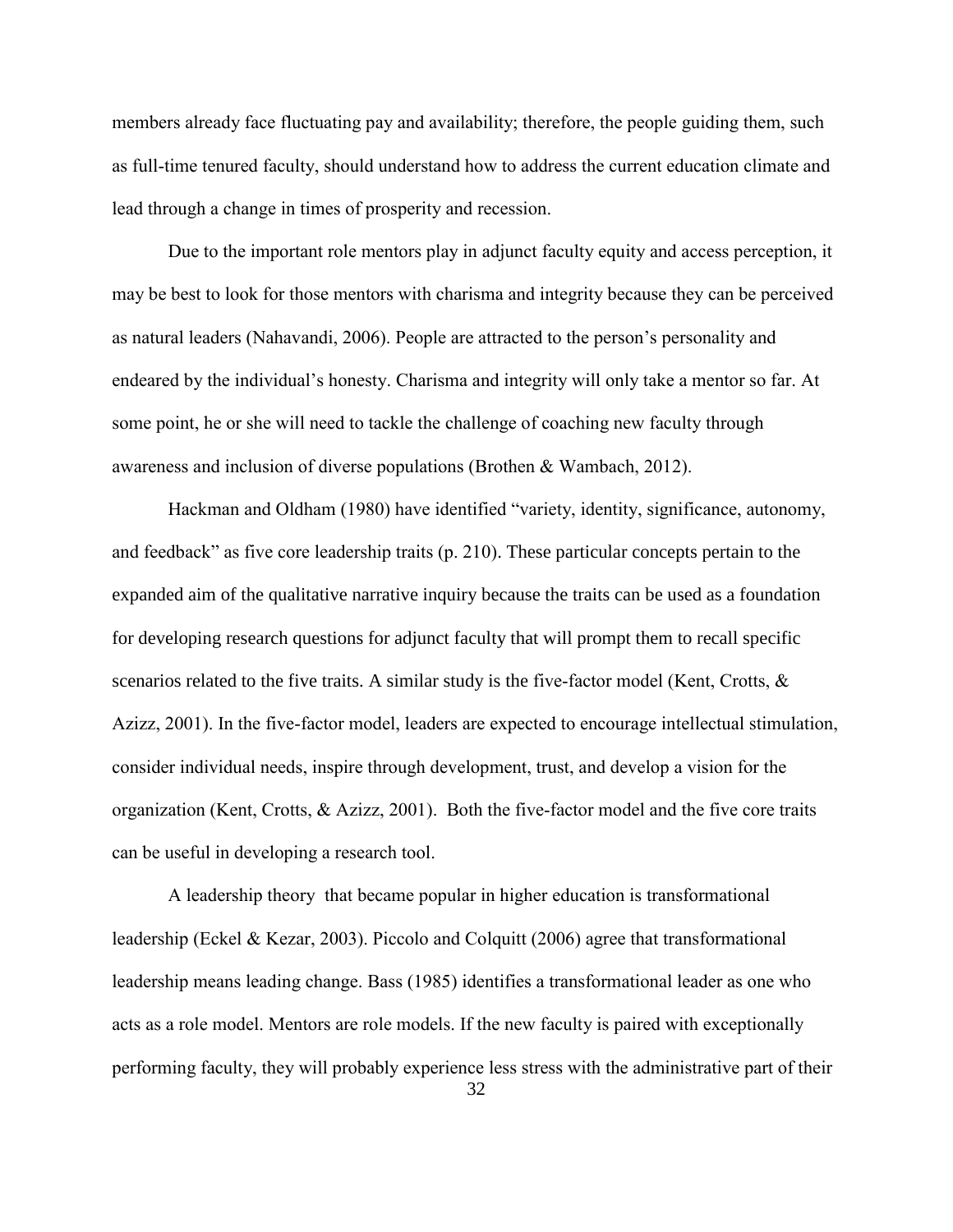new job because the mentor already knows the best practices for the institution and can train them accordingly.

An effective leader spends time communicating with supervisors and subordinates, manages conflict, seeks training opportunity, leads training events, develops, and motivates staff and faculty (Luthans, 1989). Mentors do not have to be full-time faculty. Many experienced adjunct faculty members who dedicate time to assisting newly hired faculty in peer to peer mentoring influences the level of adjunct participation in the campus community (Caruth  $\&$ Caruth, 2013).

Shivers-Blackwell (2004) proposed a "role theory" of leadership. The environmental activities and the various roles a person plays in performing those activities define potential behavior. Influence is affected by identifying the team leadership styles (pg. 3). Once establishment of leaders is complete, roles can be assigned, and goals can be set to enable people to operate at maximum efficiency (Collins, 2001). These particular concepts pertain to the expanded aim of the qualitative narrative inquiry because knowledge of how teams work, interact, and develop is an important part of the management role of a mentor. Therefore, followup study questions may be designed to address questions regarding teams and how participants perceive the level of mentoring in their team or department environment.

Mentoring is a form of leadership. There is not a clearly defined right or wrong method. However, through these debates about how one should approach leadership, theories and collective categories have emerged. Among these theories are transactional leadership, transformational leadership, situational leadership, and participative leadership. Among these four styles, there are similarities and differences.

Transactional leadership is established by an exchange of resources (Judge & Piccolo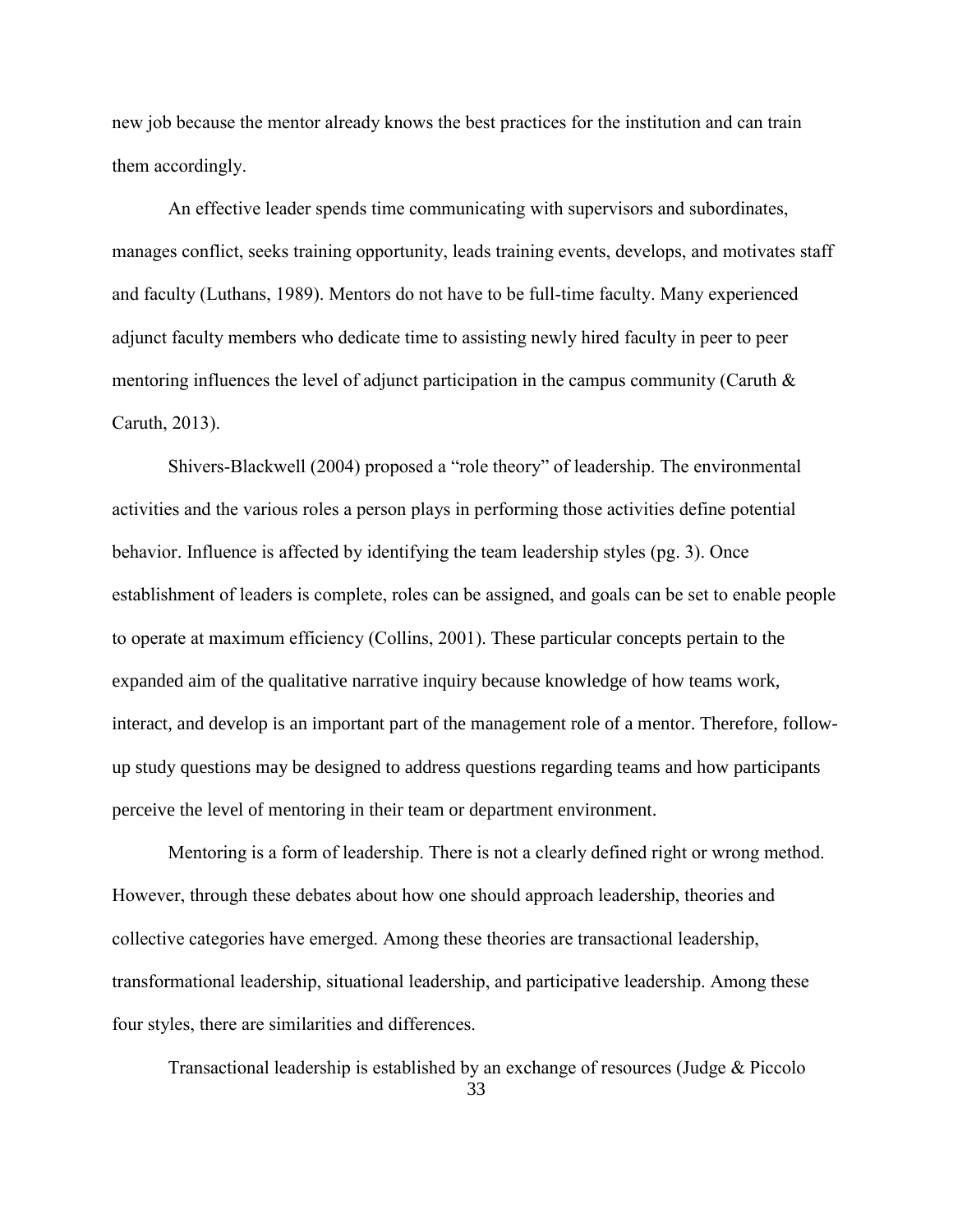2004). The transactional leader uses a barter system to get the job done. If an employee value reward, this style of leadership will motivate the employee. The benefit of reward based leadership is the employees feel valued (Judge & Piccolo, 2004).

The problem with reward-based system includes a sense of entitlement to a reward for everything, even if the task is within the assigned job duties. The transactional leader must establish clearly defined expectations and the rewards for meeting those expectations to avoid conflicts (Judge & Piccolo 2004). A typical complication in a mentoring relationship with a transactional leader is the misconception that being a good adjunct will lead to a full-time position.

Transformational leadership is based on the influence a leader has on those around them (Piccolo & Colquitt, 2006). A transformational leader has a way of selling the vision. If the organization produces something, a transformational leader will motivate the employees to produce the item to the best of their ability by making the employees believe in the product, the company, and what the product can do for others. The transformational leader is an emotional leader. Many of the equity and access issues adjunct faculty face such as uncertainty from one session to the next, lack of healthcare, and lack of office space and supplies create emotional distress for them.

Transformational leaders can identify what people around them need and use those observations to create change, innovation, and happy employees (Piccolo & Colquitt, 2006). Administrators and other faculty leaders will need to become aware of and open to making changes based on the equity and access issues set forth by adjunct faculty within their institutions. Financial constraints may make it improbable to provide some benefits on an annual basis, but any steps toward transforming the work environment show improvement. Piccolo and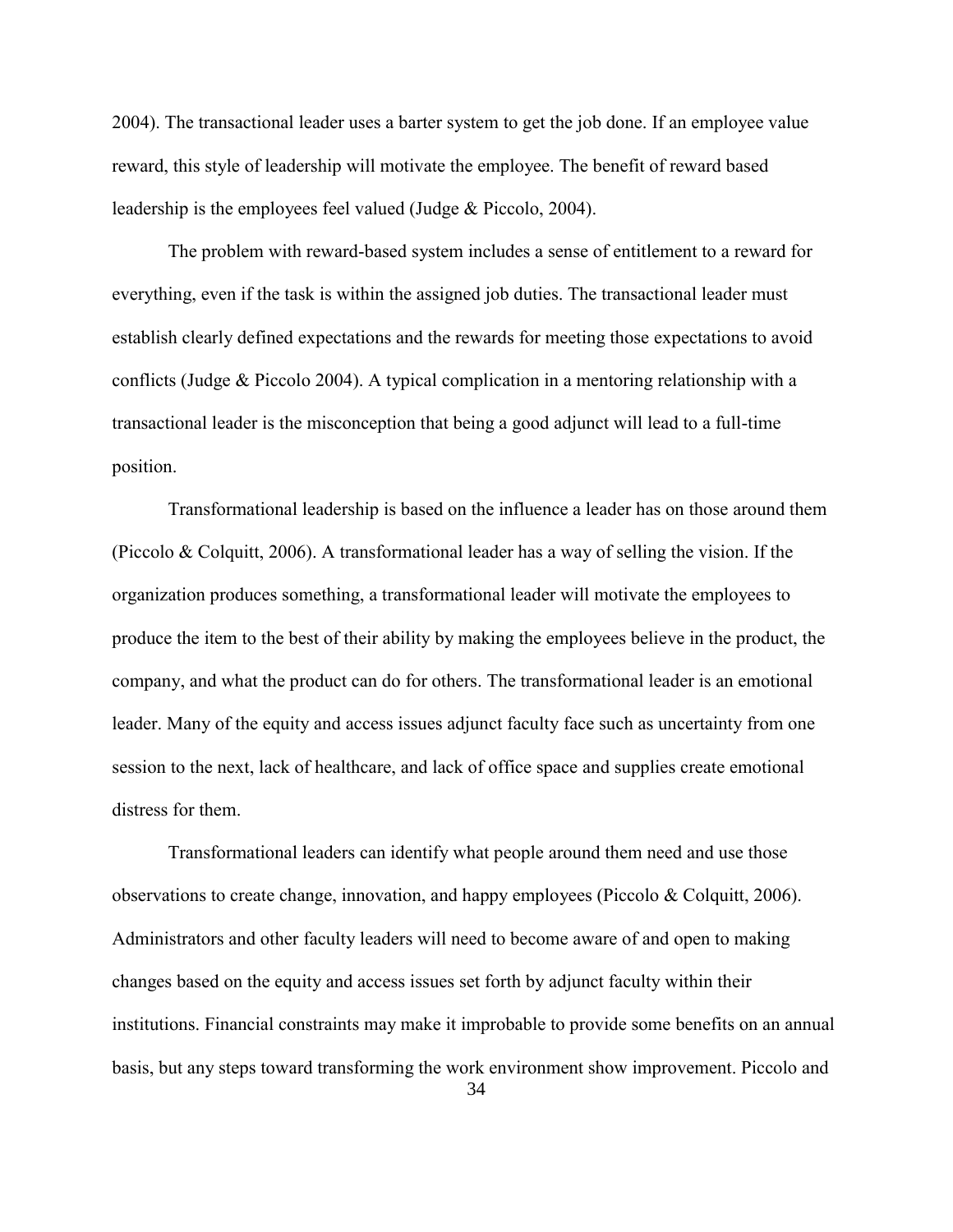Colquitt (2006) mention some of the benefits of transformational leaders are that they have a loyal staff, they lead change, and they are open to new things.

The negative aspects of transformational leadership style include problems with shortterm management goals and employees who prefer a more traditional approach. By leading in a personal manner, coaching, and mentoring, transformation leaders train their employees to interact in the same way with customers, or in the case of higher education, students (Piccolo  $\&$ Colquitt 2006). In the educational environment, transformational leaders who mentor and coach will instill those values in the instructional staff, which in turn may be more satisfied.

Adjunct faculty members are a growing part of the academic environment, and that will not change in the near future if historical data regarding the increase of their use is any indication. The leadership in California community colleges will continue to face the same job satisfaction issues regardless of the size of the institution if they do not pay attention to the needs of the dominant population of faculty, the adjuncts. If the leaders do not know themselves or their leadership styles, it will be impossible to decide the best method of leadership. Great leaders know how to transition between several leadership styles (Collins, 2001). Great leaders can be innovative and create plans for the future without losing sight of the goals for today.

Each person will discover that they have many leadership styles within themselves. One trait needed in higher education is dynamic leadership (Judge & Bono, 2000). The evolutions of academic demands, workforce development, and funding have emphasized the need for leadership to take notice and make improvements to adjunct faculty working conditions (Caruth & Caruth, 2013). The future of community colleges across the nation is preparing for potential changes that impact tuition and other funding. With so many issues yet to be determined and change on the horizon, administrators cannot wait to determine what issues affect adjunct faculty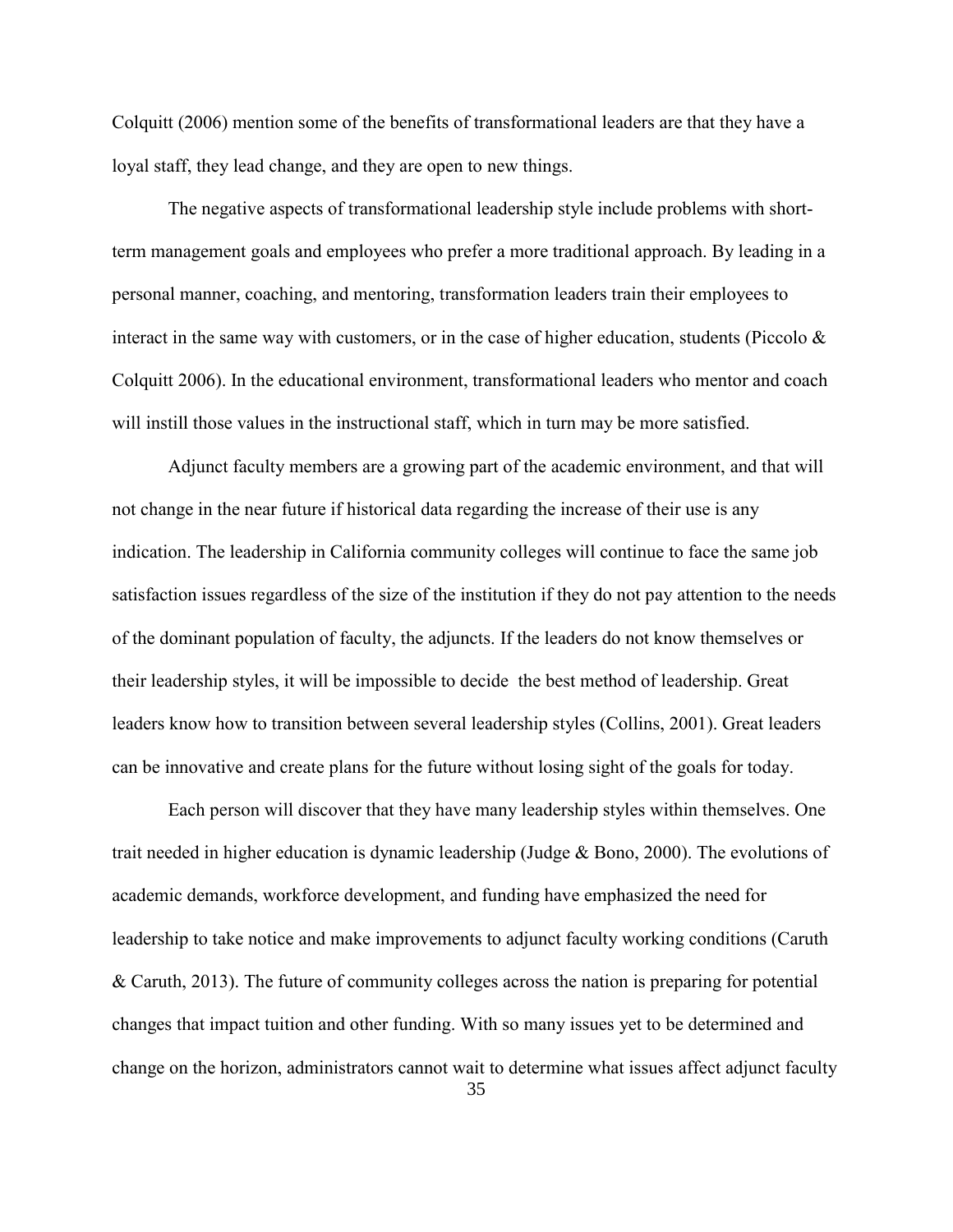job satisfaction.

The majority of high school teachers are full-time employees. Community college faculty is made up of the predominantly adjunct faculty. Both high school and community colleges operate on state and federal funding. If the community college system becomes tuition free, the amount of students predicted to enter into the community college system will only increase. The time to consider the needs and treatment of the faculty majority, the adjuncts, is now.

## **Equity and Access**

Many colleges offer an orientation to new faculty members. Adjunct faculty with other work obligations may miss the opportunity to participate in orientation or other faculty development options if these training sessions are only offered during normal, 8-5, business hours. Ward (2008) emphasizes the importance of being inclusive and innovative when creating a faculty development plan.

Antony and Hayden (2011) observed improvements made to conditions for part-time faculty that did not include compensation. Training can improve part-time faculty conditions by giving them access to resources such as new pedagogy, methods, and understanding of equipment offered at the institution. When adjunct faculty members were included in training opportunities, the methods used in the classroom are similar to the full-time faculty (Impara, Hoerner, Clowes, & Alkins, 1991).

While one of the main concerns for part-time faculty is monetary, adjustments to working conditions can also improve morale (Antony & Hayden, 2011). The on-line course options at some institutions can be one method for adjusting adjunct work conditions; however, many fulltime faculty members opt to teach those classes leaving adjuncts to handle the on-campus classroom courses. Essentially, a full-time faculty member typically spends 40 hours a week on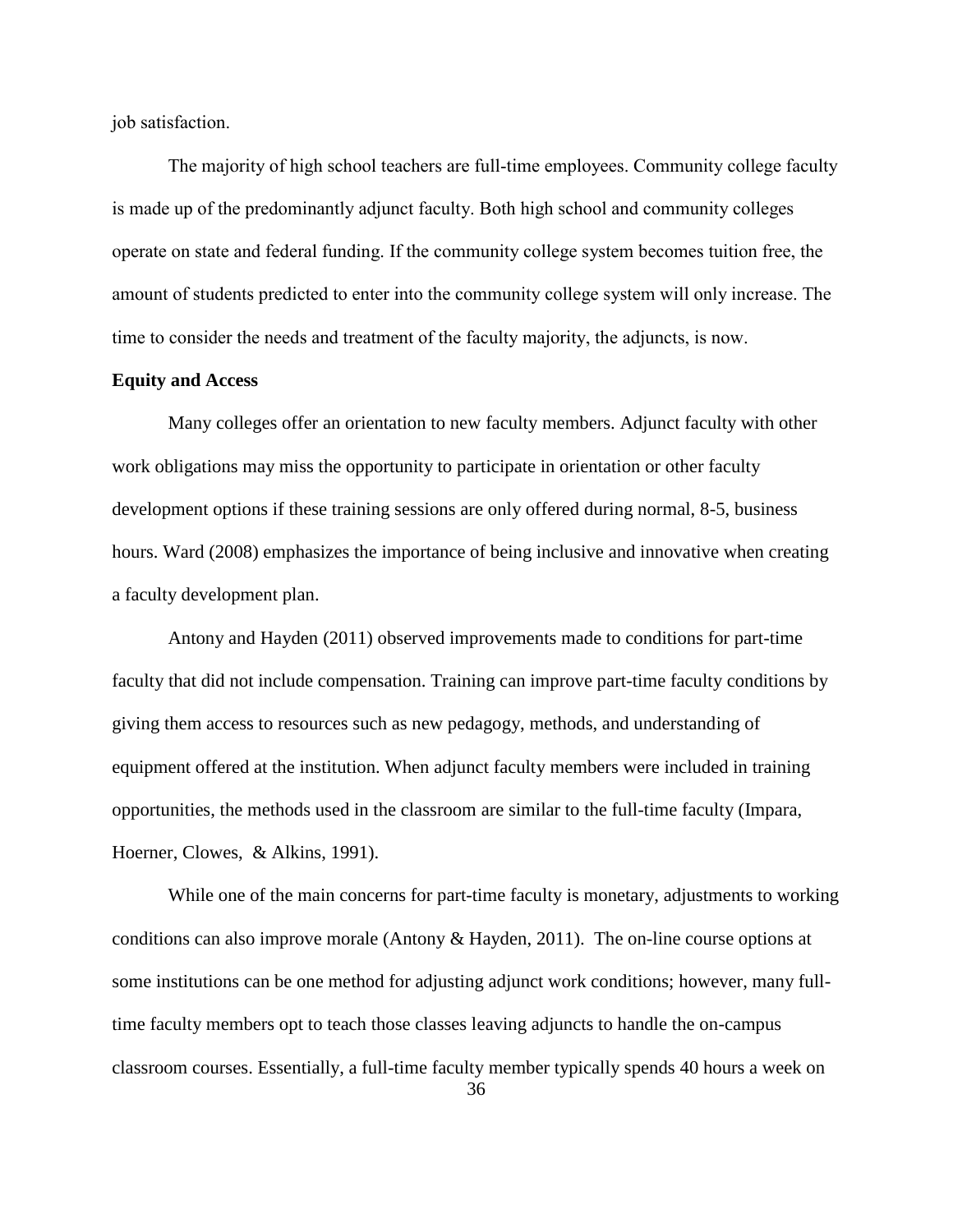campus regardless of the time spent in classrooms or the office for administrative or research time.

One way to adjust working conditions may be to offer more adjuncts on-line classes which reduce their personal expense to attend class, and require full-time campus professors to teach a majority of their classes in campus classrooms. Goedde (2014) underscores how important on-line options can be for adjunct faculty who may have to juggle more than one job and family to make ends meet. Adjustment of scheduling options is a method of considering the working conditions to support adjunct faculty needs.

Hanna, Suggett, and Radtke (2008) suggest an expectation of equity in interpersonal relationships. The perception of equality and access by adjunct faculty will vary based on the institution and personal experiences. Nevertheless, research suggests that the adjunct faculty feel the primary equality issues are related to pay and benefits (Roueche, Roueche, & Millron, 1995; Charlier & Williams, 2011).

Adjunct faculty members are typically paid a third or half the salary of full-time faculty members teaching the same course creating a sense of exploitation amongst adjunct faculty (Gappa & Leslie, 2002; Charlier & Williams, 2011). Bucklew, Houghton, and Ellison (2013) revealed that part-time faculty unions had become a valuable asset to adjunct faculty and the quest for equal pay. Nelson (1999) reports that faculty unions can become a hindrance for parttime faculty members' involvement in institutional governance.

In some non-union states, the adjuncts may organize a "faculty association" as a means of collective bargaining and addressing group concerns with administrators (Bucklew, Houghton, & Ellison, 2013). In addition to unions, organizations such as the California Part-Time Faculty Association have been established according to the mission statement as a means "to create the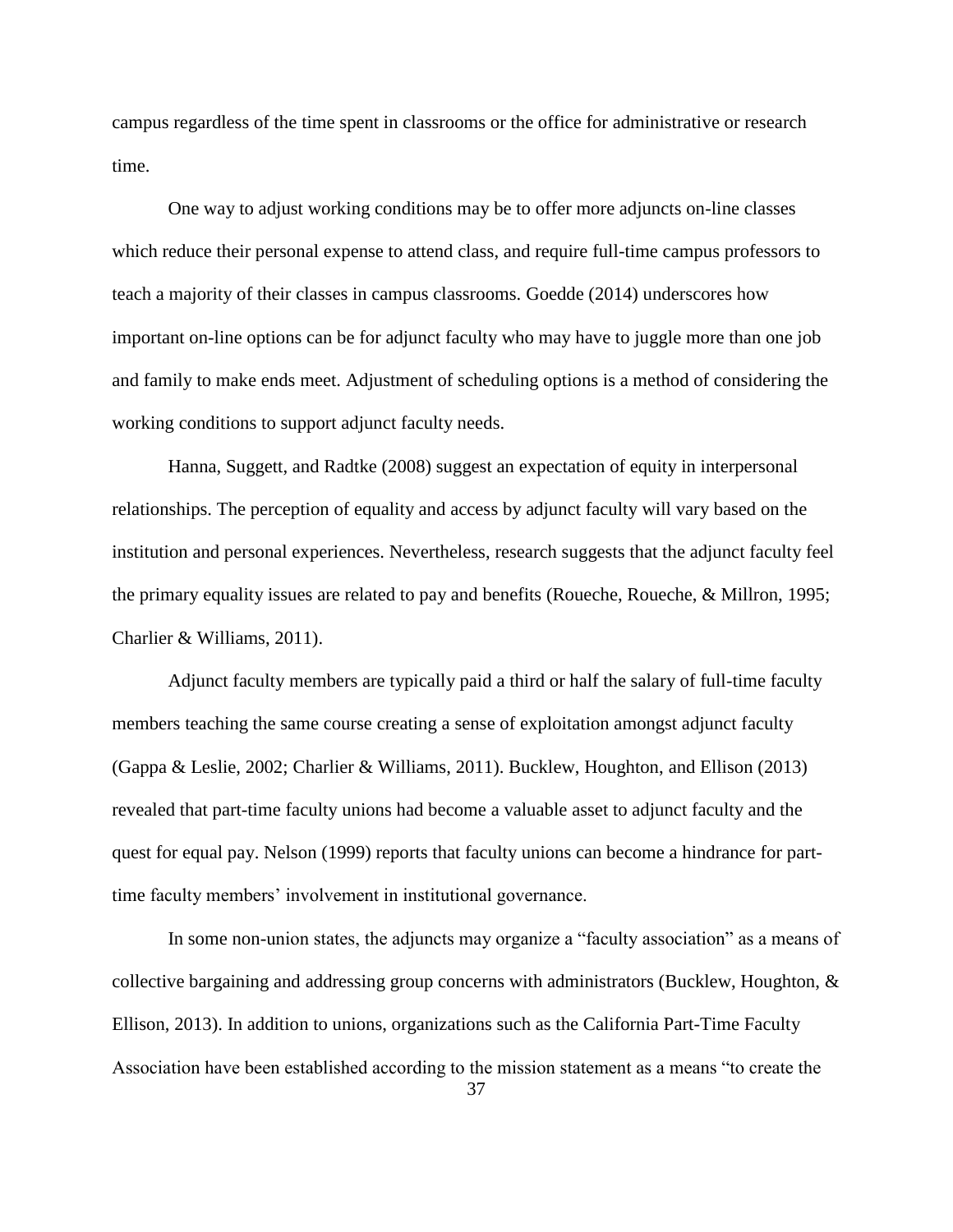opportunity for community college students to have equal access to quality education by promoting professional equity for all faculty" (California Part-time Faculty Association, 2014).

The issue of access amongst adjunct faculty through popular media outlets such as newspapers, magazines, blogs, and television interviews has prompted attention from senators and congressmen across the nation. On 30 July 2014 Democrat Dick Durbin from Illinois introduced the "Adjunct Faculty Loan Fairness Act of 2014" (SEIU Communications, 2014). Prior to this proposed legislation, only full-time professors had access to loan forgiveness.

In addition, the stalled legislation for "The Part-time Worker Bill of Rights Act 2013" would afford adjuncts, among other part-time workers, access to the benefits of The Affordable Care Act (Dunn, 2014). While the adjunct issues addressed in the political arena are important to adjunct faculty, access to resources and facilities on campus are immediate issues that can be addressed by college leaders prior to the next start date. Kezar and Maxey (2013) indicated a "lack of orientation, professional development, and formal evaluation", "little input into curriculum planning", and "lack of office space, clerical support, and instructional materials" are valid adjunct faculty access issues (p. 15-21).

The fact that adjunct faculty members are attempting to address the same basic work issues they faced in the 70s is indicative of a communication problem. Townsend and Twombly (2001) discussed the issues of federal and state funding affecting the community college budget and placed emphasis on accountability. As an adjunct faculty "crisis" increases visibility in political settings, the "working conditions", "training", and many of other issues that ultimately impact the community college budget, will eventually necessitate changes made willingly or through mandates (Kezar & Maxey, 2013).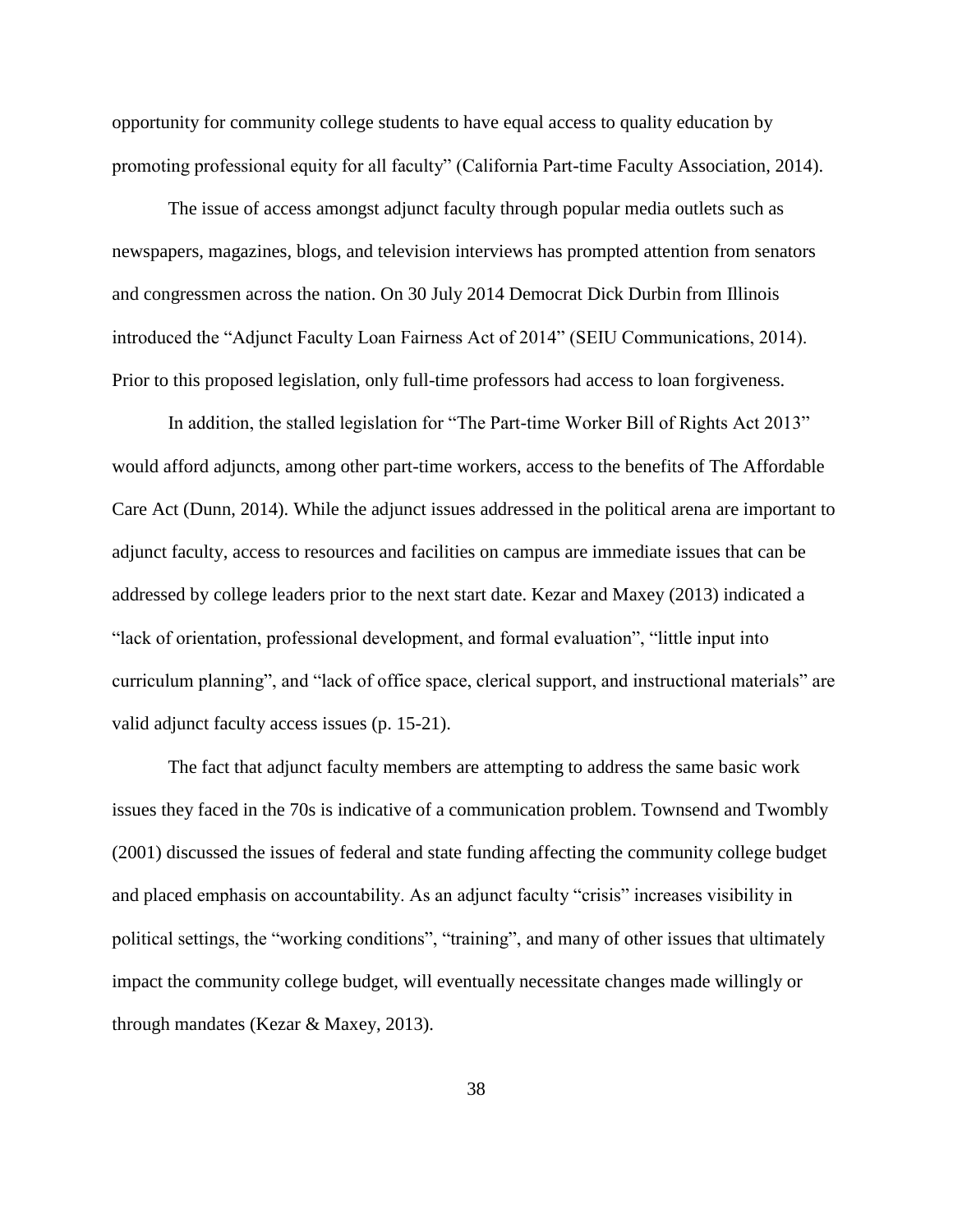Lovell, Larson, Longanecker, and Dean (2010) encourages community college leadership vigilance about knowing proposed legislation, political currents, and what the impact of federal and state legislation could do to the college. Government officials in several states, to include California, are aware and increasingly interested in the issues faced by adjunct faculty (Democratic Staff, 2014). The involvement of the government has already made an impact when allowing adjunct faculty to claim work status at multiple colleges to reduce student loan debt (United States, 2014).

## **Job Satisfaction**

Standardized surveys have been used to collect information on adjunct satisfaction throughout history. Notable examples of these are the National Study of Postsecondary Faculty and the Higher Education Research Institute Faculty Survey (Hoyt, Howell, & Eggett, 2007). Much of the research is quantitative in nature using numeric scales to indicate levels of satisfaction with one or more aspects of the job (Hoyt, et al., 2007). Hill (1986) postulates the use of business surveys that work in corporate settings do not apply or work well in academics.

Tomanek (2010) conducted research on adjunct faculty job satisfaction at a Midwestern community college. The results indicated that adjunct faculty chose to teach at a community college primarily because they enjoy the teaching experience (Tomanek, 2010).

Adjunct faculty members enjoy the work and the students (Tomanek, 2010). Merklin (2014), agrees that adjunct faculty enjoy teaching; nonetheless, the "adjunct crisis" still has a negative impact on the student population. These researchers are amongst contemporary studies on the subject; however, as far back as the Rouche, Rouche, and Millron (1995) research, the positive emotions for adjunct faculty regarding teaching and students are consistent.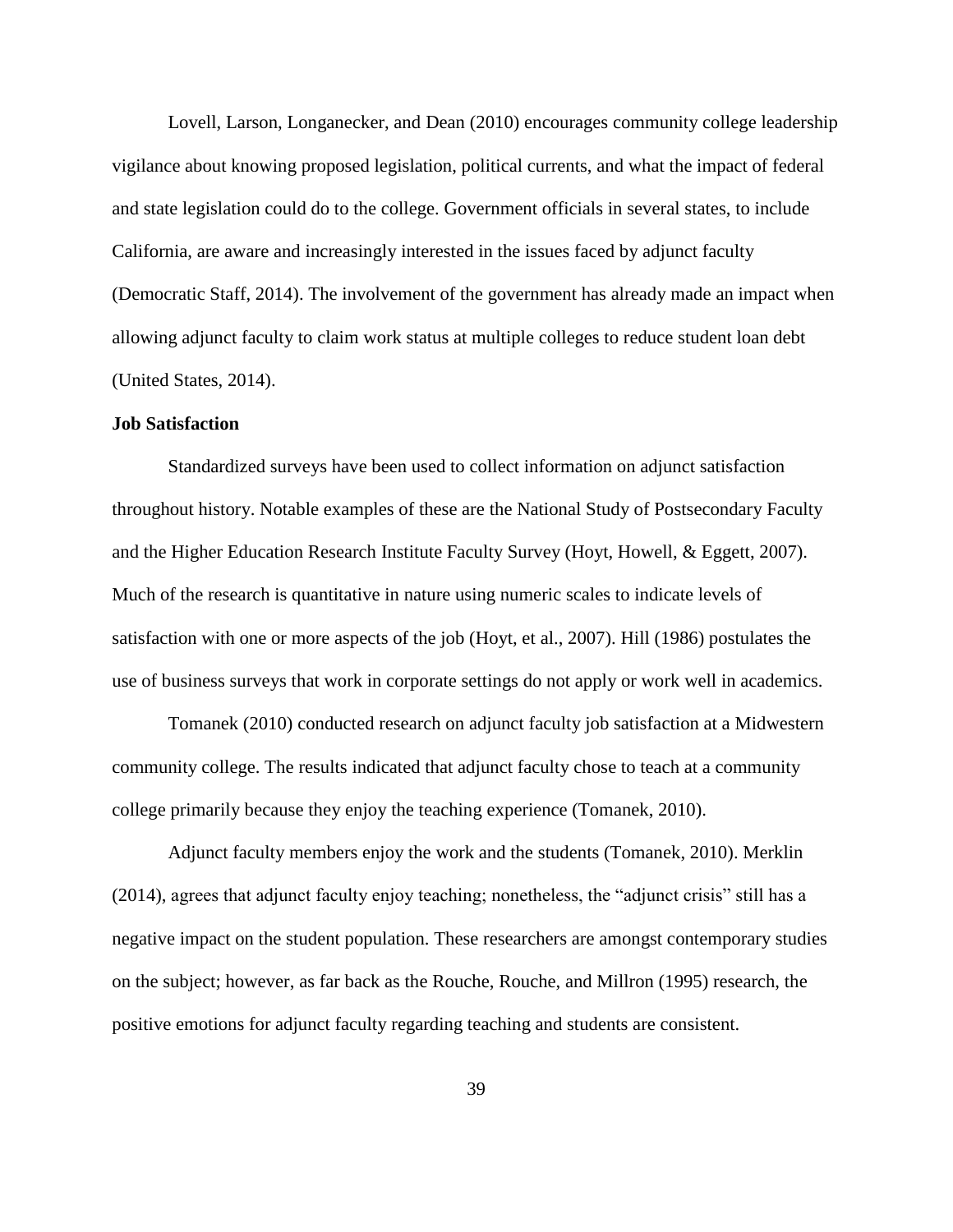Unfortunately, the research also indicates the issues impacting adjunct faculty members in a negative fashion have been consistent throughout the years.

Ruiz (2007) discusses a class action lawsuit by adjunct faculty seeking equity. As the adjunct faculty pool continues to grow, the legal ramifications of not addressing their needs will increase. Additionally, the argument over academic freedom and credibility of the profession began to emerge as adjunct faculty continued to outnumber full-time faculty at institutions nationwide (Finkin, 2000). Lyons (2007) proposes that adjunct faculty members need, at a minimum, basic training.

The fundamental training could include both classroom strategies and information about the role of the adjunct faculty at the college. Banachowski (1997) argued that adjunct faculty role ambiguity can create a system of exploitation. There are some tenured professors, such as Peter Brown, who have taken up the adjunct cause. In Brown's (2010) article he implied that the fulltime faculty is aware of the "adjunct crisis", and they ignore it. By ignoring the issue with parttime faculty, the full-time faculty members are creating potential problems for their teaching positions and the teaching profession (Brown, 2010). Brown (2010) establishes a personal and passionate view of the administrative role and full-time professor's disinterest in adjunct faculty life.

The lack of integration is considered an administrative problem. Jacobs (2014) adds to the argument by indicating the perception of full-time faculty is not the same as adjunct faculty in regards to support, access, and recognition. Organizations such as the California Part-time Faculty Association (CPFA) attempt to provide information to adjunct faculty via the website (California Part-time Faculty Association, 2014). In addition to the CPFA, many California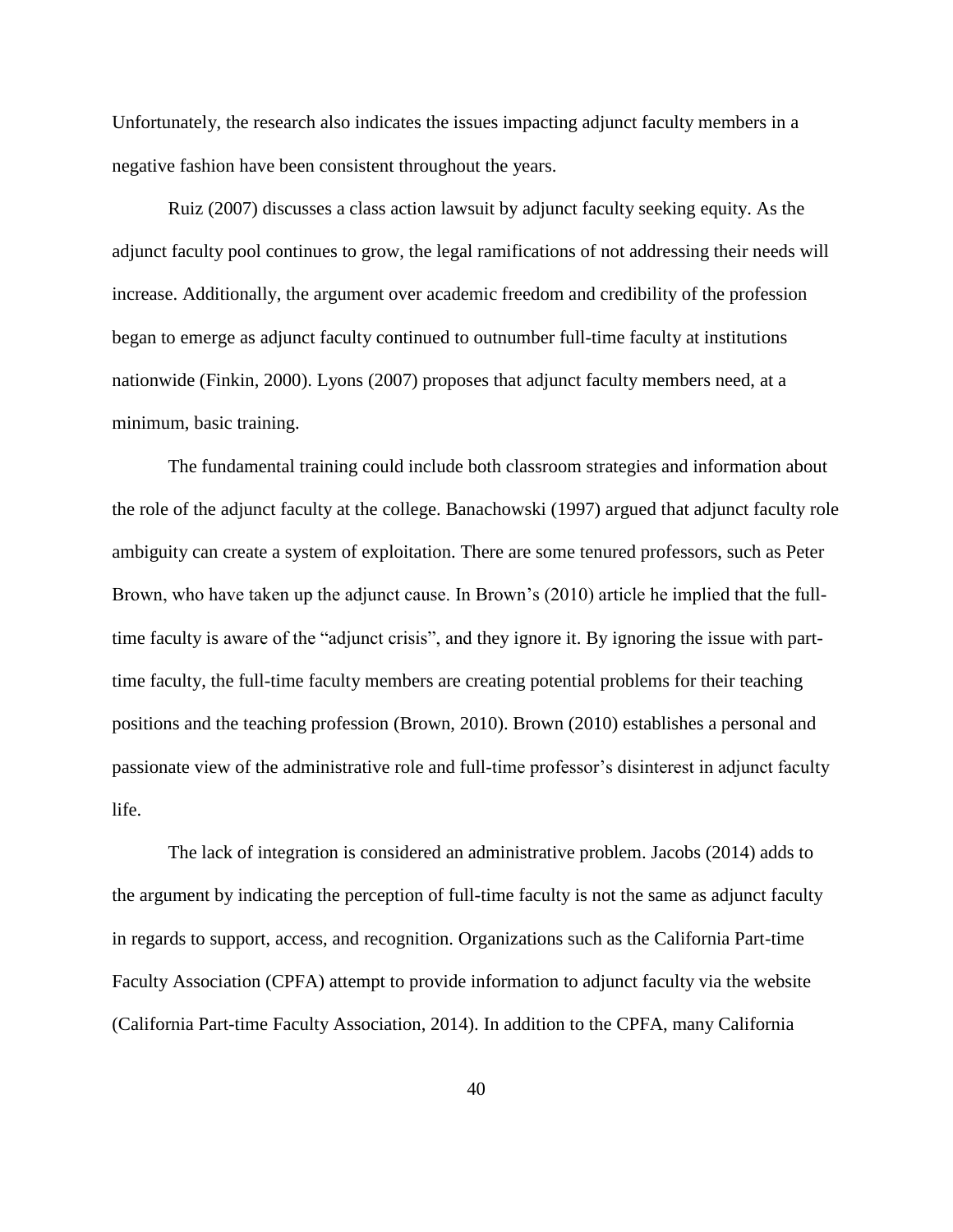Community College adjuncts rely on their local faculty union for support, even if it is primarily organized and operated by full-time faculty (Bowen, 2013).

Altbach, Berdahl, and Gumport (2005) discuss the system of separating faculty into two distinct categories: tenure full-time professors and everyone else. The segregation of the employee population regarding title, not necessarily hours worked is common in community colleges across the nation (Caruth & Caruth, 2013). Many adjunct faculty members teach the equivalent of a full-time course load and due to research and administrative duties, some fulltime faculty teach less than a full-time course load (Kelsky, 2015). Equity in the distribution of course load and access to resources is amongst the top adjunct complaints since the 1970s (Rouche, Rouche, & Millron, 1995; Antony & Hayden, 2011).

Office space is amongst one of the more common adjunct concerns that can be addressed easier than other concerns, yet remains an issue (Center for Community College Student Engagement, 2014). Rouche, Rouche, and Millron (1995) list access to office space and facilities for office hours as a problem. Medical benefits, salary increases, and annual contracts are traditional and important concerns (Kramer, Glockner, & Jacoby, 2014). An issue such as lack of office space grabs the attention of the public due to general disbelief.

Access to space to work on campus outside of classroom hours, a known factor to impact job satisfaction, has resulted in a decade of formal and informal research proving this access matters to adjunct faculty. When people feel that their issues are not heard or considered by management, they begin to lose morale, resent their employers, and may decrease work performance (Collins, 2001). Murray & Cunningham (2004) propose the level of support given during the entry into the new career as a faculty member can influence job satisfaction beyond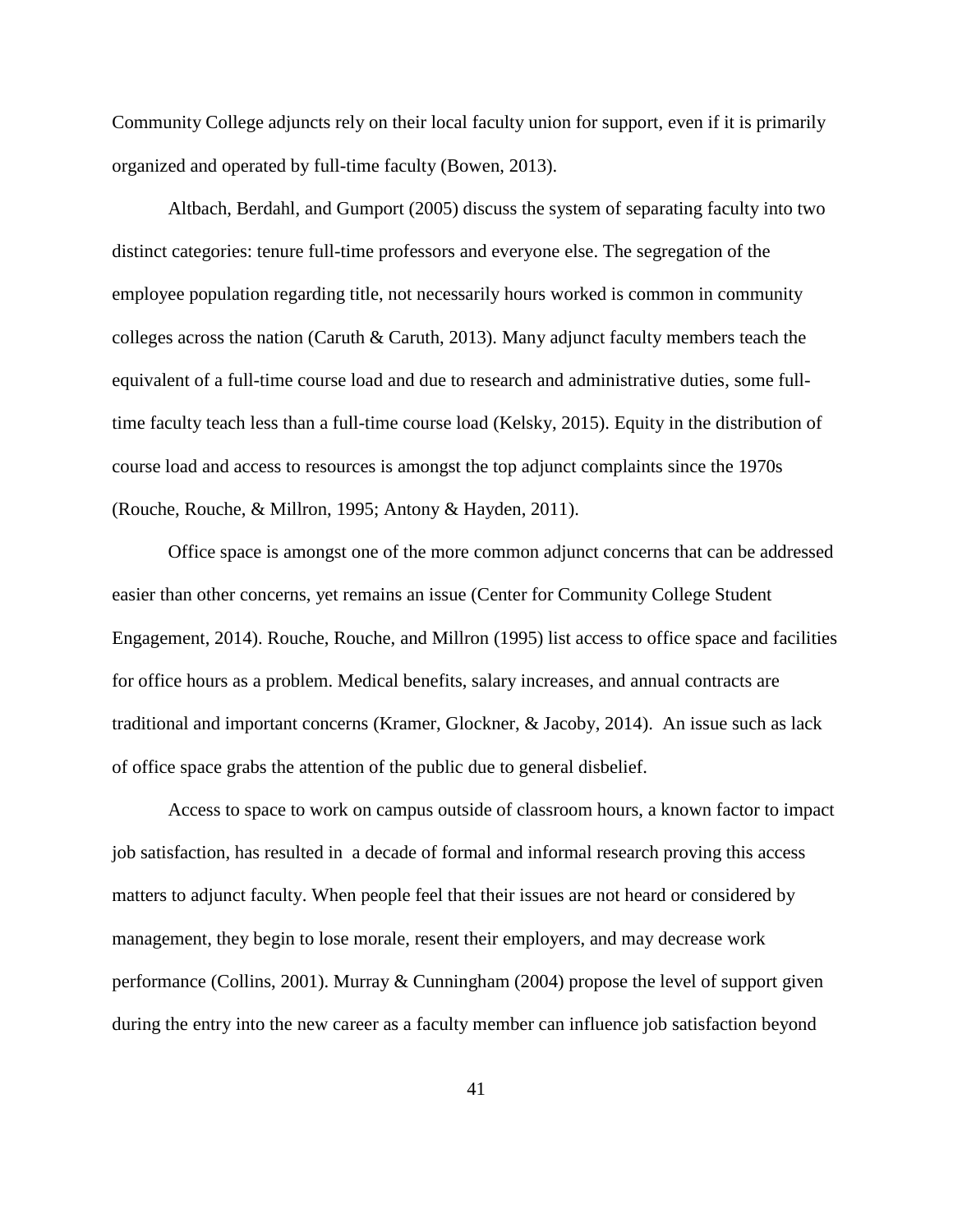the first year. Additionally, the accurate alignment with job expectations and the actual duties of the job can become issues for career satisfaction (Murray & Cunningham, 2004).

Collins (2001) added that burnout is another factor in determining job satisfaction. Burnout is the result of being exhausted physically and mentally. Adjunct faculty members often have to take contracts from more than one institution and may travel between neighboring states to teach the equivalent of a full-time course load (Gappa & Leslie, 2002; Kelsky, 2015). Jacoby (2005) contradicts the Leslie and Gappa (2002) conclusion regarding adjunct faculty seeking full-time employment.

Jacoby (2005) reported that adjunct faculty members want to attain full-time positions; however, have low expectations for achieving that goal referring to the loss of confidence as "symptomatic of part-time faculty discouragement" (p. 143). House Committee (2014) indicates a desire for commitment to adjunct faculty in regards to teaching contracts. Even if an adjunct wanted to say no to a course, the fear of not being offered another in the future might result in the adjunct taking on additional course loads the adjunct does not have the time to prepare for or execute adequately (Gappa & Leslie, 2002).

Ebanks (2014) developed a guide for adjuncts that includes best practices such as challenges and success stories by other adjunct faculty. While having material such as the text by Ebanks accessible to support adjuncts in furthering the development of their chosen profession is useful, these types of texts should be the secondary source of professional development. Mentors and new faculty orientation programs should be the primary sources of information for new faculty.

Adjunct faculty members who perceived themselves as separate or temporarily employed had lower satisfaction ratings than those who viewed their employment as long term (Gappa,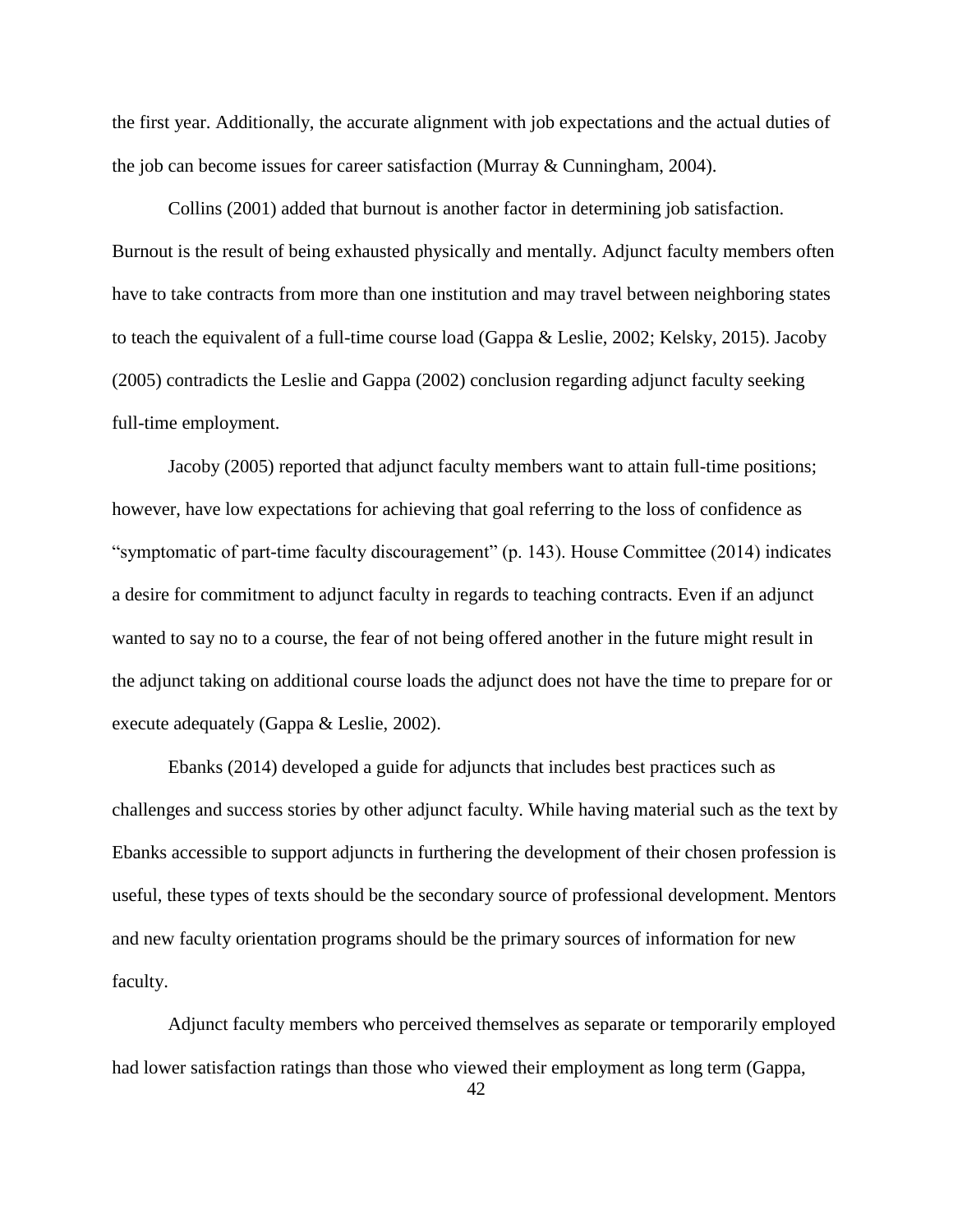2000). Mcjunkin (2005) began conducting research in the emerging field of community college faculty burnout and stress. Hoyt, Howell, and Eggett (2007) described the difficulty of using survey instruments to measure job satisfaction of adjunct faculty due to the nature of the instruments and lack of applicable questions.

Adjunct faculty faced equity issues that full-time faculty do not have to contend with. One of these issues contingent faculty have become accustomed to is the assignment of courses full-time faculty no longer wish to teach. Adding to the "burnout" factor is the fact that most tenure-track professors no longer wish to teach the lower level, developmental, and freshman courses (Halcrow & Olson, 2008).

Brothen and Wambach (2012) postulate the lower level courses, especially the developmental courses, take a considerable amount of work to prepare for and execute. Caruth and Caruth (2013) discussed the problems associated with adjunct faculty fear of losing their job if they upset the students. Developmental level students are a diverse population and as a "special interest group" require the full concentration of the professor (Brothen & Wambach, 2012).

California community colleges trend higher enrollment in the fall and reduce during the summer and spring (CCCCO, 2014). The fluctuation of student enrollment can impact the ability for adjunct faculty members to stabilize personal income due to the unpredictable nature of the position. The introduction of on-line learning has enabled some adjuncts to avoid campus issues and feel more satisfied because they rarely, if ever, have to step foot on the actual campus (Goedde, 2014).

Unreliable, neglect, and abuse are often terms associated with neglectful parents, yet they are repeated terms used in traditional media such as magazines, newspapers, and online blogs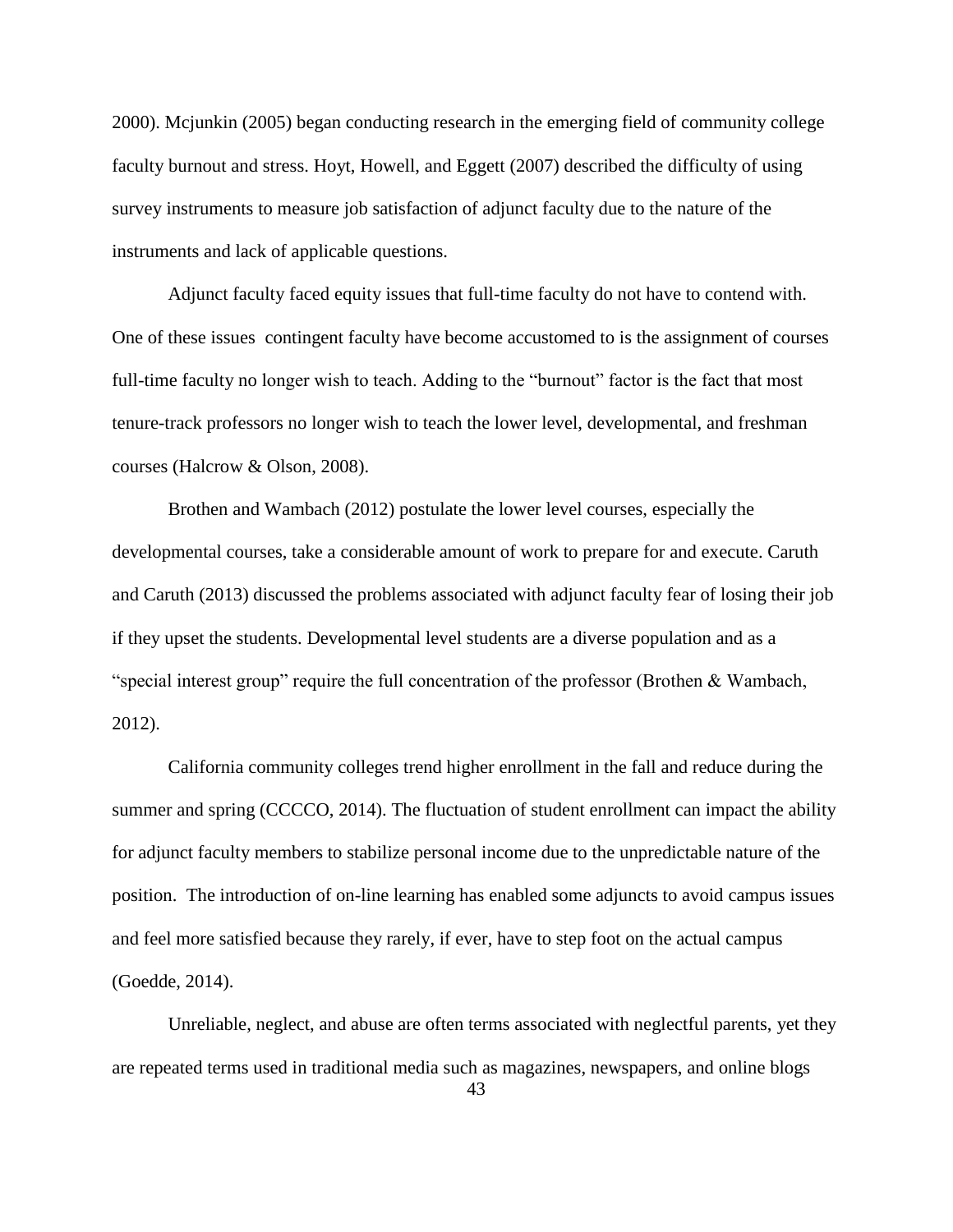and journals when referring to adjunct faculty. Several media reports such as the one on Mary-Faith Cerasoli, the 54-year-old adjunct professor in New York have garnered the attention of reporters such as Corey Kilgannon at *The New York Times*. Kilgannon (2014) interviewed Cerasoli who was homeless at the time while teaching at several community colleges and universities when they had a class available for her to teach.

Cerasoli's story is one of many in the traditional media outlets published as an attempt to bring the 'adjunct crises' to public awareness. After the death of the French professor, Mary Margret Vojtko launched a hashtag across social media #iammargretmary, the adjunct faculty core nationwide has become increasingly open to discussing issues in public media and on social media outlets regarding their working conditions. Vojtko was undergoing cancer treatment and was recently fired from her adjunct job after 25 years of teaching for the same institution (Flaherty, 2013).

The Vojtko story led CNN to post an opinion piece in which adjunct faculty members are called "the working poor" in addition to being labeled a "dirty little secret" of higher education (Rhoades, 2013). Adjunct faculty such as Robin Sowards, a co-worker of Vojtko's, hoped that the story and attention will aid in the efforts of adjuncts (Flaherty, 2013). In contrast, the fulltime professor, Catherine Stukel (2014) expressed in a letter to the editor of *The Chronicle of Higher Education*, "I cannot comprehend why any adjunct professor complains with such entitlement about their inability to get a full-time teaching position..." (p. 1).

Bowen (2013) proposes that funding is the problem, and further suggests that the tension between full-time and part-time faculty is due to a lack of knowledge about the underlying business of higher education and the unfounded acceptance that full-time and part-time faculty are in competition. Bowen (2013) encouraged full-time faculty to become more involved and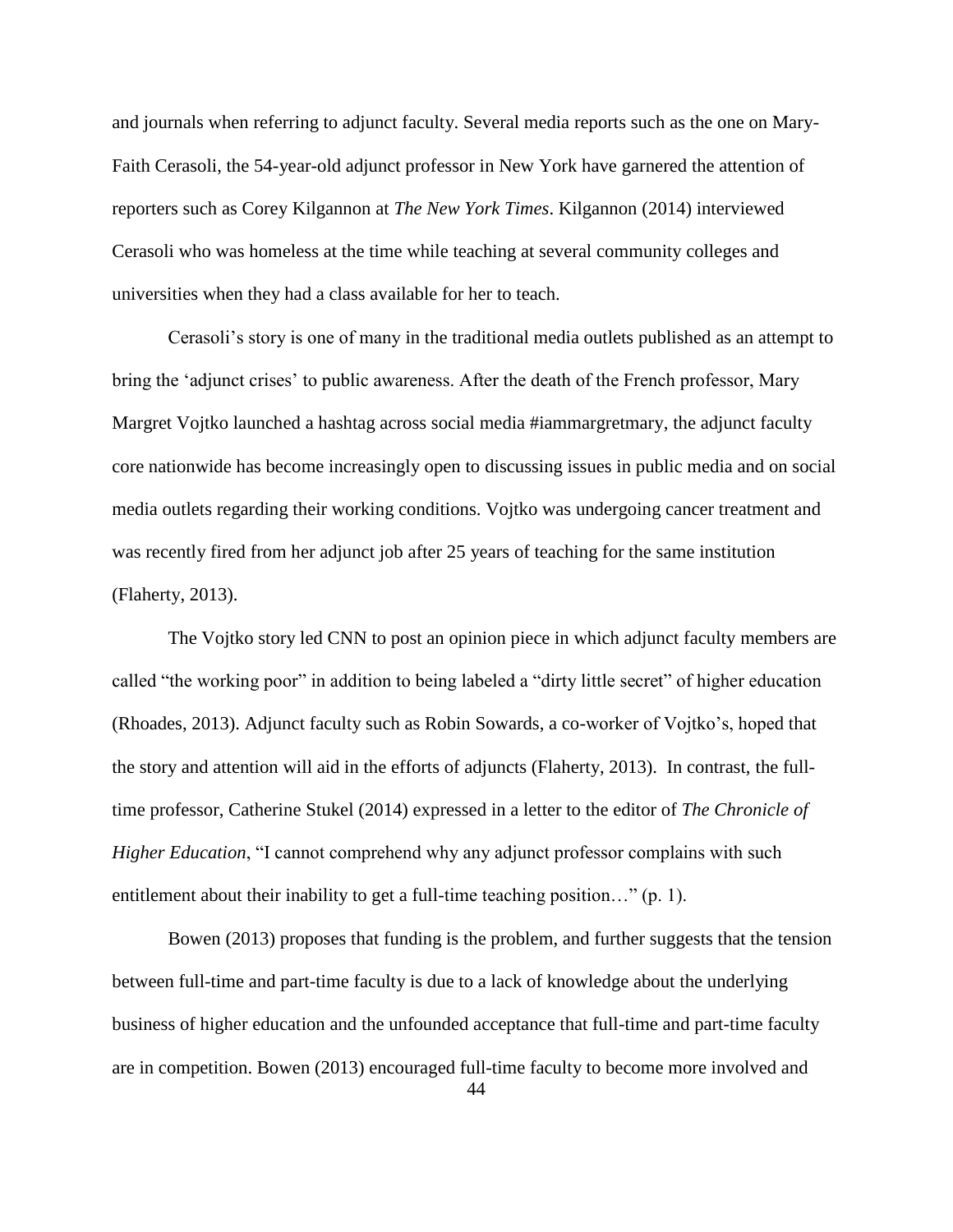aware of what is happening on campus. Additionally, Bowen (2013) reminded part-time faculty that the full-time faculty members are not the oppressors and encouraged unity amongst faculty and faculty labor unions to work towards a common goal of reclaiming the education system rather than watching it implode while battling one another.

The Democratic Staff (2014) report indicated that 11% of respondents indicated they received professional support. Additional findings indicated that 80% of adjunct faculty members surveyed had over three years of experience (Democratic Staff, 2014). One issue of concern by a respondent was "…It is very common for an experienced adjunct to be passed over for a position and it is given to a brand new graduate" (p. 23). College administrators may also view these inexperienced faculty members as a clean slate. Without prior work experience, the recent, unknowing graduate will be less apt to question the current administration, policy, course load distribution, or wages.

Due to the unpredictable workloads, adjunct professors are unable to publish at the same rate as graduate students and tenured professors (Democratic Staff, 2014). Additional insight to why an inexperienced graduate student may be hired over an experienced professor is the ability to travel to conferences and events such as job fairs at the expense of their recent Alma Mater rather than at their own expense or the expense of a hiring institution. House Committee (2014) conducted quantitative research on adjunct satisfaction revealing some adjuncts receive orientation and some do not receive any type of orientation to an institution before facilitating classes. Institutions have varying policies based on the location, type, and accreditation status.

Regardless of which side an individual takes on the issue of adjunct faculty job satisfaction, one thing is clear: adjunct faculty members teach a considerable amount of courses at colleges nationwide. The working conditions for these faculty members need to be evaluated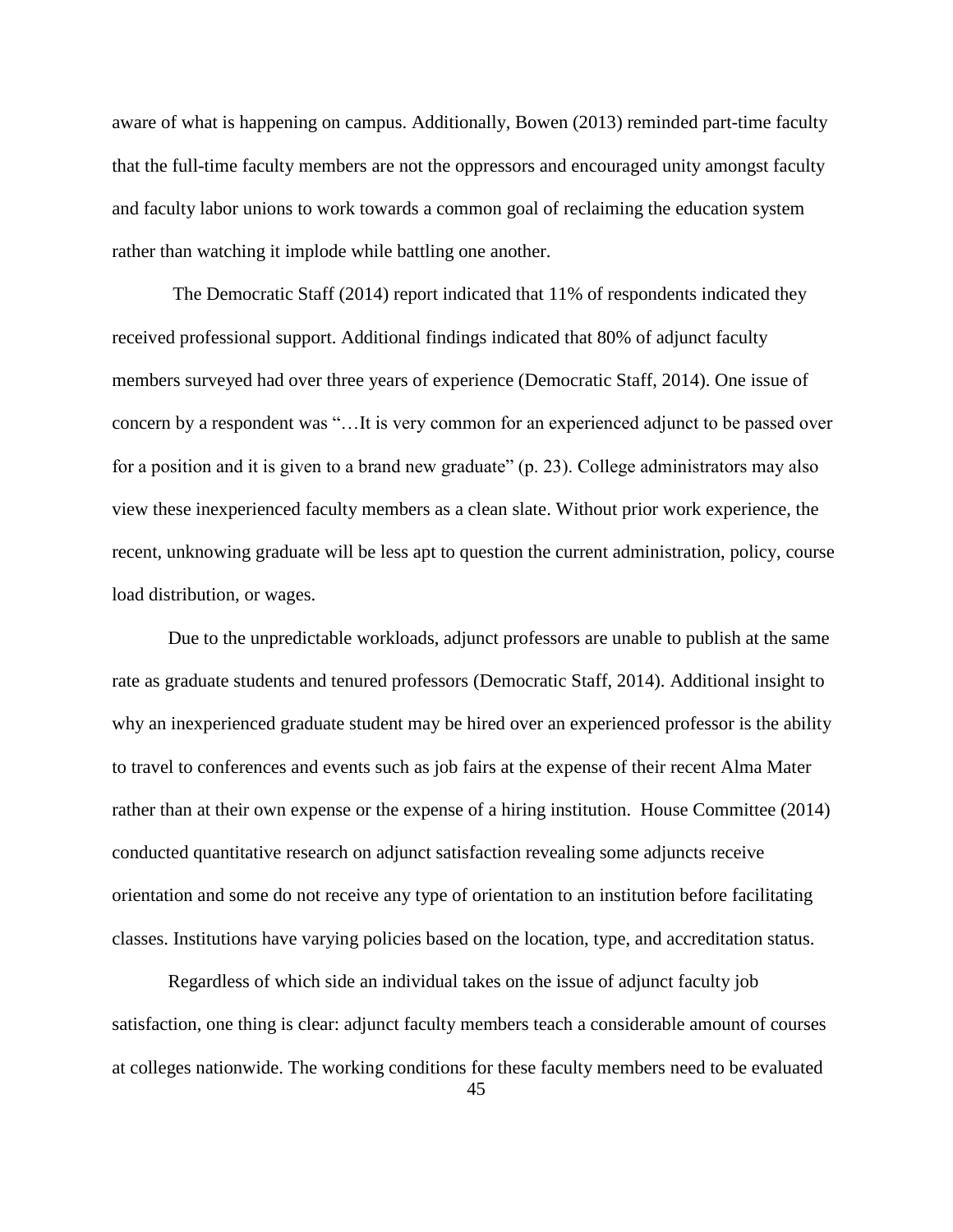and addressed at institutional levels. The only governing bodies able to make such inquiries and approve or implement changes are the administrators.

Higher education is a unique atmosphere for leaders. Due to the evolutionary nature of higher education, leaders must be willing to transform their leadership styles to suit the needs of the position (Bass, 1985). Higher education administrators are tasked with the responsibility of making decisions in the best interest of the institution. Mentoring programs are in the best interest of higher education institutions (Barron-Nixon, 2007). Mentoring adjunct faculty, regardless of teaching experience, when they are new to the institution may reduce the amount of equity and access issues adjuncts face and result in greater job satisfaction. Through analysis, common themes should emerge and reveal what adjunct faculty members need and want from their mentor leadership.

#### Summary

Chapter 2 provided a review of the literature for the qualitative narrative inquiry. The conclusion consists of a synopsis of higher education leadership and the value of a mentor program to not only those being mentored but to the overall institution mission. Equity and access as defined by this study are two issues that impact job satisfaction. The more experience an adjunct faculty member has as a professor does not negate the need for guidance at a new institution. Chapter 3 will address the methodology for gathering research.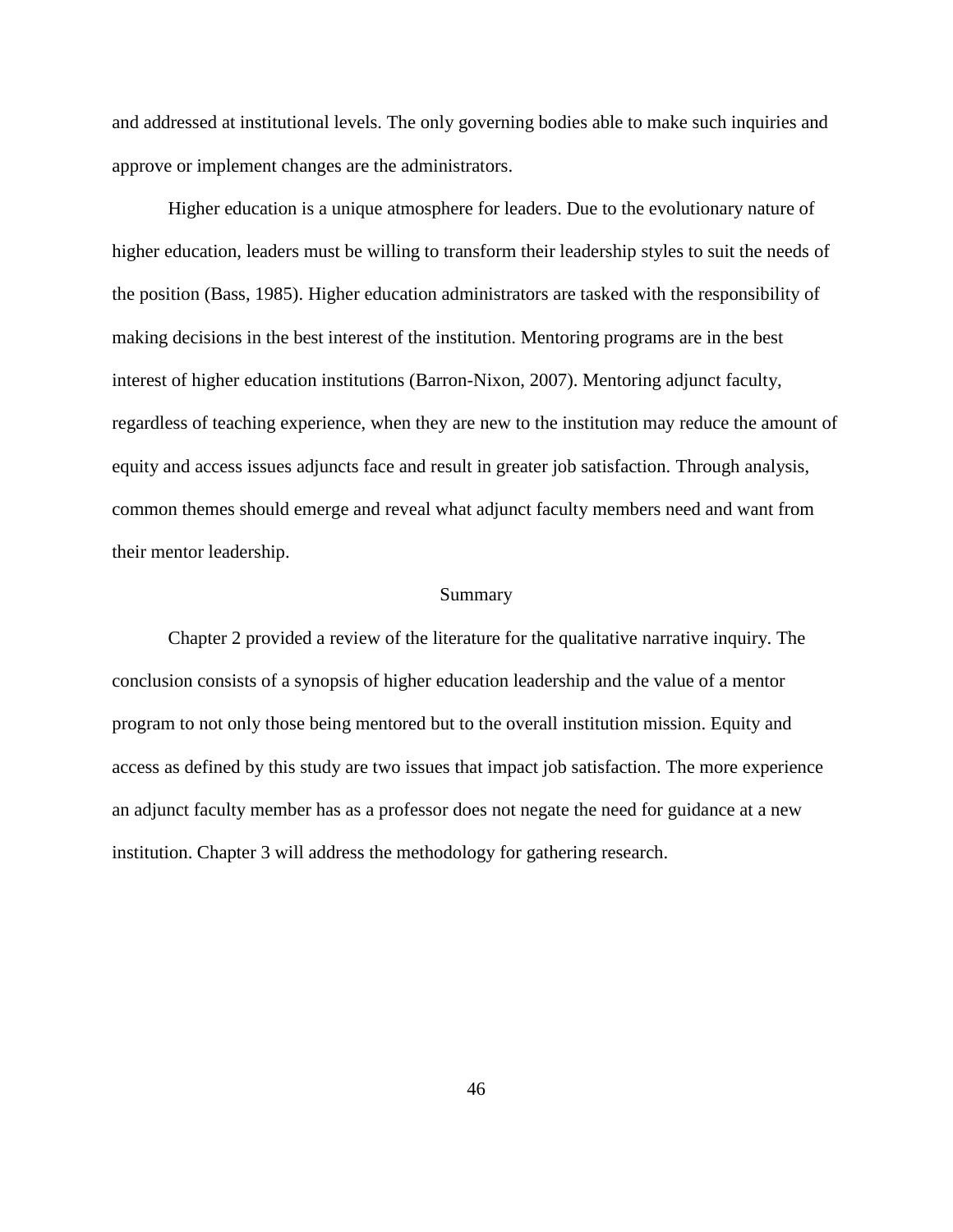#### Chapter 3

#### Method

The purpose of the qualitative narrative inquiry was to investigate perceptions adjunct faculty members have about mentoring affecting job satisfaction. The method of the narrative inquiry included gathering stories through interviews, analyzing the narratives, and evaluating the narratives for emerging themes and patterns. In 1979, The Belmont Report established three rules for research. The principles are "(1) respect for persons, (2) beneficence, and (3) justice" (Belmont Report, 1979).

These principles must be in mind when deciding what method to use for institutional research (Marczyk, DeMatteo, & Festinger, 2005). A qualitative narrative inquiry design is an efficient model for the collection of research regarding adjunct faculty job satisfaction. Gathering stories is ideal for collecting truth about lived experiences (Riessman, 2008).

Narrative inquiry is known for paying attention to the particular (Riessman, 2008). Using narrative inquiry in this study enabled a diverse population of higher education adjunct faculty to express their thoughts on job satisfaction in the higher education setting. One approach to using the life story method as a means of gathering and analyzing interviews is exploring the emerging themes (Bowen, 2005). The preliminary research conducted via e-forum in an informal manner by Congressman Miller of California yielded enough content for themes to emerge and the democratic staff to put together a report in January 2014 titled, *The Just-in-Time Professor* (Democratic Staff, 2014).

In Chapter 3, the use of qualitative narrative inquiry as a method is reviewed. The chapter will include an overview of the adjunct faculty population and the theoretical framework. Additionally, this chapter includes information on data collection and data analysis.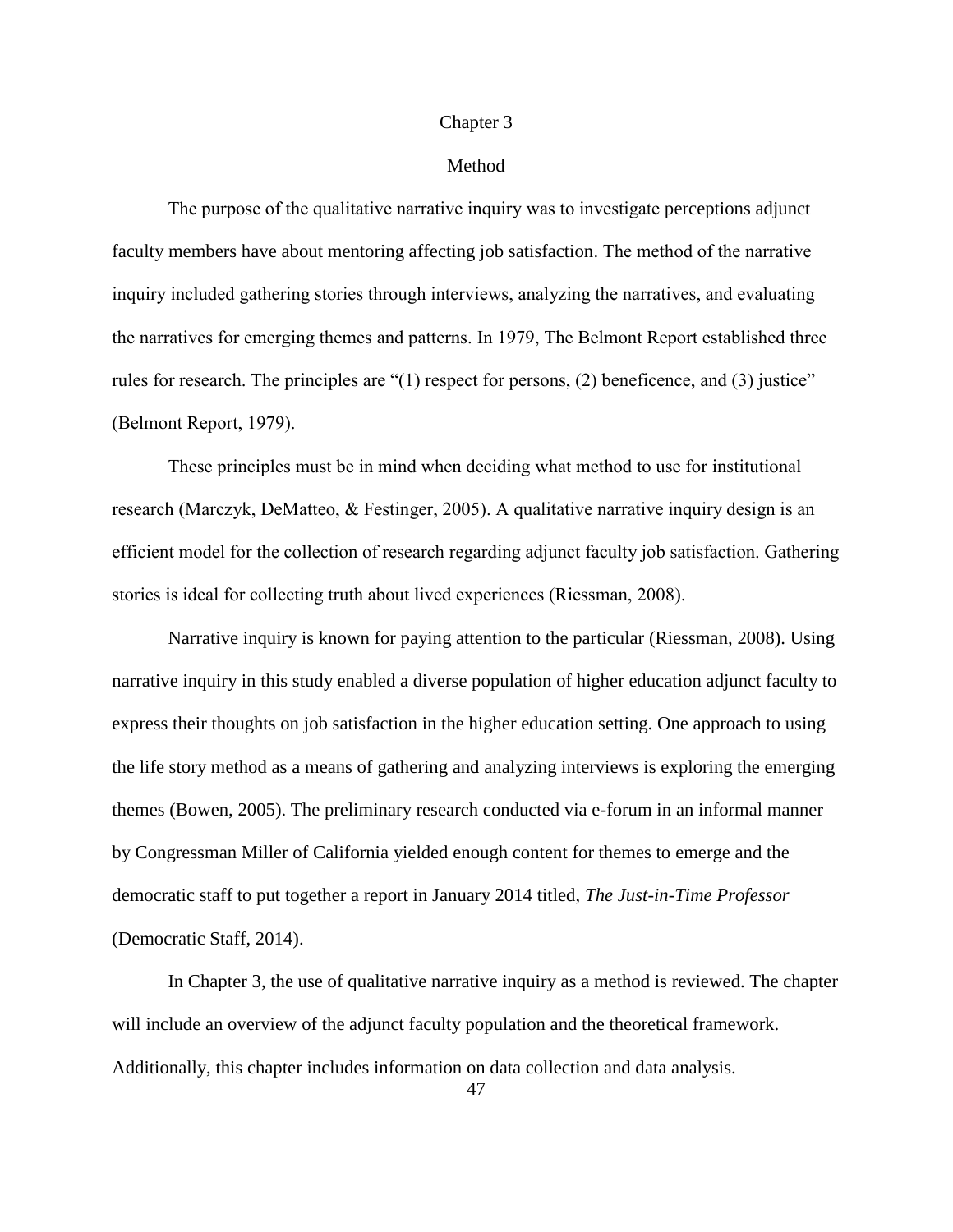## **Statement of the Problem**

The problem addressed in the qualitative narrative inquiry is the perceived level of adjunct faculty job satisfaction. The general problem is the inconclusive and contradictory information on job satisfaction for adjuncts nationwide. The specific problem is poor job satisfaction for adjunct faculty in California where adjuncts are 48% of the teaching population (CCCCO, 2014).

## **Research Design**

The research design involved semi-structured interviews using a protocol containing open-ended questions about job satisfaction to explore the participants' perspectives. The interview questions are found in Appendix A. The participants included current and former adjunct faculty (those who have worked as an adjunct during the 2015 calendar year). The selection process was on a volunteer basis using the snowballing method, a referral system, of discreetly gathering participants and the participants' current geographic location in California.

To qualify as a participant in this study, the adjunct faculty must have worked as an adjunct professor at a California community college within January to December of 2015. The narrative design was used to identify perceptions of how the influence of mentor behaviors has an impact on the perceived level of adjunct faculty job satisfaction. The use of qualitative methodologies, such as interviewing participants to gather accounts of lived experiences, was appropriate because the focus was on acquiring an understanding of the participants' lived experiences (Shank, 2006).

To protect the identity of the participants submitting personal accounts, the participants were identified by an assigned pseudonym and signed an informed consent document found in Appendix B. The process for assigning a pseudonym was based on the participant's first letter in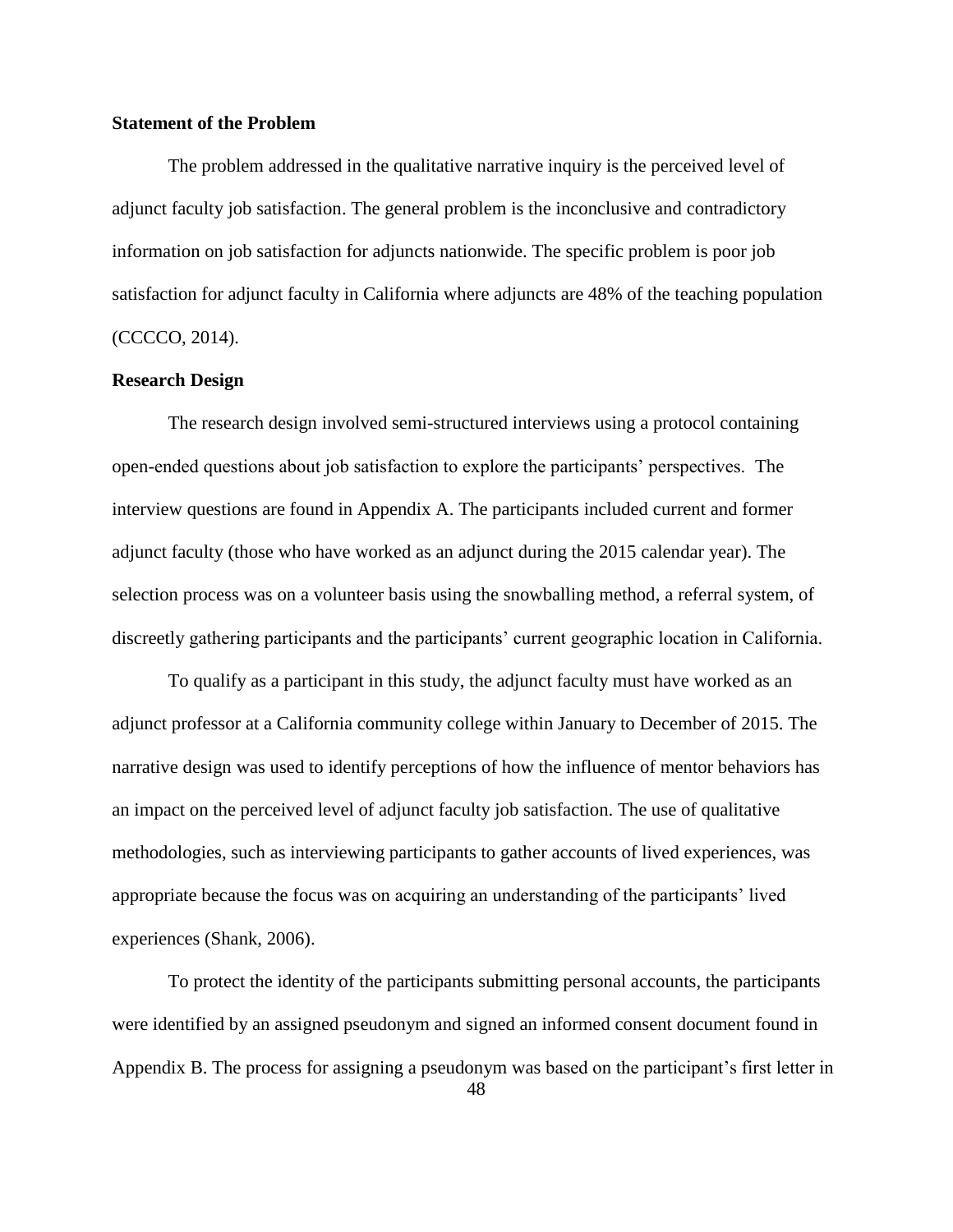the last name. The assigned name began with the first letter of the last name of each participant. The reporting of findings does not include the pseudonym. The pseudonym was used in the recording to protect the identity of the participants because an independent party transcribed the recordings for a nominal fee. The participants were also assigned a number, and the reported information is presented as Participant 1, Participant 2, and so forth as a means of an additional layer of privacy to the participants.

Informed consent allows for further research without legal complications (Armitage, et al., 2008). Informed consent means the identity of the participants was protected, and the research gathered can be of use for future studies. The participants participated in recorded interviews that were transcribed and then entered into NVivo 11® qualitative research software for coding and analysis.

When a subject is being interviewed and given the opportunity to speak, life experiences are often the result (Mischler, 1998). Labov and Waletzky (1967) established the framework for analyzing interviews beginning with the 'narrative clause' from which the sequence of events is initially derived. Webster and Mertova (2007) expand the research to include the distinction of events that impact the research subject enough to alter his or her opinion or mindset.

Exploratory questions have been used as a valid method of gathering personal accounts for centuries (Pepper & Wildy, 2009). The gathering and use of data from personal accounts through interviews found in oral history projects and other research directed at a particular population to uncover thoughts on a topic have proven the reliability of such an instrument. The research method began with collecting and documenting the adjunct faculty members' stories in their own words. The participants may have decided to share letters, journals, or any other documentation such as performance reviews, peer communication, and more in the process of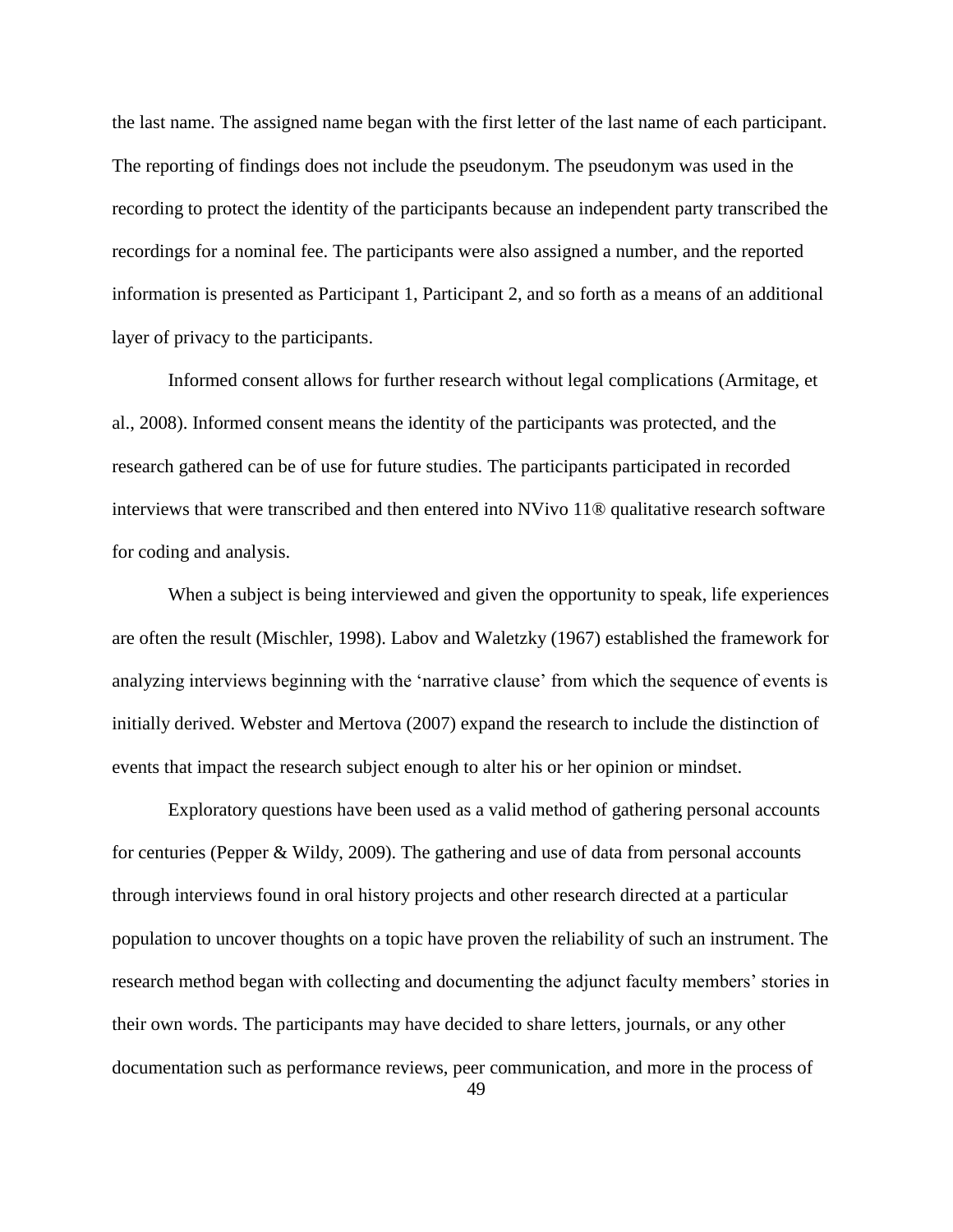data collection to support the stories they shared. Once all of the data was gathered, the material was analyzed from multiple perspectives (Hunter, 2010). The data was coded using the Redfern Vance (2007) and NVivo 11®, restructured by chronological order or plot, themes and categories were identified, and then analyzed for theme, structure, and function (Ellis, 2004, p.196; Schwandt, 2007, p. 202).

## **Population**

The population of research participants came from the 39,972 adjunct faculty members employed in the California community college system in the year 2015 (CCCCO, 2014). The population included both male and female adjunct faculty members. The participants were of any ethnic, social, or economic background.

The sample for this narrative inquiry was planned to be no less than 3 and no more than 10 participants unless data saturation was not achieved. Keeping a narrative inquiry sample small is one way of absorbing the most information (Padgett, 1998). The criteria used to select the adjunct faculty participants was through the initiation of contact directly to any adjunct faculty the researcher had met and acquired personal contact information from. The contacted adjunct faculty members disseminated the initial contact e-mail to any other adjunct faculty they believed may have been interested in participating in the study via the snowballing method. Snowballing is a common methodology for gathering research participants for narrative studies.

Confidentiality of the interviewee identity was achieved and maintained as outlined in the protection plan in Appendix C. Those participants willing to forward the initial contact information to potential participants did so without confirmation that they participated or planned to participate in the study. The introductory nature of the initial e-mail made it appropriate for forwarding to other adjunct faculty who may have been interested.

50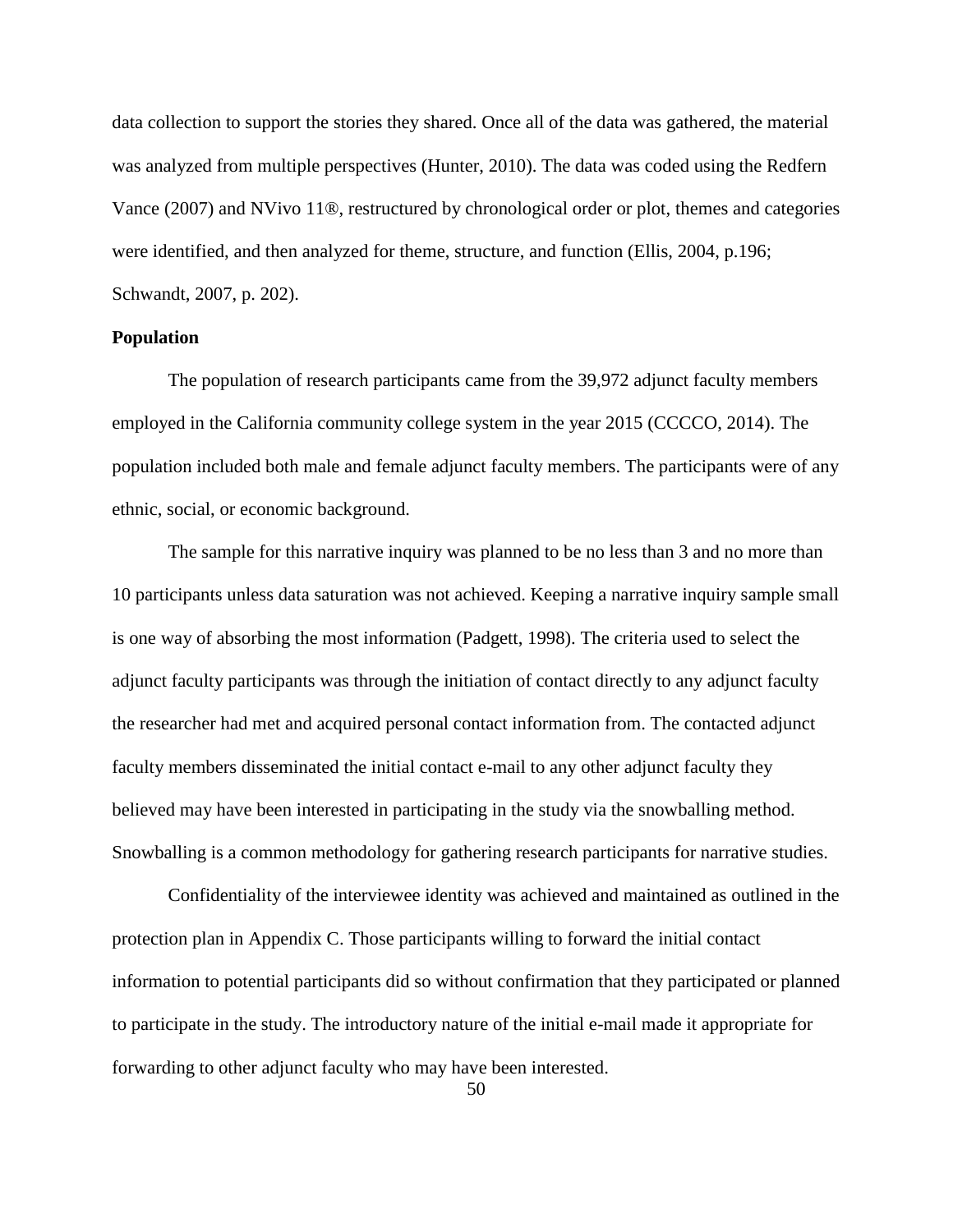Confidentiality for the purpose of this study means only the researcher can identify the responses of the participants. To achieve this, the participants were assigned pseudonyms and any unique identifiers disclosed in the interview were replaced with a general term. For example, if a participant disclosed the name of any California community college he or she had worked at, the name was changed to small, mid-size, or large California community college.

Interview questions were reviewed and approved by the dissertation chair and committee, as subject matter experts, prior to any actual interviews. Simon (2011), indicated the review of the survey instrument will aid in the validity and reliability of the instrument when the research begins. Once the IRB approval was granted, the known California community college faculty members were contacted via e-mail and asked to forward the information to anyone those contacts believed would be interested in participating.

The contacts were also invited to participate if the individual was an adjunct faculty member at a California community college during the January to December calendar year 2015. Once three consecutive interviews with no new information regarding adjunct faculty job satisfaction emerged, the interviews concluded and the collected information was processed. The method for screening candidates for participation was an acknowledgement from the candidate that he or she taught at least one class at a California community college between January and December of 2015.

#### **Data Collection Process**

Prior to any interviews, the participants received a consent form and any other proper documents to ensure the subject understood the nature of the qualitative narrative inquiry and his or her role within the qualitative narrative inquiry (Denzin & Lincoln, 2007). Data was gathered on the first-hand basis using open-ended questions by the interviewer/researcher at one-on-one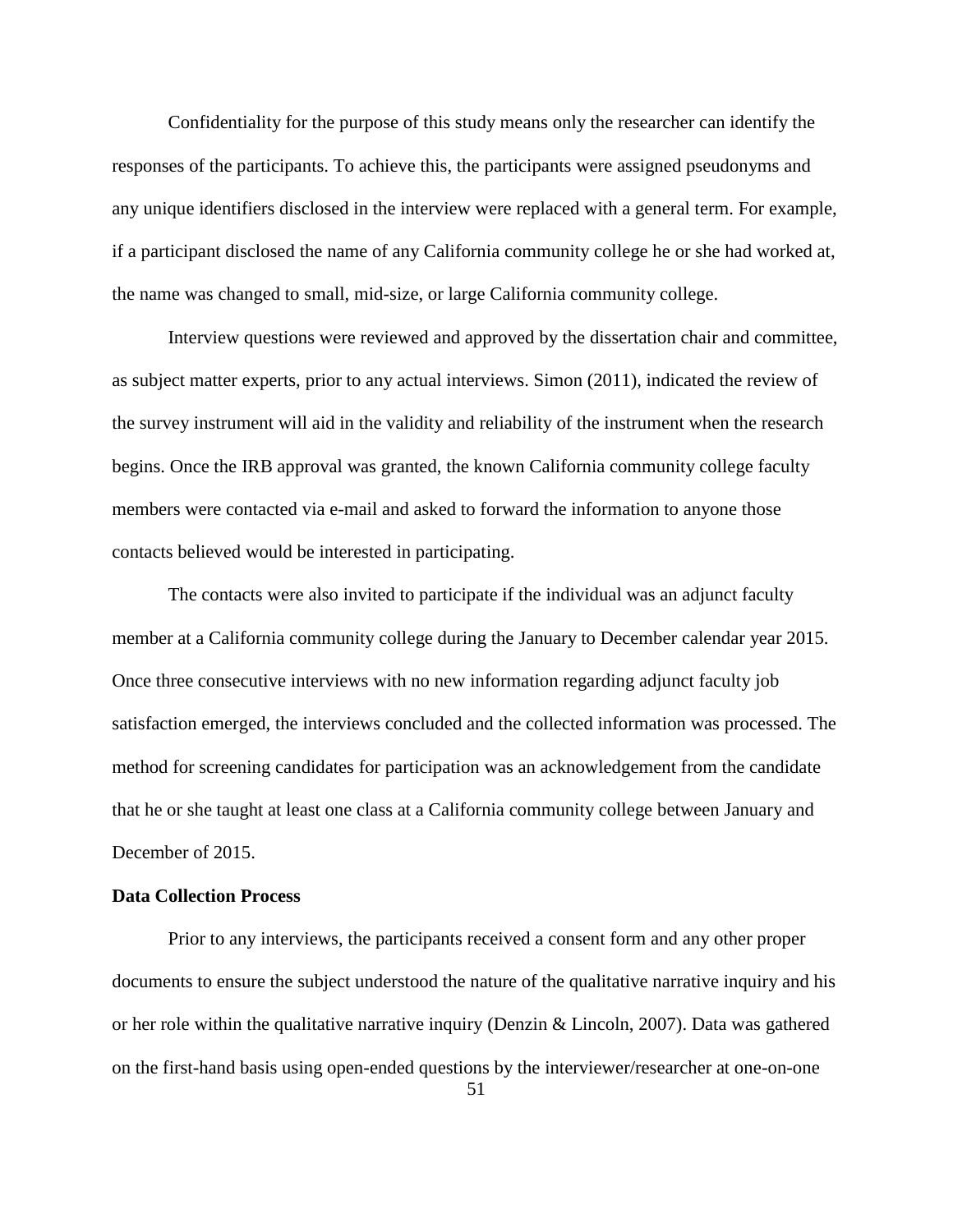meetings via phone conversation at a time the subject was able to disclose memories and experiences that were later transcribed by an independent party. During the data collection, the interviewer made notes, considered follow-up questions for clarification, and paid close attention to the information being delivered.

Data was gathered via voice recording in addition to handwritten notes. Follow-up information was necessary and was gathered via telephone or e-mail (Sosulski & Lawrence, 2008). Due to the lack of prior formalized interviews regarding mentoring and job satisfaction as it relates to adjunct faculty in the California community college system, the interviews were exploratory in nature.

The process for formulating the interview questions was based on current and past literature on the topic of adjunct faculty job satisfaction, mentoring, equity and access, administrative leadership, and the California community college system. The qualitative questions have been designed for the population of adjunct faculty members currently working in the California community college system. Some of the qualitative questions have been developed from quantitative studies on adjunct faculty where the participant had either a true/false option or ranking option such as on a Likert-type scale.

#### **Data Analysis Process**

Interviews were transcribed by an independent party for a nominal fee per interview. Transcriptions were evaluated as they were gathered and again after the collection of interviews were prepared for determining the emerging themes and concepts. Patterns emerged from using open and specific coding techniques (Emerson, Fretz, & Shaw, 1995). Strauss and Corbin (1990) suggested using a coding method that included evaluation of each line in every paragraph and assigning a code to indicate thematic emergence.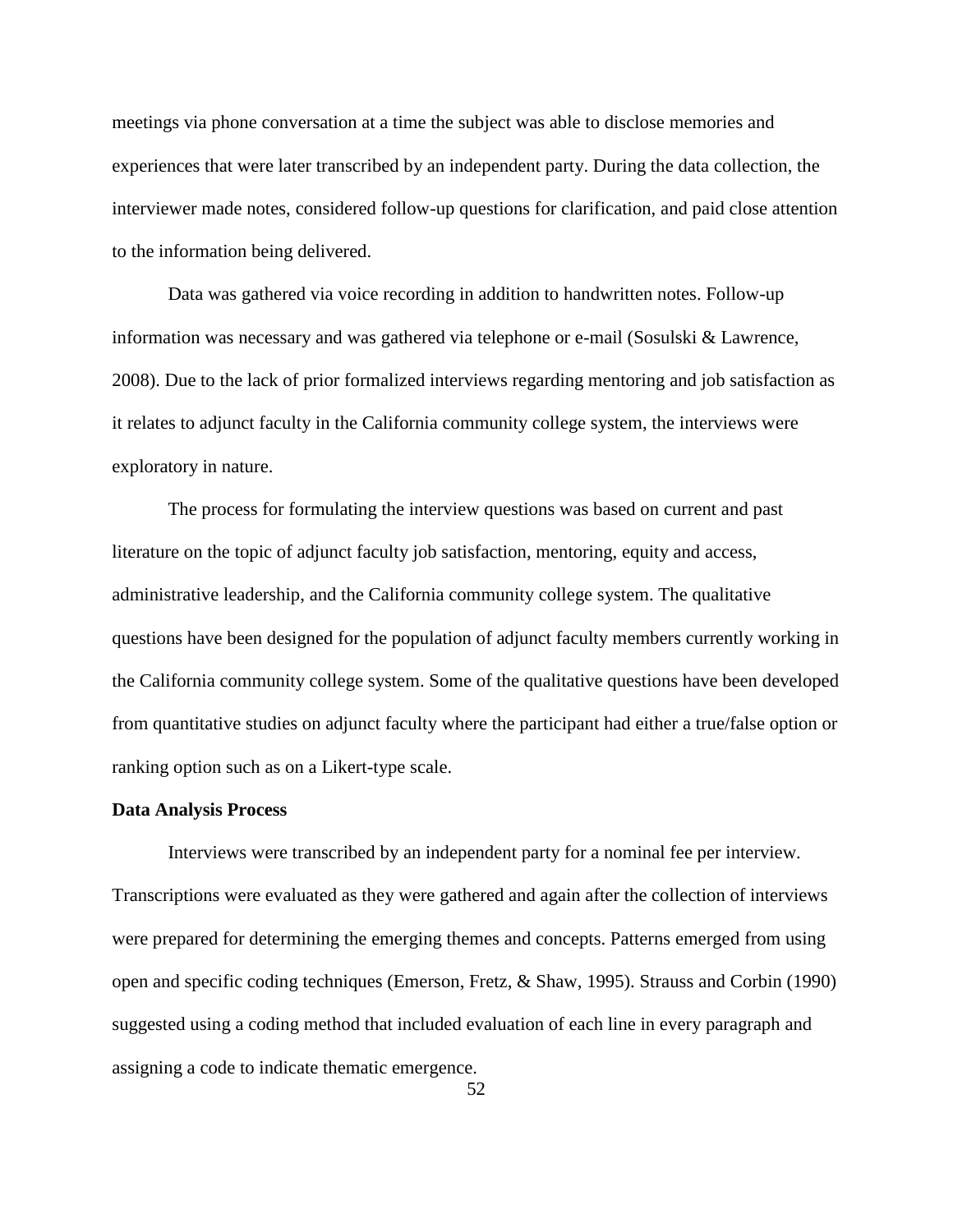Saldana (2013) described a code as "a word or short phrase that symbolically assigns a summative, salient, essence-capturing, and/or evocative attribute for a portion of language-based or visual data" (p. 3). Interview data can sometimes be jumbled in regards to sequence of events based on how the interviewee remembers the events and if one memory leads to an earlier or subsequent event (Redfern-Vance, 2007). Additional coding was needed to realign the interviews into a chronological sequence of events. Redfern-Vance (2007) prescribed a series of exercises a researcher should complete after interviews. Field notes are written during the interview and memos are brief reflections on the interview after it has completed (Redfern-Vance, 2007).

To understand the structure and function of the interview, it may have been necessary to illustrate on a piece of paper the sequence of events and how these events connect to determine the themes (Redfern-Vance, 2007). The third exercise included uncovering what Redfern-Vance (2007) refers to as dramatic presentation: "Try to find examples of the following: repetition, pauses, poetic stanzas, pace changes, voice pitch changes, word emphasis, vocabulary choices" (p. 61). The dramatic presentation exercise includes questions for the researcher to ask, such as "Does the speaker use rapid, staccato-like speech, a conversational style, or a prepared recitation? Does s/he speak in short phrases or long, convoluted sentences? How frequently does the narrator use conversational fillers like "um" and "uh"?" (Redfern-Vance, 2007, p. 61).

Once the above manual process was completed as a means to support the NVivo11 ® software, the NVivo11 ® software was used to code and identify symbols, metaphors, and other data (Refern-Vance, 2007). For the purpose of this qualitative narrative inquiry, the use of the NVivo 11 ® software to establish themes and patterns from the interview responses minimized bias because the NVivo 11 ® software program was the primary source for reviewing what Schwandt (2007) refers to as "a systematically maintained documentation system" (p.12).

53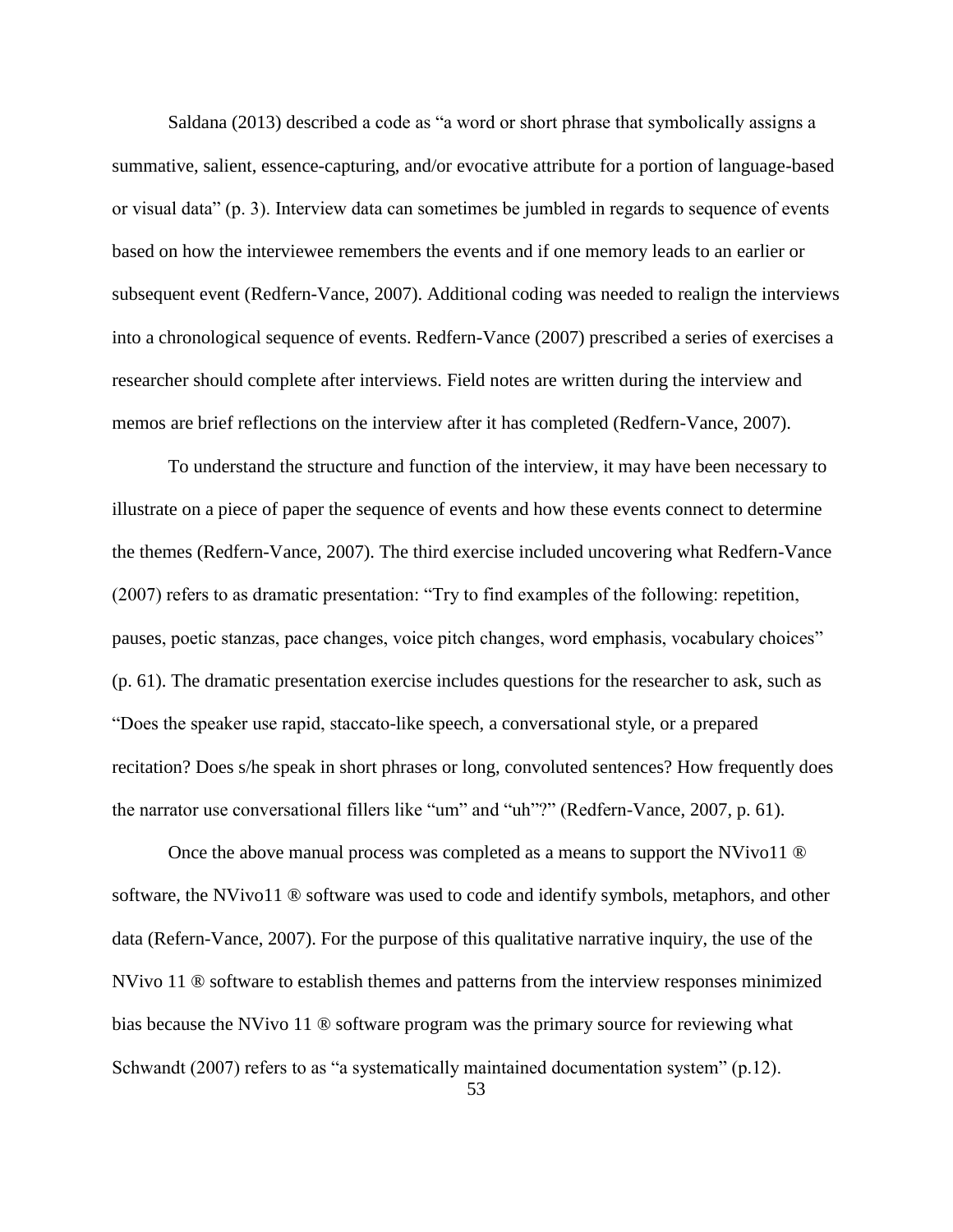The use of NVivo 11® software allowed for the organization and analysis of unstructured data such as interview answers, documents, photos, and the software will enable the extraction of themes and patterns within the data. The nodes, tables, and graphs resulting from the NVivo 11® software were included in the results of the qualitative narrative inquiry. All data will be kept for three years and subsequently destroyed per University of Phoenix policy.

#### **Illustrated Process**



*Figure 2*: Illustrated data collection and analysis process from solicitation e-mail to NVivo 11 ® analysis.

#### **Reliability and Validity**

Social constructionists view the interview method of inquiry as "narratives sit at the intersection of history, biography, and society" (Liamputtong & Ezzy, 2005, p. 132). Labov (2006) indicated that because the shared experiences are not meant as jokes, fiction, or less serious commentary, the credibility comes from the narrator's account of the events and the ability to believe that the events are true. Creswell (2012) indicated that qualitative researchers use the terms consistency and dependability to refer to reliability and the terms truth and truthfulness to indicate validity.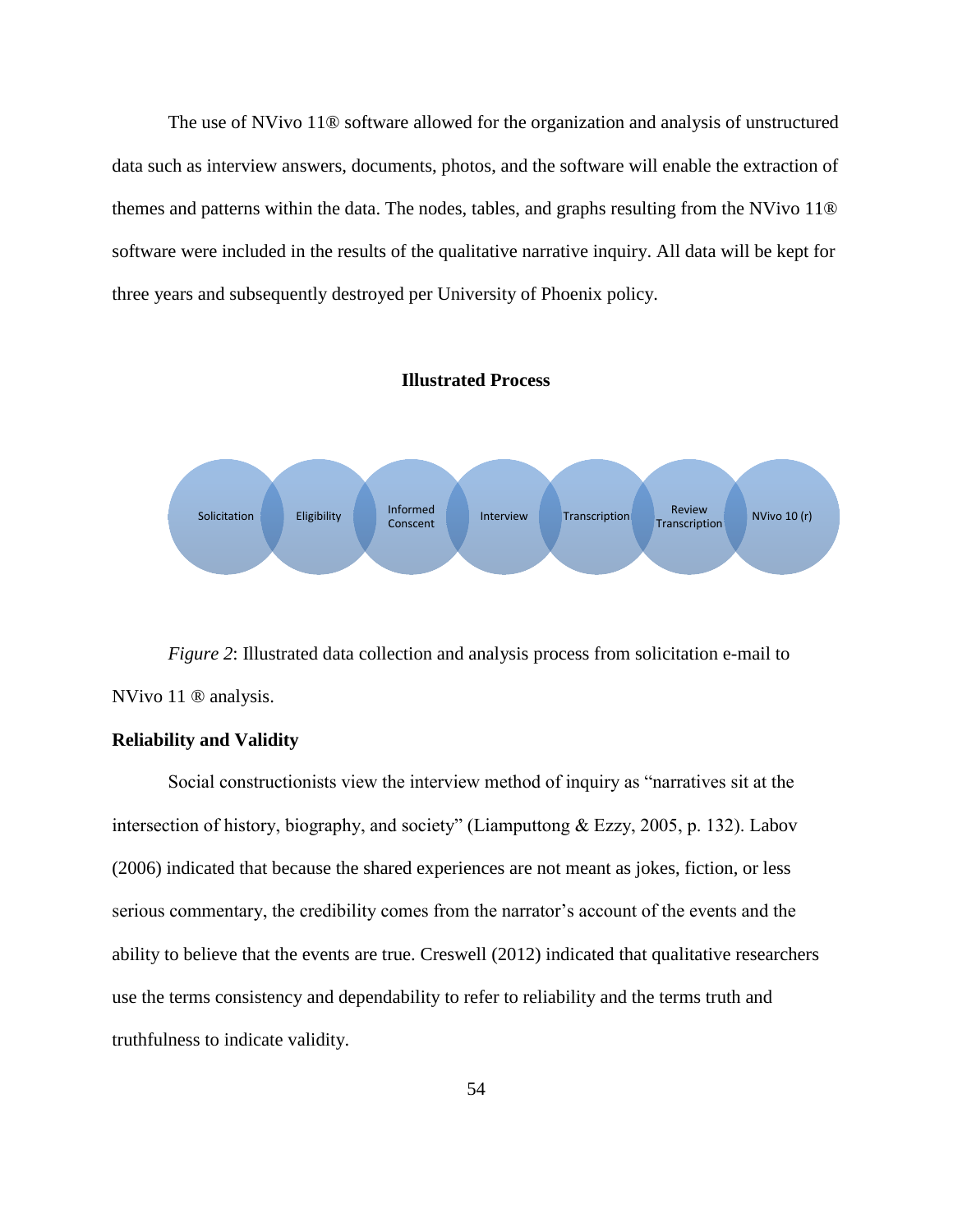Furthermore, for the qualitative narrative inquiry to be reliable, the data needed to be presented in a consistent manner to each research subject (Creswell, 2012). The validity was determined by their truthfulness and believability of the participants' accounts of the events (Labov, 2006). Unlike other inquiry, in which Creswell (2008) indicates a tendency for the researcher to include his or her own data, this research does not include a personal account as a participant to prevent potential bias and unreliable analysis of personal data.

Creswell (2012) indicated validity comes from the data gathered with the survey instrument and the ability to make sense and meaning of the data to form conclusions. The reliability of the survey instrument is based on the ability to reuse the tool for future studies on the same topic (Creswell, 2012). The survey instrument was a series of questions established to ascertain the job satisfaction of adjunct faculty regarding equity and access. The questions have been carefully designed to allow the participants to support their answers with examples.

Riessman (1993) proposed there are four common ways to validate interviews. The first method is persuasiveness which relies on if the account is plausible, convincing, and reasonable (Riessman, 1993. The second method is correspondence in which the research is shared with the original participants and the community to gather feedback and engage in dialogue to further the study (Riessman, 1993. The third method is coherence and refers to the narrators overall goal regarding what was shared in terms of global, local, and theme based information (Riessman, 1993). The fourth method is pragmatic use meaning the work is available for other researchers to review and potentially build from (Riessman, 1993).

## **Privacy and Confidentiality**

To protect the identity of the participants submitting personal accounts, the participants were identified during interviews by a chosen pseudonym. The participant was assigned a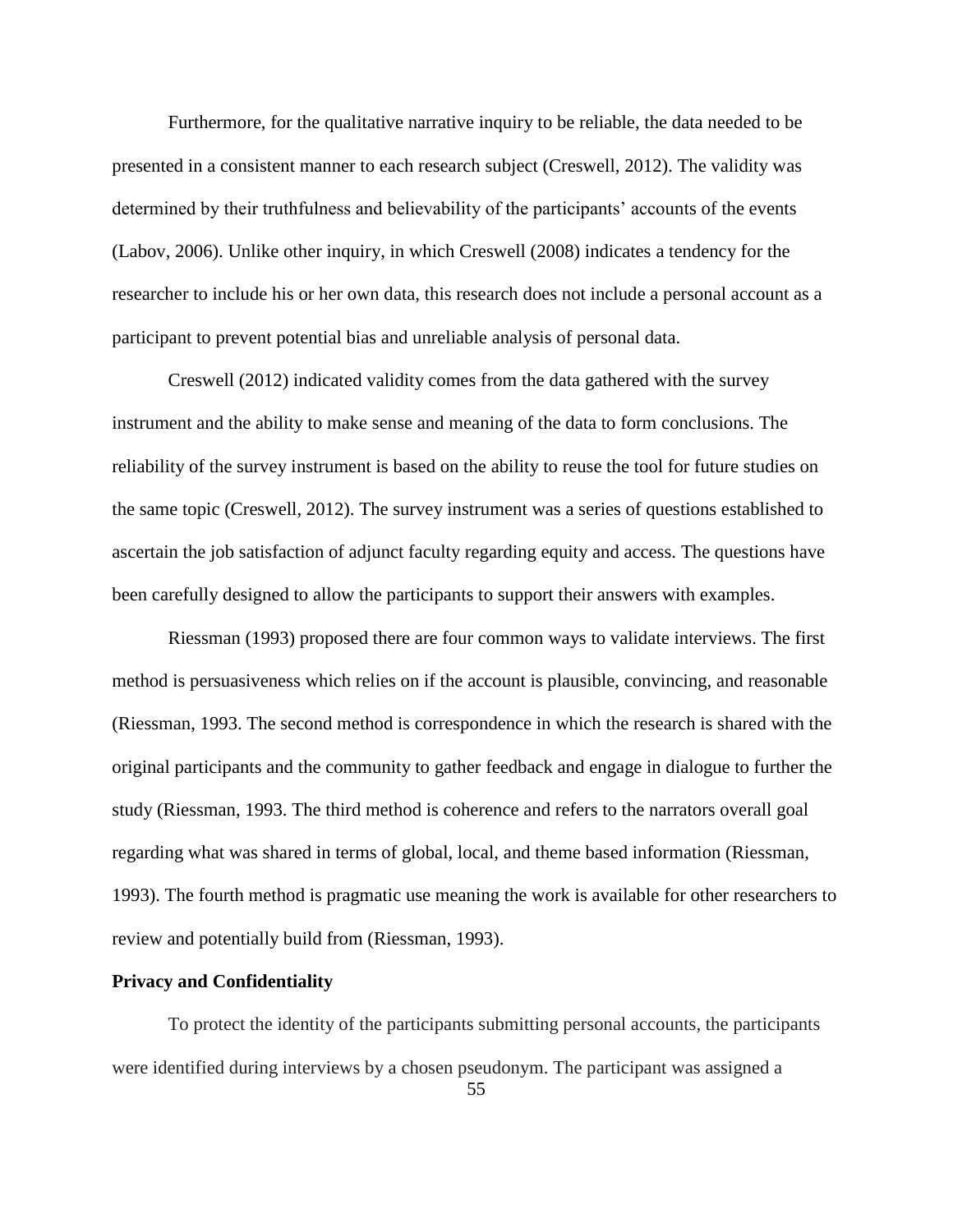numeric value for reporting purposes. The selection of a pseudonym for interview purposes was to pick a name that begins with the first letter of the last name of the participant. If there was any information provided by the participant that may reveal identity, the information was modified to protect the participant's privacy. For example, if a school name was used, a location, or name of someone else is used, the names were changed to protect the participant and any individual or institution mentioned by the participant. The use of numeric assignment in reporting provides an additional layer of protection in the event the participant chose a pseudonym and mentioned it to anyone.

## Summary

Chapter 3 discussed the use of narrative interviews as a qualitative method. The chapter included an overview of the adjunct faculty population, the theoretical framework, data collection, and data analysis. Chapter 4 will present the results of the research.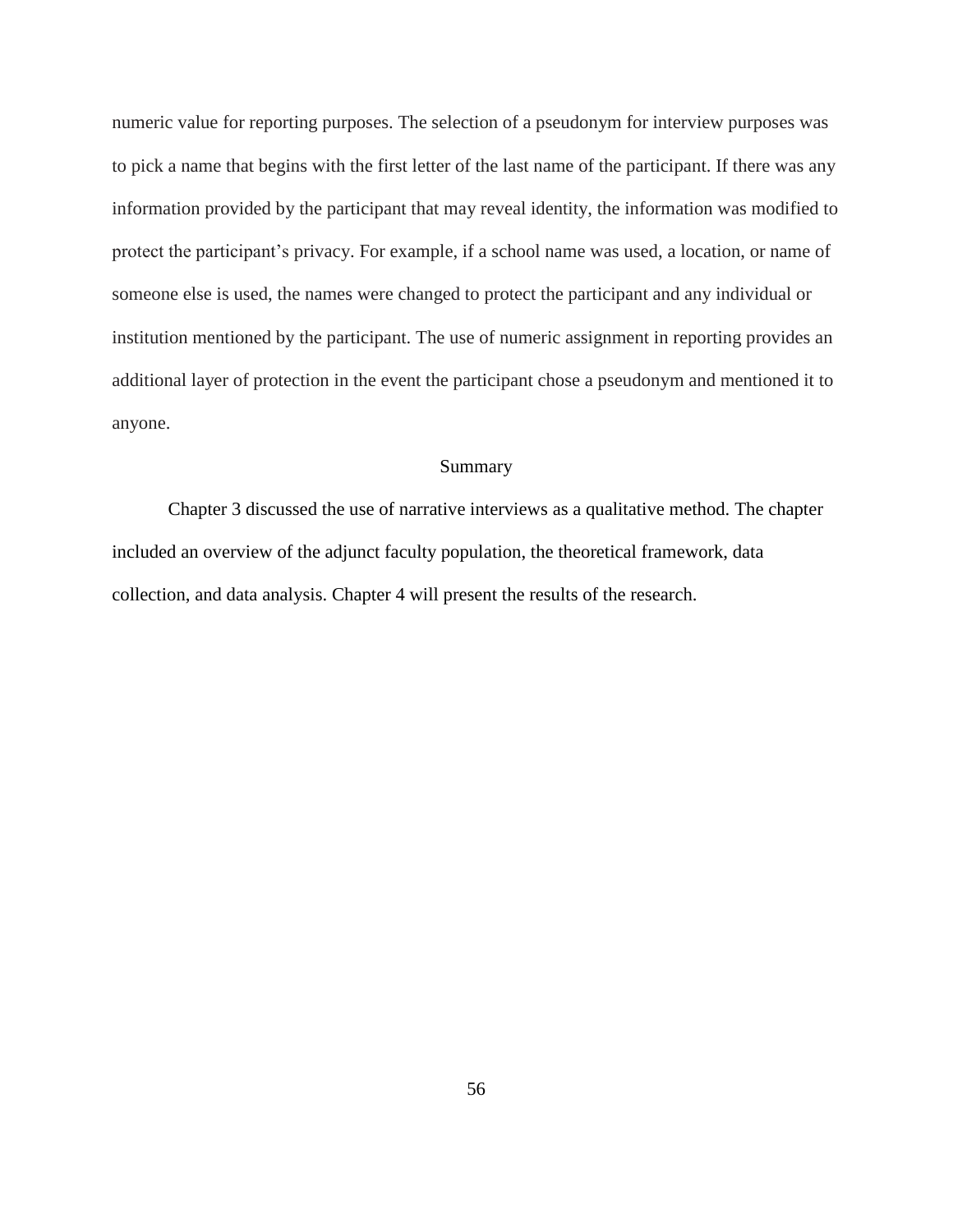#### Chapter 4

## Presentation and Analysis of Data

Review of Questions

The purpose of this qualitative narrative inquiry was to investigate perceptions adjunct faculty members have about mentoring affecting job satisfaction. The problem addressed in the qualitative narrative inquiry was the perceived level of adjunct faculty job satisfaction. The general problem was the inconclusive and contradictory information on job satisfaction for adjuncts nationwide. The specific problem was poor job satisfaction for adjunct faculty in California where adjuncts are at least 48% of the teaching population (CCCCO, 2014).

The research questions used to guide this study were:

RQ1 How does adjunct professors' perceptions of having a mentor(s) have an influence on their job satisfaction?

RQ2 How does adjunct professors' perceptions of equity and access impact their job satisfaction?

RQ3 How can the college leaders in the California community college system improve adjunct faculty job satisfaction?

One issue researchers will notice is the inconclusive and contradictory information on job satisfaction for adjuncts nationwide. In 2014, adjunct faculty reportedly comprised more than half of the faculty in the California Community College System with no indication of decline for upcoming years (CCCCO, 2015).

Adjunct faculty job satisfaction is an important topic for higher education administrators nationwide as the retention of adjunct faculty can influence cost effectiveness. The use of adjunct faculty is a means of reducing costs and balancing the budget for many institutions (Tuscan,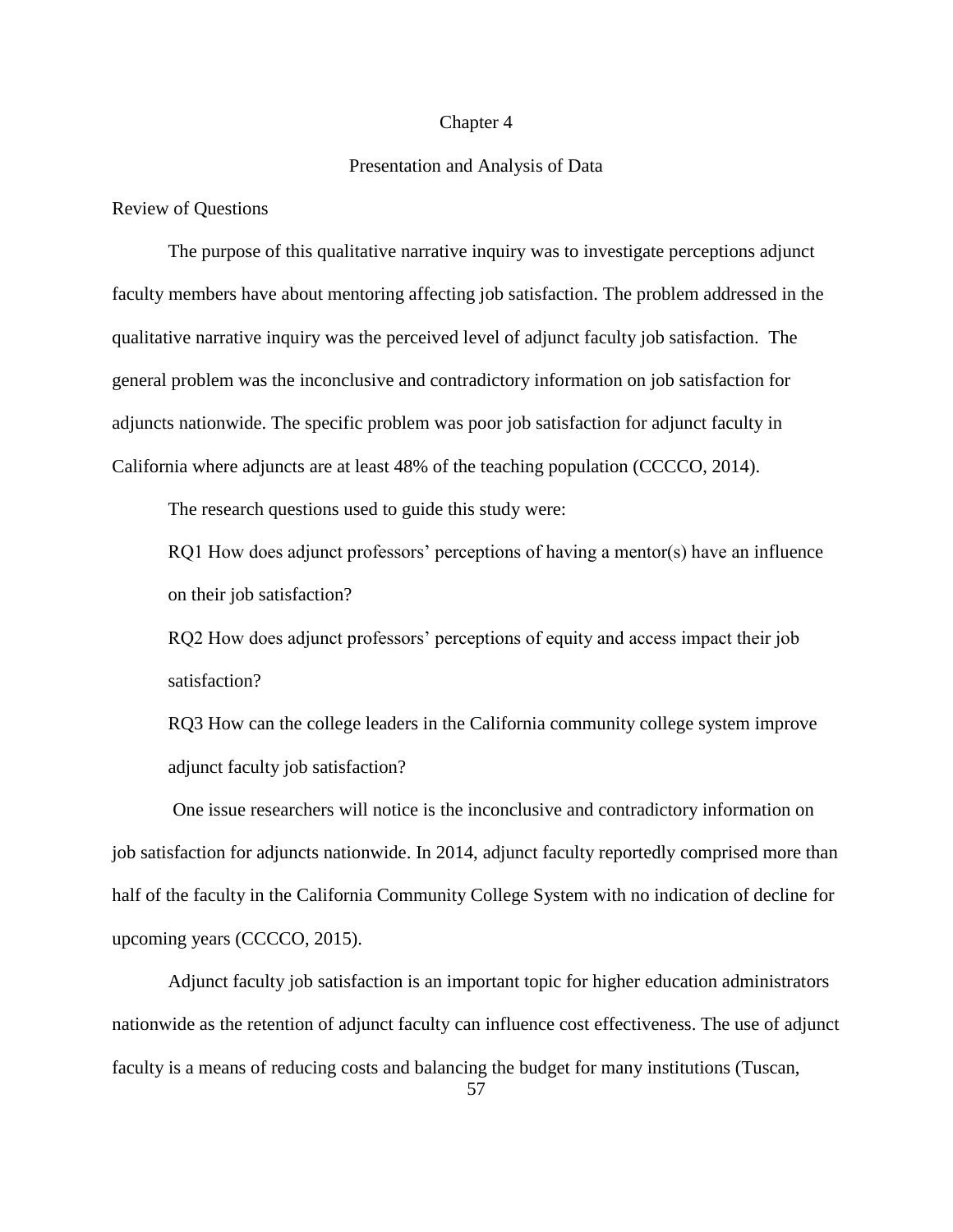2004; Sturgis, 2006). If the trends in adjunct faculty satisfaction nationwide continue, the cost of retention and turnover may prove the opposite is true. This study explored issues pertaining to job satisfaction. Through the one-on-one telephone interviews, the participants shared lived experiences which were transcribed as data and evaluated for emerging themes.

Chapter 4 contains the analysis of the personal accounts shared through interviews with 6 adjunct faculty members who were employed at a California community college in the physical year 2015. The process for data collection is described. The survey instrument review process is described. The findings of the study indicated 4 main themes amongst adjunct faculty regarding job satisfaction which include (1) wages and benefits, (2) working conditions, (3) mentor experiences, and (4) student experiences. The experiences shared by the adjunct faculty participants are presented categorically in a comprehensive manner. Chapter 4 presents the findings and results of the narrative inquiry questions located in Appendix A.

#### **Research Study Data Collection**

The data collection process for this narrative inquiry began with the Internal Review Board (IRB) approval. The research did not require IRB approval from any other governing body as the research technique used a convenience sample and the snowballing method. The next step was an e-mail from the researcher sent to 7 personal contacts within the California community college system. The seven contacts were adjunct faculty, full-time faculty, and administrators the researcher had personal, not college, e-mails for. These people are considered professional acquaintances the researcher met at various training opportunities throughout California. While none of the initial contacts participated in the study due to the full-time status or non-teaching status, all 7 contacts forwarded the e-mail to the attention of any adjunct faculty they knew.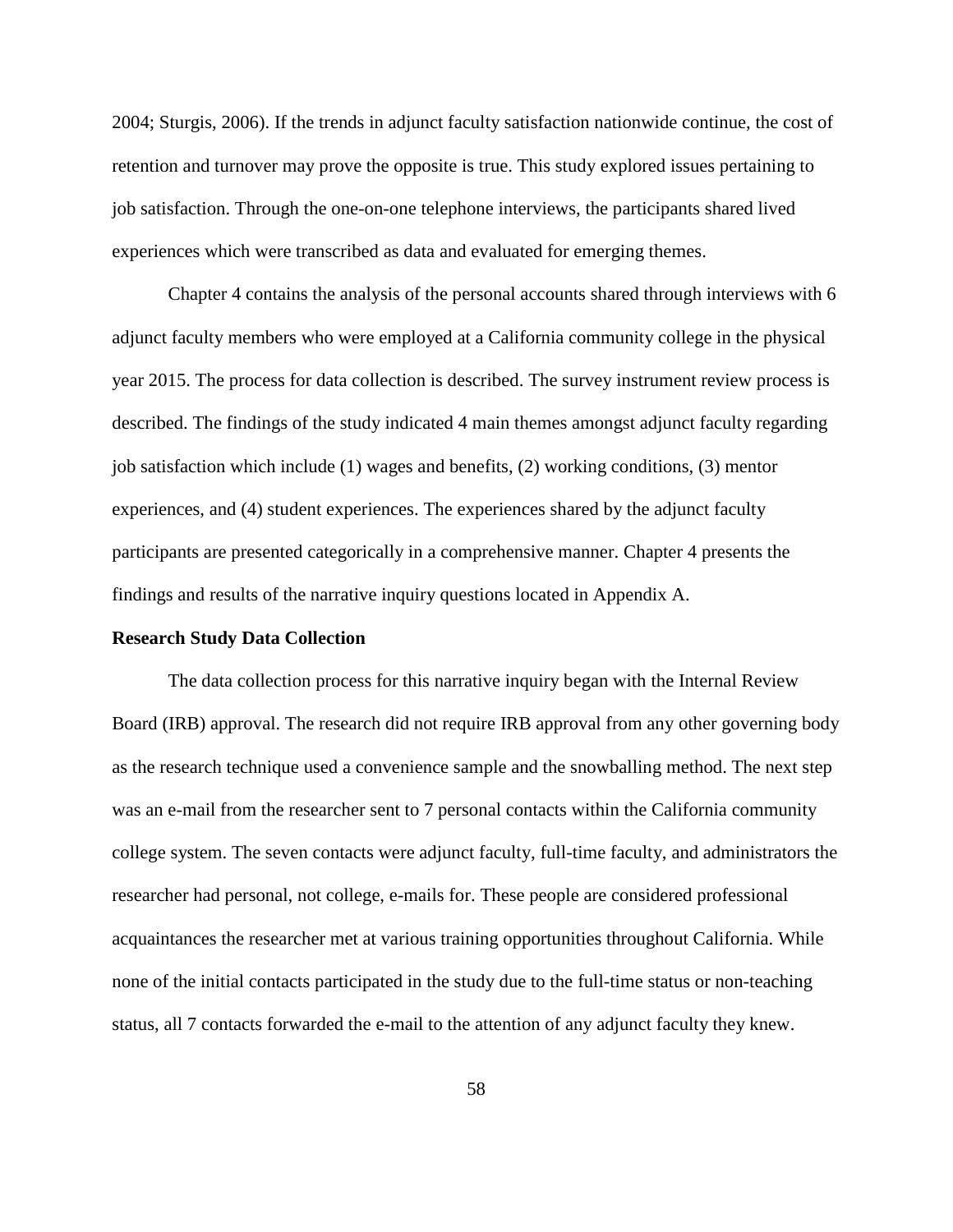Snowballing method of data collection is common in narrative inquiries and other qualitative studies. The California community college system has 113 colleges in 72 districts (CCCCO, 2015). Responses came from adjunct faculty who worked at one or more community colleges across the Southern California region.

## Table 1

| Participant    | Years as Adjunct | Number of Colleges |
|----------------|------------------|--------------------|
| $\mathbf{1}$   | 6 months         |                    |
| $\overline{2}$ | 4 years          | 1                  |
| 3              | 31 years         | $\overline{4}$     |
| $\overline{4}$ | 6 years          | 3                  |
| 5              | 5 years          | 1                  |
| 6              | 6 years          | 3                  |
|                |                  |                    |

*Adjunct Faculty Experience as of December 2015*

Once a potential participant made contact with the researcher, the participant was sent an informed consent document to sign and return via e-mail and the questions from Appendix A to review prior to the recorded interview. The interviews were conducted via telephone at a time convenient to the participant. The conversations that took place before and after the interviews were not recorded. The conversation prior to an interview included verification that the participant had worked at a California community college as an adjunct faculty member within the calendar year of 2015. The process for the interview was explained and included acknowledgement that the conversation would be recorded. The interview began once the participant was informed and the volume verified as recordable.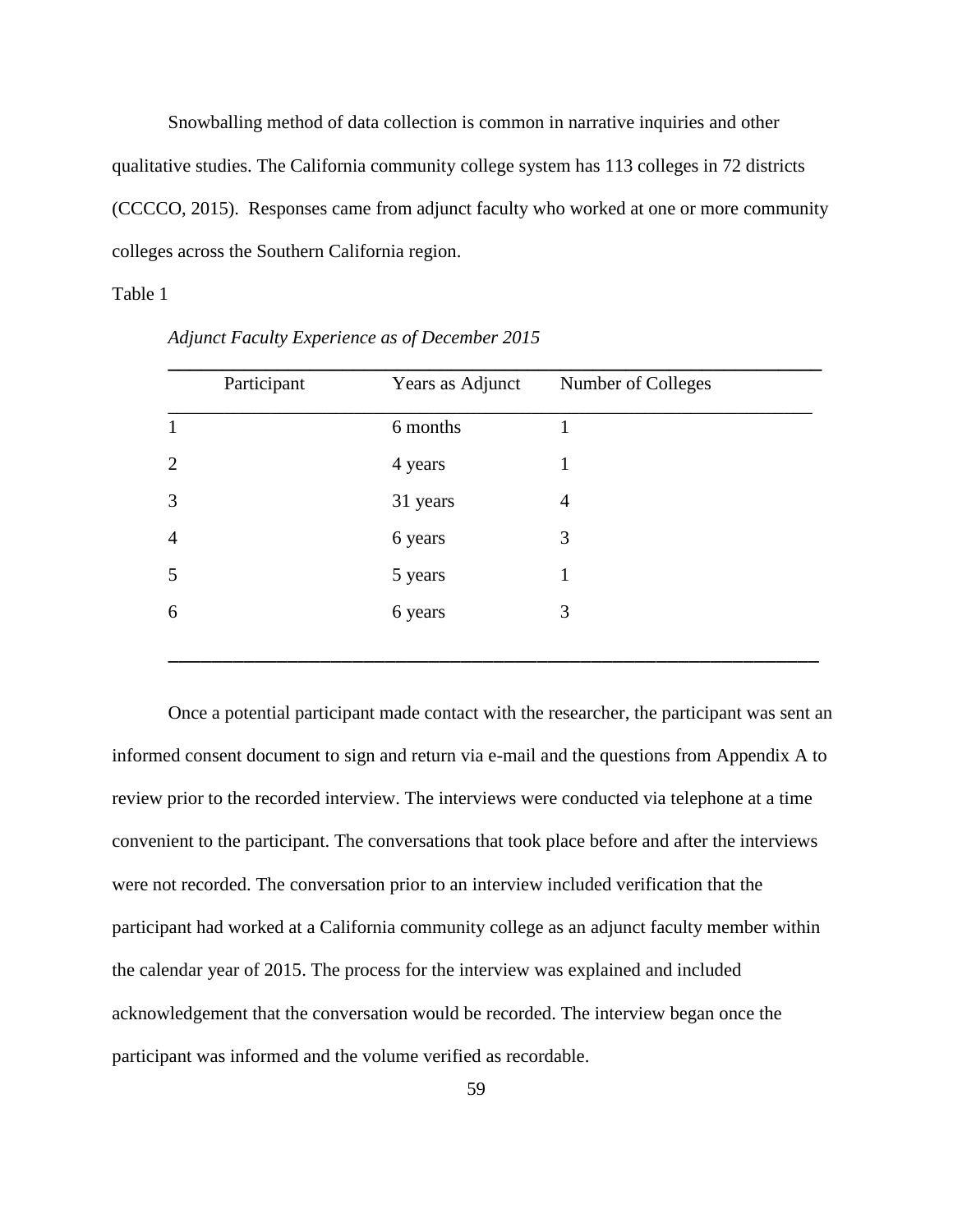The data collection process involved interviews ranging from approximately 12 to 14 minutes. The average interview time for all 6 interviews was 13:28 minutes. Follow-up questions and additional communication was not audio recorded; however, the e-mails and personal notes regarding conversations was documented in the NVivo 11® software for inclusion in the study analysis.

#### **Data Analysis Procedures**

The NVivo 11 ® software was used to aid in data analysis. The researcher began with the first transcribed interview and coded anything pertaining to the research questions: RQ1 How does adjunct professors' perceptions of having a mentor(s) have an influence on their job satisfaction? RQ2 How does adjunct professors' perceptions of equity and access impact their job satisfaction? RQ3 How can the college leaders in the California community college system improve adjunct faculty job satisfaction?

In addition to the nodes labeled as mentors, equity, access, leaders, additional nodes were created titled: enjoy teaching, student interaction, pay and benefits, job requirements, satisfied, dissatisfied, and full-time. Each transcribed interview was coded and any additional nodes were cross referenced for occurrences in prior coded interviews until no new data was present. Any information that was presented that did not directly reflect the research questions was placed under the node outlier.

In addition to the nodes created by the researcher, NVivo 11® software auto code option was used to identify any additional frequent words or phrases including the words *um*, *like*, *so*, *and*, and *you know.* In addition to these words, the software was able to pick up the ellipsis used to indicate a long pause in thought. The coding process enabled further clarity of the data and the themes emerging from the data.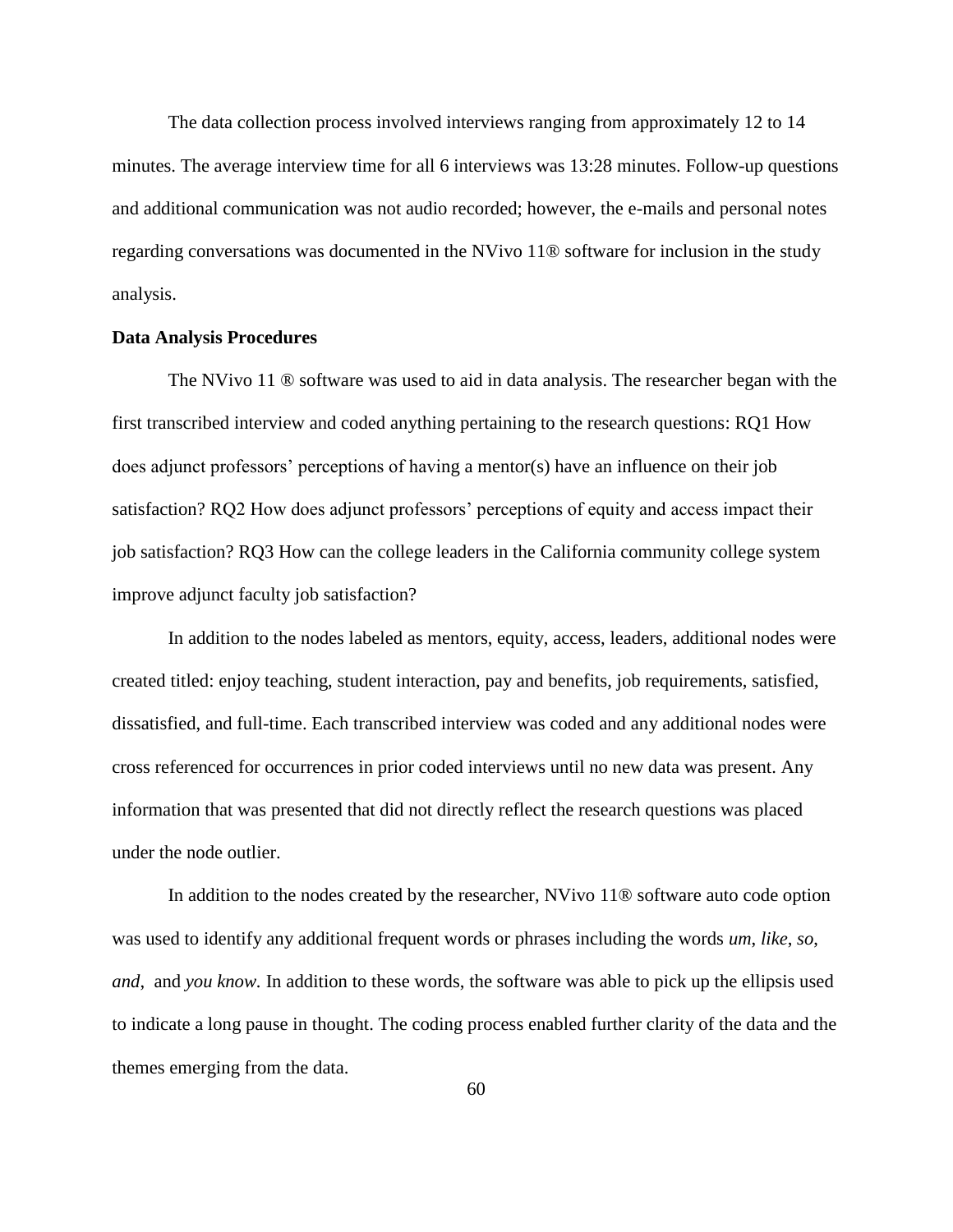# **Significant Findings**

The research instrument presented a general question regarding adjunct faculty member experiences and provided the participants an opportunity to share their lived experiences. The questions were exhortative in nature; therefore, the amount of information shared by the participant varied for each question due to the diverse background of each participant. 4 out of 6 participants made reference more than once in the interview to wages and benefits. 4 out of 6 participants discussed their experience with mentors from the perspective of being mentored, 1 out of 6 discussed being a mentor, and 1 out of 6 participants revealed information for both being mentored and being a mentor. A student experience, both positive and negative, was shared by all 6 participants. Working conditions were discussed by all 6 participants. The following are excerpts from the interviews categorically placed by theme.

Table 2

| <b>Significant Findings Summary</b> |  |
|-------------------------------------|--|
|                                     |  |

| <b>Ouestion</b>                                                                                 | <b>Comparative Answers</b>                                                                                                                                                  |  |
|-------------------------------------------------------------------------------------------------|-----------------------------------------------------------------------------------------------------------------------------------------------------------------------------|--|
| What made you want to become an adjunct<br>faculty member at a California community<br>college? | 5 of 6 were prior community<br>college students<br>1 of 6 applied for a different job<br>$\bullet$<br>and was offered an adjunct<br>position                                |  |
| Tell me about how satisfied you are<br>with your current adjunct teaching<br>$position(s)$ .    | 4 of 6 had positive and negative<br>$\bullet$<br>responses<br>1 of 6 had only positive<br>$\bullet$<br>comments<br>1 of 6 had only negative<br>$\bullet$<br>comments        |  |
| Tell me about your experience with a<br>$mentor(s)$ .                                           | 1 of 6 had both positive and<br>$\bullet$<br>negative experiences<br>1 of 6 had a negative experience<br>$\bullet$<br>1 of 6 is a mentor<br>3 of 6 said they have not had a |  |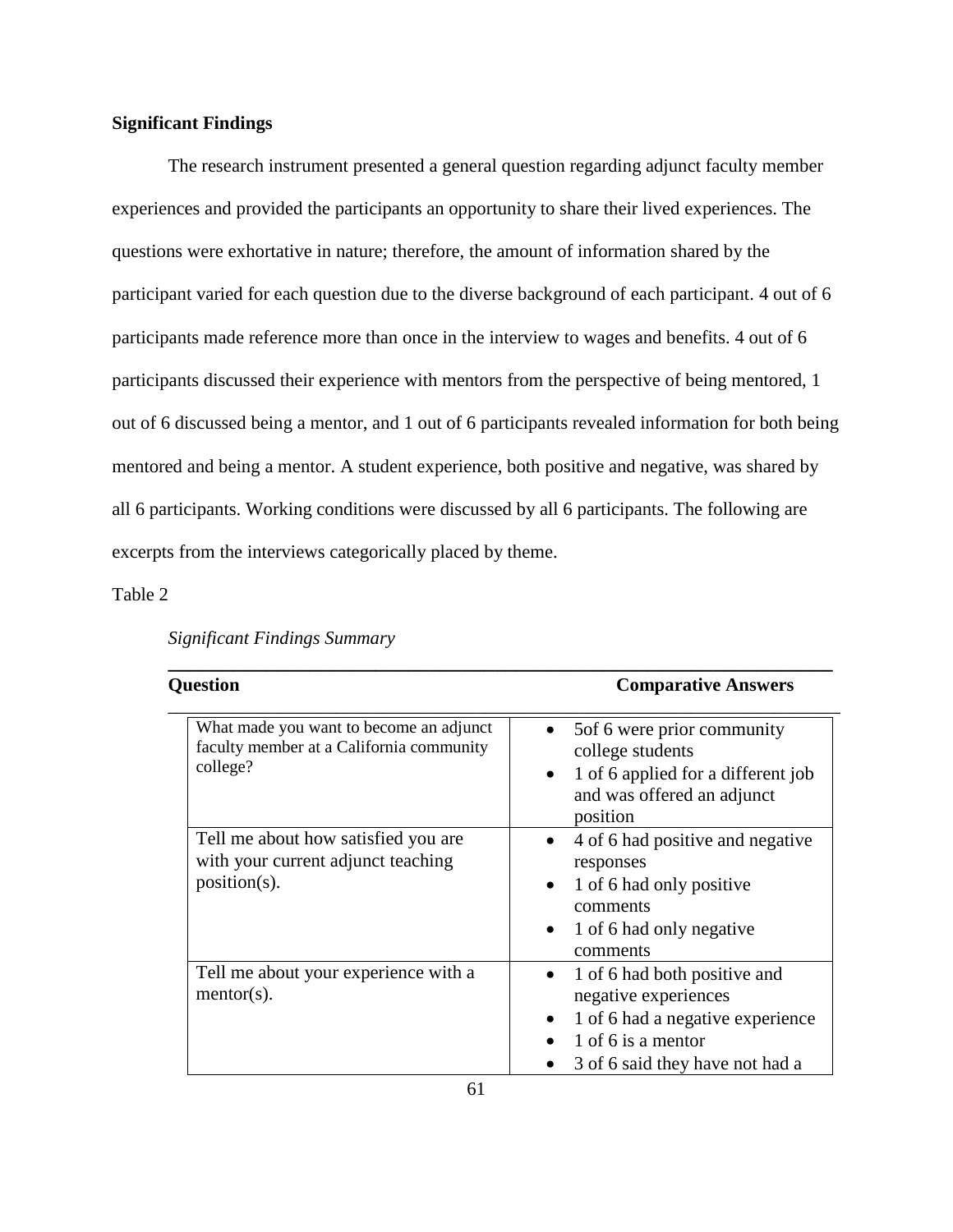|                                                                                                                                                                    | mentor at any community<br>college they worked for                                                                                                                                                                                                                                                                                                                                                                                                                                                                                                                                                             |
|--------------------------------------------------------------------------------------------------------------------------------------------------------------------|----------------------------------------------------------------------------------------------------------------------------------------------------------------------------------------------------------------------------------------------------------------------------------------------------------------------------------------------------------------------------------------------------------------------------------------------------------------------------------------------------------------------------------------------------------------------------------------------------------------|
| What is a favorite story you like to share<br>about your experience as an adjunct?                                                                                 | 6 of 6 shared a unique<br>$\bullet$<br>experience with a student<br>2 of 6 experiences happened on<br>the first day<br>5 of 6 experiences happened in<br>the first session<br>1 of 6 happened recently                                                                                                                                                                                                                                                                                                                                                                                                         |
| Are there any other experiences you<br>would like to share about mentors,<br>adjunct faculty life, and/or job<br>satisfaction in California community<br>colleges? | 6 of 6 mentioned enjoying<br>$\bullet$<br>students and teaching when<br>starting out as an adjunct<br>5 of 6 mentioned that love of<br>teaching is what keeps adjuncts<br>4 of 6 warned about low pay and<br>benefits<br>6 of 6 would like to teach full-<br>time<br>4 of 6 see teaching full-time as a<br>future possibility<br>2 of 6 do not see a full-time<br>opportunity in a faculty role, but<br>1 of those 2 would still like to<br>work full-time in higher<br>education<br>2 of 6 have full-time jobs outside<br>of the adjunct role; both would<br>rather teach full-time at a<br>community college |

In Table 2, the responses have been combined and assessed for general purposes. In the following paragraphs, the participant response to the above questions are broken down by theme as a means of collecting like data and organizing the information as the responses to the above questions sometimes led to answers that could be categorized in more than one theme. The number one concern among the adjunct participants is the most common concern amongst adjunct nationwide as revealed in the report by the House Committee on Education and the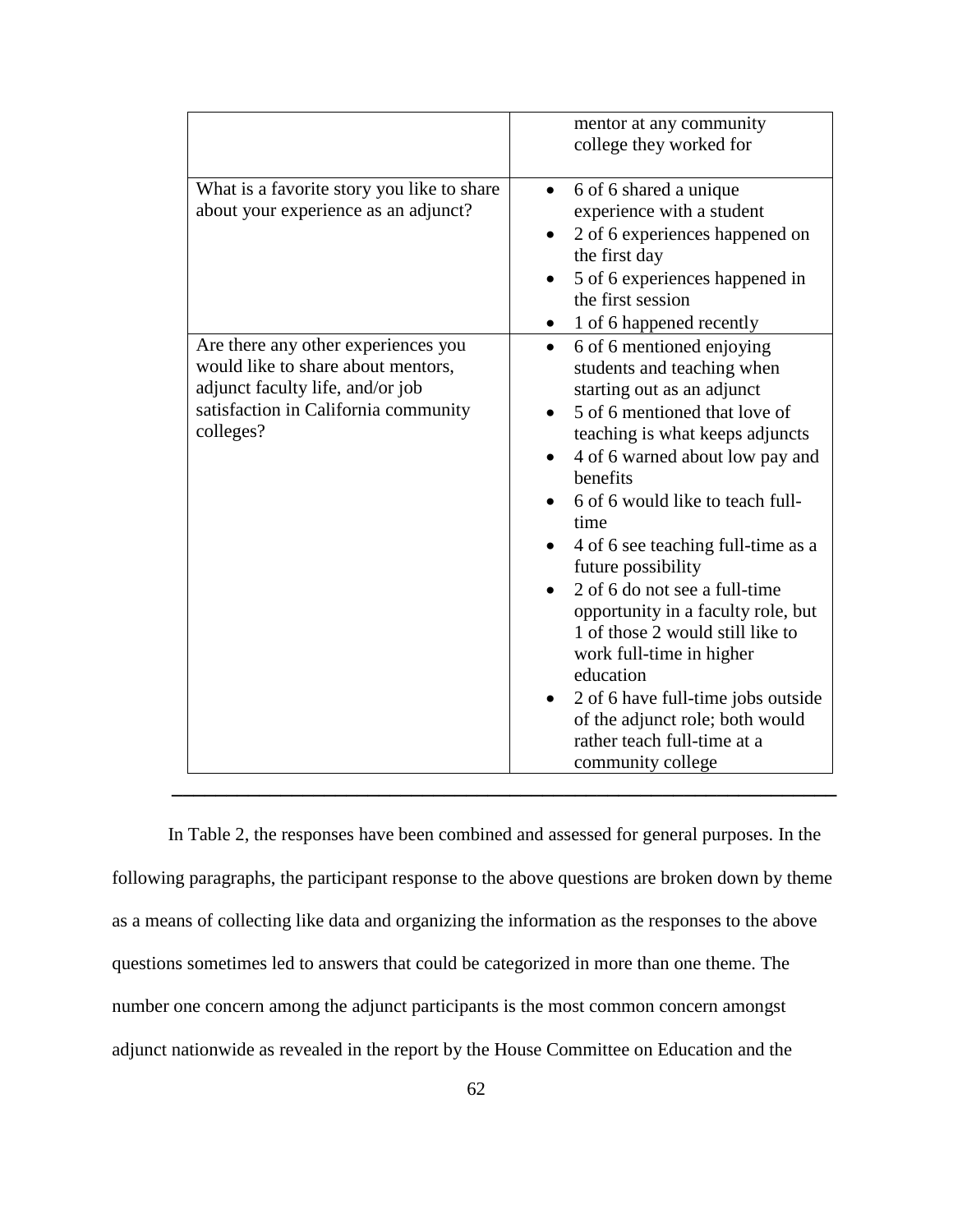Workforce (Democratic Staff, 2014). Wages and benefits are one of the reasons many of these participants and others work at more than one school and more than one job.

## **Theme #1 Wages and Benefits**

Theme #1 is directly related to RQ2: How does adjunct professors' perception of equity and access impact their job satisfaction? Adjunct faculty members are typically paid a third or half the salary of a full-time faculty member teaching the same course creating a sense of exploitation amongst adjunct faculty (Charlier & Williams, 2011). Each California community college determines the amount the adjunct faculty will earn per credit hour per course. As Participant 3 noted, "I didn't get anything for my years of experience when it came to pay. I started at the same rate as a new professor" (Participant 3, 2016). Another participant added to the concern regarding pay by stating, "I teach as many classes as the full-time faculty, but I only get paid a fraction of what they do" (Participant 2, 2016).

Additional statements regarding pay are as follows: Participant 1, "The pay is absolutely terrible. It's almost an insult; I am only compensated for the three hours in the classroom. And that is absolutely not the amount of time I am spending; it's a bit of a disappointment in that I probably will have to go and seek a full-time or better paying job. I'd love to keep this job if I could, but it's just not a living wage" (Participant 1, 2016).

# Participant 2:

For a lot of us…it's our sole employment, so…even though we're making like less than half of what the full-time faculty make, if we max out our class load, we're doing…you know they make twice what we make and they are not doing twice the work; I mean, it's not a money thing so for me, but when I see someone else making twice as much money as me…and doing essentially the same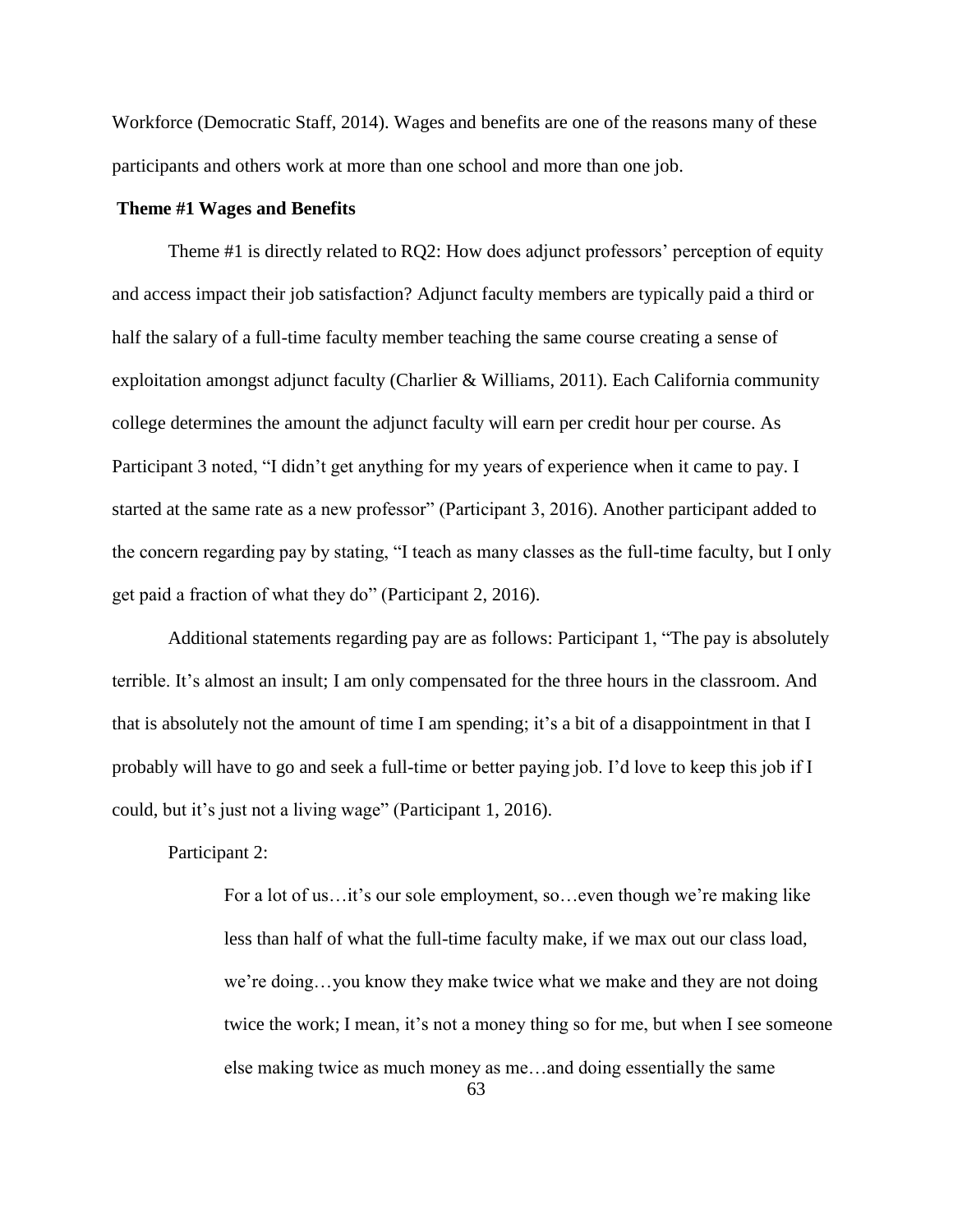job…that's a little…painful…or discouraging. So…As much as I love being adjunct faculty, I can't not see the other people around me (2016).

Participant 3:

The fact that so few adjuncts ever get to become full-time is disheartening. It shouldn't be that way, and it certainly shouldn't be that we get unpaid for our office hours that are mandatory. And certainly shouldn't be…that we have to give up so much and that it often costs us money to teach and do our passion; And yes, a great joy is that we do get paid for professional development, but we don't get paid very much and only for a few hours. We don't get the opportunity to have endless amounts. Full-time faculty get 36 paid hours for faculty development, we get 9 and only 5 of those is at full pay (2016).

Participants 4 and 6 had full-time employment not related to higher education teaching; therefore, the adjunct pay rate was not an issue for either of them. Both participants focused on the satisfaction of being able to teach in addition to their full-time jobs and the personal rewards of teaching.

Participant 5 was not pleased with financial compensation for the adjunct faculty role. The participant has a background in other areas of higher education. While the participant did not feel comfortable stating how much the participant made in the administrative role the participant once held prior to the higher education institution's decision to restructure, the participant indicated that adjunct faculty work did not compare even if the participant taught a full course load at "one of the better paying" California community colleges.

The data indicated the highest paid adjunct without a PhD is \$117.00 compared to the lowest at \$37.27 (Research Department, 2014). A common misconception regarding pay is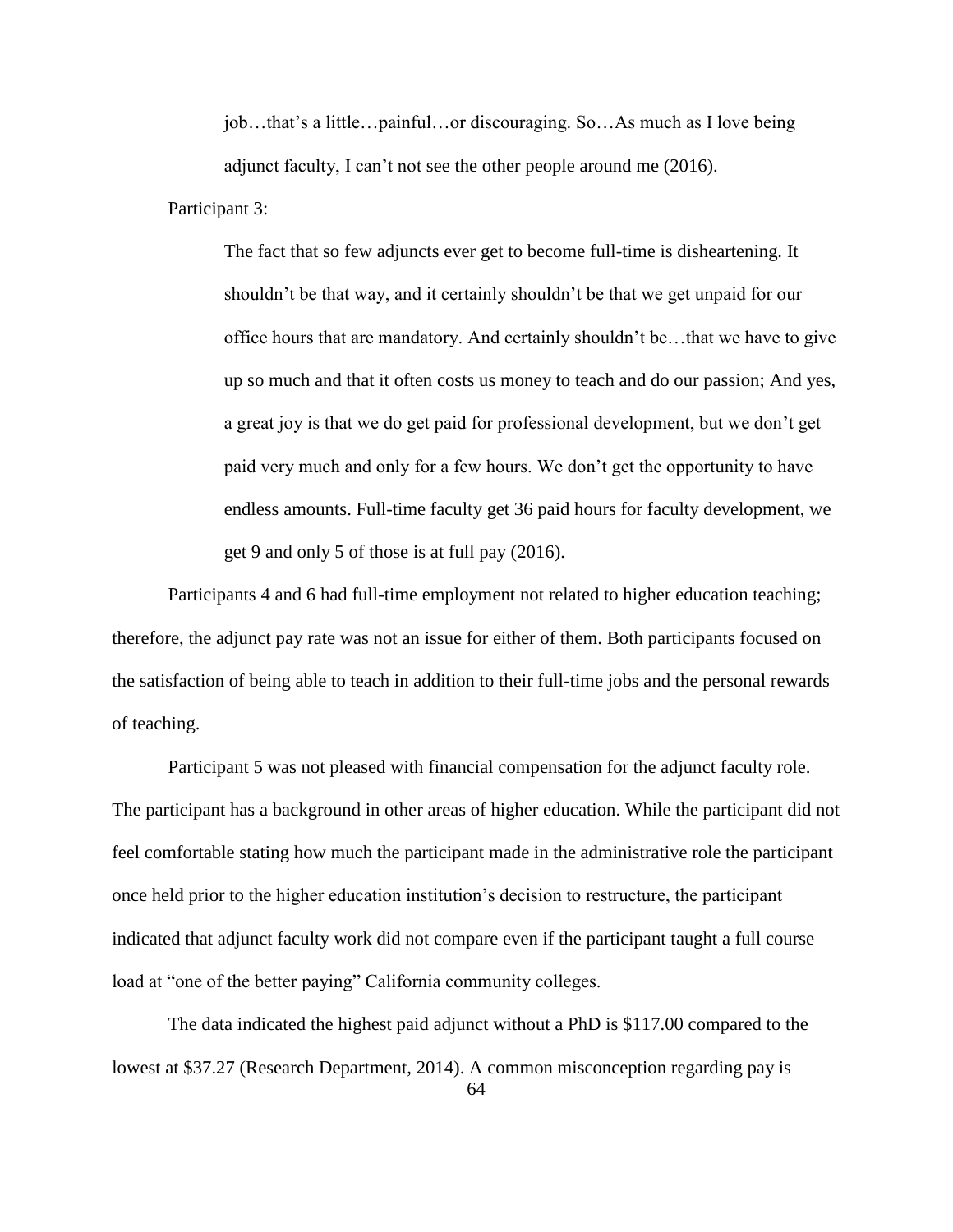working at a higher paying community college will equal more wages; however, this may not be true. When reviewing a map to identify the highest paid locations, the researcher discovered the surrounding areas were also considered amongst the most expensive places to live in California. Without the knowledge of the geographic area's economic condition, the \$79.73 gap between highest and lowest pay may appear outrageous and unfair.

## **Theme #2 Working Conditions**

Theme #2 is directly related to RQ2: How does adjunct professors' perceptions of equity and access impact their job satisfaction? The second emergent theme with negative connotations was in regards to working conditions. Working conditions for the purpose of this research is defined as scheduled classes, multiple commutes to more than one institution or campus, selection of courses available, notification of classes assigned or canceled in a timely manner, assignment of office hours, office location, use of personal or college equipment, access to information and resources, etc.

During the interview process, two of the participants disclosed the fact that they have full-time employment outside of the adjunct faculty work they do on a part-time basis. Two additional adjunct faculty members worked part-time in other education facilities, not in a teaching capacity, in addition to being adjunct faculty members. In prior studies, these people were considered a part of the group of adjuncts who are happy with adjunct status.

However, all of the participants were asked if they would rather teach full-time and all but one of them said yes. In fact, both of the adjunct faculty participants with full-time positions are only working in full-time jobs elsewhere because they did not see an immediate opportunity for full-time work as a faculty member and "needed to support my family" (Participant  $4 \& 6$ , 2016).

65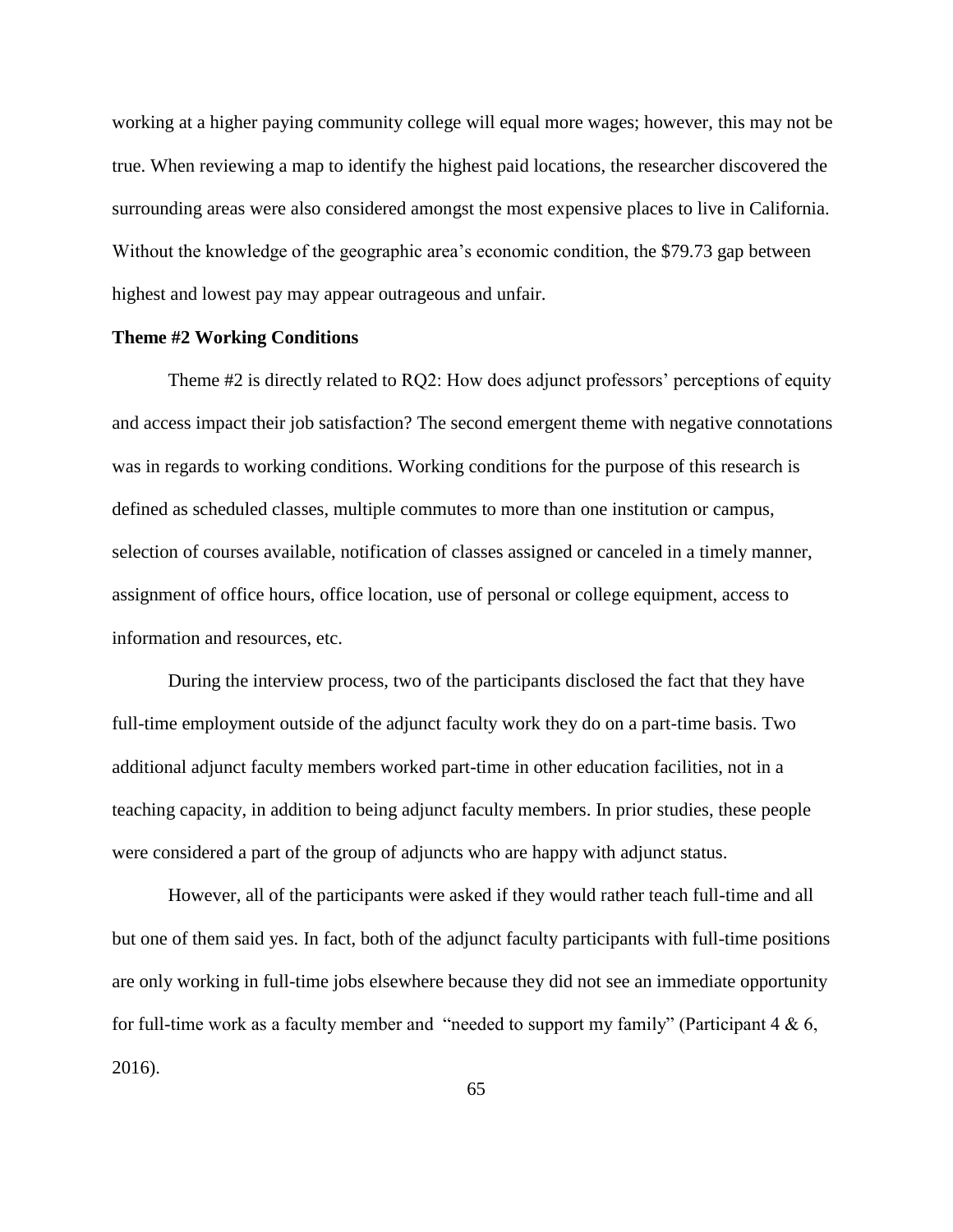The one participant who indicated no desire for full-time teaching once had the desire for full-time faculty but now, "I would definitely prefer a full-time faculty position to Adjunct, but with all the bureaucratic red tape (government oversight, budgeting, lack of money for resources, etc.) I'd rather just not teach." In a follow-up conversation, the participant indicated a desire to pursue administrative avenues of employment within higher education because the "job security" and "financial benefits" are greater than for full-time faculty (Participant 5, 2016).

While adjunct faculty are limited in the amount of hours they are able to teach each semester, 5 of the 6 participants mentioned the additional time it takes to prepare for classes and grade assignments. According to Participant 1:

> There was a misunderstanding when I took the job because I asked about how much preparation time and follow-up time for grading would be needed. So, in my interview and hiring process I was told, 'You know, a couple hours on each end'. And I was…my understanding is that I would be compensated for that, when in fact, I am only compensated for the three hours in the classroom. And that is absolutely not the amount of time I am spending and I am a thorough conscientious person so I needed to read the textbooks, I needed to prepare lessons plans, I needed to preparer measurements, I needed to read and grade a lot of papers. So, when I think about it that way… I get a little bit resentful. It's almost like they're using me…they needed, they needed an emergency hire, they needed a warm body to fill the position, they're definitely getting their money's worth" ( 2016).

Participant 2 mentioned, "I took some extra study" to expand the types of courses the participant could teach (Participant 2, 2016). In a California community college, the adjunct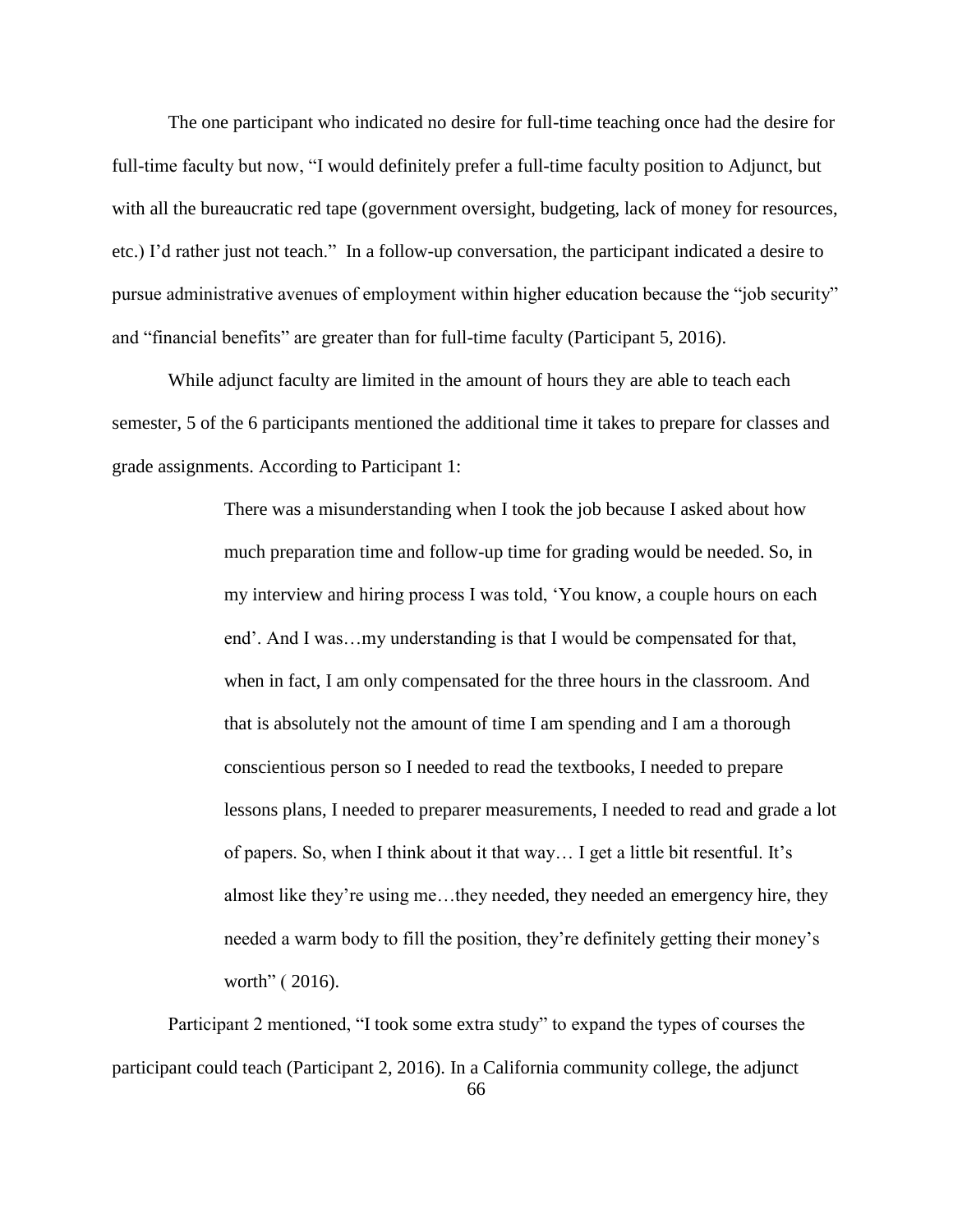faculty member must possess a graduate degree and have at least 18 credit hours in a subject prior to being able to teach it. Therefore, if any adjunct faculty member holds a graduate degree in Math, for example, and would like to also teach English, the participant could take 18 graduate hours of English and become added to the adjunct faculty pool for English classes (Harris, 2012).

Participant 3 indicated, "The fact that so few adjuncts ever get to become full-time is disheartening. It shouldn't be that way, and it certainly shouldn't be that we get unpaid for our office hours that are mandatory. And certainly shouldn't be…that we have to give up so much and that it often costs us money to teach and do our passion" (Participant 3, 2016).

Follow up questions resulted in identifying the underlying costs of teaching Participant 3 refers to as: the cost of gas for travel to locations more than 30 miles from home, wear and tear on vehicle (Participant 3, 2016). Further inquiry revealed all of the interviewed participants rely on some form of personal device such as a cell phone or laptop to accomplish one or more of their duties. Many use their cell phone for e-mail and BlackBoard access (Participants 1, 2, 3, & 5, 2016). Participants 2, 3, 5, and 6 have used a personal laptop or brought a portable hard drive or flash drive for use (Participants 2, 3, 5, & 6, 2016).

None of the above mentioned supplies are provided to the adjunct faculty members by the institutions with the exception that some of the colleges the participants worked at did provide markers and erasers in the classrooms. Not every college has a faculty desktop computer in each classroom, but some of the classrooms the participants worked at do have a faculty desktop. Adding to the frustration for many adjuncts is the fact that unlike the public school system for K-12 teachers, none of the supplies are tax deductible for an adjunct faculty member (Internal Revenue Services, 2015).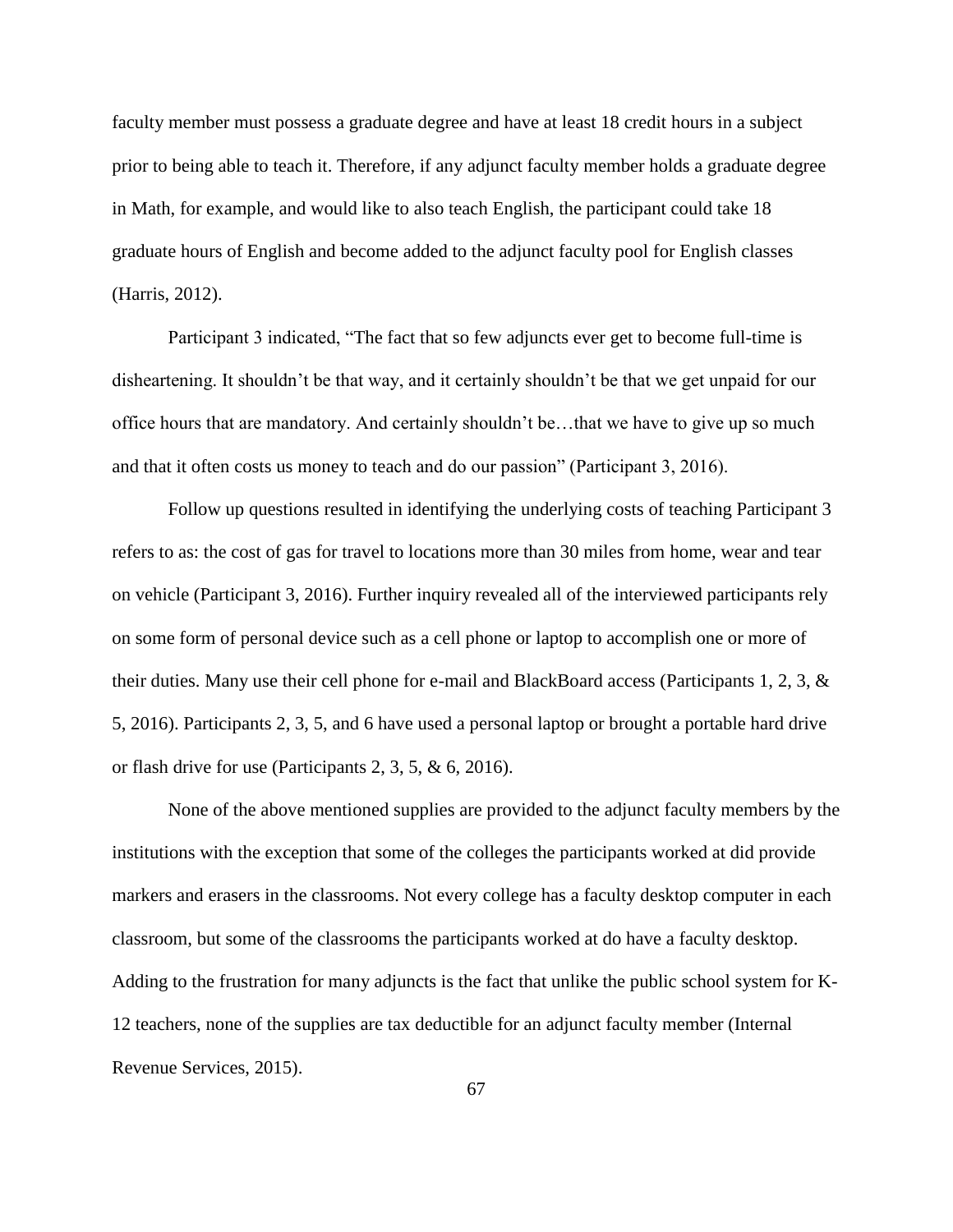The next emergent theme is mentor experiences. In this theme, participants discussed mentor interactions. The term mentor as applied by the participants reflected a deep connection with one or two people with whom the participant discusses work and life matters and seeks guidance.

# **Theme #3 Mentor Experiences**

Theme #3 is directly related to RQ1 How does adjunct professors' perceptions of having a mentor(s) have an influence on their job satisfaction? Baron-Nixon (2007) indicated new faculty need a series of support initiatives, including mentors. Every participant agreed that having a mentor is beneficial when the mentor wants to be a mentor. Gunsalas (2006) indicates that mentor programs, among other new initiatives, are sometimes a challenge to initiate and follow through with due to the lack of time and availability of the faculty and staff. Two participants confirmed the Gunsalas (2006) indication that lack of time and availability can influence the effectiveness of a mentor program. As one participant stated, "I felt like I was bothering him when I had a question…he seemed more interested in his new project than in helping me...he didn't have time" (Participant 5, 2016).

The idea of a single mentor, based on the participants' data indicates that an informal mentoring system where multiple people are accessible as resources is better than none. As Participant 1 illuminates, "I feel like the faculty I've met, both full and part-time at the college, have gone out of their way to be helpful" (Participant 1, 2016). Participant 2 stated, "Most of the guidance I got was from my teacher mentors when I was in my master's program and old college professors that I had over the past…20 years or so" (Participant 2, 2016).

Participant 3 revealed that in previous positions, there was not a mentor, but in the recent adjunct faculty position: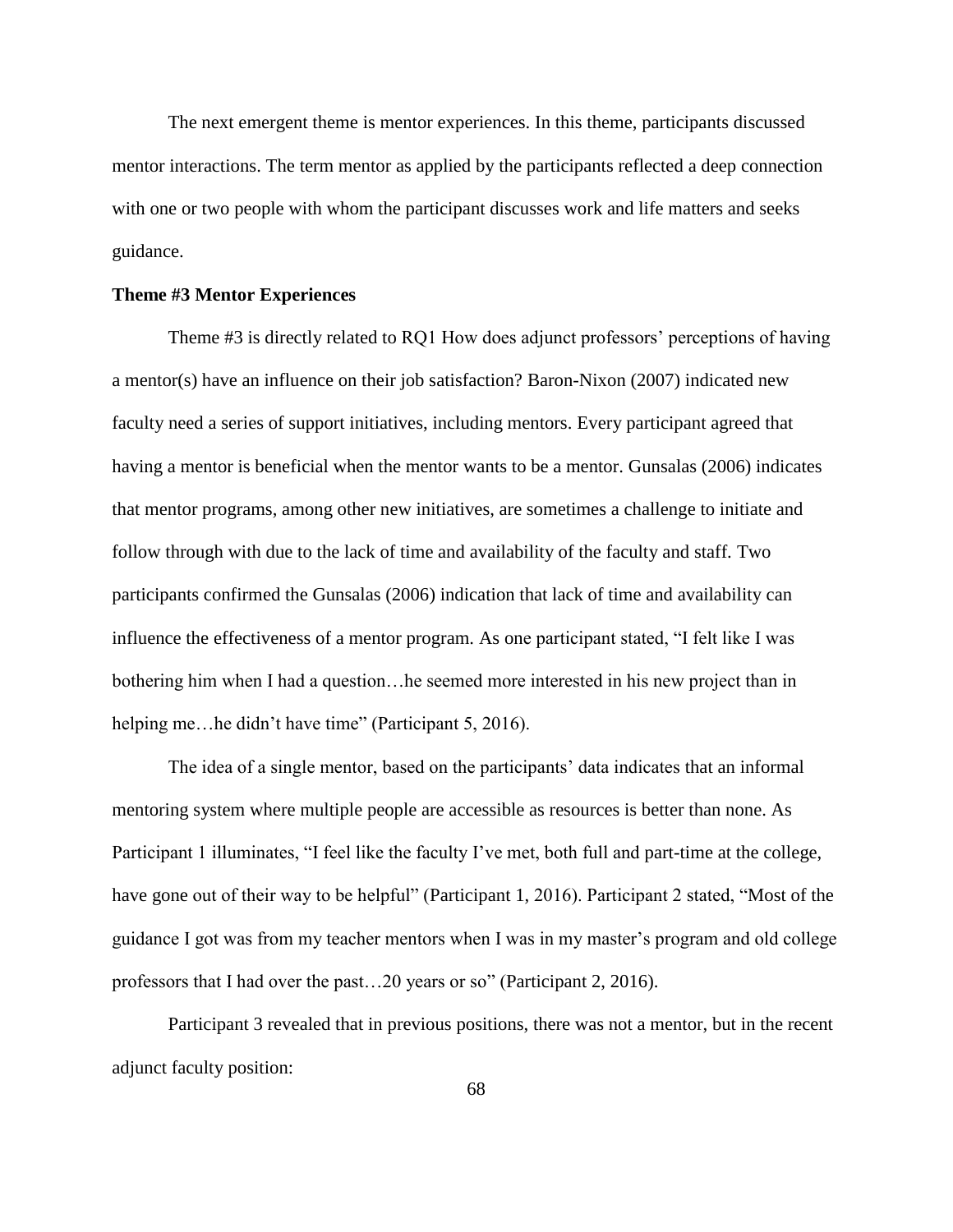I have been blessed beyond measure with mentors. For some reason, my dean, tucked me under his wing and has been guiding me every step of the way. But on top of it, for the first time in my whole life, I got tucked under the wing of a second dean in a totally unrelated department..." (2016).

Participant 4 indicated that "everyone is helpful and I love working for the community college. I wish I could work there full-time" (Participant 4, 2016).

Participant 5 expressed:

I have had very little experience with mentors. I've taught at a few institutions and only one really had a mentor. She wasn't assigned to me as a mentor, per se, but I adopted her and went to her for most of my questions. She was more than willing to help me out. Currently, it was suggested that I reach out to the individual who is supposed to assist Adjuncts. When I did so, he pawned me off on to someone else. I felt that he didn't want the mentor title. I later found out that, not only is he the designated "Adjunct Advisor," he is also full-time faculty and Faculty Advisor for several programs at the college. Maybe, because he does a little bit of everything, mentorship was not on his priority list" ( 2016).

Participant 6 said:

I have had one mentor in my life and that was when I was in grad school. I haven't had that at the community college system. At all. It is like people are fairly independent. It seems like there is a need for it, but people kind of do their own things. Especially, on the adjunct side of it, so you don't get to know their needs. It would be great if there was…someone to bounce ideas off of, or if they have concepts about how they are delivering their instructional material" ( 2016).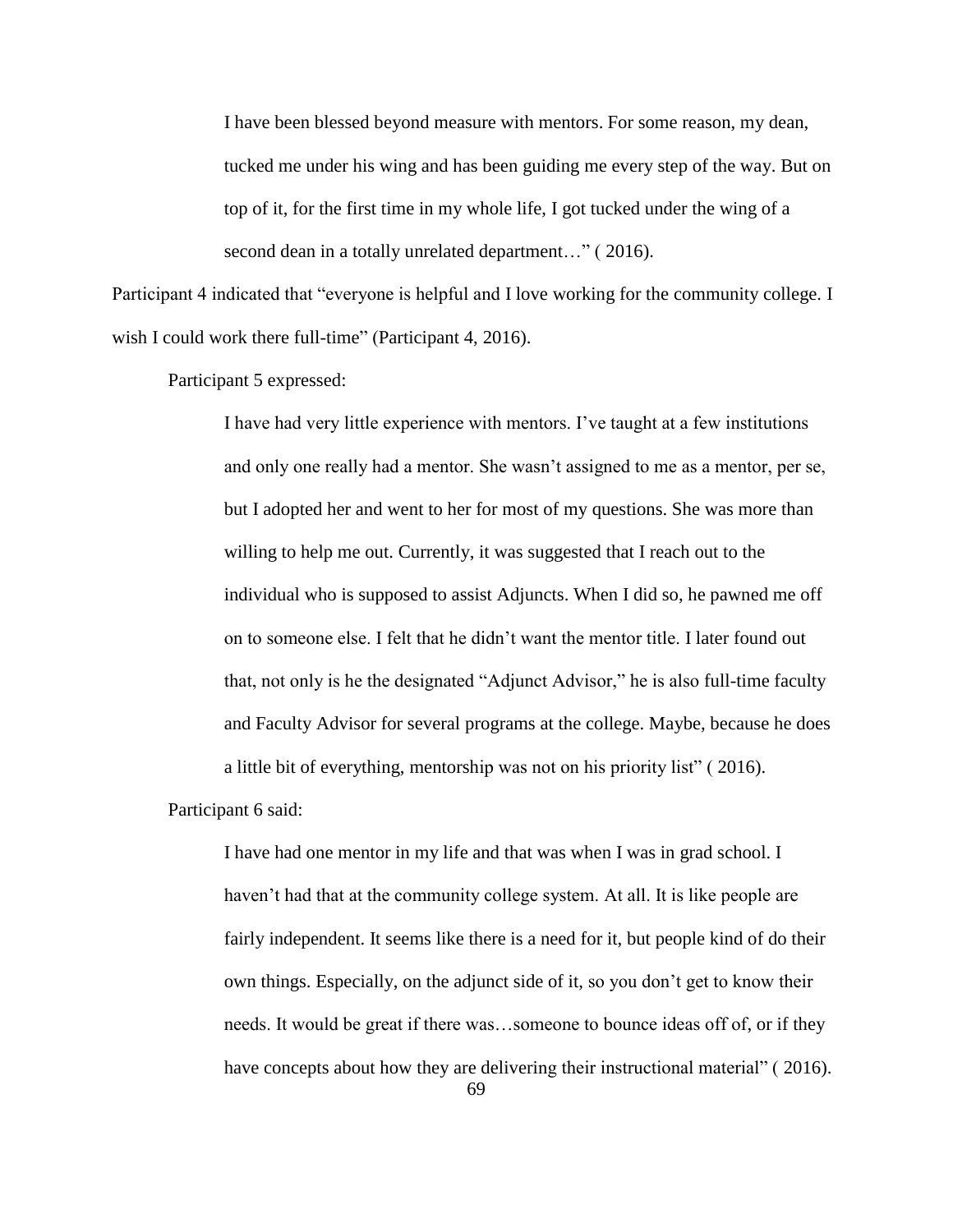The mentor experience may not always be a positive one, but for 5 of 6 participants, student experiences are what keep them coming back to teach another session. The single participant with a negative experience shared that there are also good experiences, but the negative experience was what stood out and happened most recently adding to an already frustrated adjunct faculty member's stress.

## **Theme #4 Student Experiences**

Theme #4 is an outlier and does not directly relate to any of the research questions. Every participant told a story about a student experience. Four of 7 shared an experience from their first day as an adjunct faculty member; a single student that stood out from the rest as a challenge or learning experience if not both. The unanimous desire to assist students in achieving success in both the class and in life is in line with the literature on adjunct faculty job satisfaction. If the participants' answers are an indication, the greatest satisfaction for adjunct faculty is directly resulting from the time they spend in the classroom with their students.

Participant 1: "I think in general it's really gratifying to see the students get it. And to make the connections. And I'm not just regurgitating a textbook, but actually applying situations and helping them become overall better communicators. Which is a skill that transcends many boundaries" (2016).

### Participant 2:

So basically they hired me to teach people who were right out of jail. It was off campus and off site and there were people there with prison tattoos. In fact, one of the first 5 essays I graded was from a student describing her humiliation at being strip searched before being incarcerated and my reluctance to put any red ink on this paper that was like…littered with grammatical errors. But I like, had tears in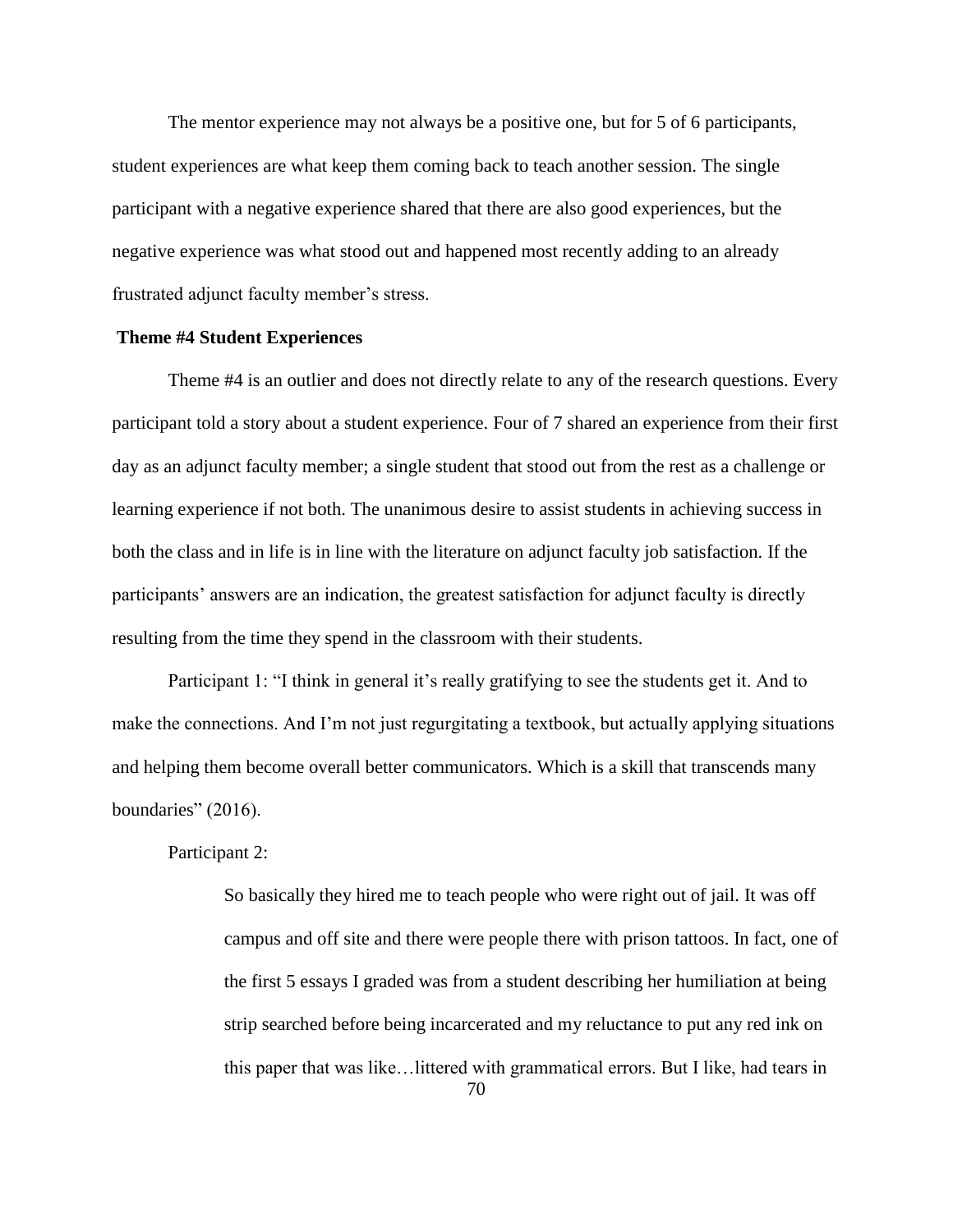my eyes at the end of this thing (laughs). So that was like my "welcome to community college". And at the end of the class I thanked everyone for not killing me. (Laughs). They were glad to be where they were at. Since then I've had lots of people that were parolees (2016).

Participant 3:

When I looked at this page it was literally incomprehensible. What I didn't know at the moment that I saw that assignment was that X had been a student there for many years and he had taken the class many times before and failed each time. I was his (X) attempt at this course. Now, I didn't know anything as a brand new teacher. We don't get education training. They quite literally…I got my degree and they handed me the keys and said here's your classroom. And I was terrified of teaching... X had dyslexia and dysgraphia and it had gone undiagnosed  $(X's)$ entire life. We ended up getting  $(X)$  a tutor who took notes for  $(X)$ . With disability accommodations, (X) was able to have more time on timed tests. And because of those 2 things,  $(X)$  not only passed my course,  $(X)$  went on to graduate. Now I didn't think much about it. But 10 years later, I was walking down the hall of a hospital and all of a sudden, I hear my name, Professor, professor! I didn't know who it was, and when I looked at (X) I had no comprehension of who it was. (X) flew across the hallway, drew arms around me, picked me up, and danced me across the floor and said, "You saved my life. I was going to kill myself, but today I am a therapist. And you gave me a voice." So my terminal case wasn't so very terminal. I've written stories about it. I've never published those, but I love them (2016).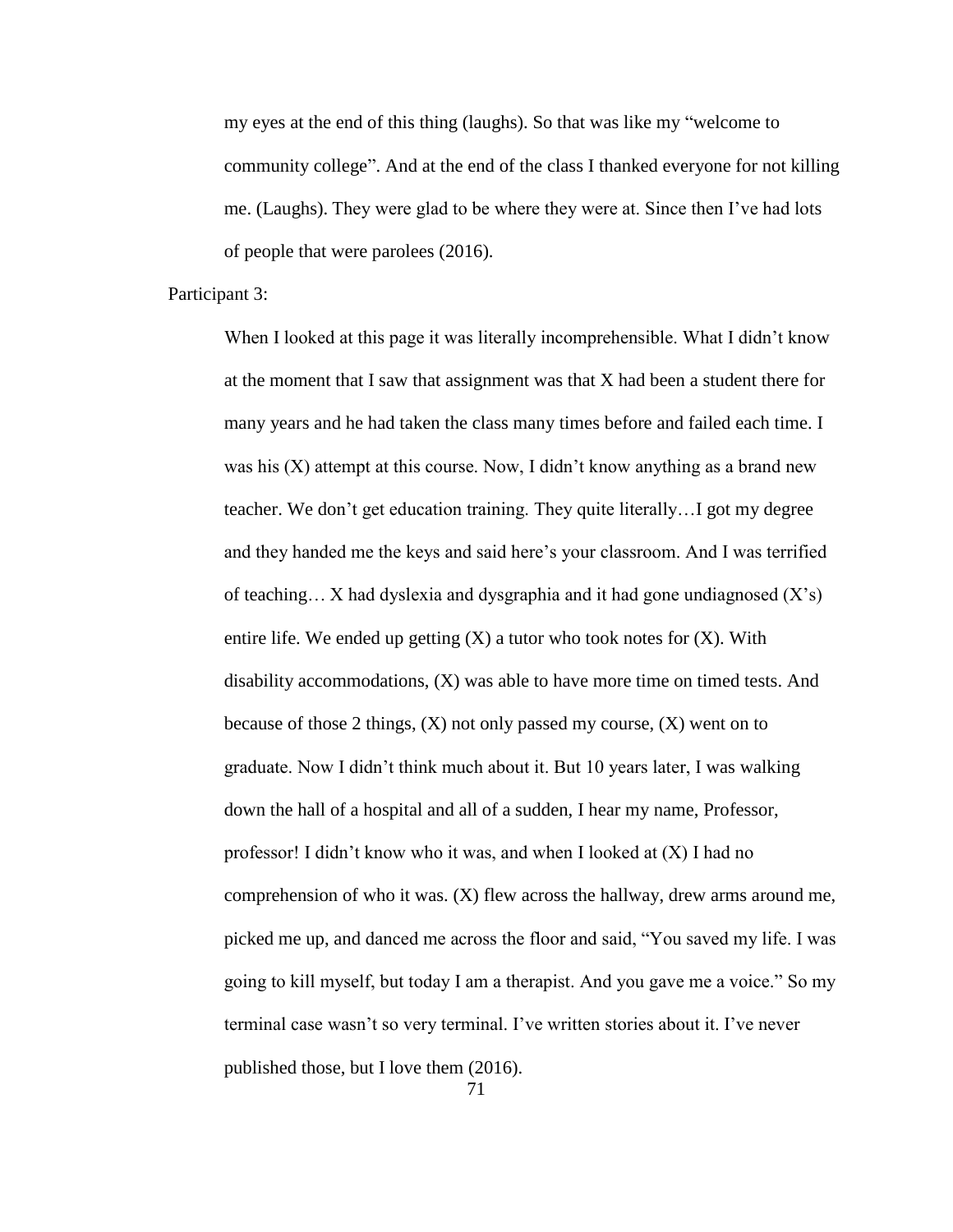Participant 4:

I hate to be repetitive, but really the satisfaction is seeing students succeed. And sometimes you just get a connection and you connect with a student and you know you really help that students and you can't help all students of course. I mean they are all taking your class and they all benefit, but when you get that special student who you see move ahead and benefit from, I would say that is the most rewarding thing (2016).

Participant 5:

I was working as an on-line adjunct for a developmental course and I had one student who wasn't turning in any of his work. He was getting zero's on his assignments. His mother went to the Dean to ask about this. When the Dean contacted me, I let the Dean know he had not turned in any work. Come to find out, the student was repeating this course and was sending his assignments to the full-time faculty member he had the previous semester. The Dean asked if I would be willing to take a look at the work and grade it, even though the student was clearly in the wrong. I said sure and the full-time faculty member forwarded the work. Basically, the student had been resubmitting all his work from the previous semester (yes, the one he failed). He didn't even bother changing the dates or instructor's name on his essays. I've had good students; this was not one of them (2016).

Participant 6:

72 With me there is moments of realization with students. When one thing happens and their whole perspective shifts and they see what this whole college thing is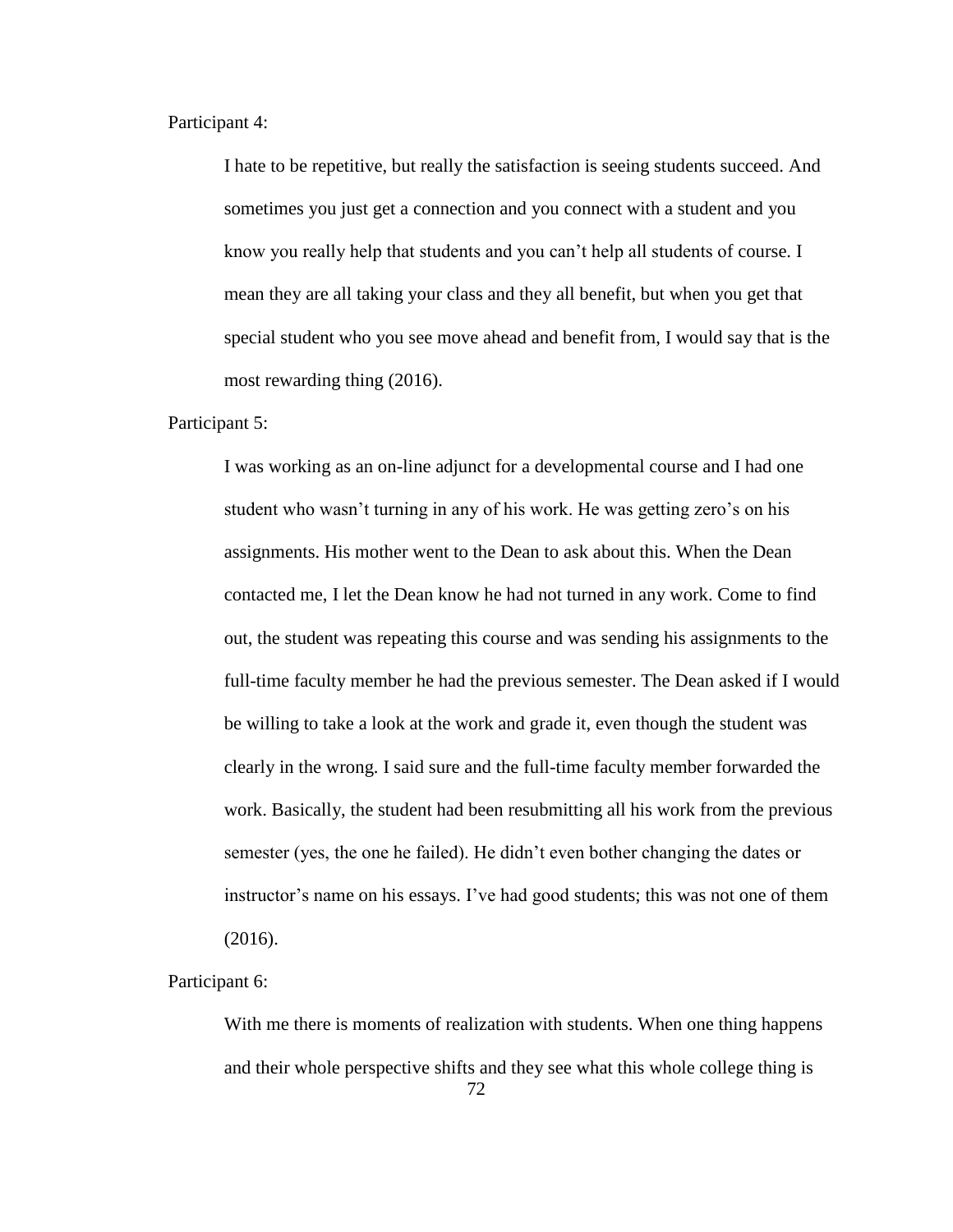about and how they have been holding themselves back through their habits and ways of thinking. I had a student from a few semesters back and she was finishing up and she told me that the lightbulb moment was the pivotal moment for her in transforming how she approached school and her goals and her whole life. And that was really impactful for me when she said that (2016).

# Summation of Themes

### **Theme #1: Wages and Benefits**

Wages and benefits are reported as a concern amongst adjunct faculty across tha nation (Kelsky, 2015). The research results indicate wages and benefits were among the topic concerns for the participants.

RQ2: How does adjunct professors' perceptions of equity and access impact their job satisfaction? The first theme explored the various aspects of adjunct faculty financial burdens in addition to the perception of low wages. The adjunct faculty reports of being paid for office hours varied based on the community college the participant worked for; however, all of the adjuncts agreed that the amount they were paid for each course does not compensate in the amount they expect for the time spent working on the courses they taught.

#### **Theme #2: Working Conditions**

Working conditions vary by institution. The California Community College System attempts to make resources available to adjunct faculty in accordance with the law; however, not all participants were aware of the variety of resources at their institution. RQ2: How does adjunct professors' perceptions of equity and access impact their job satisfaction? Working conditions for adjunct faculty include a multitude of factors, many of which are not controlled by the adjunct. The lack of office or storage space creates additional time, financial, and physical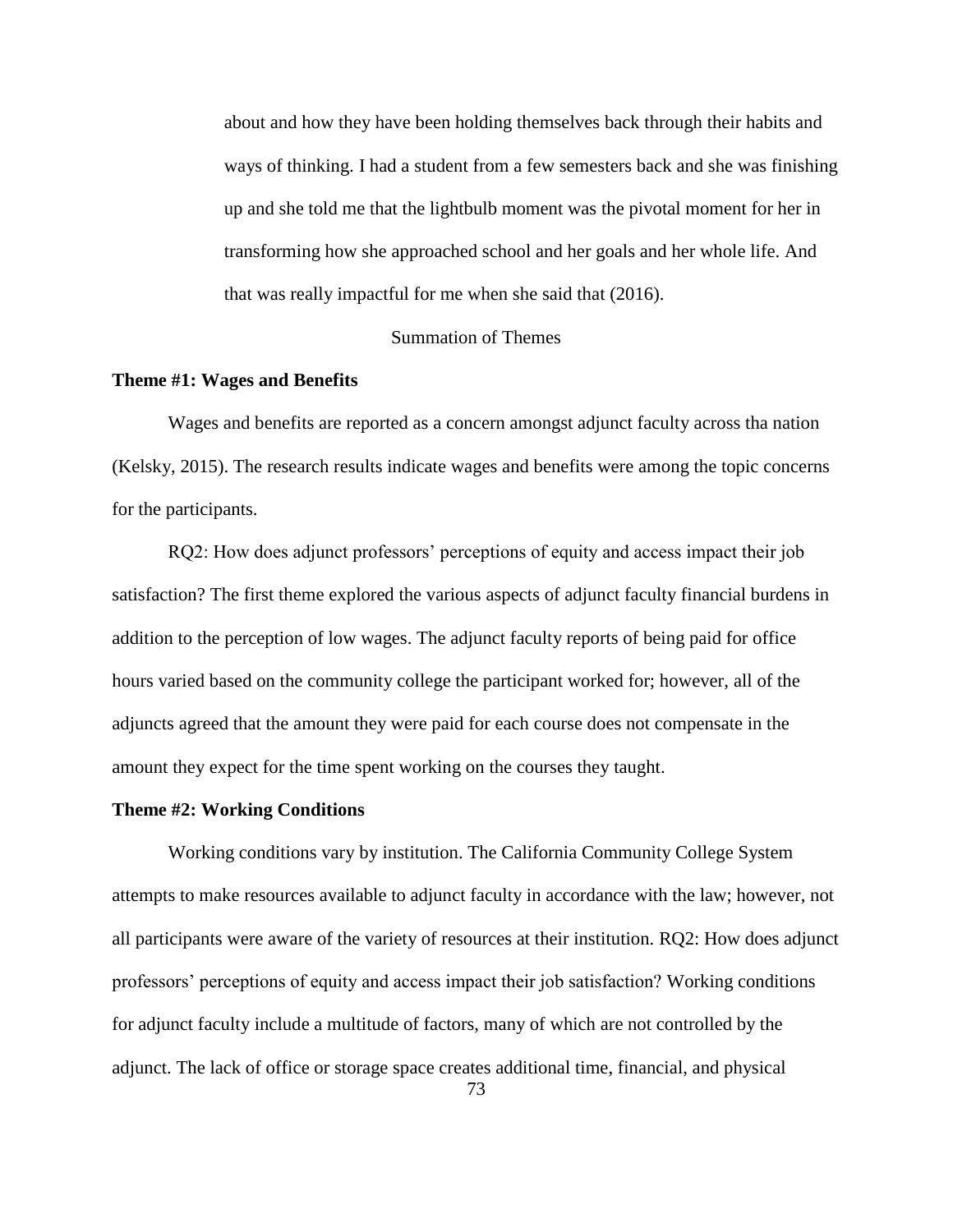burdens for the adjunct faculty members as they must consistently transport student work on and off of campus in personal storage devices and personal vehicles. The depreciation of vehicles and technological equipment is neither a tax write-off nor a college compensated expense.

## **Theme 3: Mentor Experiences**

Prior research indicated that mentoring should have played a larger role in the overall job satisfaction of adjunct faculty. Both the implementation of mentor programs and the perception of mentors by the participants had an impact on responses regarding mentors. RQ1 How does adjunct professors' perceptions of having a mentor(s) have an influence on their job satisfaction? The lack of mentors available to adjunct faculty on campus did not have the same impact on these participants as expected based on the research. Adjunct faculty members are self-sufficient and seek assistance when they feel it is needed. The complications of such a negligent system of direction for adjunct faculty will be discussed in the recommendations.

# **Theme #4: Student Experiences**

The reward of student success and personal acknowledgement is the most common reason adjunct faculty members feel committed to teaching. Even the participants seeking employment outside of teaching agree that student experiences influence job satisfaction because the participants all feel like they make a difference in the lives of their students.

### Summary

Chapter 4 provided the findings of the qualitative narrative inquiry used to explore the job satisfaction of adjunct faculty who worked in a California community college in 2015. Chapter 4 began with the process for data collection. The survey instrument review process was described. The findings of the study indicated 4 main themes amongst adjunct faculty regarding job satisfaction which include (1) wages and benefits, (2) working conditions, (3) mentor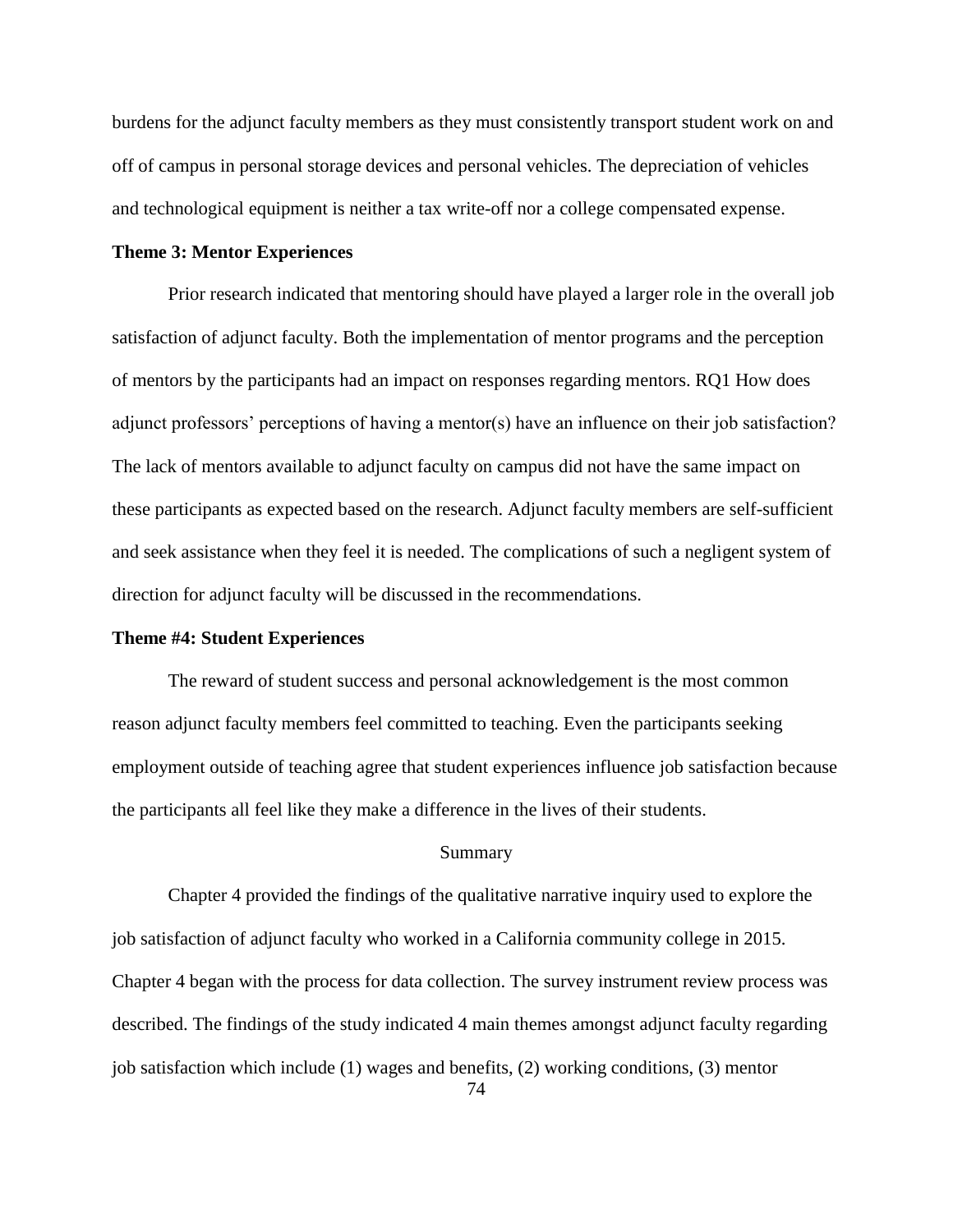experiences, and (4) student experiences. The experiences shared by the adjunct faculty participants were presented categorically in a comprehensive manner.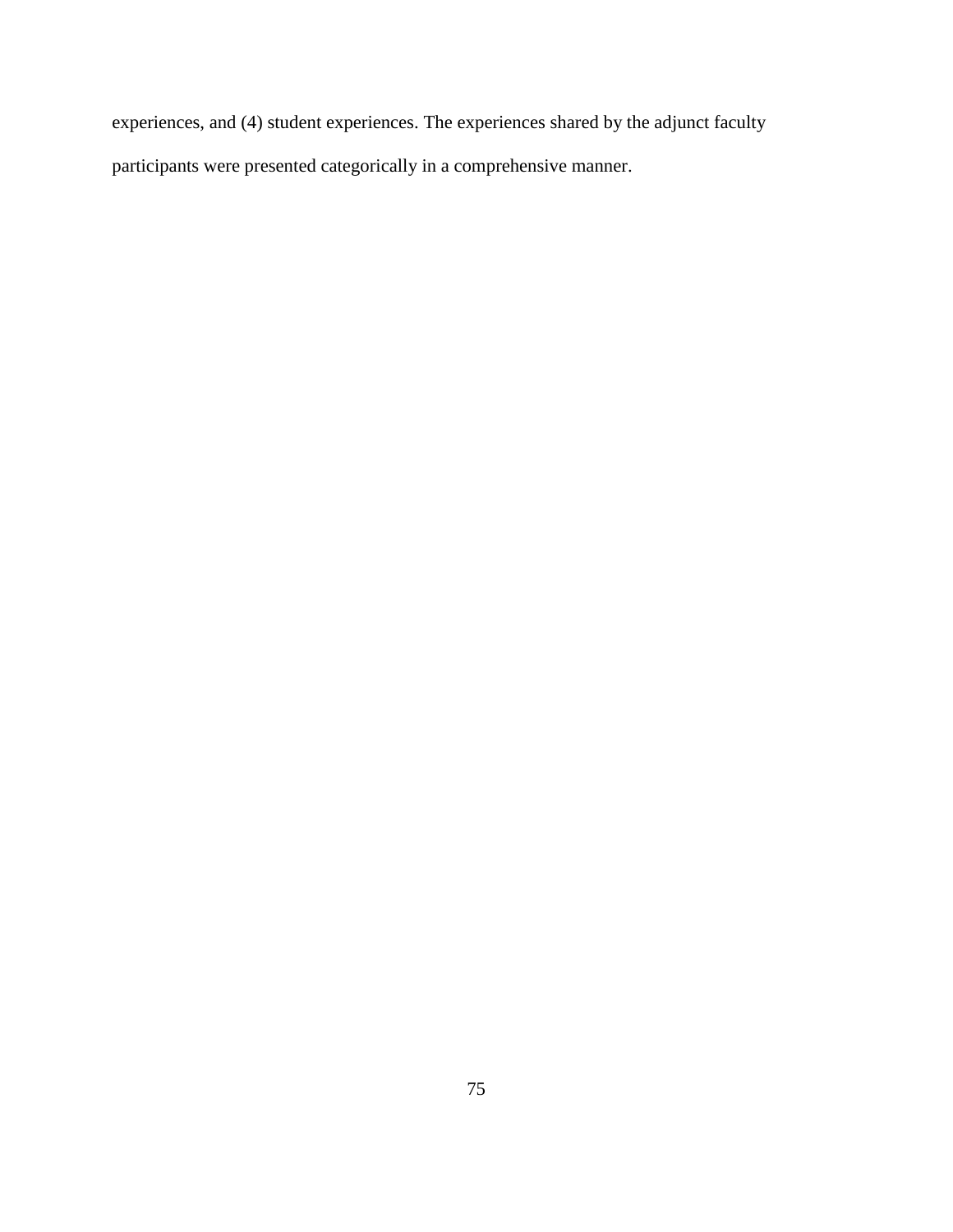### Chapter 5

# Discussion of Findings

Chapter 5 includes the assessment of the findings to include the research question, recommendations for higher education leadership, and suggestions for future studies. The discussion includes the outcome, analysis, and conclusion. The chapter begins with a brief synopsis of the problem, purpose, and methodology. The findings and interpretations of the narrative inquiry follow. Finally, the chapter concludes with the significance of the study to higher education leadership, recommendations for leadership, and recommendations for future study. The focus of Chapter 5 are the research findings and future implications of the information gathered through the narrative inquiry process.

# **Problem**

The problem in the qualitative narrative inquiry is the perceived level of adjunct faculty job satisfaction. The general problem is the inconclusive and contradictory information on job satisfaction for adjuncts nationwide. The specific problem is poor job satisfaction for adjunct faculty in California where adjuncts are 48% of the teaching population (CCCCO, 2014). The research questions were designed to garner insight into the adjunct faculty job satisfaction at California community colleges through the lived experiences of the participants. Analysis of the narratives contributed to filling the research knowledge gap regarding adjunct faculty members' job satisfaction at California community colleges.

The research questions included: RQ1 How does adjunct professors' perceptions of having a mentor(s) have an influence on their job satisfaction? RQ2 How does adjunct professors' perceptions of equity and access impact their job satisfaction? RQ3 How can the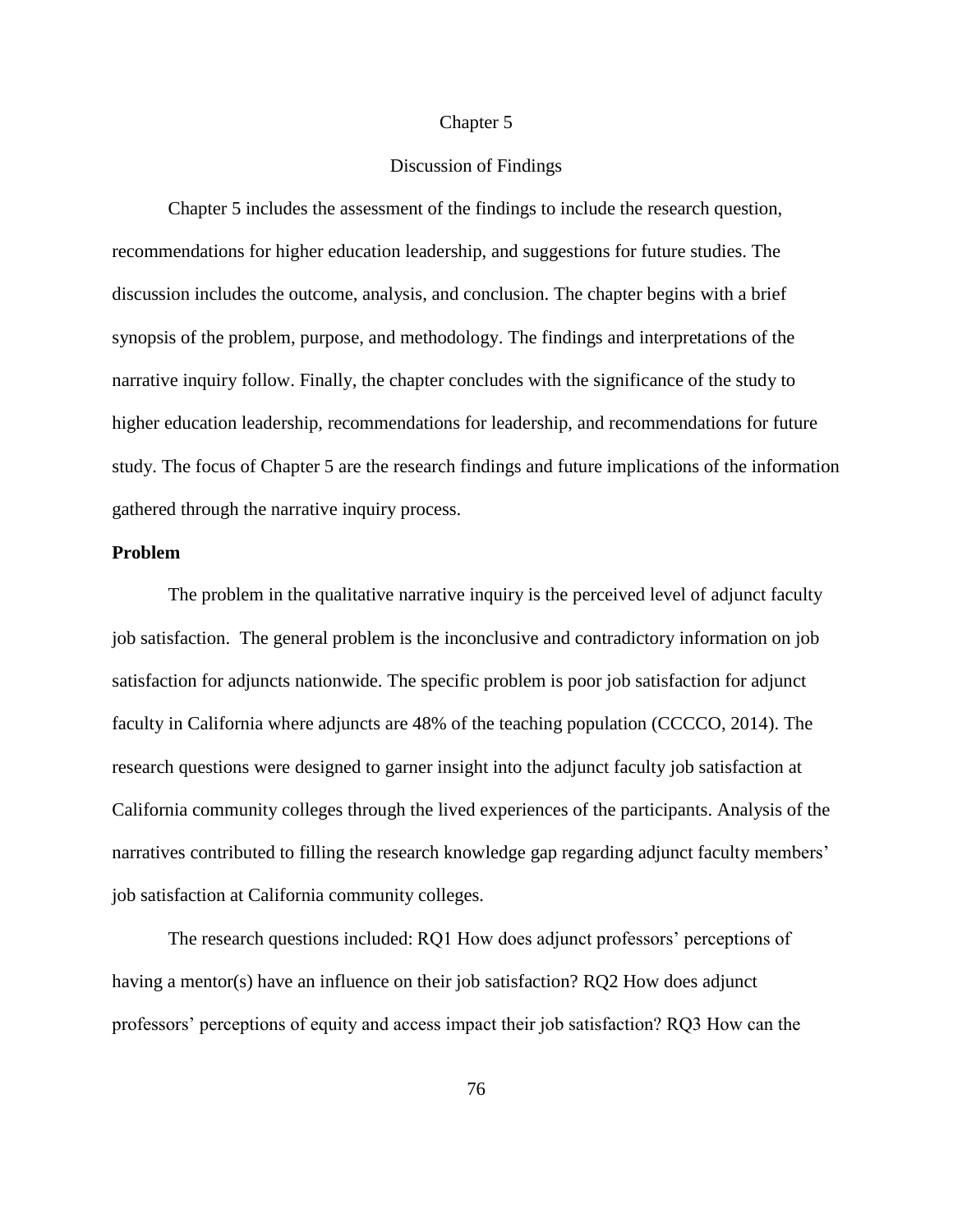college leaders in the California community college system improve adjunct faculty job satisfaction?

RQ1: The presence of a mentor did not have any significant impact on job satisfaction because a mentor cannot influence the areas of most concern such as pay and benefits and working conditions.

RQ2: Equity and access in working conditions and pay were between the two most discussed themes and caused the greatest sources of dissatisfaction.

RQ3: The results include acknowledgement, increase in pay, full-time opportunities, or longer contracts rather than session to session. In addition, working conditions including space, accessible equipment, and personal security of phone numbers personal e-mail, etc. were both additional cost and concerns.

#### **Purpose**

The purpose of this qualitative narrative inquiry was to investigate perceptions adjunct faculty members have about mentoring affecting job satisfaction. The research questions were: RQ1 How does adjunct professors' perceptions of having a mentor(s) have an influence on their job satisfaction? RQ2 How does adjunct professors' perceptions of equity and access impact their job satisfaction? RQ3 How can the college leaders in the California community college system improve adjunct faculty job satisfaction? Higher education leaders may use the information revealed in this study to aid in creating training models and mentor programs in California community colleges or other colleges across the nation. The results of the interviews indicate a need for further study and more in-depth conversation with adjunct faculty to determine what is actually needed and how they, not prior research, define mentors.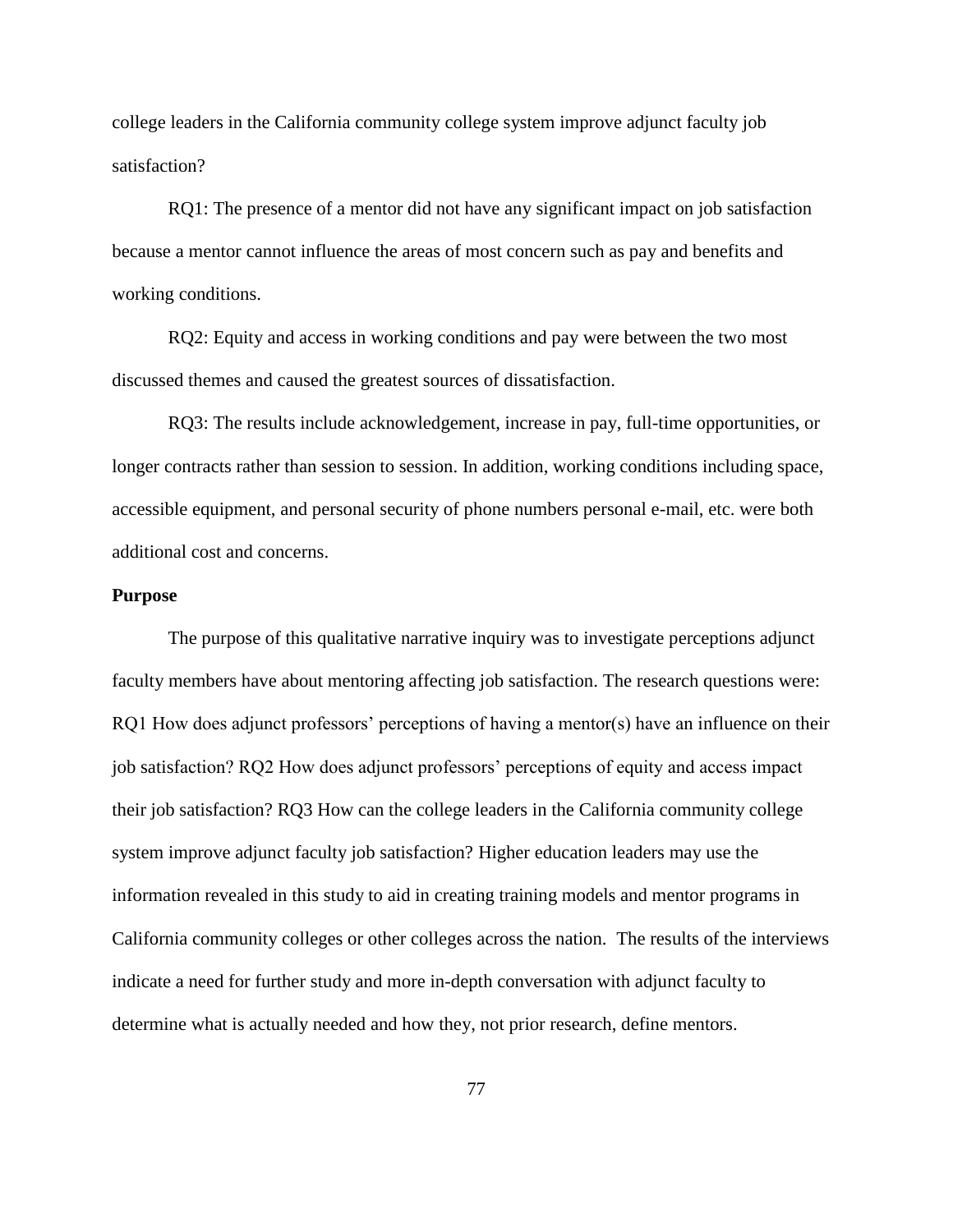# **Findings**

Four major themes emerged from the narrative inquiry data. One outlier provides information for future research potential. The four themes consisted of (1) wages and benefits, (2) working conditions, (3) mentor experiences, and (4) student experiences. Wages and benefits is a common theme amongst any job satisfaction research and the expressed concern regarding this topic was a major source of discussion for the participants. Mentor experiences, while appreciated, did not have much impact on the overall job satisfaction of adjunct faculty. The lack of influence could be due to the resourcefulness of adjunct faculty to locate and enlist the support of a mentor of their choice rather than an actual evaluation of established mentoring experiences at a college location in a formal manner.

### **Theme #1 Wages and Benefits**

Of the participants without a full-time job, 100% indicated the low wages and lack of additional benefits as an issue in higher education and in their particular circumstances especially. The two participants with full-time employment in addition to adjunct faculty work did not mention the wages other than in passing such as Participant 6 indicating, "The adjunct contract is a bonus, I love teaching."

Due to the location of the adjunct faculty, the wages earned were not the same for each participant. Some worked at higher paying institutions than others, yet all of the Participants without full-time employment elsewhere were dissatisfied regardless of the hourly rate. The lack of benefits available for adjunct faculty were also a concern as the cost of medical insurance and requirement by the federal government to have insurance has created issues for colleges nationwide.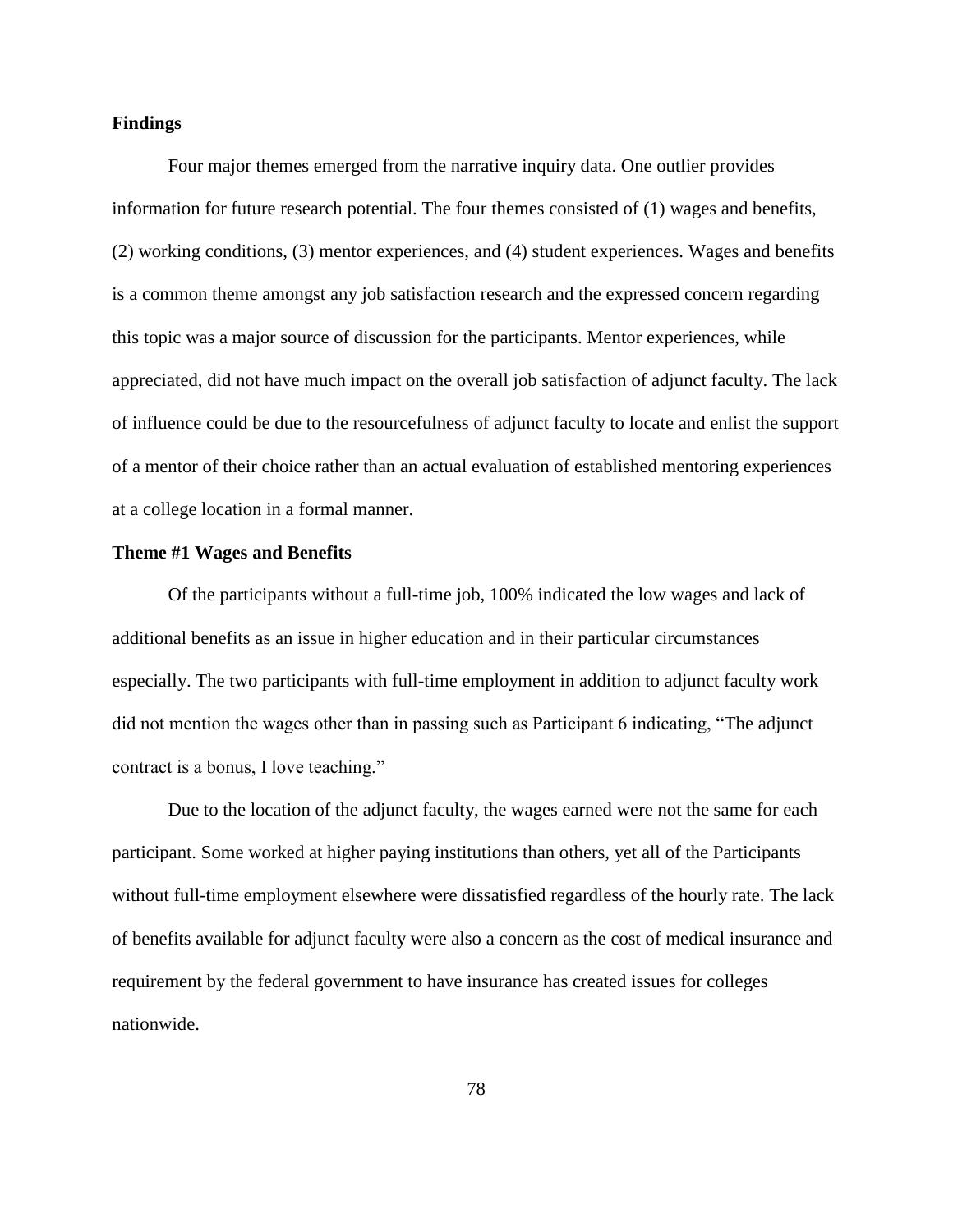As Lederman (2014) indicated, "by choosing a ratio of 1 ¼ hours of additional service for each classroom hour, the government comes slightly higher than the 1:1 ratio that the higher education associations sought" (para. 11). The mandated insurance has had an impact on not only wages and benefits, but also on working conditions as described later.

The adjunct faculty pay and benefits are not just a concern to the adjunct faculty. In addition to the research conducted by The House Committee on Education and Labor, the news of adjunct faculty pay is concerning students, parents, and other stakeholders paying tuition and contributing to scholarships (Dorfeld, 2015). The reason for the stakeholder population concern is due to the increasing cost of tuition and fees at institutions across the nation. Many stakeholders do not understand why the cost is going up if the amount of full-time faculty is decreasing (Dorfeld, 2015).

Adjunct faculty members teach more than half of the courses at many institutions nationwide, not just community colleges in California, and the student body spends more time with adjunct faculty than with any other group of paid professionals on campus. Pytleski (2015) indicated the funding issues are the reason the adjunct faculty members continue to grow in number as the full-time faculty numbers diminish.

#### **Theme #2 Working Conditions**

Pytleski (2015) indicated when she was a part-time adjunct faculty member and worked in a shared office in a remote location on the campus, students would question her role within the department. Consistent with the literature in Chapter 2, the working conditions for adjunct faculty have not changed since the Rouche, Rouche, and Millron (1995) research. Banachowski (1997) argued that adjunct faculty role ambiguity can create a system of exploitation. The comments by Participants1, 2, 3, and 5 indicate the courses are often assigned "last minute" and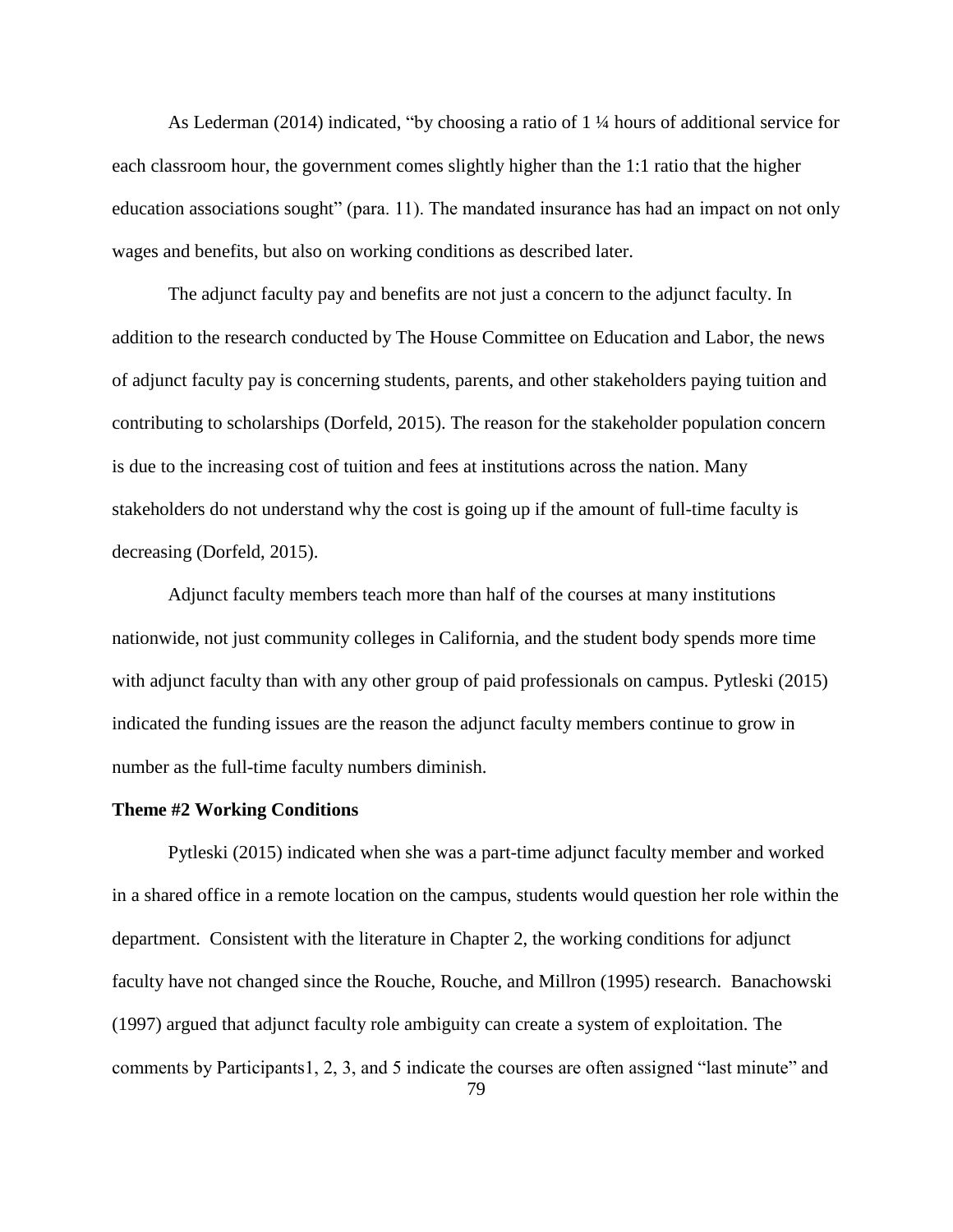the faculty members feel they are in a "crisis" or "emergency" mode. Even Participant 4, who had all positive comments, indicated the hiring process was exciting because the college "really needed him." While Participant 4 viewed the opportunity as a way to help fill a class in need, others view this last minute, rush process as unprofessional.

In addition to last minute class assignments, the office hours, office space, and available supplies are still a point of contention for the majority of the participants. Textbooks and course materials were also still an issue for the majority of the participants for the first class or two. The positive aspect from all 6 participants is that in all 6 of their experiences, they maintained academic freedom. 2 of 6 participants mentioned they had noticed a recent shift at some colleges where the course was established and the adjunct faculty had to follow the provided syllabus and materials the first time they taught the course regardless of prior teaching experience (Participant 2 & 3, 2016).

While 4 of the 6 indicated they did not need the help of someone else's syllabus, the first course, if assigned on emergency timing, was made more difficult by not having materials provided to assist in the preparation. Participant 1 sought out other faculty in the discipline and was relieved when everyone was "generous with sharing their syllabi".

Participant 5 indicated the frustration with teaching the entry level courses and never fully using the degree the participant has earned. The experience of Participant 5 is consistent with other participant statements and the National Council of Teachers of English (NCTE) report stating, "faculty members in contingent positions teach a majority-in some cases, an overwhelming majority-of composition courses and a significant number of introductory courses offered in departments of English" (Palmquist et. al., 2011, p.357). While the statistics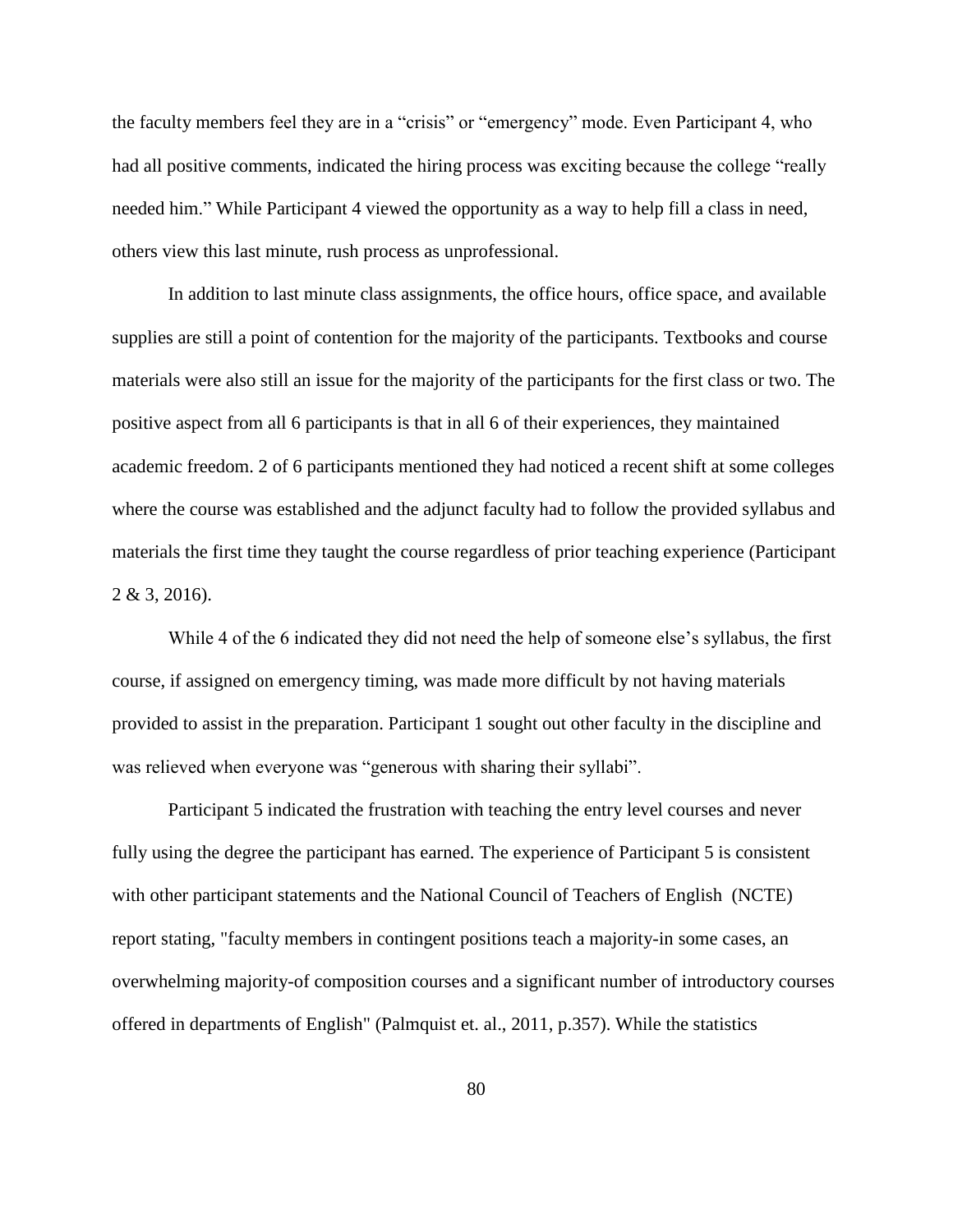discovered by NCTE is primarily focused on English and writing courses, the experience is the same for all 6 participants who stated they teach the entry level courses.

# **Theme #3 Mentor Experiences**

Based on each participant's lived experiences he or she perceived the role of a mentor in the higher education setting as non-existent, informal, or gratifying. As previously stated in Chapter 2, Baron-Nixon (2007) indicated new faculty need a series of support initiatives, including mentors. All of the participants mentioned the need for adjunct faculty support; however, support did not have to come from an assigned mentor to be effective or useful. Klausman (2010) reported on the value of adjunct faculty being in line with the full-time faculty in terms of what the program priorities and objectives are.

The increased demand for evaluation of adjunct faculty based on student end of course surveys and a full-time faculty member's review in many institutions, even those with unions, requires even the most experienced adjunct faculty to understand policy and procedure, standard learning objectives, and departmental regulations in regards to the materials and methods being used to teach the materials (Morehead, Russel, & Pula, 2015).

### **Theme #4 Student Experiences**

Consistent with the literature, adjunct faculty enjoy their time in the classroom. 5 out of 6 participants used the word love when referring to their teaching experience with students. 1 out of 6 participants showed the signs of burnout that another participant had mentioned prior to a hiatus from teaching.

As stated in chapter 2, adjunct faculty members enjoy the work and the students (Tomanek, 2010). Merklin (2014) agrees that adjunct faculty enjoy teaching; nonetheless, the "adjunct crisis" still has a negative impact on the student population. These researchers are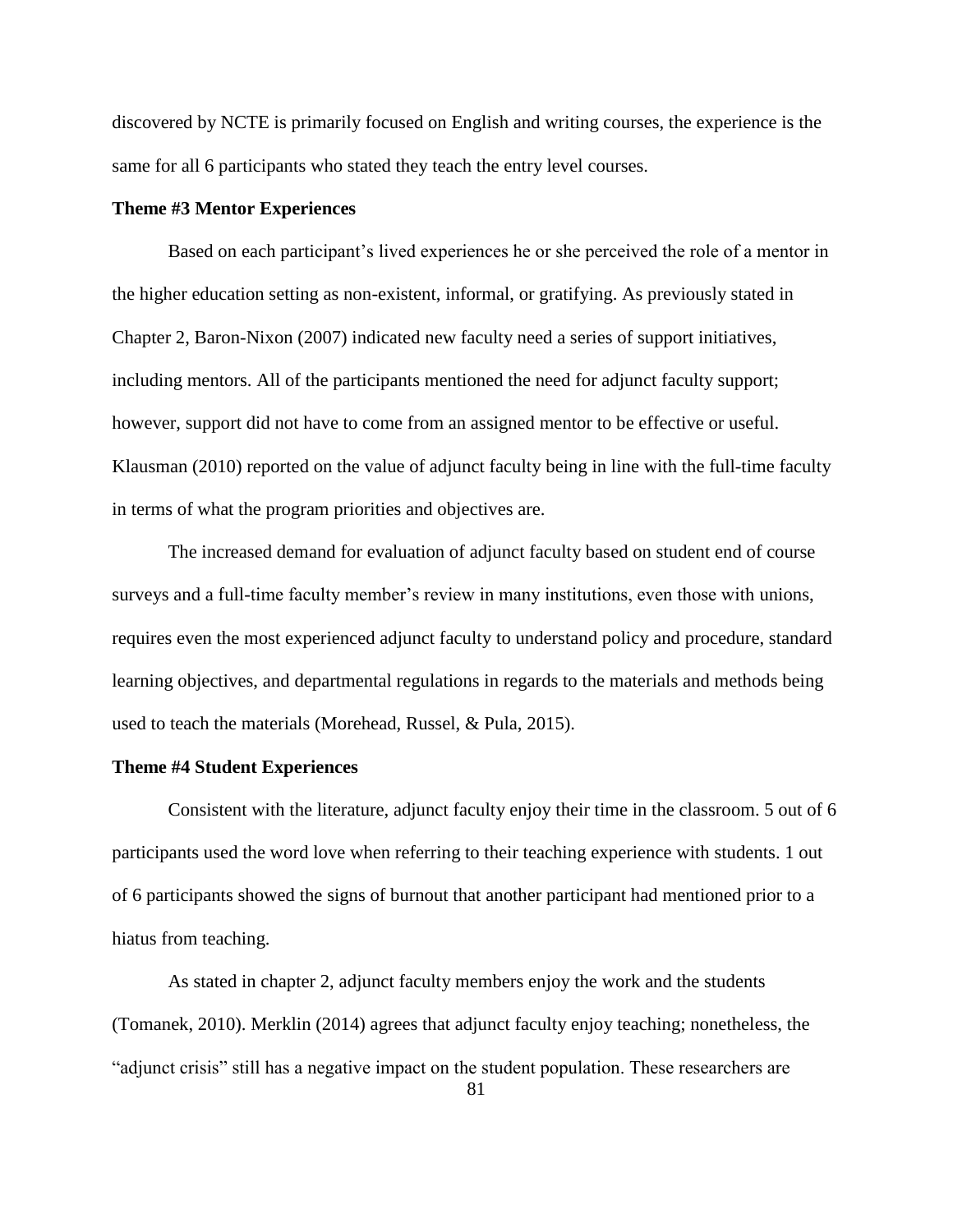amongst contemporary studies on the subject; however, as far back as the Rouche, Rouche, and Millron (1995) research, the positive emotions for adjunct faculty regarding teaching and students are consistent.

Participant 5's answers indicated being exhausted both physically and mentally, and the participant worked as a part-time adjunct faculty member and part-time in an office setting. Participant 3 took a hiatus from teaching for several years before returning due to feeling "tired and without any chance for upward mobility" (Participant 3, 2016). Additionally, the desire to return to full-time employment within higher education could contribute to the highly negative view and increased dissatisfaction Participant 5 relates as currently experiencing and Participant 3 experienced in the past. Participant 5 indicated the emotions being experienced at the time of the interview were not always like that. Participant 3, in contrast, indicated the return to teaching adjunct comes with "a renewed sense of purpose and goal to become full-time faculty" (Participant 3, 2016).

As mentioned in Chapter 2, Collins (2001) added that burnout is another factor to determining job satisfaction. Burnout is the result of being exhausted physically and mentally. Adjunct faculty members often have to take contracts from more than one institution and may travel between neighboring states to teach the equivalent of a full-time course load (Gappa & Leslie, 1993). Jacoby (2005) contradicts the Leslie and Gappa (2002) conclusion regarding adjunct faculty seeking full-time employment.

# **Recommendations**

The qualitative narrative inquiry resulted in 4 main themes perceived to have the most influence on job satisfaction. The themes included wages and benefits, mentors, student experiences, and working conditions. The emergence of the four themes may have occurred due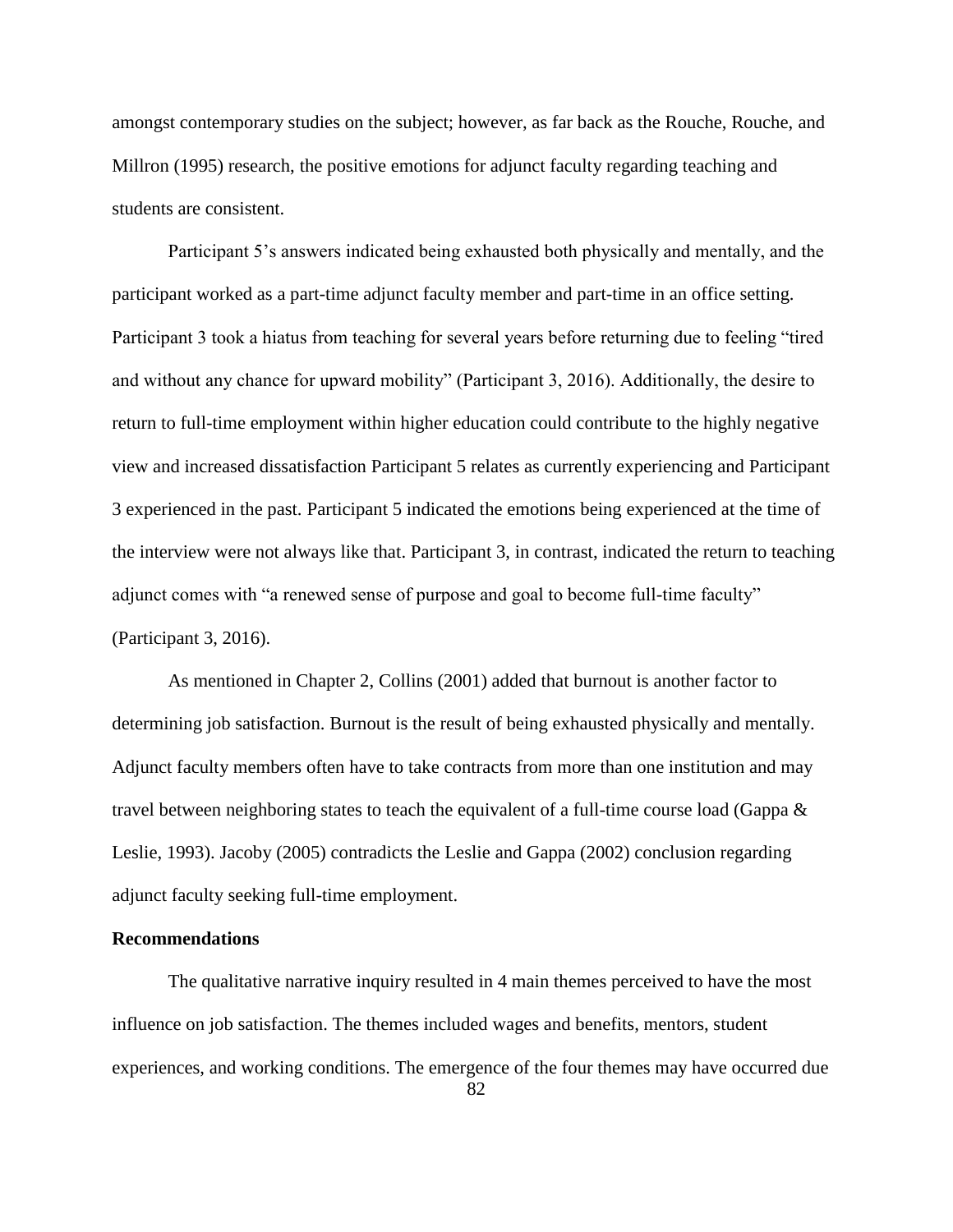to the common lived experiences of adjunct faculty regardless of their demographic or geographic location. The experiences revealed in the study are similar to those revealed in informal journalism articles where adjunct faculty at various types of higher education institutions have expressed the enjoyment of teaching, the need for resources, and the inequity of pay. These findings are consistent with the findings of *The just-in-time-professor: A staff report summarizing eforum responses on the working contingent faculty in higher education* (2014).

The goal of these recommendations is for higher education leaders, stakeholders, and government leadership to use the findings of the present study to aid in developing answers to the *adjunct crisis* as it is commonly referred to. Implementation of the recommendations may require a change in the current perception of higher education leadership that adjunct faculty are a means of balancing a budget. As mentioned in Chapter 2, Tuscan (2004) reports that administrators hire adjuncts to fill the schedule needs at universities because they allow for balance in the overall university budget. Administrators are taught that the use of part-time faculty will help balance budgets (Sturgis, 2006).

With the changes in policy governing healthcare, adjunct faculty members are experiencing higher restriction of hours in an attempt by institutions to keep the cost of healthcare down. Lederman (2014) reported, "The administration continued to say that given the "wide variation of work patterns, duties, and circumstances" at different colleges, institutions should continue to have a good deal of flexibility in defining what counts as "reasonable" (para.7). The restriction of hours for one adjunct faculty may require the hiring of one or two additional adjunct faculty to teach the classes. The adjunct faculty hiring and turnover cost is also a financial consideration for college leaders. Therefore, the adjunct crisis will continue to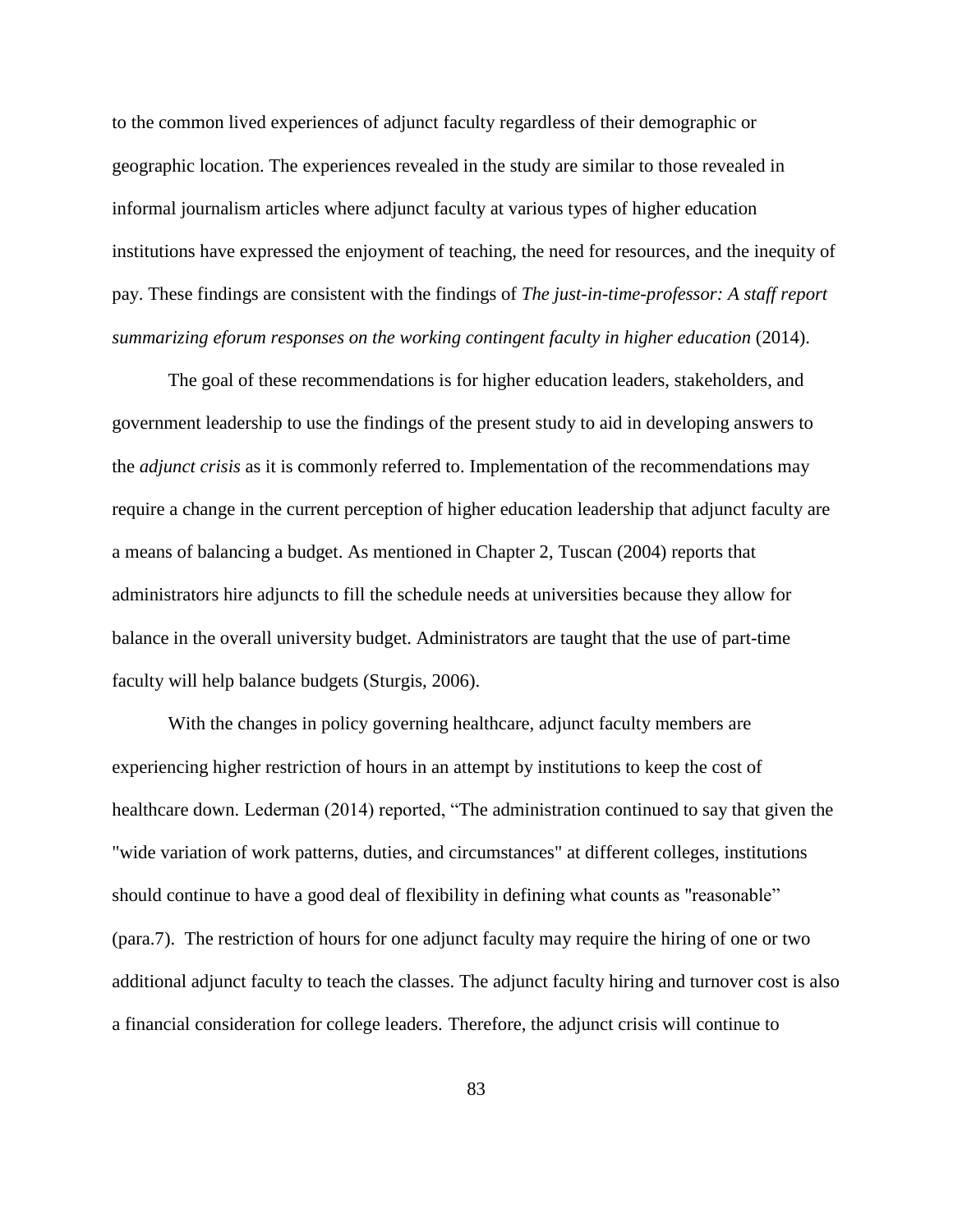increase until the crisis becomes the college crisis not specific to one part of the college employment population.

### **Recommendation for Theme #1 Pay and Benefits**

As Participant 2 made mention, "I cannot *not* see the difference" (2016). California community college wages are part of public record and a web search can produce documents form every community college in California. However, locating compiled data is not as easy and results in information in the 2013 fiscal year as the most recent. The data indicates all new faculty members are paid at Step 1 and evaluated for an increase at 5 years or after the 9<sup>th</sup> semester of teaching (Research Department, 2014). The data indicated the highest paid adjunct without a PhD is \$117.00 compared to the lowest at \$37.27 (Research Department, 2014). These numbers are still high compared to other community colleges in the nation; however, cost of living may also be a contributing factor.

One possible reason for the dissatisfaction with adjunct faculty pay rate is the considerable gap between the highest paid community college in California and the lowest. While each of the faculty teaching must possess a graduate degree, the location dictates the hourly rate. When adjunct faculty members teach at more than one institution within the same state, the pay at one institution may impact the perceived value rather than the school's budget. One solution to adjunct faculty wage issues could be full disclosure. If the wage between adjunct hourly and full-time hourly is grossly disparaging, the institutional leadership, including those responsible for negotiating part-time wages, may want to consider investing in adjuncts long term rather than as a reaction to turnover.

Additionally, adjunct faculty perception regarding a full course load is not entirely accurate. While full-time faculty may teach between 10 and 15 hours per semester, the adjunct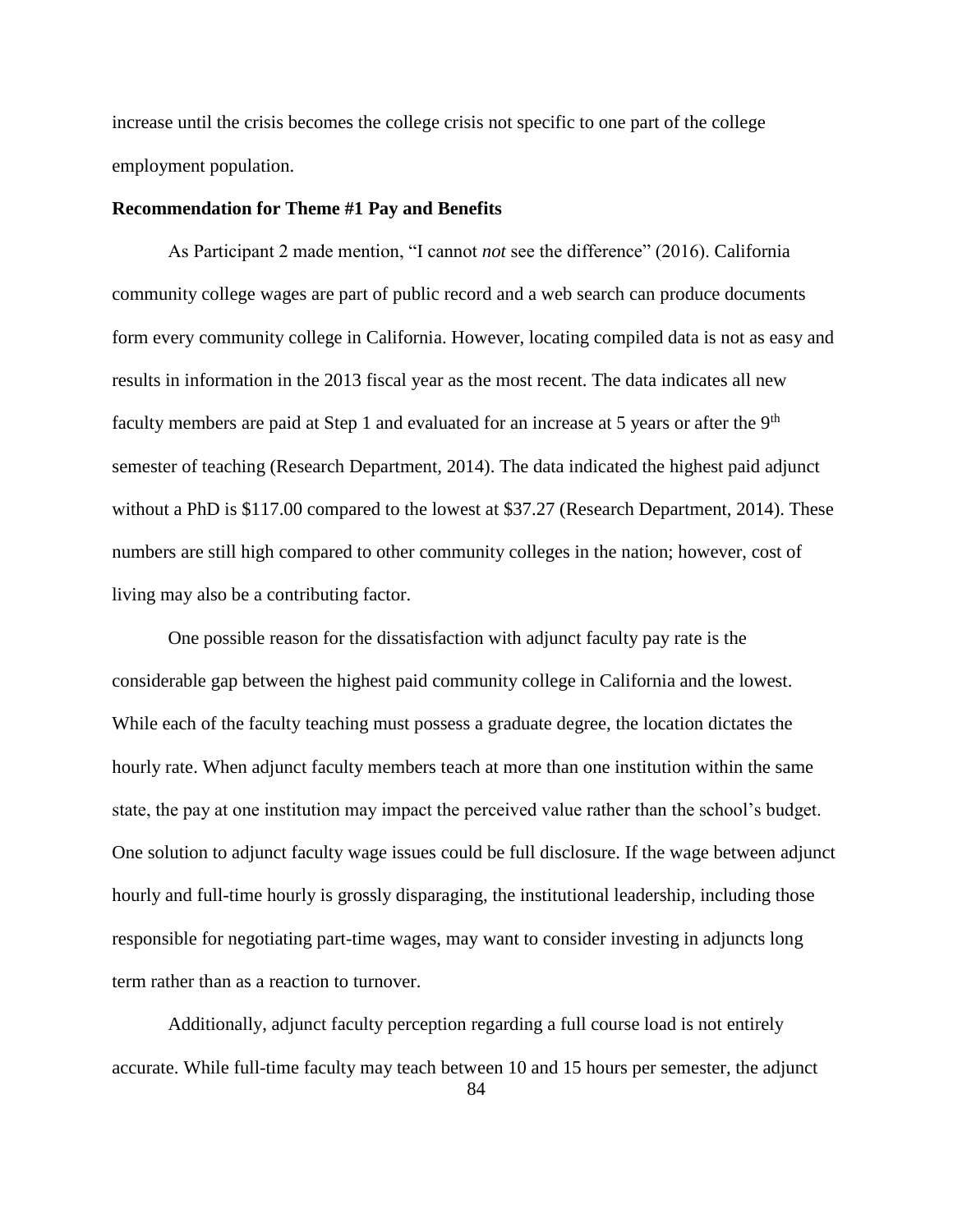faculty members are not supposed to teach more than 10 without documentation for the exception. Information regarding what a full course load is for full-time versus part-time may be useful in dispelling the perception that the amount of courses being taught is equal when in fact it is not.

# **Recommendation for Theme #2 Working Conditions**

While at the onset of the research the hope was to discover an improvement in reported working conditions, the result is the stagnation of the higher education system's leadership's awareness or willingness to improve the conditions for adjunct faculty. Due to the overwhelming amount of research conducted in quantitative studies resulting in the need for qualitative studies such as this one to uncover deeper understanding of what adjunct faculty members are dissatisfied with, it is difficult to understand why the same conditions are being reported for multiple institutions and in similar research studies at other colleges across the United States.

According to Chapter 3 of the Title 3 Postsecondary Education Code of California (2011), whenever possible:

> Part-time faculty should be considered to be an integral part of their departments and given all the rights normally afforded to full-time faculty in the areas of book selection, participation in department activities, and the use of college resources, including, but not necessarily limited to, telephones, copy machines, supplies, office space, mail boxes, clerical staff, library, and professional development.

All California community colleges should strive to allow access to these resources. The caveat "whenever possible" indicates there could be exceptions to this policy based on specific physical and financial resources of each community college.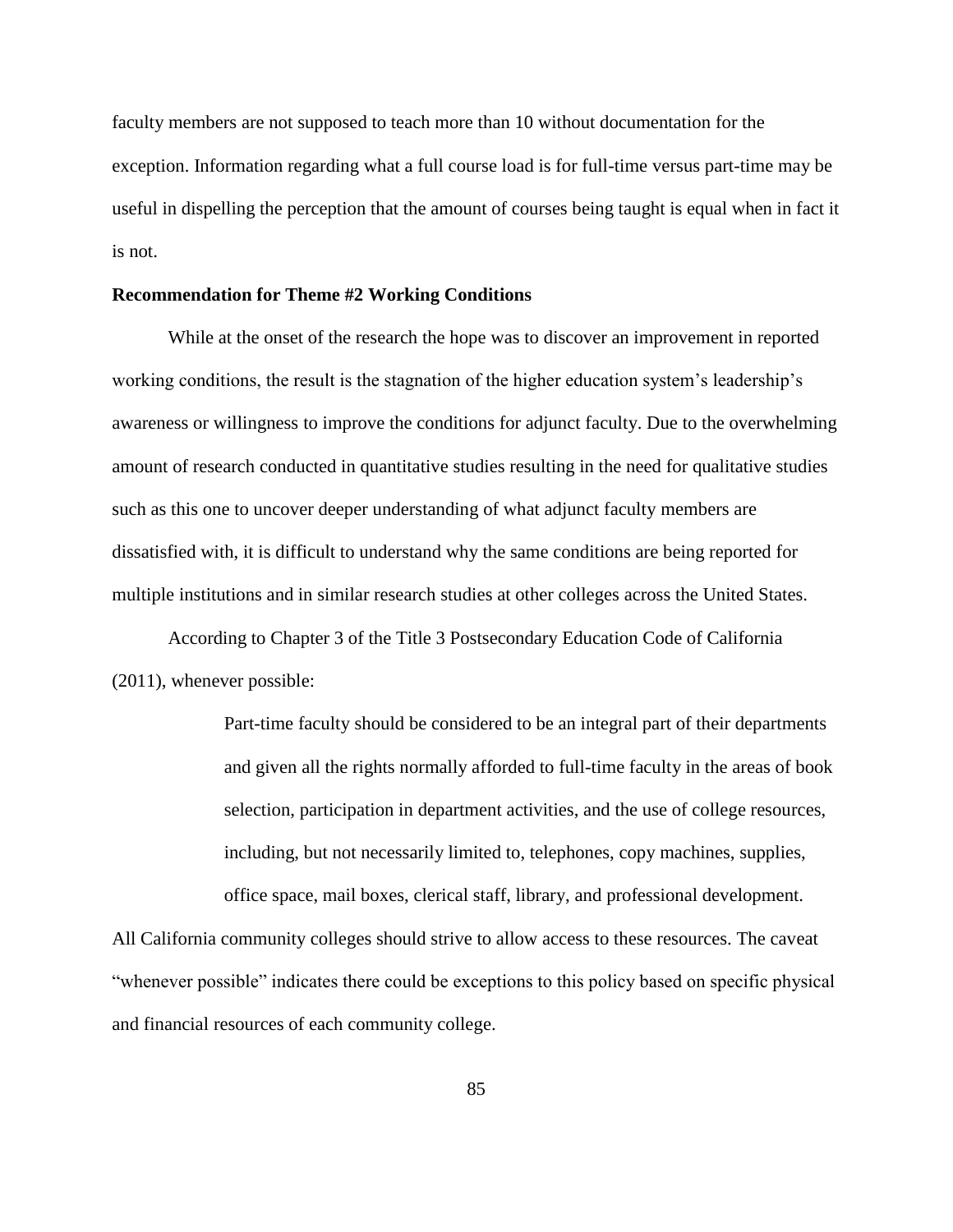There is a possibility that one or more participants have worked at a college unable to provide the resources. However, there is also the possibility that one or more of the adjunct faculty members preferred not to use some or all of the provided resources. Due to the nature of the inquiry and the variety of participant locations, the use of or awareness surrounding provided resources may vary for each of the participants based on employment at different colleges within the California community college system. The law is in place, the resources may also be available; nevertheless, these laws and resources are not useful to adjunct faculty members unless they have verified knowledge of this access.

While it is understandable that there is limited space as resources on a college campus, there is a high probability that every college campus has classrooms that are not scheduled for class every hour of every day. Those empty classrooms could be used as meeting spaces for adjunct faculty office hours. The request for a quiet space on campus to conduct office hours is not unreasonable. Since the office hours are required in California community colleges as revealed by the participants, the burden of location should be on the college not the adjunct faculty.

Adjunct faculty members should have access to the copy room and adequate supplies such as markers and chalk. Whenever possible, there should be a desktop computer in the classroom to prevent an adjunct from bringing his or her personal laptop. The college should provide a phone number extension and e-mail account to aid in the security and personal privacy of adjunct faculty. Full-time faculty members have the basic safety measures in place. In an everchanging technologically driven society, adjunct faculty should not be using their personal email or telephone numbers at any institution.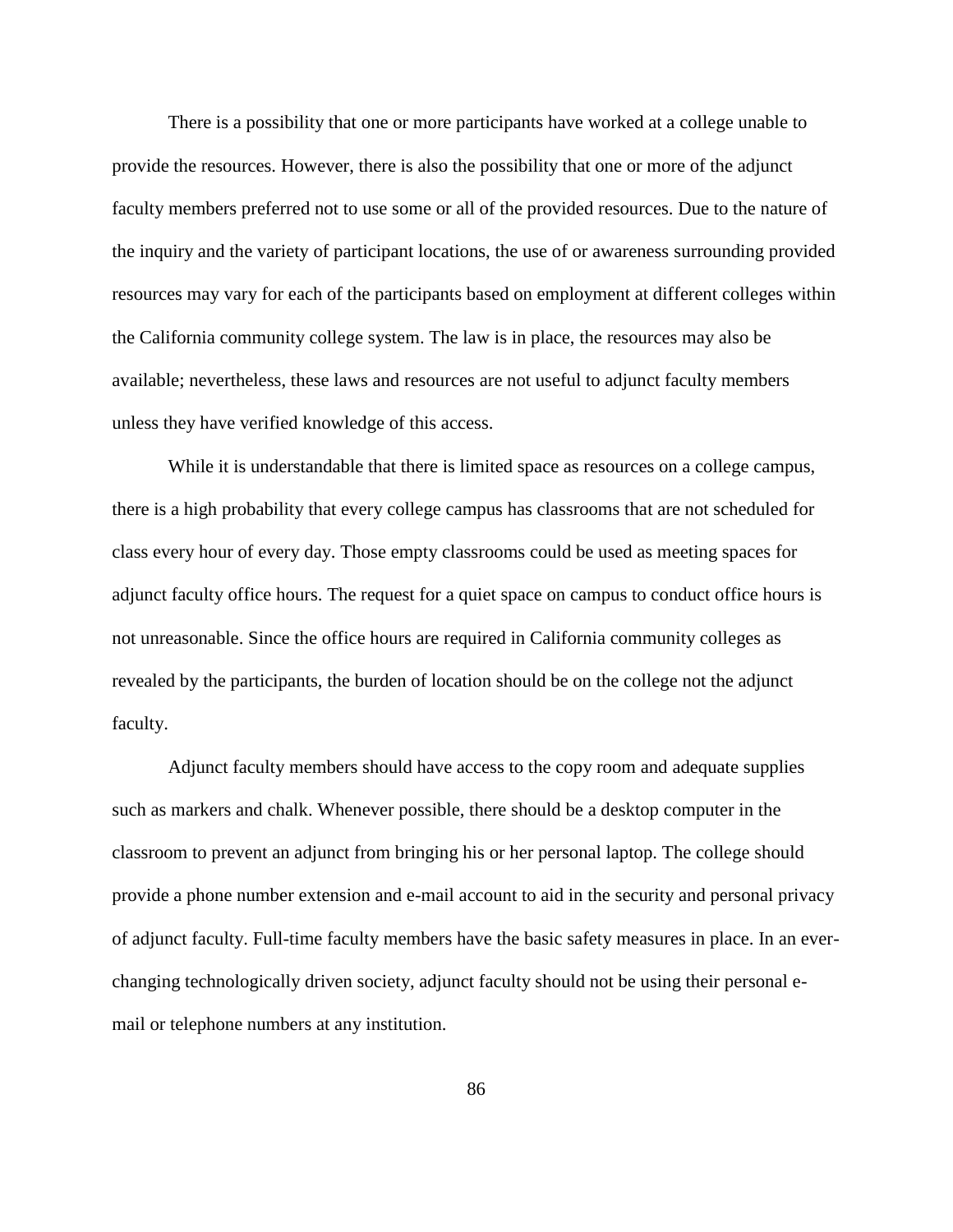The use of personal devices reduces the amount of control the college has over protected information and increases the chances of misuse by the adjunct faculty or upset students. Fear of losing an already tenuous adjunct position may prevent adjunct faculty from notifying the college of incidents. This would have an influence on the Title IX reporting statistics.

Students feel entitled and contact adjuncts at will without regard for the time or personal life of the adjunct faculty member outside of the college according to 2 of the 6 participants who mentioned the use of personal cell phone numbers. The policies at many colleges require a number to be listed. Both of the participants mentioned they have had students call at inappropriate hours to discuss assignments. The recommendation is to assign a voicemail extension to all adjunct faculty members and to offer training for use of the system. In addition, the adjunct faculty members should be reminded of the privacy and confidentiality agreements and federal regulations regarding what information can transpire legally regarding grades and other institution matters.

While no one is able to truly regulate if a person will actually erase the computer drive of all college business upon separation, providing adjunct faculty with materials may prevent the concern about what data is susceptible because they are using personal owned devices. . Whether it is providing laptops to be checked in and out or stations in classrooms supplied with a computer, no faculty, including and especially adjunct faculty, should be allowed to have personal information about students on their personal devices.

### **Recommendations for Theme #3 Mentors**

The recommendation for the subject of mentors is limited due to the fact that the findings do not indicate that having a mentor influences job satisfaction. Random assignment as part of full-time duties is not helping the adjunct faculty member, the full-time faculty member, the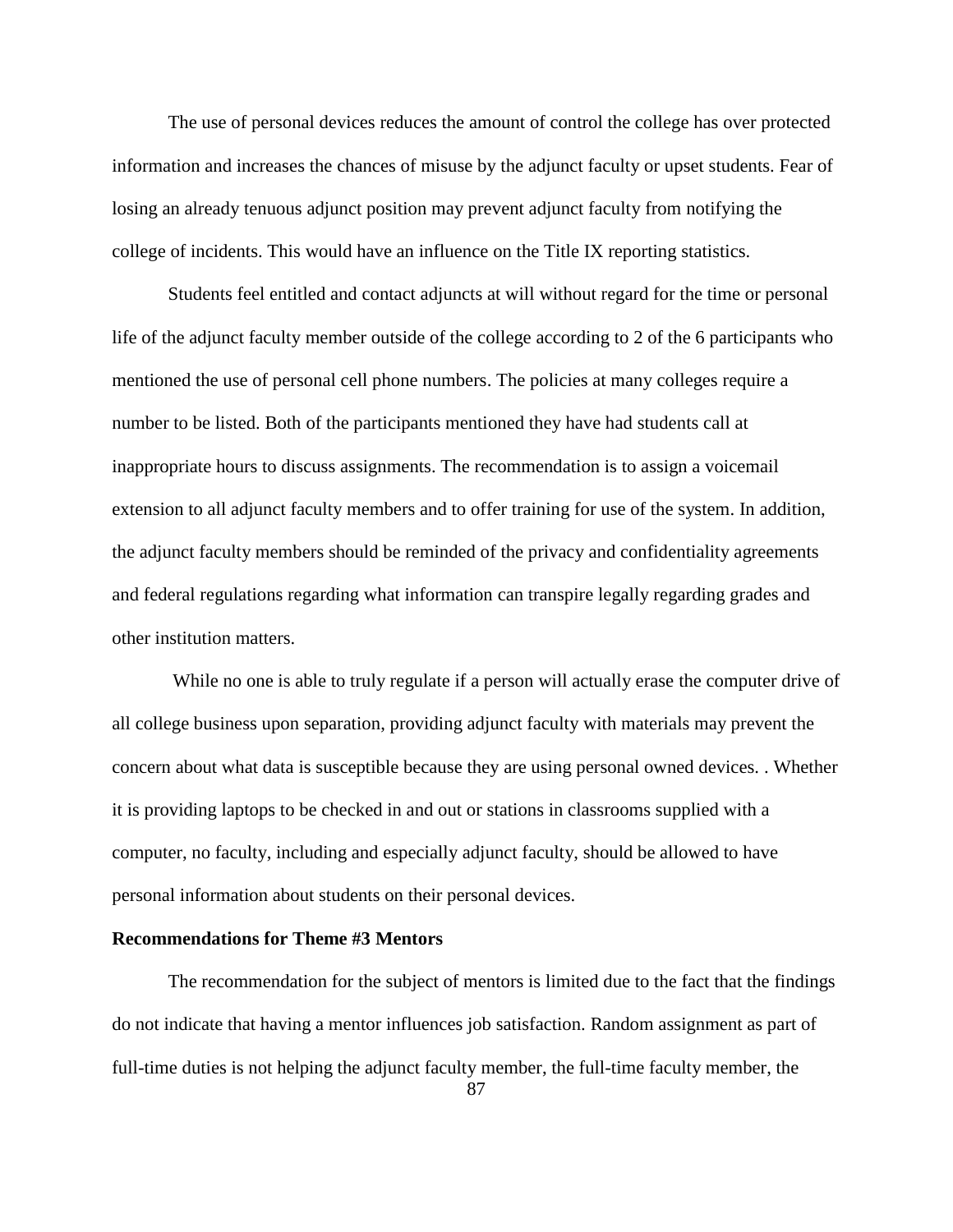students receiving instruction, nor other stakeholders. It is the responsibility of higher education leaders to not only balance the budget, but to ensure the adjunct faculty being hired to balance the budget are equipped with access to and knowledge of the resources available.

Adjunct faculty members spend a considerable amount of time in front of the student population. In some instances more students are taught more courses by adjuncts than full-time faculty. When adjuncts make up more than 50% of the faculty teaching for a college, the time a student spends learning from adjuncts is considerable. If the population teaching the majority of classes lacks resources the students may unknowingly suffer. Adjunct faculty may disagree.

As one participant mentioned, it is easy to be a solitary worker without any connection to the rest of the campus (Participant 6, 2016). The impact mentors have on adjunct faculty job satisfaction may be relative to the experience of the adjunct faculty member. While all participants agreed there is a need for information, the use or want of a mentor was an individual preference. The reason may be because the term mentor appears to be used to describe people who are not mentors, but resources. Potentially a shift in the terms used and the labels assigned along with job descriptions could aid in the evolution of this key role in academia. The once celebrated role of leader is now reduced to "person assigned to assist adjunct faculty" (Participant 5, 2016).

One possible consideration for why having a mentor was not as significant as originally estimated is due to the focus of the adjunct faculty participants on other aspects of job satisfaction such as pay and working conditions. Additionally, the participants who did have assigned mentors did not have positive interactions; therefore, the mentor added to the dissatisfaction and frustration of the work environment rather than aiding and supporting. One recommendation would be for institutions with mentor programs in place, would be to conduct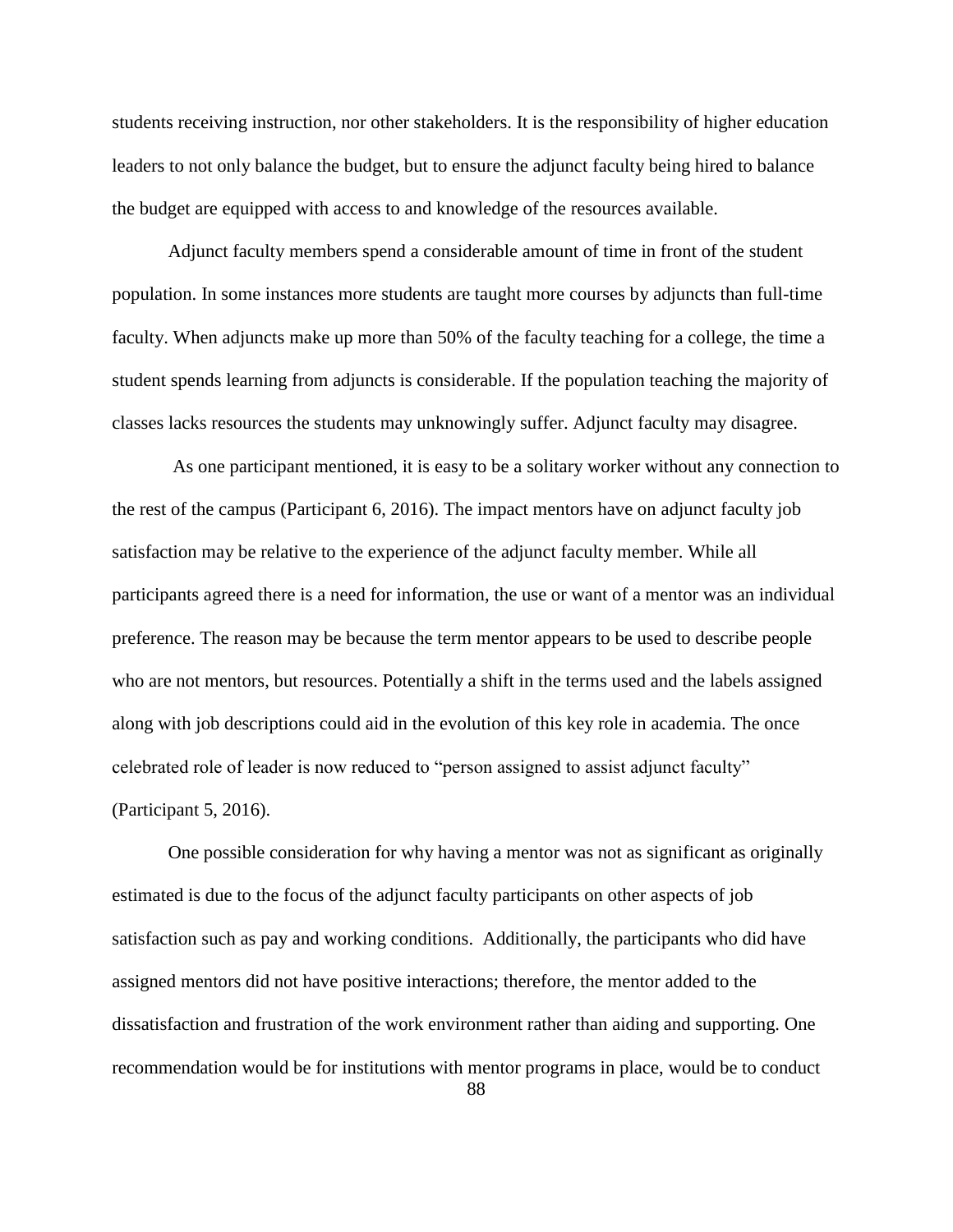research on the program to determine its impact on the local institution. If the interaction is similar to that of the reported encounters by the research participants, the leadership may want to re-evaluate their program.

### **Recommendation for Theme #4 Student Experiences**

One aspect of adjunct faculty member job satisfaction has, for the most part, remained the same. Adjunct faculty consistently report the desire to teach, the enjoyment of student interaction, the sense of purpose and validation of their own education and work experience as they teach others. Policies should be reviewed annually to adjust for the changes in communication.

Another factor to consider is acknowledgement of adjunct faculty. Participant 2 indicated that "sometimes being acknowledged can go a long way for making me feel like part of the team" (Participant 2, 2016). Acknowledgement does not have to be a reward based system or competition. Acknowledgement can be as simple as including adjunct faculty in notifications, adding them to the happy birthday roster, sending an e-mail or inviting them to participate in any on campus events for teacher's appreciation week, or saying hello when passing them in the corridors or on campus grounds. The adjunct faculty members are not just important to students; they are the lifeblood of the institution and committed to teaching. The direct results of those efforts are evident in the graduation rate as the amount of courses taught by adjuncts continues to increase.

# **Recommendations for Higher Education Leaders**

The recommendation for higher education leaders is to consider the true cost of an adjunct faculty member versus the cost of a full-time faculty member. The increase in full-time faculty may appear costly; however, the cost of providing the proper security for adjunct faculty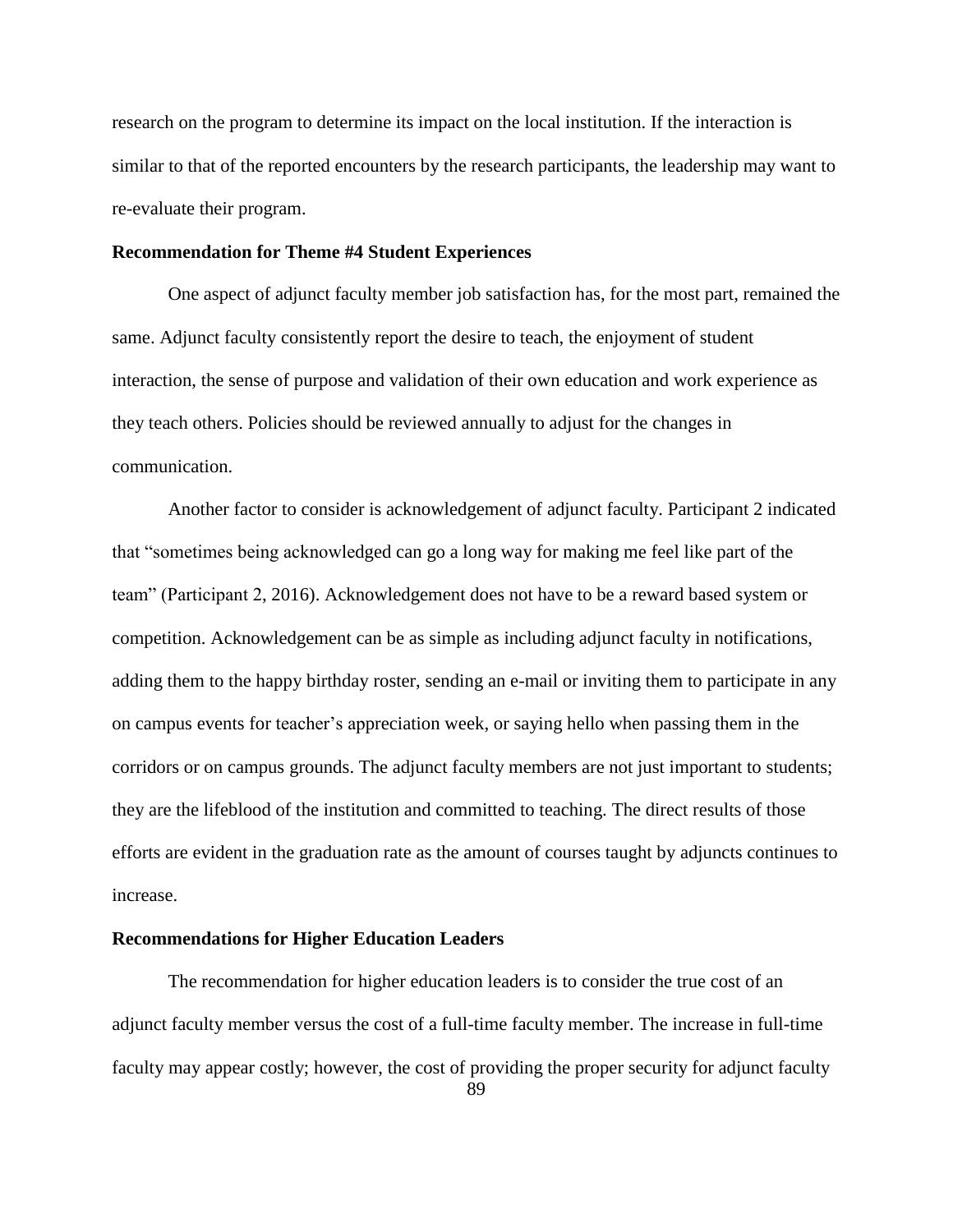members, students, faculty, and staff is increasing. The fewer personal devices the college has zero control over being used, the less chances of facing a class action lawsuit or suffering a major security breach.

Additional concerns for higher education leaders include the time constraints of adjunct faculty members teaching at more than one location or more than one college. The hourly rate may be cheaper, but the service provided may reflect the savings. Since adjunct faculty members often work at more than one campus or for more than one institution to piece together a living, their schedules may be prohibitive of servicing the needs of the students. They are unable to remain after class to speak to someone if they have to be on another campus to teach in less than an hour. Hollis (2014) reported on the increased concern among administrators regarding adjunct faculty schedules and time constraints.

Beaudin (2014-2015) describes multiple scenarios and expounds upon various cases. Every higher education leader needs to analyze the use of adjunct faculty and determine how to maintain cost effectiveness while ensuring the quality of instruction and effectiveness does not reduce. The recommendation is to consider ways to offer more physical resources and technological resources to adjunct faculty. If a college provides an adjunct faculty member with a college e-mail, the expectation should be for the adjunct faculty member to use the college email for all college business, especially for communication with students.

Adjunct faculty members spend the most time in front of the most valuable stakeholders in education, the students. If students are not successful or believe they are receiving the quality of education they are paying for, the retention and graduation rates drop. These numbers also influence the college standing and funding by other stakeholders. The use of adjunct faculty to balance the budget is not as simple as it may first appear. If the total cost is considered, it may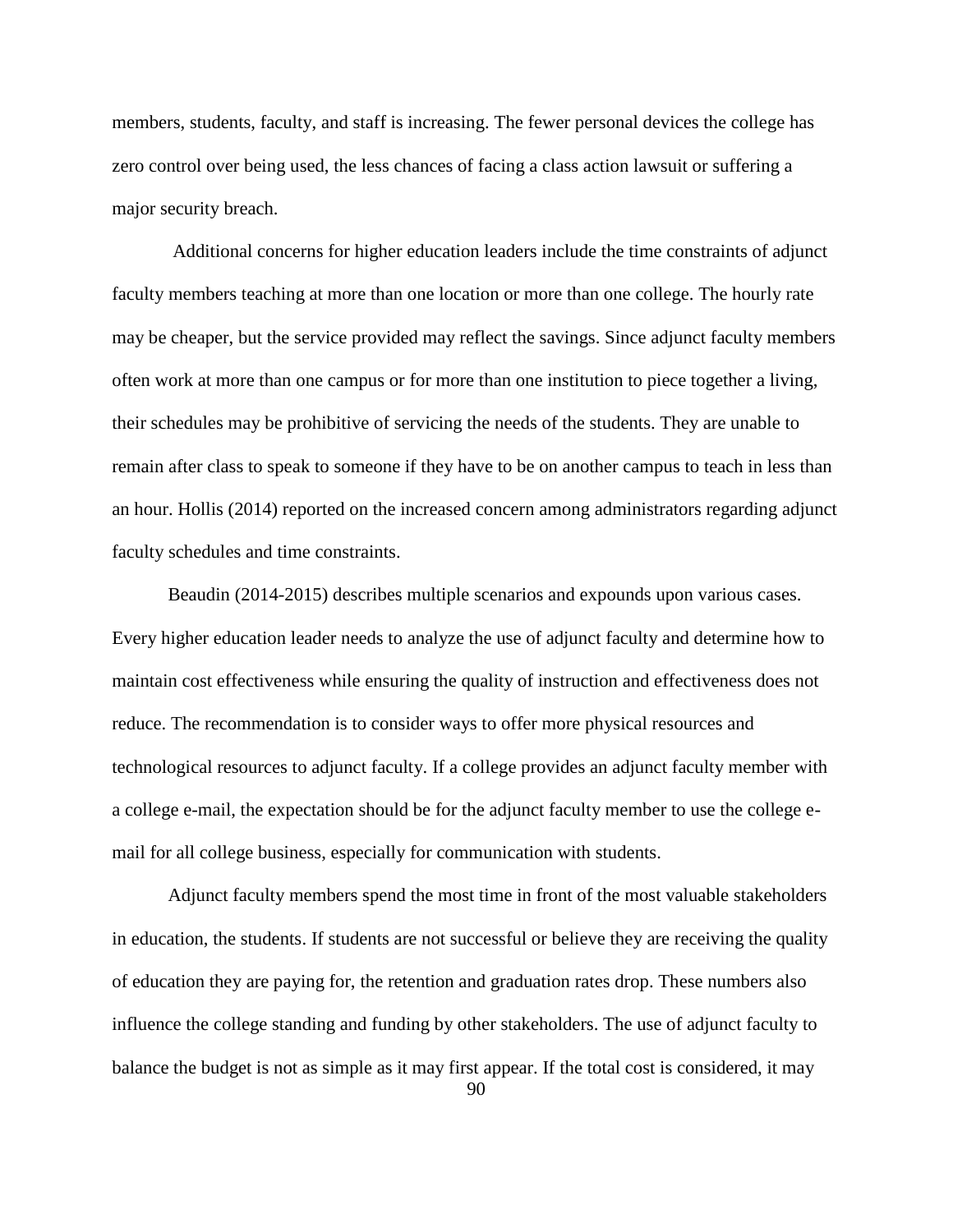not be more advantageous to hire more contingent faculty and less full-time faculty. The recommendation is to evaluate the perceived and actual costs and determine if the adjunct population is more cost effective and less of a risk as adjuncts or if an increase in full-time faculty would reduce long term spending.

The recommendation for higher education leaders regarding mentors is to invest in various methods of research to evaluate the status of the mentor program. Many online surveys provide anonymous response options and could illuminate the true needs of the adjunct faculty at a particular institution. Avoiding scales for measurement of adjunct faculty members' job satisfaction and including open-ended questions allowing for direct response of current conditions and needs will provide emerging themes unique to each campus.

While experienced adjuncts may not perceive the need for a mentor the same way a brand new adjunct faculty member does, the need for resources does not dissipate over time. Resources include, but are not limited to, access to a copy machine and basic office supplies such as copy paper, dry erase markers and erasers, staplers, paper clips, and ideally an adjunct faculty office with a computer for adjunct faculty use. There are policies that indicate this resource should be in place, but the results indicate it may not have been possible at all colleges or adjuncts are not aware of the resources available at every California community college. The issue may be more extensive at colleges across the nation without policies in place for such provisions.

If the adjunct faculty population is disconnected from the department and institution, there is potential concern for the accuracy of follow-through regarding policy and procedure. For example, clearly defined and measureable standard learning outcomes are becoming increasingly important throughout California community colleges and across the nation. If an adjunct faculty member is unaware of the departmental focus such as an English department requiring everyone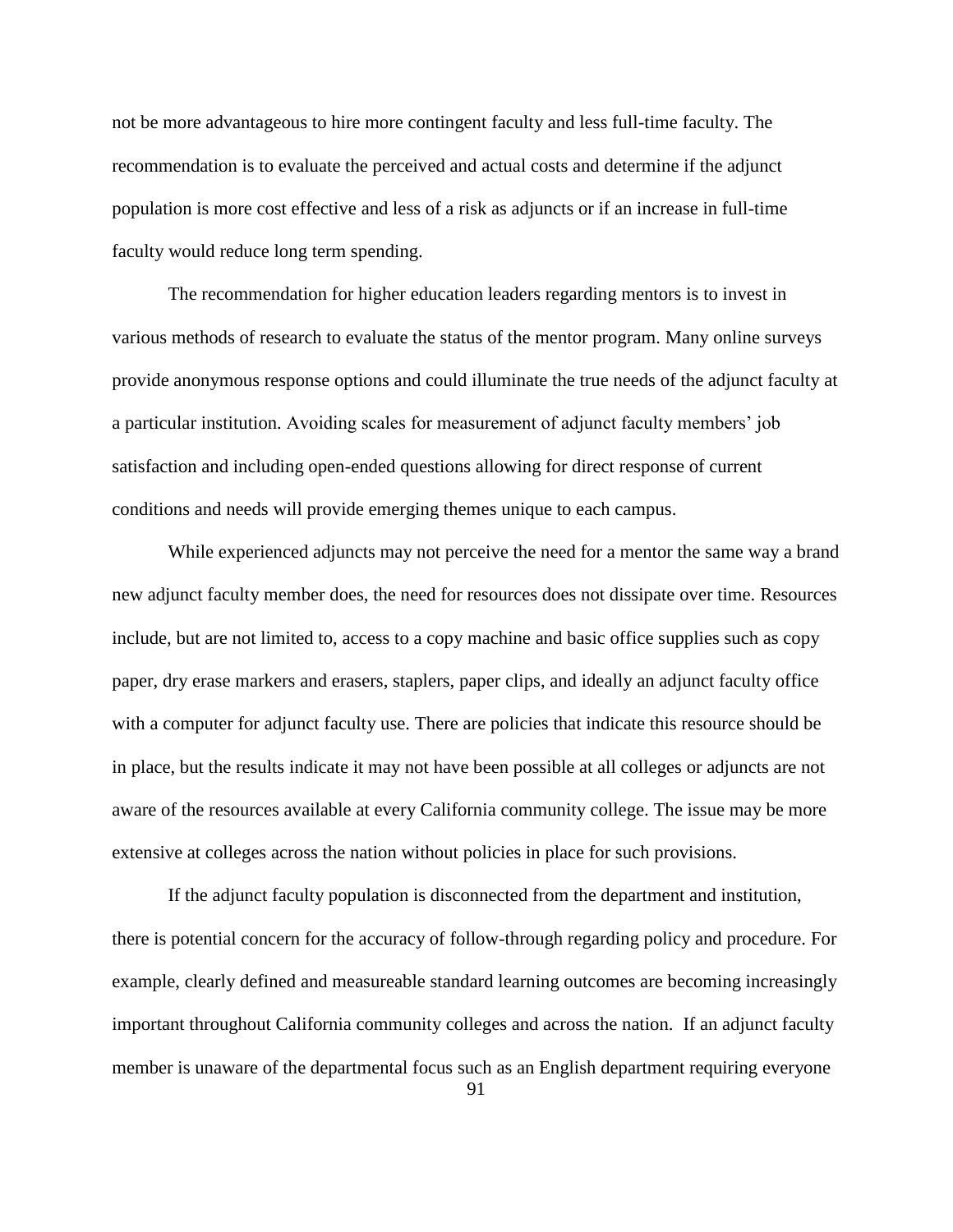freshman English to write an essay on a specific topic, the adjunct faculty member may not have the proper accountability at the end of the session.

The more isolated and lonely (disconnected from the institution) the adjunct faculty members are, the higher the risk of errors that could lead to accreditation issues (Coburn-Collins, 2014). One accreditation issue example is the creation of American Disabilities Association (ADA) compliant materials for students (Bandyopadhyay  $\&$  Scott, 2006). An adjunct faculty member may or may not know to format a syllabus in sans serif fonts instead of serif fonts. These unintentional errors can have an impact when an institution is audited.

The perception that student evaluations determine the ability for an adjunct faculty to continue working may influence performance. Due to the response by 4 of 6 participants in this study, and prior research confirming a majority of adjunct faculty members depend on the teaching contracts as a major source of income, the necessity for adjunct faculty to communicate within the department he or she is assigned to is essential.

### **Suggestion for Future Research**

Suggestions for future research include duplication of this study at individual campuses to provide clear insight for an individual college, and changing the method via an electronic platform to allow for contribution from participants across the nation to explore the issue at a national level. Additional suggestions include duplicating this research in other states on a local or state level. Participant 3 mentioned the cost of being an adjunct and part of the cost included the materials for facilitating a class (Participant 3, 2016). Additional research regarding working conditions and the use of personal devices, especially electronic devices such as cell phones, laptops, and tablets for work is critical.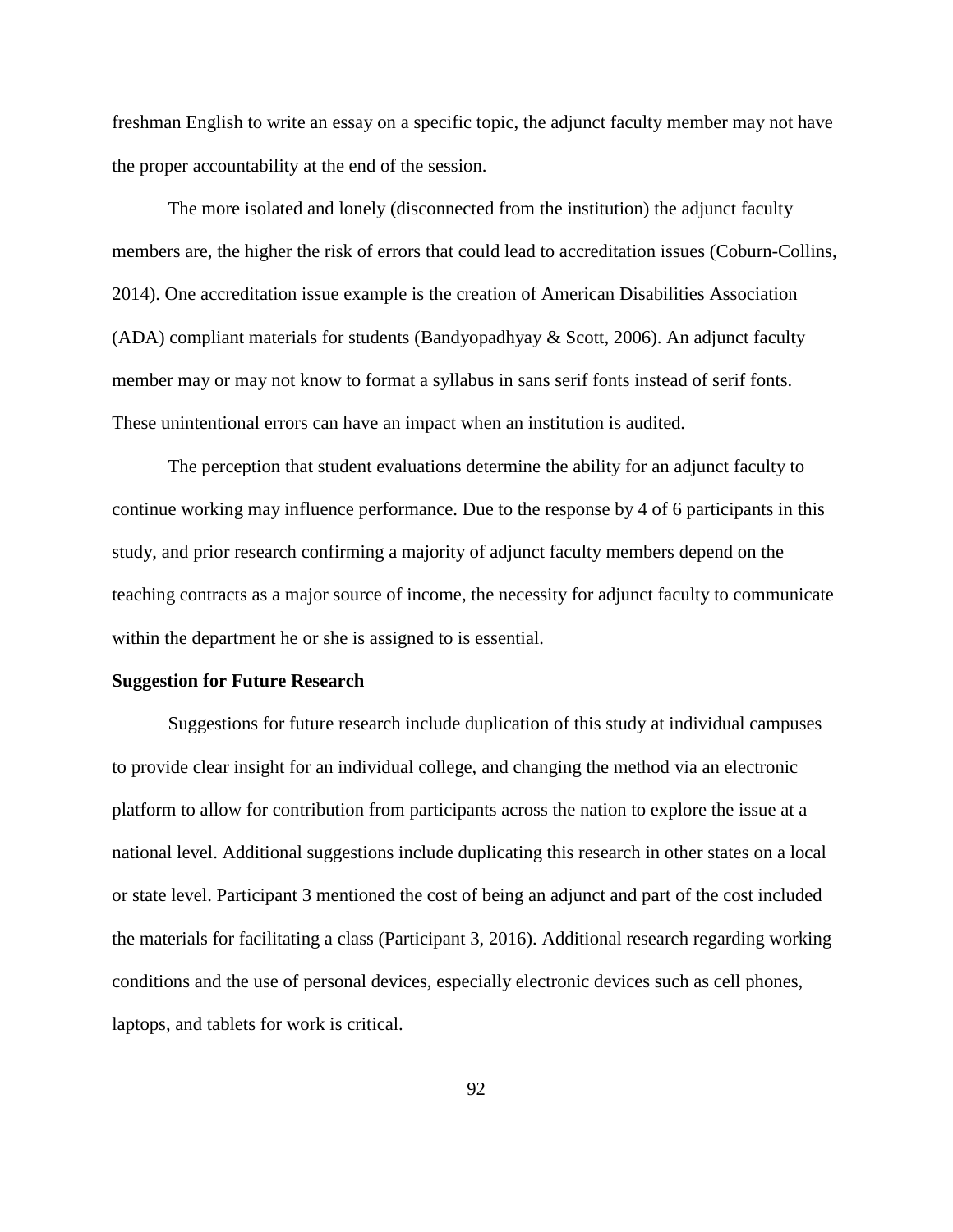#### Summary and Conclusion

Chapter 1 presented the problem of the study and the purpose of the study. The significance to higher education leadership and the research questions, scope, limitations, and delimitations were also included in Chapter 1. Chapter 2 included a brief review of the literature which indicated gaps in the understanding of adjunct faculty lived experiences and indicated a need for the qualitative narrative inquiry to aid in filling a portion of those gaps.

Chapter 3 provided the methodology description and information explaining the steps and precautions of the narrative inquiry. Chapter 4 presented the findings of the qualitative narrative inquiry including the organized presentation of the data collected. Chapter 5 included the interpretation of the data and the recommendations for higher education leadership.

Four common themes emerged from the narrative inquiries. The four themes are pay and benefits, mentor experiences, student experiences, and work conditions. This study has added to prior research regarding adjunct faculty job satisfaction by exploring the lived experiences and garnering a deeper understanding of what terms such as mentor and satisfaction mean to adjunct faculty. The focus of previous research is on quantitative data indicating the need for further research.

The recommendations for higher education leaders includes addressing pay and benefit concerns to the best of their ability and being transparent with adjunct faculty so they may understand the differences between school districts impacts pay more than desire to pay adjuncts based on degree. Showing appreciation for adjunct faculty work with the student population and acknowledging that they are a valuable part of the institution can go a long way in validating adjunct faculty for the efforts they make. Determining what a mentor or resource center should look like at each institution is a start in breaking old mentor perceptions and increasing access to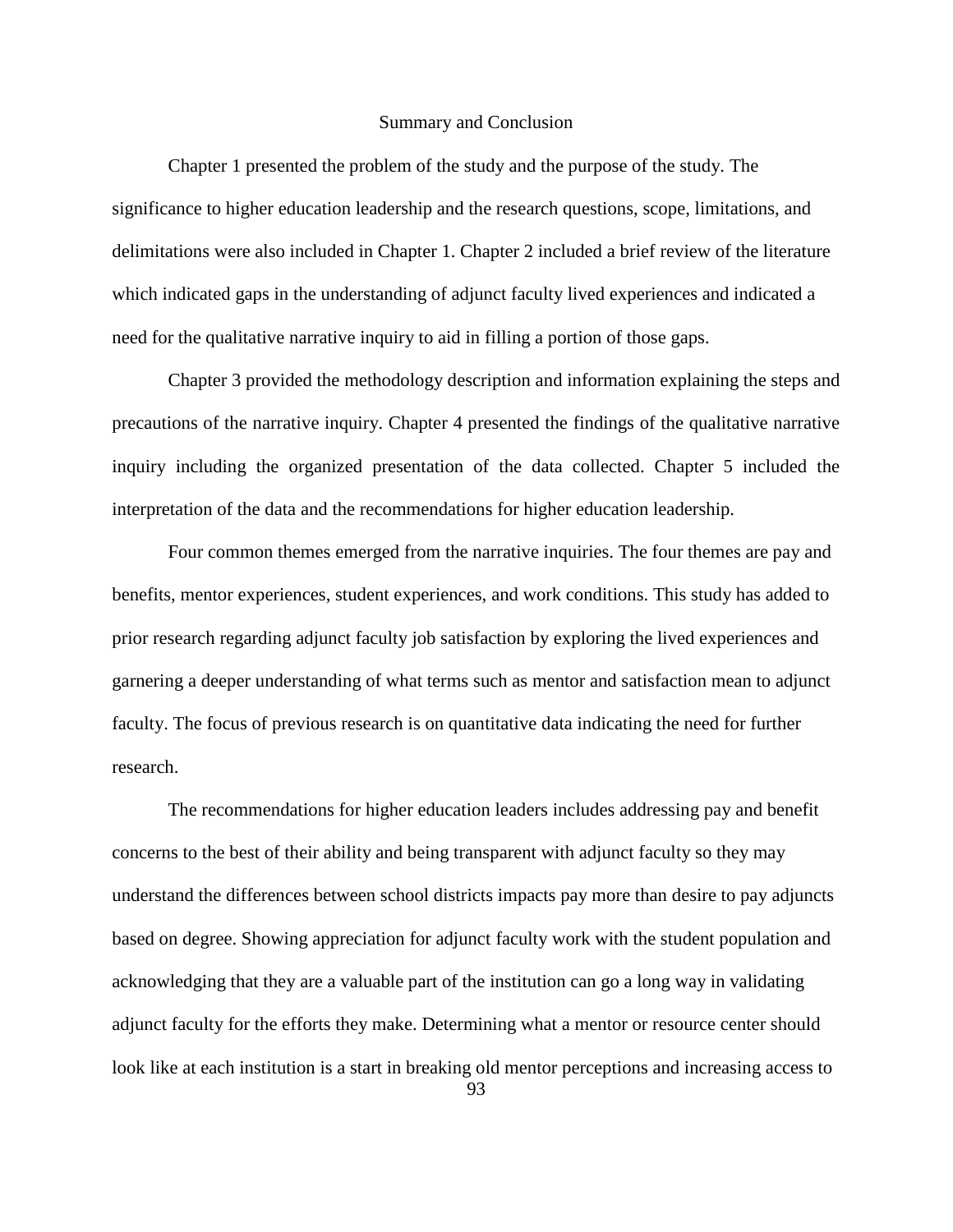knowledge and resources for adjunct faculty. Finally, working conditions are already a point of contention for adjunct faculty regardless of pay; therefore, reducing the personal responsibility of bringing technology to campus and using personal e-mail and phone numbers to communicate with students will ensure the safety of both the adjunct faculty and the student population and assist the institutional leadership with verifying compliance with privacy laws.

Chapter 5 included the assessment of the findings to include the research question, recommendations for higher education leadership, and suggestions for future studies. The discussion included the outcome, analysis, and conclusion. The chapter began with a brief synopsis of the problem, purpose, and methodology. The findings and interpretations of the narrative inquiry followed. Finally, the chapter concluded with the significance of the study to higher education leadership, recommendations for leadership, and recommendations for future study. The focus of Chapter 5 are the research findings and future implications of the information gathered through the narrative inquiry process.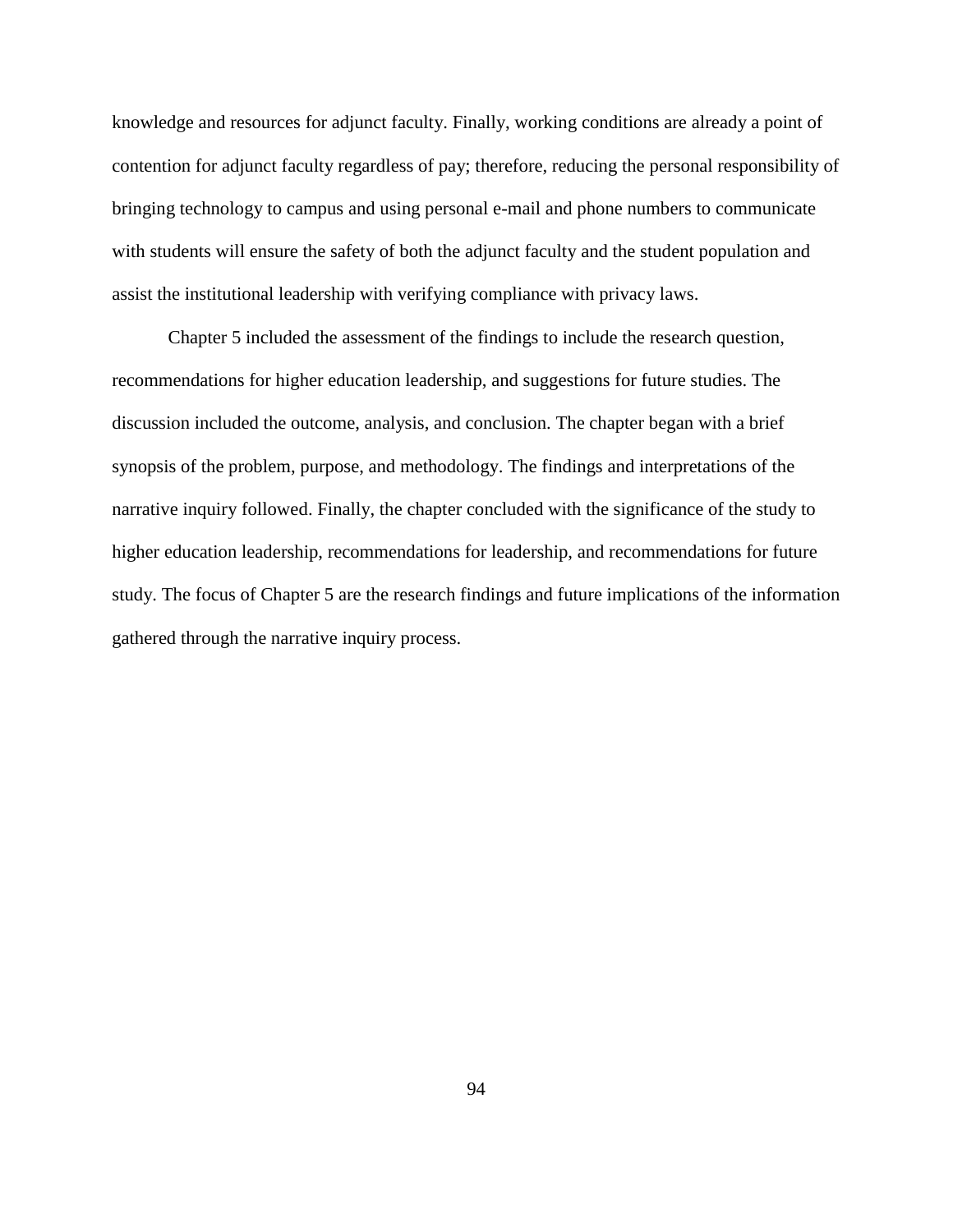#### References

- Abbott, A. (2004). *Methods of discovery: Heuristics for the social sciences*. New York: W.W. Norton & Company, Inc.
- All Faculty Association. (2013). 2013 faculty salary study. http://www.santarosa.edu/afa/ Contract/Statewide\_Study/2013\_AFA\_Study.pdf
- Altbach, P., Berdahl, R., & Gumport, P. (2005). *American higher education in the* twenty-first century. (2<sup>nd</sup> ed.). Baltimore, MD: Johns Hopkins University.
- American Federation of Teachers (2010). A national survey of part time/adjunct faculty. *American Academic. March* (2). http://www.aftface.org/storage/face/ documents/aa\_parttime\_survey.pdf
- Amey, M.J. (2006). Leadership in Higher Education. *Change: The Magazine of Higher Learning*. 38:55-58.
- Antony, J.S., Hayden,R.A. (2011). Job satisfaction of american part-time college faculty: Results from a national study a decade later. *Community College Journal of Research and Practice, 35*(9), 689.
- Armitage, J., Souhami, R., Friedman, L., Hilbrich, L, Holland, J., Muhlbaier, L. H., Shannon, J., Van Nie, A. (2008). The impact of privacy and confidentiality laws on the conduct of clinical trials*. 5*(1):70-4. doi: 10.1177/1740774507087602
- Banachowski, G. (1997). Advantages and disadvantages of employing part time faculty in community colleges. Retrieved from http://www.ericdigests.org/1997-4/part.htm
- Bandyopadhyay, J. K., & Scott, J. P. (2006). Developing a model disability resource information center (DRIC) for an institution of higher education in the united states. *International Journal of Management, 23*(4), 801-807,942. Retrieved from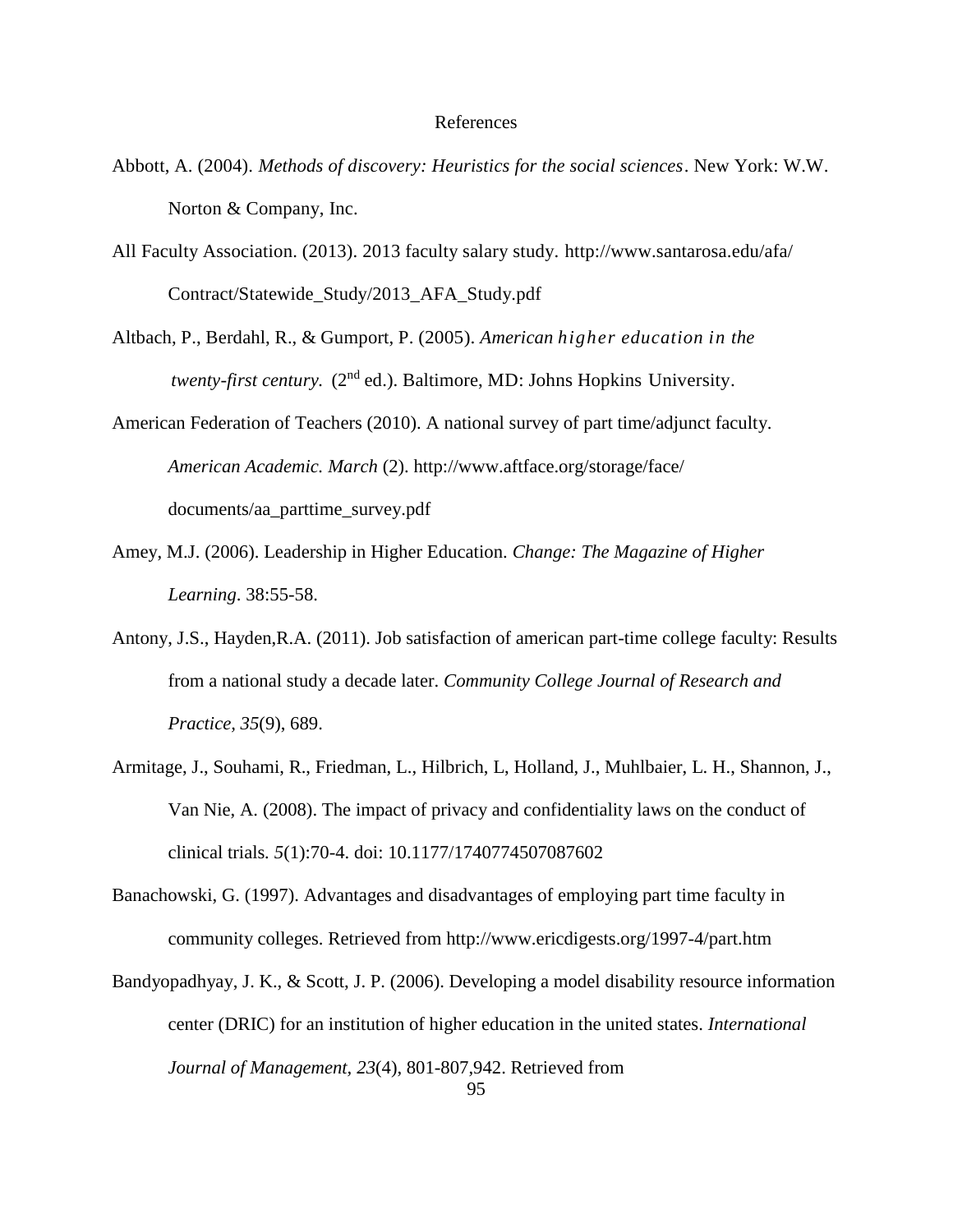http://search.proquest.com/docview/233229534?accountid=458

- Baron-Nixon, L. (2007). *Connecting non full-time faculty to institutional mission: A guidebook for College/University administrators and faculty developers*. Herndon, VA: Stylus Publishing, LLC.
- Bass, B. M. (1985) *Leadership and performance beyond expectation*. Transformational Leadership/Transactional Leadership. New York: Free Press. http://binghanton.edu/BassSteid.html.
- Baumeister, R. F., & Vohs, K. D. (Eds.). (2007). *Encyclopedia of social psychology.* Thousand Oaks, CA: SAGE Publications, Inc. doi: 10.4135/9781412956253
- Beaudin, K. (2014-2015). College and university data breaches: Regulating higher education cyber security under state and federal law*. Journal of College and University Law. 41*(3). http://www.nacua.org/securedocuments/nonsearched/jcul/41\_jcul\_657.pdf
- Belmont Report (1979). The Belmont Report: Ethical principles and guidelines for the protection of human subjects of research. Retrieved March 1, 2013 from hhs.gov/ohrp/humansubjects/guidance/belmont.html
- Bickman, L., & Rog, D.J. (1998). *Handbook of applied social research methods*. Thousand Oaks, CA: SAGE Publications, Inc.
- Blauvelt, M., & Spath, M. (2008). Passing the torch: a faculty mentoring program at one school of nursing. *Nursing Education Perspectives, 29*(1), 29-33.
- Borrego, M., Douglas, E.P. & Amelink, C.T. (2009). Quantitative, qualitative, and mixed research methods in engineering education. *Journal of Engineering Education 98*, (1): 53-66.
- Bowen, B. (2013). The "adjunct problem": Roots of a national staffing crisis.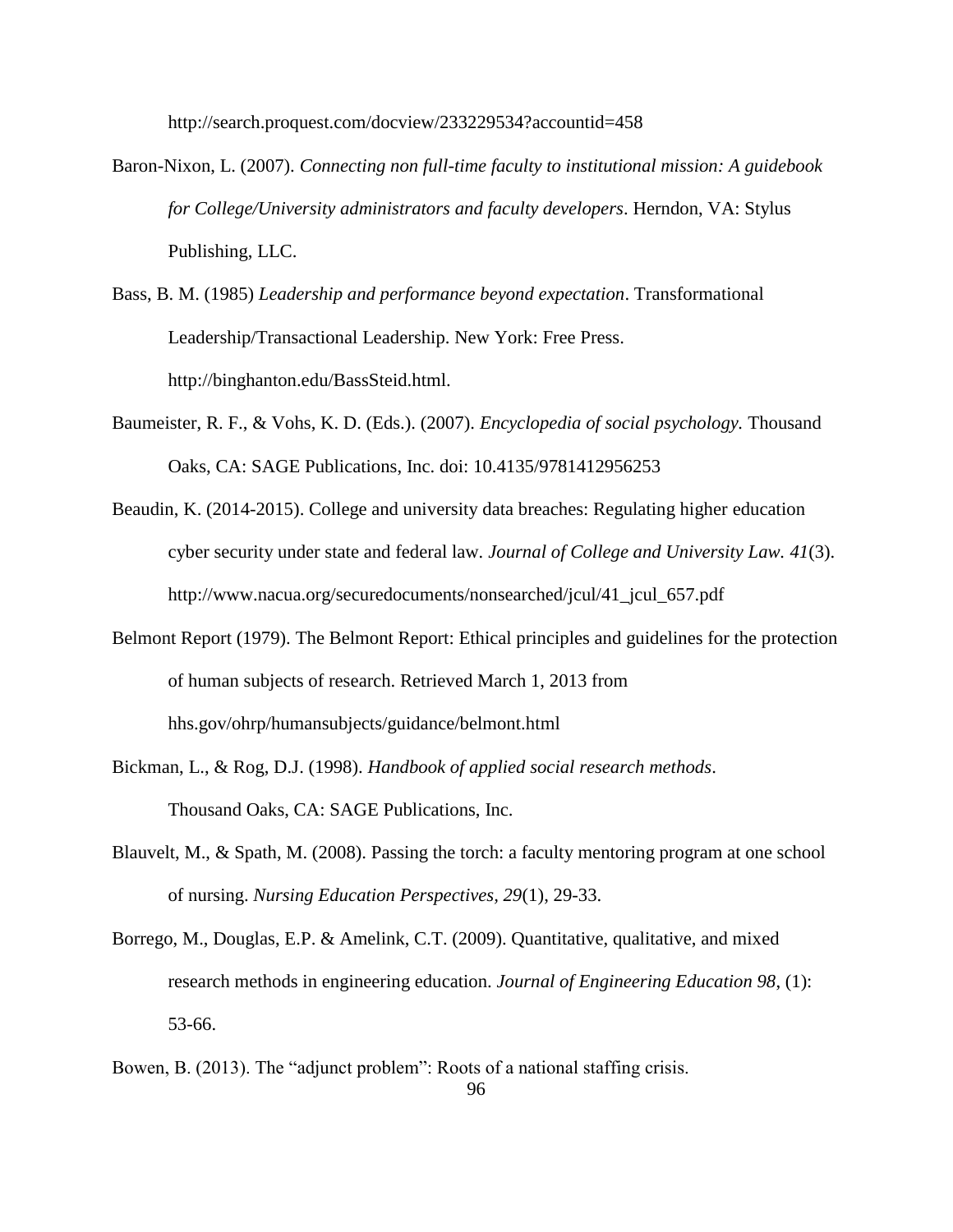Campusequityweek.org. http://www.campusequityweek.org/CampusEquity Week/statement-bowen.htm

- Bowen, G. A. (2005). *Preparing a qualitative research-based dissertation: Lessons learned*. The Qualitative Report, 10(2), 208-222. Retrieved from http://www.nova.edu/ssss/QR/QR10- 2/bowen.pdf
- Brown, P. D.G. (May, 2010) Confessions of a tenured professor. Views. *Inside Higher Ed*. https://www.insidehighered.com/views/2010/05/11/brown
- Bucklew, N., Houghton, J.D., & Ellison C.N. (2013, March 25). Faculty union and faculty senate co-existence: A review of the impact of academic collective bargaining on traditional academic governance. *Labor Studies Journal* doi:10.1177/0160449X13482734
- California Community College Chancellors Office (2014). CCCCO Data Mart. CA.Gov. Retrieved from http://datamart.edu/Faculty-Staff/Staff\_Demo.aspx.
- California Part-Time Faculty Association. (2014). CPFA forum and blog. Retrieved from http://cpfa.org/home/mission-statement/
- Caruth, G. D., & Caruth, D. L. (2013). Adjunct faculty: Who are these unsung heroes of academe? *Current Issues in Education. 16*(3). Retrieved from ProQuest Direct database.
- Center for Community College Student Engagement. (2014). *Contingent commitments: Bringing part time faculty into focus (A special report from the center of community college student engagement).* Austin, TX: The University of Texas at Austin, Program in Higher Education Leadership.
- 97 Charlier, H. D., & Williams, M. R. (2011). The reliance on and demand for adjunct faculty members in America's rural, suburban, and urban community colleges. *Community College Review, 39*(2), 160–180. doi:10.1177/0091552111405839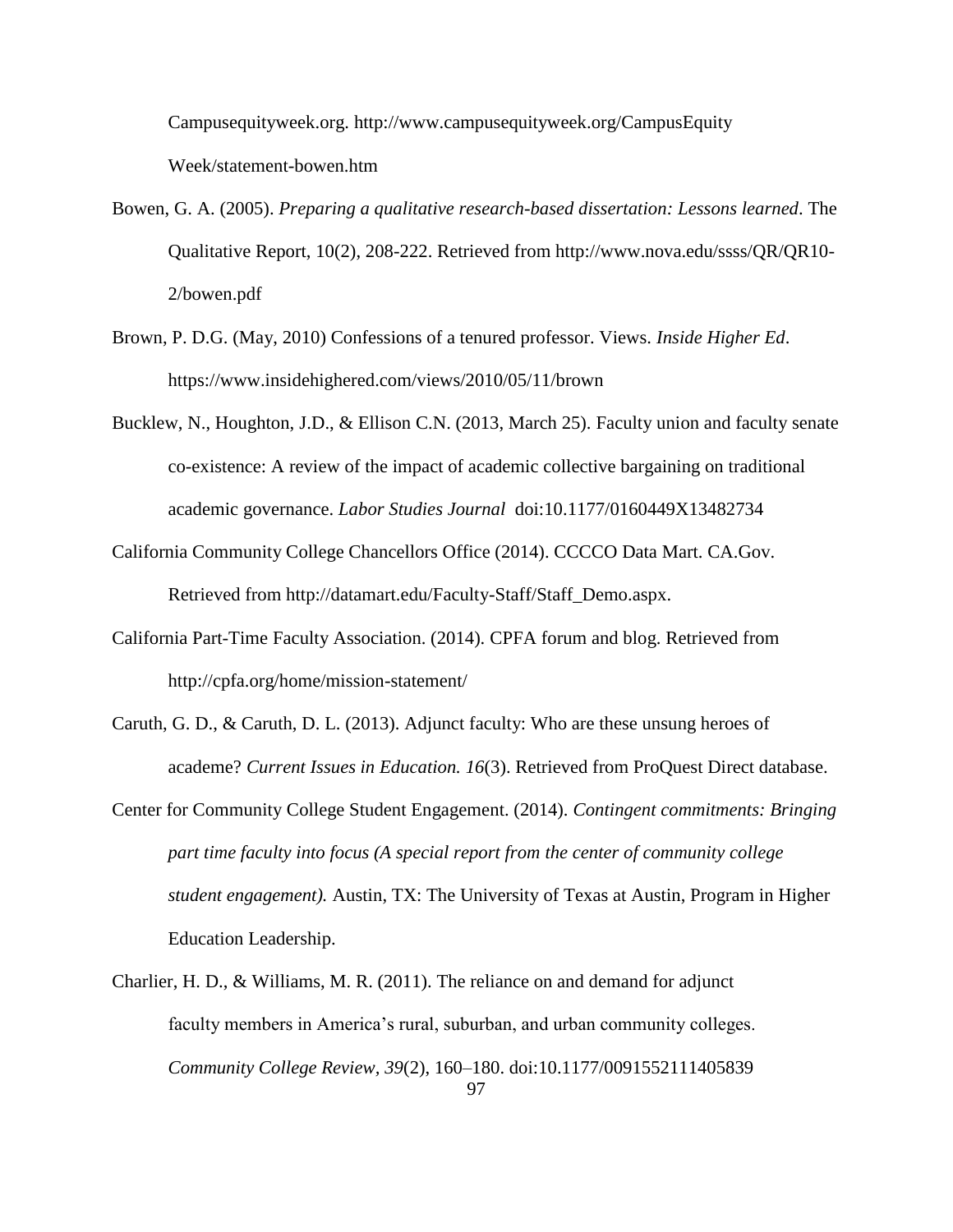- Chiok Foong Loke, J. (2001). Leadership behaviours: effects on job satisfaction, productivity and organizational commitment. *Journal of Nursing Management*. *9*(4), 191-204.
- Coburn-Collins, A. (2014) *Best Practices for Supporting Adjunct Faculty.* Higher Learning Commission Annual Conference. Retrieved from http://cop.hlcommission.org/Learning-Environments/coburn-collins.html

Collins, J. (2001). *Good to Great*. Harper Collins Publishers. New York.

- Commission on Athletics. (2014). California Community College Athletic Association Overview. Retrieved from http://cccaasports.org.
- Creswell, J.W. (2008). *Narrative research designs. Educational research: Planning, conducting and evaluating quantitative and qualitative research* (3rd ed. Pp.511-550). Upper Saddle River, NJ: Pearson Education, Inc.
- Creswell, J. W. (2012). *Educational research: Planning, conducting, and evaluating quantitative and qualitative research* (4th ed.). Upper Saddle River, NJ: Pearson.
- Curtis, J.W. (April, 2014). The employment status of instructional staff members in higher education, fall 2011. *American Association of University Professors*. Washington, D.C.
- Denzin, N. K., & Lincoln, Y. S. (Eds.). (2007). *The landscape of qualitative research*. Los Angeles, CA: Sage Publications.
- Dobie, S. (2010). How Assigned Faculty Mentors View their Mentoring Relationships: An Interview Study of Mentors in Medical Education. *Mentoring & Tutoring: Partnership In Learning*, *18*(4), 337-359.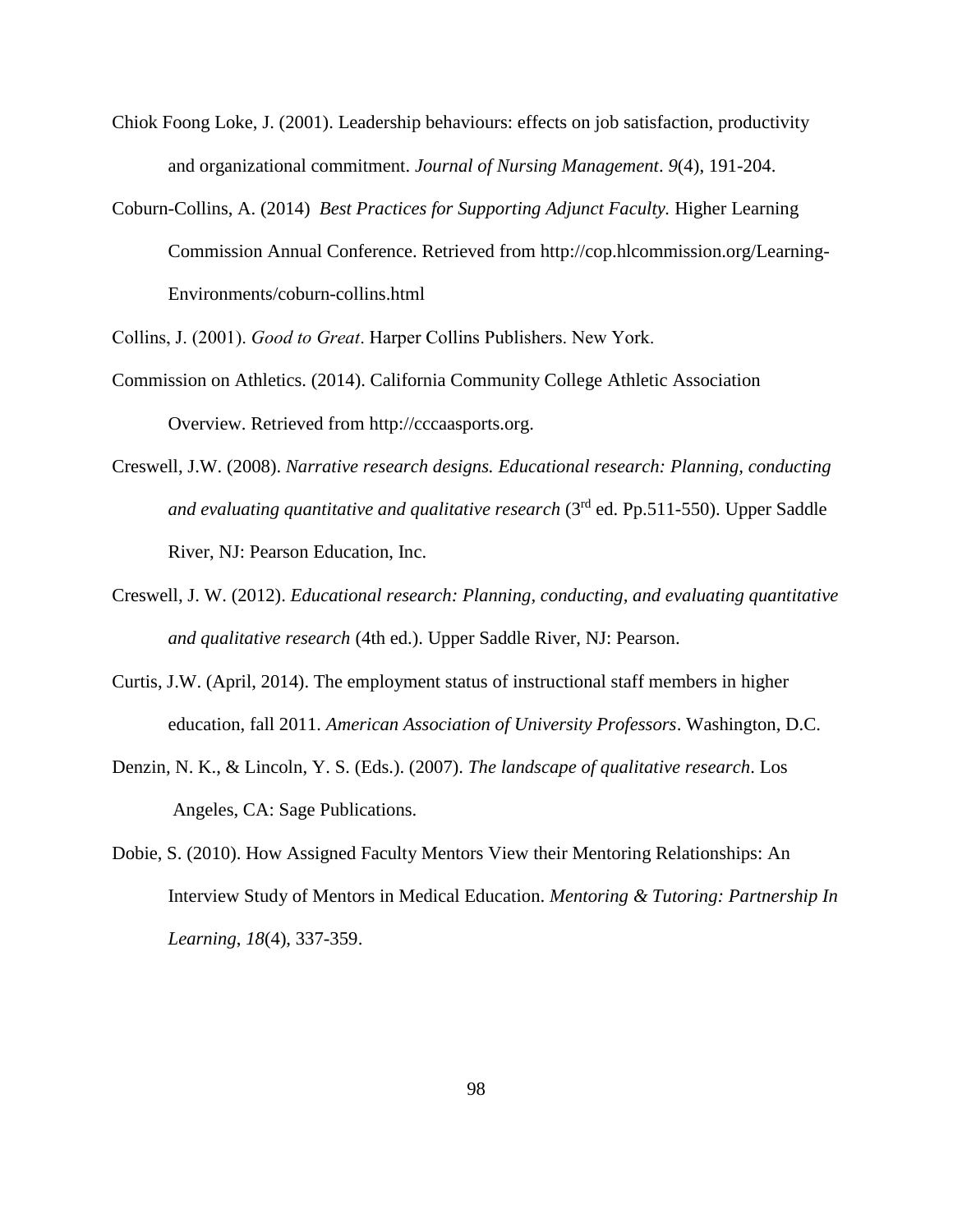Dorfeld, N. M. (2015). National adjunct walkout day: Now what? *College Composition and Communication, 67*(1), A8-A13. Retrieved from http://search.proquest.com/docview/1707562610?accountid=458

- Doyle, W. R., & Delaney, J. A. (2009)*.* Higher education: The new normal. *Change, 41*(4), 60. Retrieved from http://www.changemag.org/
- Dunn, S. (2013, December 6). Q&A: The congressman who wants to make adjunct labor an issue. *Vitae*. Retrieved from https://chroniclevitae.com/news/207-q-a-the-congressmanwho-wants-to-make-adjunct-labor-an-issue
- Dunn, S. (2014, January 24). An 'Alarming Snapshot' of Adjunct Labor. *Vitae*. Retrieved from https://chroniclevitae.com/news/292-an-alarming-snapshot-of-adjunct-labor
- Ebanks, E.L. (2014) Happy professor: An adjuncts guide to personal, financial, and student success. CreateSpace Independent Publishing Platform.
- Eckel, P., & Kezar, A. (2003). *Taking the reins: Institutional transformation in higher education.*  Westport, CT: American Council on Education and Praeger Publishers.
- Eliot, K. (2014., May 3). Path to student loan debt relief for adjuncts just got a little easier-but still a long way to go. CPFA Forum and Blog. Retrieved from [http://cpfa.org/path-to](http://cpfa.org/path-to-)student-loan-debt-relief-for-adjuncts-just-got-a-little-easier-but-still-a-long-way-to-go/
- Ellis, C. (2004). Analysis in storytelling. In *The ethnographic I: A methodological novel about autoethnography*. (pp. 194-201). Walnut Creek, CA: Rowman & Littlefield Publishers, Inc.
- Emerson, R. M., Fretz, R. I., & Shaw, L. L. (2011, 1995). *Writing Ethnographic Fieldnotes*. 2nd Ed. Chicago: The University of Chicago Press.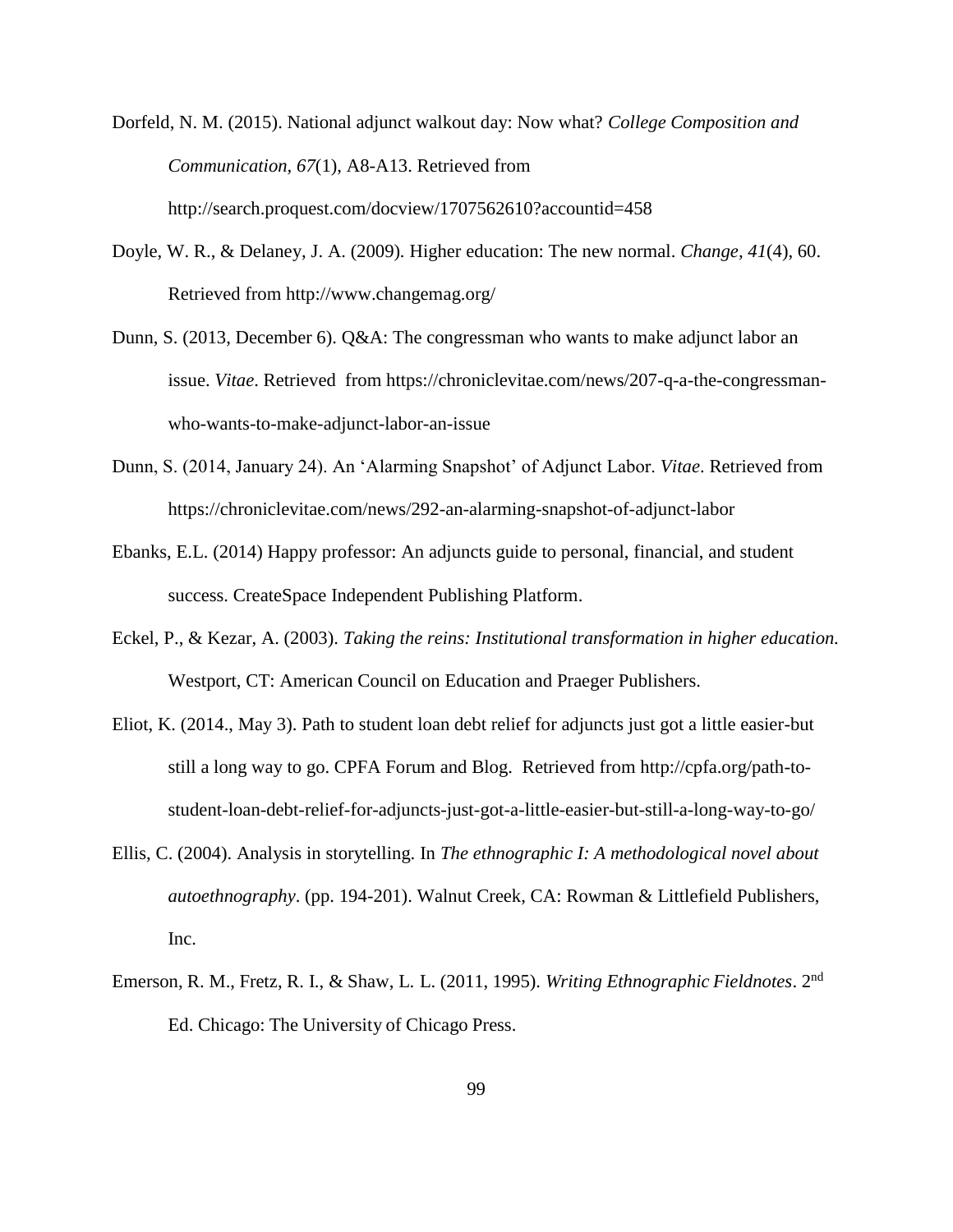- Faculty Association of California Community Colleges. (2015). *FACCC about page*. Retrieved from http://www.faccc.org/about/
- Finder, A. (2007, November 20). Decline of the tenure track raises concerns. *The New York Times*. Retrieved from http://inthenews.unt.edu/sites/default/files/PDF/2007 /11/20/11\_20\_2007\_NYT\_Tenure.pdf

Finkin, M.W. (2000). The champagne against tenure. *Academe 86*(3). 20-21.

- Flaherty, C. (2013, September 19). #iammargretmary. Inside Higher Ed. Retrieved from https://www.insidehighered.com/news/2013/09/19/newspaper-column-death-adjunctprompts-debate
- Foundation for California Community Colleges. (2014). Benefiting, supporting, and enhancing the California community college system. www.foundationccc.org. Document 01-2014.
- Gappa, J. M. (2000). The New Faculty Majority: Somewhat Satisfied but Not Eligible for Tenure. In L. S. Hagedorn (Ed.) What Contributes to Job Satisfaction Among Faculty and Staff. *New Directions for Community Colleges*, 105, 77-86.
- Gappa, J.M., Austin, A.E., & Trice, A.G. (2007). *Rethinking faculty work and workplaces: Higher education's strategic imperative*. San Francisco, CA: Jossey-Bass.
- Leslie, D. W., & Gappa, J. M. (2002). Part-time faculty: Competent and committed. *New Directions For Community Colleges,* 2002(118), 59.
- Gill, P.B. (2001), Narrative inquiry: designing the processes, pathways and patterns of change. *Systems Research and Behavioral Science. 18*(4), 335-344.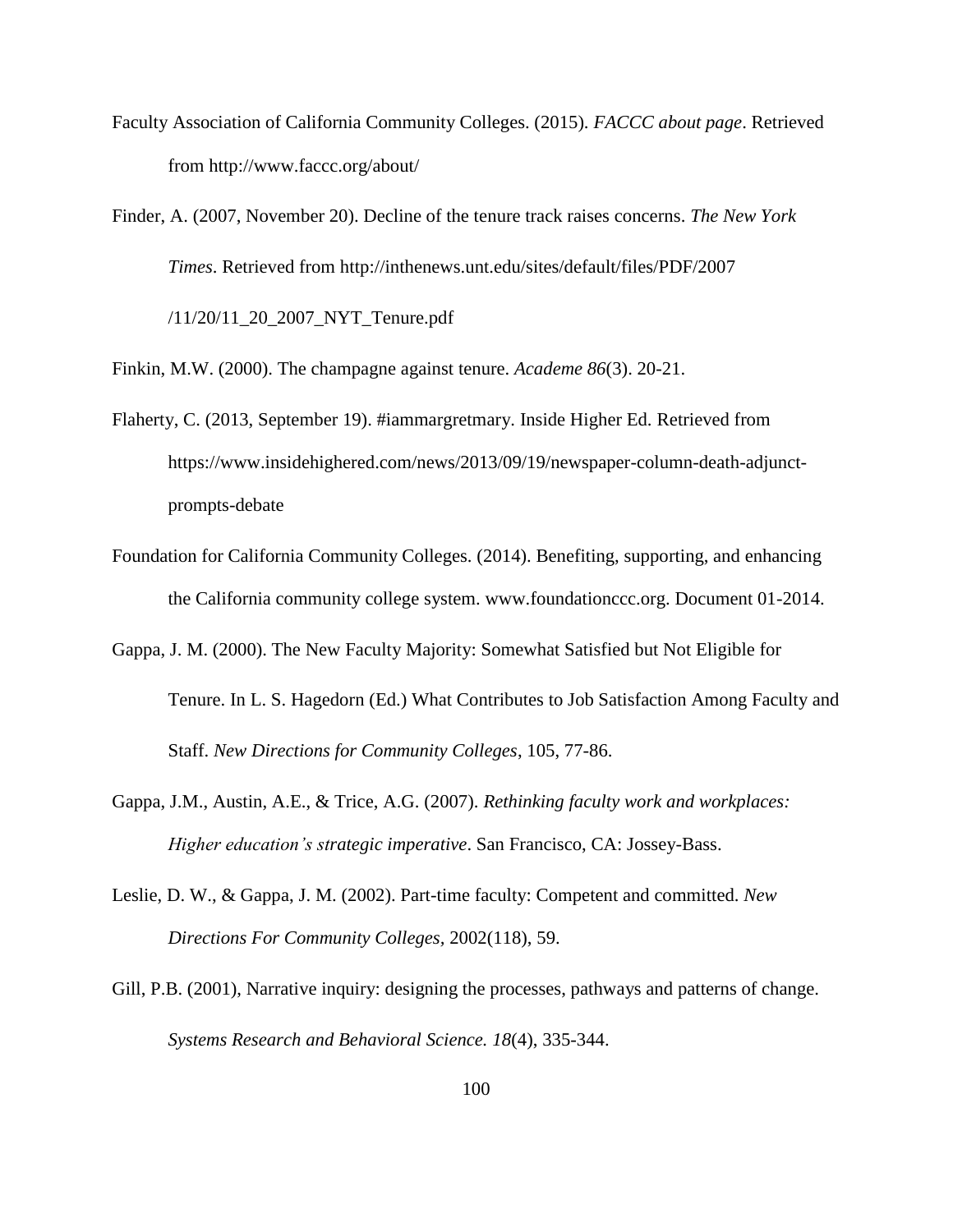- Goedde, B. (March, 2014). The curious case of the happy adjunct. *The Chronicle of Higher Education*. The Chronicle Review. Retrieved from http://chronicle.com/article/Adjunct-Loving-It/145109
- Greenleaf, R. K., Spears, L.C., & Stephen, R. (2002). *Servant leadership: A journey into the nature of legitimate power and greatness*. 25th anniversary edition. Indianapolis, IN: The Robert K. Greenleaf Center.
- Gunsalus, C.K. (2006). *The college administrator's survival guide*. Harvard University Press: Cambridge, MA.
- Hackman, R.J., & Oldham, G.R. (1980). *Work redesign*. Prentice Hall Organizational Development Series. Boston, MA: Addison-Wesley Publishing Company.
- Halcrow, C., & Olson, M. R. (2008). Adjunct faculty: Valued resource or cheap labor? *Focus on Colleges, Universities, and Schools*. *2*(1). 1-8.
- Hanzimanolis, M. (2014). Salaries. *CPFA.org*. Retrieved from http://cpfa.org/faqs/salaries/
- Harris, B. W. (2014). *Minimum qualifications for faculty and administrators in california community colleges*. Sacramento, CA: Chancellor's Office. Retrieved from http://californiacommunitycolleges.cccco.edu/Portals/0/FlipBooks/2014\_MQHandbook/20 14\_MQHandbook\_ADA.pdf
- Hearn, J. C. (1999) *Pay and performance in the university: An examination of faculty salaries.* Retrieved from http://www.usc.edu/dept/chepa/pdf/Hearn.pdf
- Henderson, K. A. (2008). Just research and physical activity: Diversity is more than an independent variable. *Leisure Sciences*. *31*(1). doi: 10.1080/01490400802353265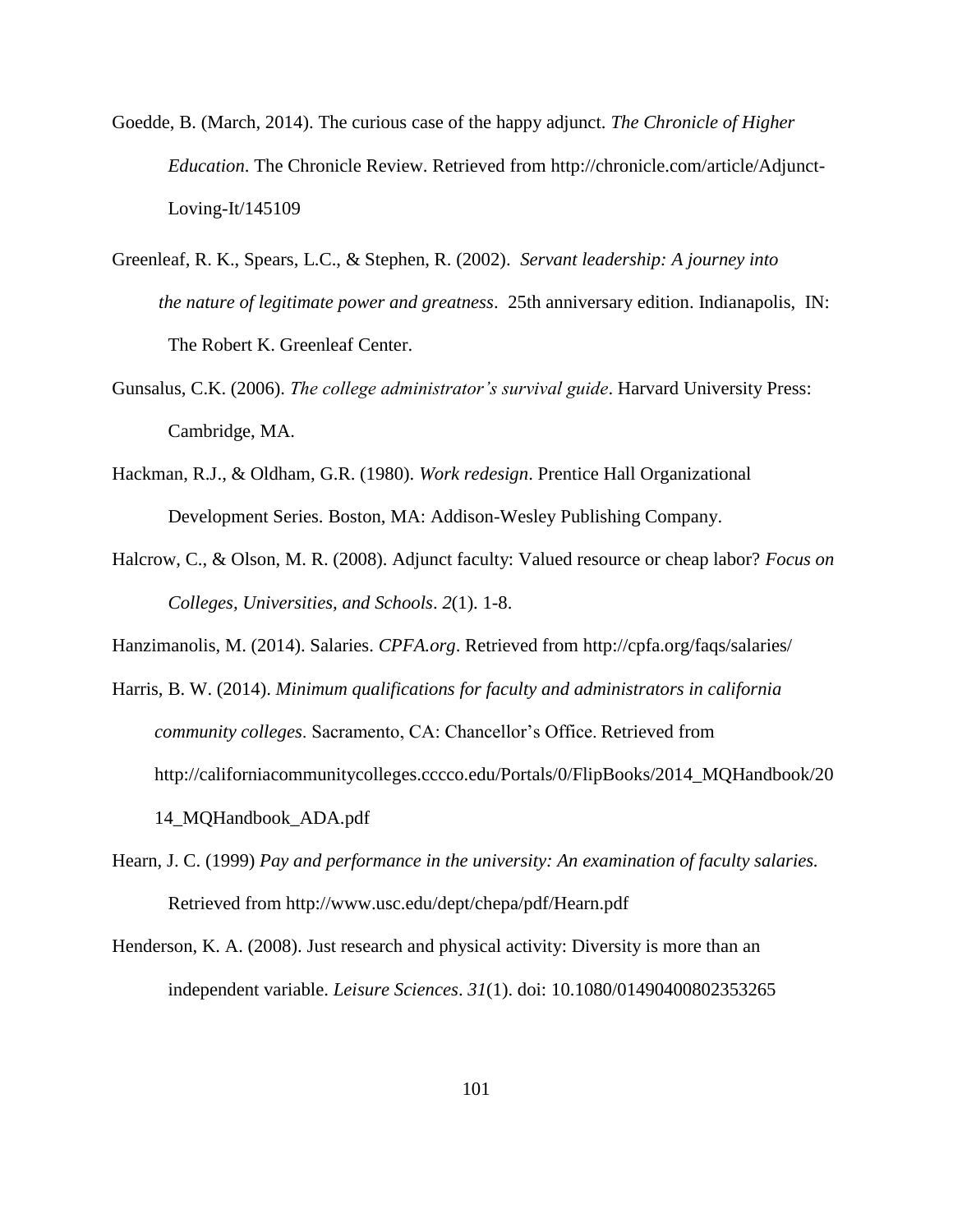- Hill, M.D. (1986). A theoretical analysis of faculty job satisfaction/dissatisfaction. *Educational Research Quarterly, 10*(4), 36-44.
- Hollis, L. (2015). The Significance of Declining Full-Time Faculty Status for Community College Student Retention and Graduation: A Correlational Study with a Keynesian Perspective. *International Journal of Humanities and Social Science. 5*(3). 1-7.
- House Committee on Education and Workforce Democratic Staff. (2014). *The just-in-timeprofessor: A staff report summarizing eforum responses on the working contingent faculty in higher education.* Washington, DC: U.S. House of Representatives.
- Hoyt, J. E., Howell, S. L., & Eggett, D. (2007). Dimensions of part-time faculty job satisfaction: Development and factor analysis of a survey instrument. *MPAEA Journal of Adult Education, 36*(2).
- Hunter, S. V. (2010). Analyzing and representing narrative data: The long and winding road. *Current Narratives 1*(2). 44-54.
- Impara, J.C., Hoerner, J.L., Clowes, D.A., & Alkins, M.T. (1991). Professional Development Programs: A Comparison of Full-and Part-Time Occupational-Technical Faculty. *Community College Catalyst, 21*(2), 8-12.
- Internal Revenue Services. (2015). *Topic 458 educator expense deductions.* Retrieved from *https://www.irs.gov/taxtopics/tc458.html*
- Jacobs, Joanne (2014). *Adjuncts lack training, support*. Community College Spotlight. Retrieved from http://communitycollegespotlight.org/tags/adjuncts/
- Jacoby, D. (2005). Part-time community-college faculty and the desire for full-time tenure-track positions: Results of a single institution case study. *Community College Journal of Research and Practice.* 29. 137-152.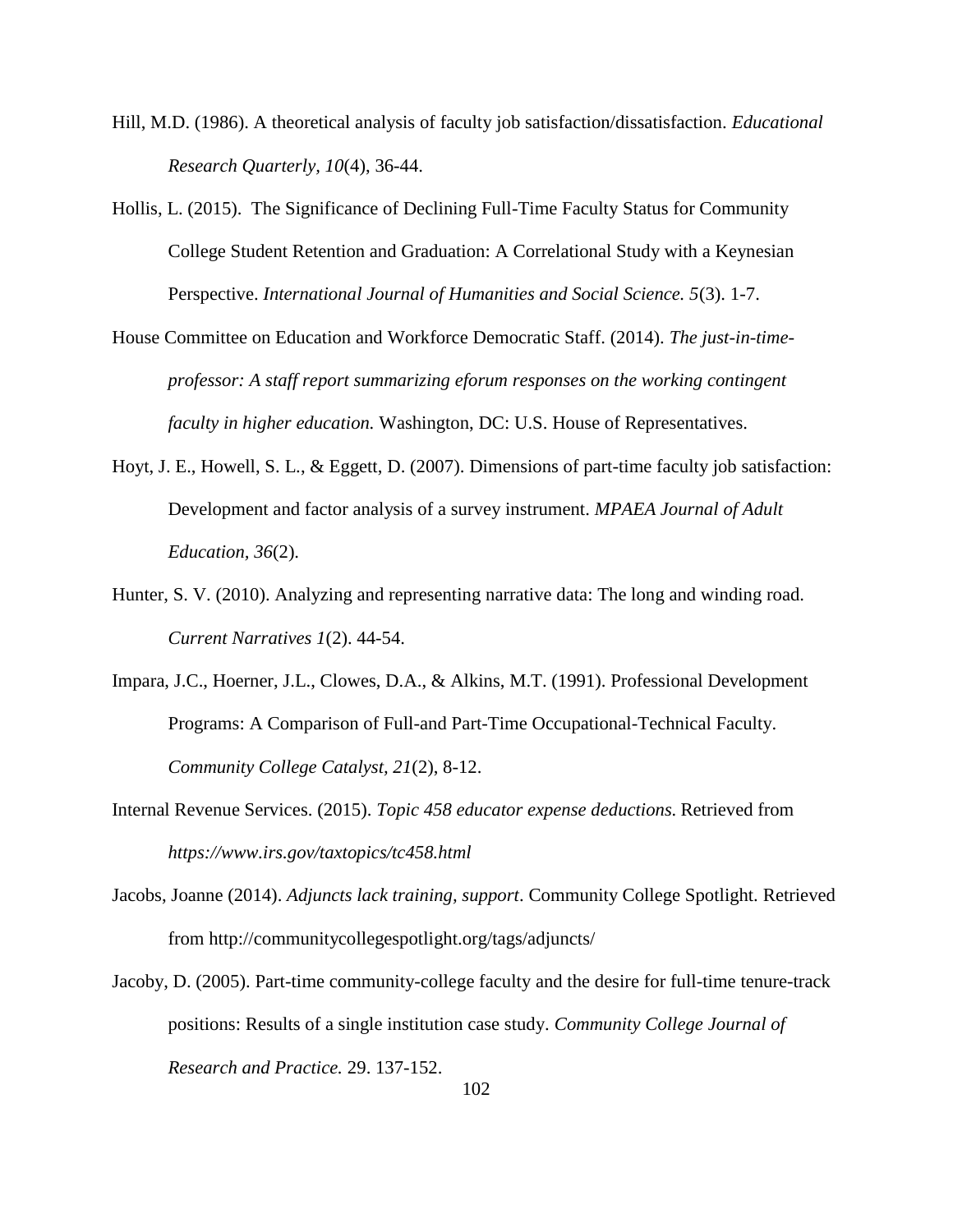- Jenkins, R. (2012). All the wrong reasons. *The Chronicle of Higher Education*. Retrieved from http://chronicle.com/article/All-the-Wrong-Reasons/132279/
- Johnstone, S. M. & WCET Associates. (2007). *Advancing campus efficiencies: A comparison for campus leaders in the digital era*. Boston, MA: Anker.
- Judge, T., & Bono, J. (2000) Five factor model of personality and transformational leadership. *Journal of Applied Psychology, 85*(5), 751-765.
- Judge, T.A. & Piccolo, R.F. (2004). Transformational and transactional leadership: A metanalytical test of their relative validity. *Journal of Applied Psychology. 89*(5). 755-768.
- Kaiser, R. B., Hogan, R., & Craig, S. (2008). Leadership and the fate of organizations. *American Psychologist, 63*(2), 96-110. doi:10.1037/0003-066X.63.2.96
- Kelsky, Karen (2015), *The professor is in*. New York: Three Rivers Press.
- Kendziar, S. (2014). "The adjunct crisis is everyone's problem". *Vitae*. Retrieved from https://chroniclevitae.com/news/762-the-adjunct-crisis-is-everyone-sproblem
- Kent, T.W., Crotts, J.C., Azziz, A. (2001). Four Factors of Transformational Leadership Behavior. *Leadership & Organization Development Journal* Vol. 22. *5*(6), 221-229. doi:10.1108/01437730110396366
- Kezar, A., Maxey, D. (2013). The changing academic work force. *Trusteeship*. May/June (3)21. Retrieved from http://agb.org/trusteeship/2013/5/changing-academic-workforce
- Kezar, P.D., Kezar, A. (2003). *Taking the reins: Institutional transformation in higher education*. West Port, CT: Praegar Publishers.
- Kilgannon, C. (2014, March 27). Without tenure or a home. *The New York Times*. Retrieved from http://nyti.ms/1g51Wfa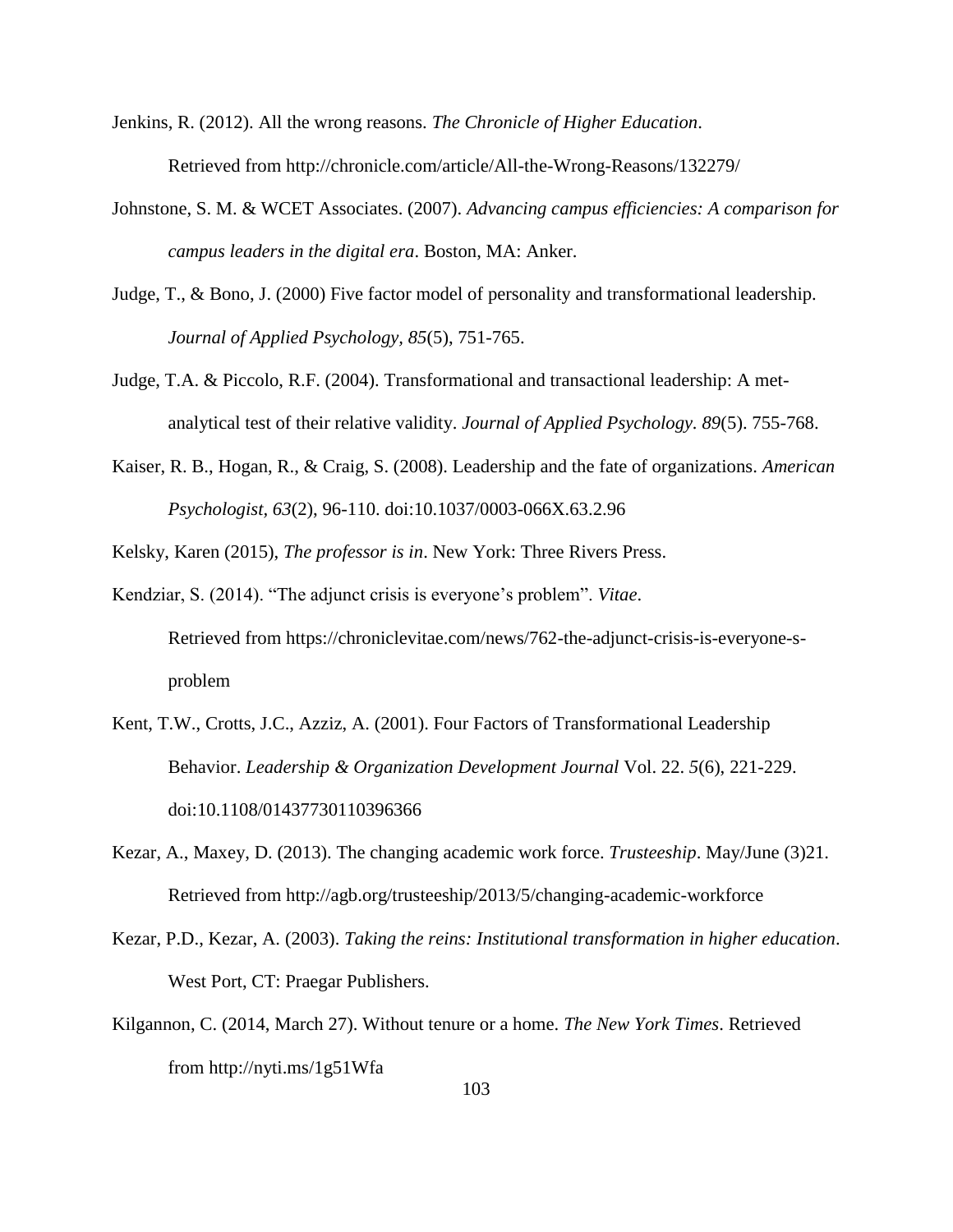- Klausman, J. (2010). Not just a matter of fairness: Adjunct faculty and writing programs in twoyear colleges. *Teaching English in the Two Year College, 37*(4), 363-371. Retrieved from http://search.proquest.com/docview/205369066?accountid=458
- Kohler Riessman, C. (1993). *Narrative analysis: Qualitative research methods series 30*. Los Angeles, CA: SAGE.
- Kohler Riessman, C. (2008). *Narrative methods for the human sciences*. Los Angeles, CA: SAGE.
- Kramer, A. L., Gloeckner, G. W., Jacoby, D. (2014). Roads scholars: Part-time faculty job satisfaction in community colleges. *Community College Journal of Research and Practice*, 38(4), 287.
- Kuhn, T. S. (1970). *The structure of scientific revolutions, second edition, enlarged.* Chicago: University of Chicago Press.
- Labov, W. (2006). Narrative pre-construction. *Narrative inquiry. 16*(1), 37- 37.doi:10.1075/ni.16.1.07lab
- Labov, W., Waletzky, J. (1967). *Narrative analysis: oral versions of personal experience. J. Helms (ed.)*: *Essays in the verbal and visual Arts*. Seattle: University of Washington Press, pp. 12–44.
- Lederman, D. (2014). (More) *Clarity on Adjunct Hours: Final IRS rules on employers' responsibility for health insurance requires colleges to credit adjuncts with 2.25 hours of work for each hour they teach; rules don't exempt student employees.* Retrieved from: https://www.insidehighered.com/news/2014/02/11/irs-guidance-health-care-law-clarifiesformula-counting-adjunct-hours
- 104 Leedy, P. D. & Ormrod, J. E. (2010). *Practical research: Planning and design* (9th ed.).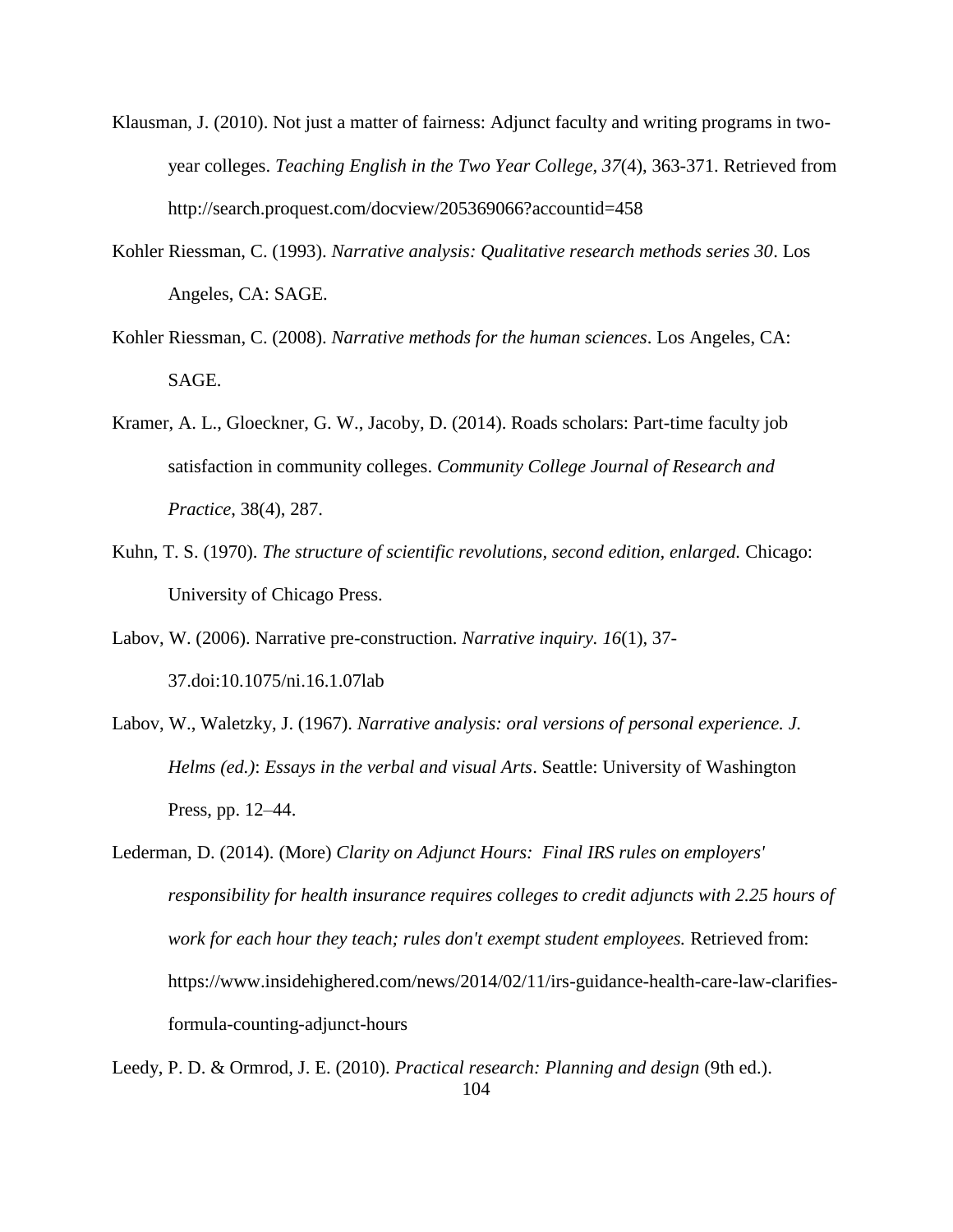Upper Saddle River NJ: Pearson.

- Leslie, D. W., Kellams, S. E., & Gunne, G. M. (1982). *Part-time faculty in American higher education*. New York: Praeger Publishers.
- Leslie, D. W., & Gappa, J. M. (2002). Part‐ time faculty: Competent and committed. *New directions for community colleges*, *2002*(118), 59-68.
- Liamputtong, P., & Ezzy, D. (2005). *Qualitative research methods*. 2nd Ed. South Melbourne: Oxford University Press.
- Lipowski, E. E. (2008, September 1). Developing great research questions. *American Journal of Health-System Pharmacy, 65*(17), 1667.
- Lovell, C. D., Larson, T., Longanecker, & Dean, D. (Eds.). (2010). *Public Policy and Higher Education: A Reader for the Association for the Study of Higher Education*, (2<sup>nd</sup> Ed.). Boston, MA: Pearson Publishing.
- Lumpkin, A. (2011). A model for mentoring university faculty. *Educational Forum*, *75*(4), 357- 368.
- Lutrell, W. (2000). *Good enough methods for ethnographic research*. Harvard Educational review 70(4), 499-523.
- Lyons, R. E. (2007). *Best practices for supporting adjunct faculty*. Boston, MA: Pearson Education Inc.
- Mangan, K. (2009, March 27). Adjunct inspiration: As community colleges rely more heavily on part-timers, some try new strategies to improve teaching. *The Chronicle of Higher Education*. p. B1-B4.
- Marczyk, G., DeMatteo, D., & Festinger, D. (2005). *Essentials of research design and methodology.* Hoboken, NJ: Wiley.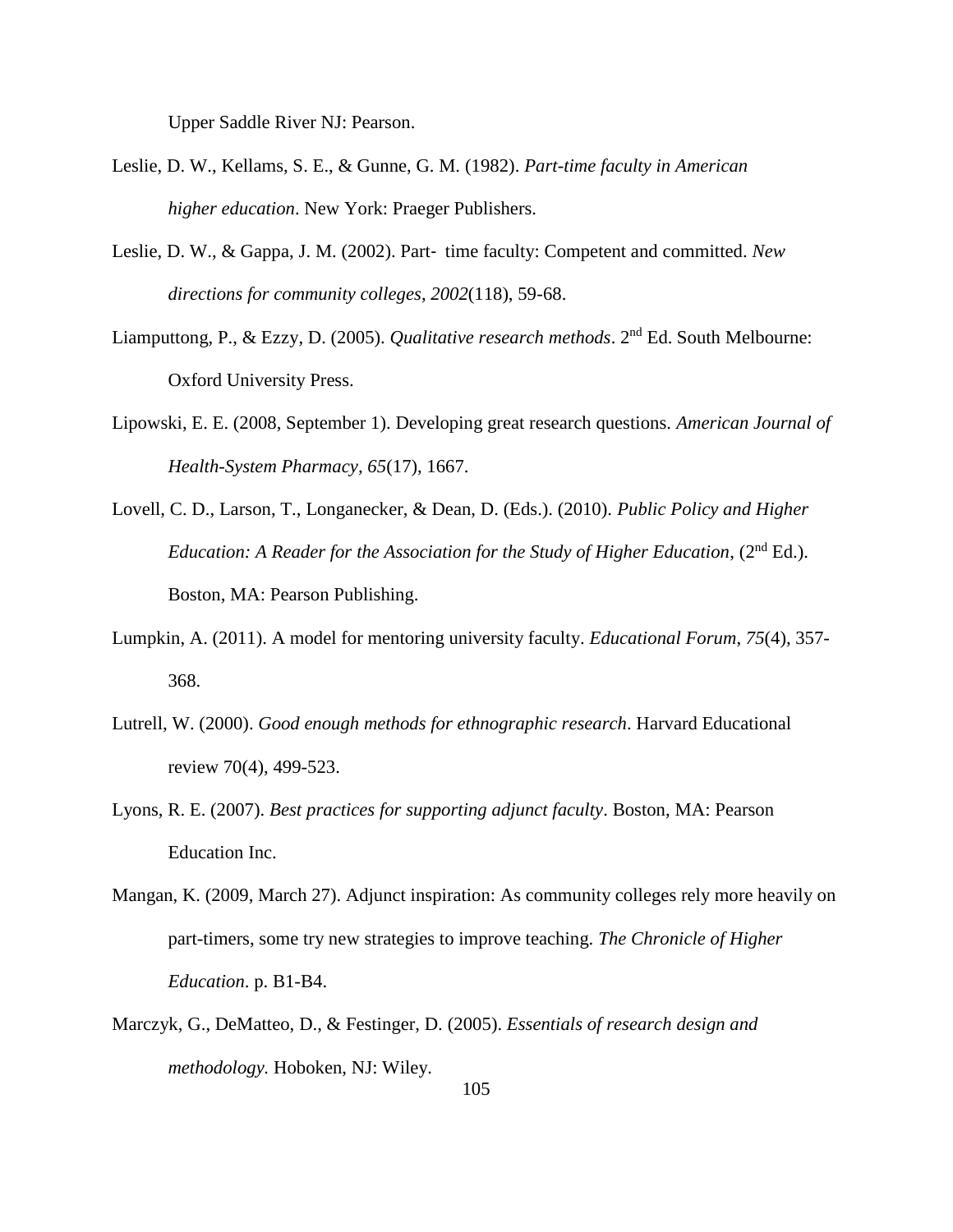Matchen, J., & DeSouza, E. (2000). The sexual harassment of faculty members by students. *Sex Roles, 41*(3), 295-306. Retrieved from

http://search.proquest.com/docview/225375479?accountid=458

- McJunkin, K. S. (2005). Community college faculty retention: Examining burnout, stress, and job satisfaction. UCLA community college bibliography. *Community College Journal of Research and Practice*, *29*(1), 75.
- Merklin, M. (2014, March 28). How the adjunct crisis hurts students and the importance of fighting back. *The Academe Blog*. Retrieved from http://academeblog.org/2014/03/28/how-the-adjunct-crisis-hurts-students-and-theimportance-of-fighting-back/
- Merriam, S. B. (1993). Adult learning: Where have we come from? where are we headed? *New Directions for Adult and Continuing Education*, (57), 5.
- Merriam, S. B. (2009). *Qualitative research: A guide to design and implementation*. San Francisco: Jossey-Bass.
- Monks, J. (2009). *Who Are the Part-Time Faculty? There's no such thing as a typical part-timer*. http://www.aaup.org/article/who-are-part-time-faculty
- Morris, L. (2009). Budget cuts 101: Performance and priorities. *Innovative Higher Education, 33*, 215-216. doi:10.1007/s10755-008-9088-6
- Mueller, B., Mandernach, B., and Sanderson, K. (2013).Adjuncts versus full-time faculty: Comparison of student outcomes in the online classroom. *MERLOT Journal of Online Learning and Teaching, 9*(3). 341- 351
- 106 Murphy, M. (2002, March 29) 'Adjuncts should not just be visitors in the academic promised land', *The Chronicle of Higher Education*. Retrieved from http://chronicle.com/weekly/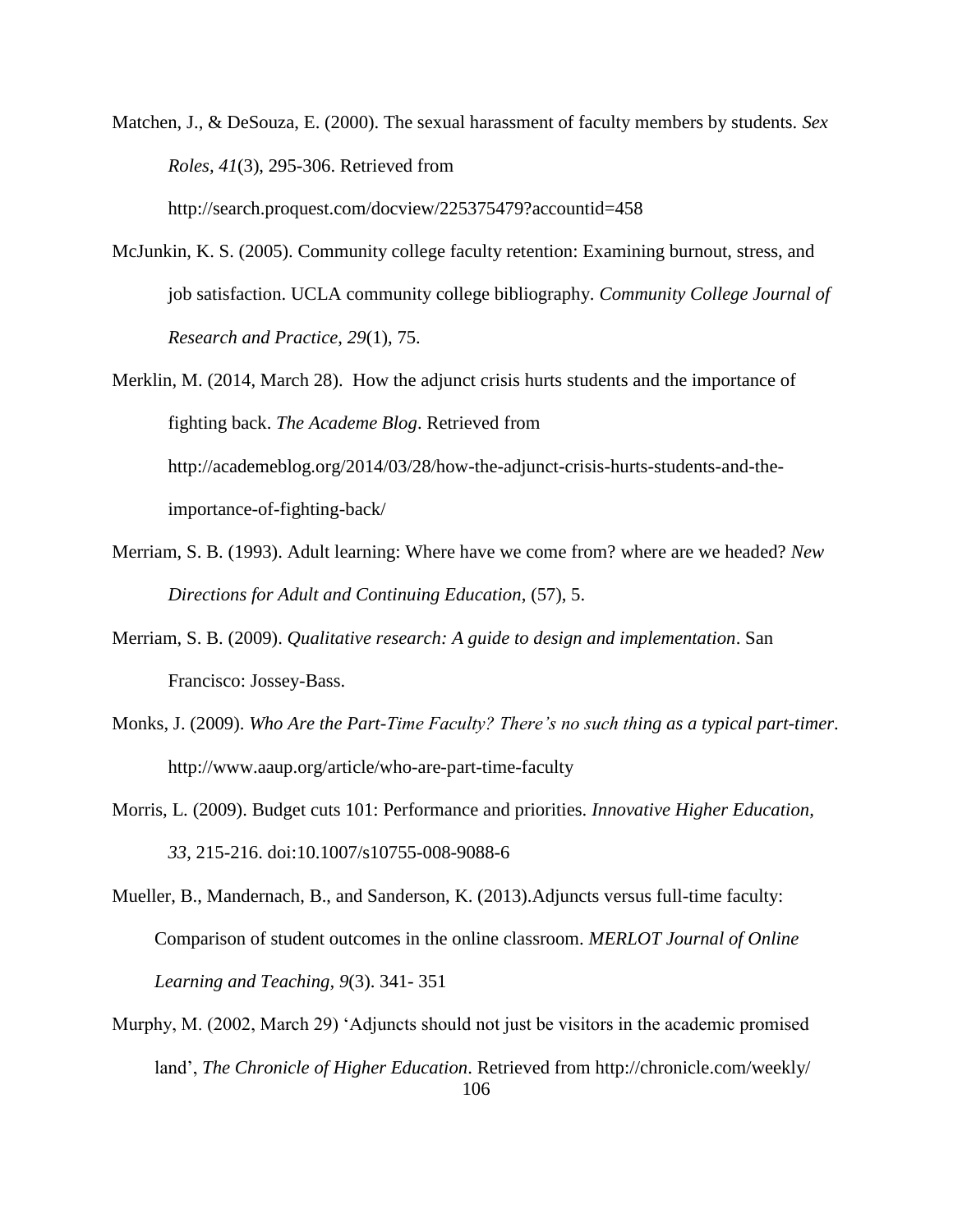v48/i29/29b01401.htm

Murray, J. P., & Cunningham, S. (2004). New rural community college faculty members and job satisfaction. *Community College Review*, *32*(2), 19-38. Retrieved from http://search.proquest.com/docview/213202937?accountid=458

Nahavandi, A. (2006). *The art and science of leadership*. Upper Saddle River, NJ: Prentice Hall.

- Nelson, C. (1999, April 16). The war against the faculty. *Chronicle of Higher Education*. Retrieved from http://chronicle.com/article/The-War-Against-the-Faculty/5150
- Newman, L. (2012). *Basics of social research: Qualitative and quantitative approaches. 3rd Ed*. Upper Saddle River, NJ: Pearson.
- Northeastern University. (2012). Faculty Mentoring Office of the Provost.

Retrieved from https://www.northeastern.edu/facultymentoring/program\_information/

- Oregon State. (2012) Faculty Mentoring Program. Retrieved from http://oregonstate.edu
- Padgett, D. K. (1998). *Qualitative methods in social work research: Challenges and rewards*. Thousand Oaks, CA: Sage.
- Palmquist, M., Doe, S., McDonald, J., Newman, B. M., Samuels, R., & Schell, E. (2011). Statement on the Status and Working Conditions of Contingent Faculty: NCTE College Section Working Group on the Status and Working Conditions of Contingent Faculty, March 22, 2010. *College English*, *73*(4), 356–359. Retrieved from http://www.jstor.org/stable/23052345

Patton, M. Q. (1980). *Qualitative evaluation methods*. Beverly Hills, CA: Sage.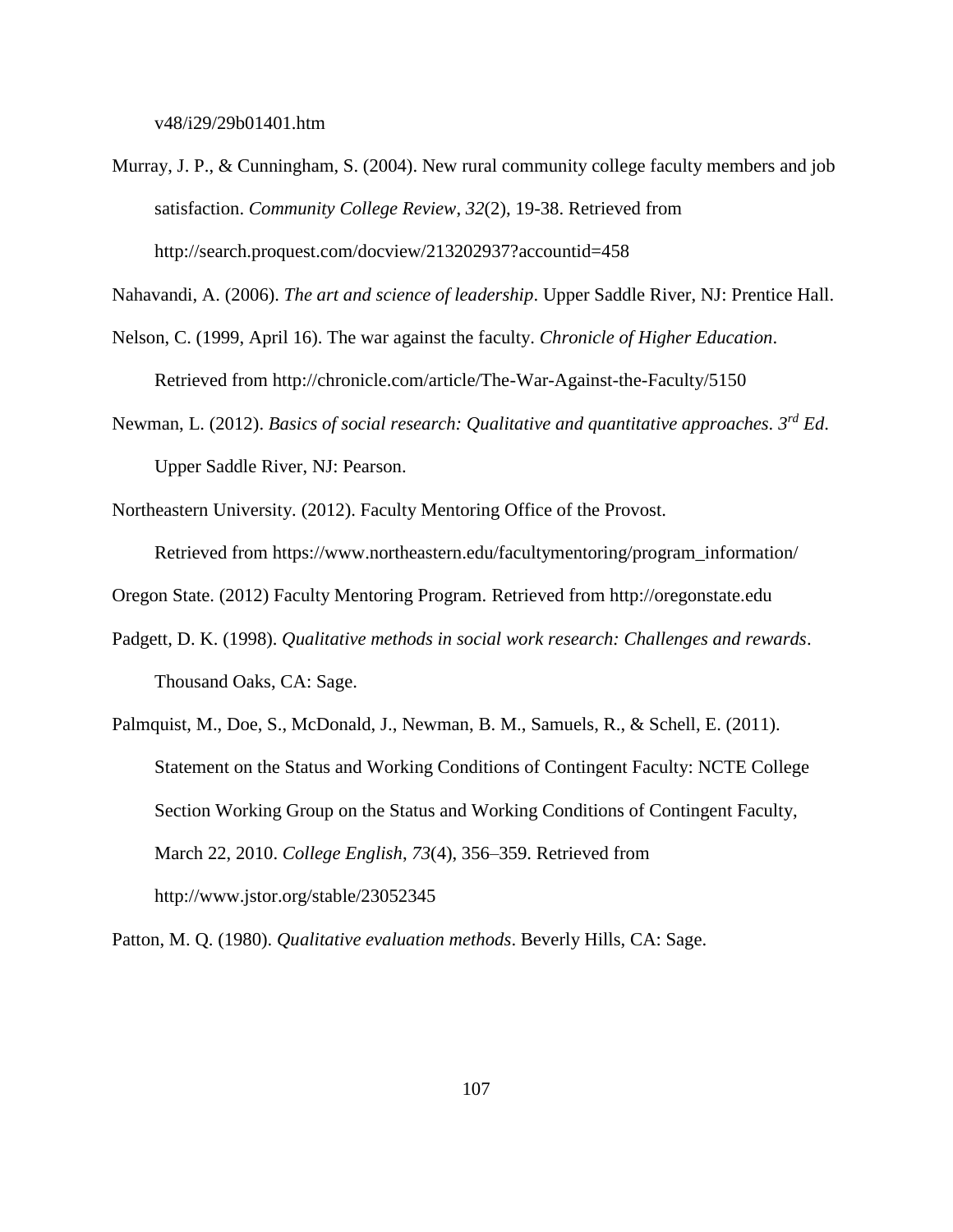Patton, M.Q. (1999). Enhancing the quality and credibility of qualitative analysis. *Health Services Research*, *34*(5). Retrieved from http://www.pubmedcentral.nih.gov/articlerender.fcgi?artid=1089059

- Pearch, W., & Marutz, L. (2005). Retention of adjunct faculty in community colleges. *The Community College Enterprise*, *11*(1), p. 29-44.
- Pepper, C., & Wildy, H. (2009). Using narratives as a research strategy. *Qualitative Research Journal*. *9*(2). 18-26. doi 10.3316/QRJ0902018
- Piccolo, R., & Colquitt, J. (2006). Transformational Leadership and Job Behaviors: The Mediating Role of Core Job Characteristics. Academy of Management Journal. 49(2), 327- 340.
- Porter, L. W., & Lawler, E. E. (1968)*. Managerial attitudes and performance*. Homewood, IL: Richard D. Irwin, Inc.
- Project Match. Los Angeles Community College District. Internship Program. Retrieved from https://www.laccd.edu/Employment/Pages/Project-MATCH.aspx
- Pytleski, P. D. (2015). Contact zones and contingent faculty: An argument for conversion. *College Composition and Communication, 67*(1), A4-A8. Retrieved from http://search.proquest.com/docview/1707562400?accountid=458

Quart, A. (2014, December) School of hard knocks. *Elle Magazine*. (352) 296-298.

Research Department California Federation of Teachers. (2014) Part-time faculty salary comparisons in California community colleges in 2013 methodology and index. Retrieved from http://aft1493.org/wp-content/uploads/Part-

TimeFacultySalaryComparisonsInCaliforniaCommunityColleges-2013.pdf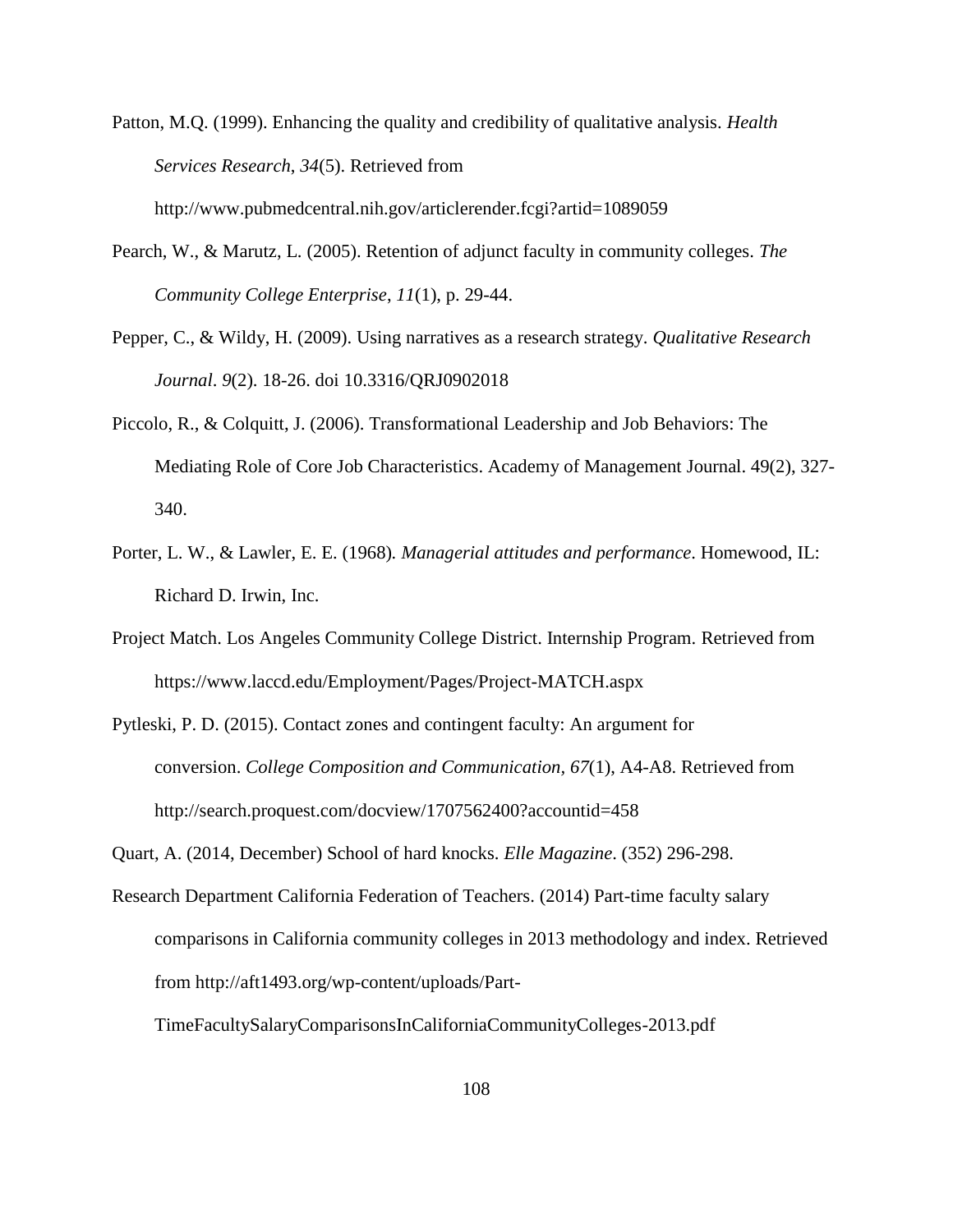Redfern-Vance, N. (2007). Analyzing Narrative Data. *Doing Cultural Anthropology, 45*.

Reimers, T. (2014). *Mentoring best practices: A handbook*. Retrieved from http://www.albany.edu/academics/mentoring.best.practices.toc.shtmlhttp://www.albany.ed u/academics/mentoring.best.practices.toc.shtml

Rhoades, G. (September, 2013). Adjunct professors are the new working poor. CNN Retrieved from http://www.cnn.com/2013/09/24/opinion/rhoades-adjunct-faculty/

Ribot, J.C., & Peluso, N.L. (2003). A theory of access. *Rural Sociology 68*(3). 153-181.

Robson, C. (2011) *Real world research*. West Sussex: John Wiley & Sons Ltd.

- Rouche, J. E., Rouche, S. D., & Milliron, M. D. (1995). *Strangers in their own land: Part-time faculty in American community colleges*. Washington, D.C.: Community College Press.
- Roueche, J. E., Roueche, S. D., & Milliron, M. D. (1996). Identifying the strangers: Exploring part-time faculty integration in American community colleges. *Community College Review, 23(*4), 33-48.
- Rubin, D. (2008). Statistical inference for causal effects, with emphasis on applications in epidemiology and medical statistics. II. I*n Handbook of Statistics: Epidemiology and Medical Statistics* (C. R. Rao, J. P. Miller and D. C. Rao, eds.). Elsevier, The Netherlands.
- Ruiz, E. A. (2007). The stone that struck goliath: The part-time faculty association, Washington State community and technical colleges, and class action lawsuits. *New Directions for Community Colleges, 140*, 49−54. doi: 1002/cc.304

Saldana, J. (2013) *The coding manual for qualitative researchers*. Los Angeles, CA: Sage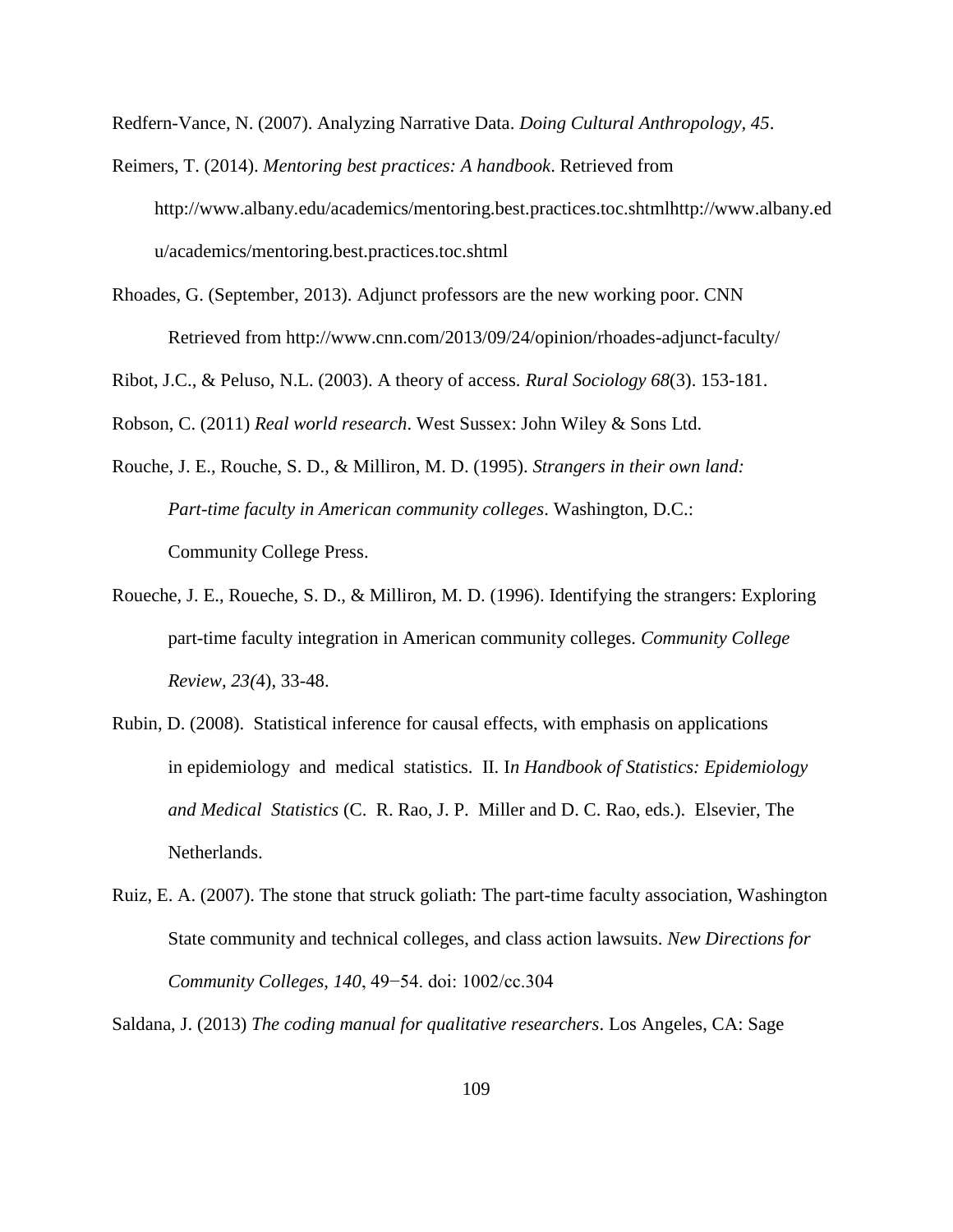- Savage, H. E., Karp, R.S., & Logue, R. (2004). Faculty mentorship at colleges and universities*. College Teaching 52* (1).
- Sax, L., Astin, A., Arrendondo, M. & Korn, W. (1996). *The American college teacher: National norms for the 1995-96 HERI faculty survey.* Los Angeles: Higher Education Research institute, UCLA.
- Schaefer Riley, N. (2011). *The faculty lounges: And other reasons why you won't get the college education you pay for.* Chicago, IL: Ivan R. Dee.
- Schmidt, P. (2008, November 6). Studies link use of part-time instructors to lower student success. *The Chronicle of Higher Education*. *55*(12), A1. Retrieved from ERIC database.
- Schmidt, P. (2011, November 20). Unions confront the fault lines between adjunct and full-timers. *The Chronicle of Higher Education*. Retrieved from http://chronicle.com/article/Unions-Confront-Fault-Lines/129836/
- Schmidt, P. (2014, April 14). Power in numbers. *The Chronicle of Higher Education.* Retrieved from http://chronicle.com/article/Power-in-Numbers/145863
- Schram, T. H. (2006). *Conceptualizing and proposing qualitative research* (2nd ed.). Upper Saddle River, NJ: Pearson Merrill Prentice Hall.
- Schwandt, T.A. (2007). *The sage dictionary of qualitative inquiry (3rd. ed.)*. Thousand Oaks, CA: Sage
- SEIU Communications (2014). Sen. Dick Durbin Introduces Adjunct Faculty Loan Fairness Act. http://www.seiu.org/2014/07/sen-dick-durbin-introduces-adjunct-faculty-loan-fa.php
- Sharma, G. V., & Freeman, A. M. (2014). Mentoring. *Journal of the American College of Cardiology, 64*(18), 1964-1965. doi:http://dx.doi.org/10.1016/j.jacc.2014.09.015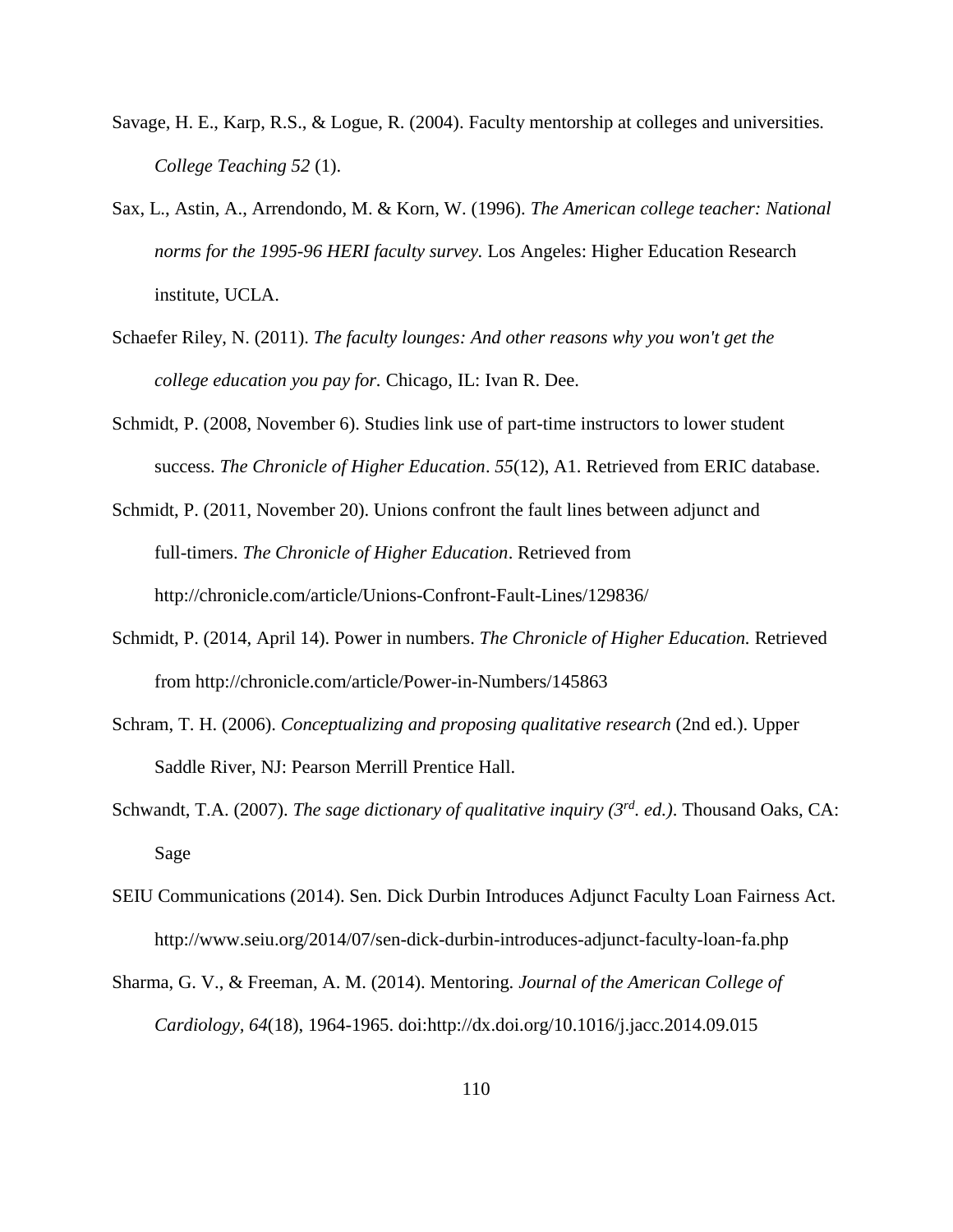- Shank, G. D. (2006). *Qualitative research: A personal skills approach* (2nd ed.). Upper Saddle River, NJ: Pearson Merrill Prentice Hall.
- Shivers-Blackwell, S. L. (2004) Transformational and transactional Leader Behavior. *Journal of Leadership and Organizational Studies*. ABI/ Inform Global.
- Seidman, I. (2006) *Interviewing as qualitative research: A guide for researchers in education and the social sciences.* (3rd Ed.). New York: Teachers College Press.
- Simon, M.K. (2011). Dissertation and scholarly research: Recipes for success (2011 Ed). Seattle, WA: Dissertation Success, LLC. http://dissertationrecipes.com
- Smith, V. C. (2007). A systems approach to strategic success with adjunct faculty. *New Directions for Community Colleges*. Wilmington, DE: Wiley Periodicals, Inc.
- Sosulski, M. R., & Lawrence, C. (2008). Mixing methods for full-strength results: Two welfare studies. *Journal of Mixed Methods Research*. *2*(2). 121-148.
- Strauss, A., & Corbin, J. (1990). *Basics of qualitative research: Grounded theory procedures and techniques*. Newbury Park, CA: Sage.
- Strom-Gottfried, K., & Dunlap, K. M. (2004). Assimilating adjuncts: Strategies for orienting contract faculty. *Journal of Social Work Education*. *40*(3), 445-452. Retrieved from http://search.proquest.com/docview/209791337?accountid=458

Stukel, C. (2014, August 25). Is that whining adjunct someone we want teaching our young? Letters. *The Chronicle of Higher Education*. Retrieved from http://chronicle.com/blogs/letters/is-that-whining-adjunct-someone-we-want-teachingour-young/

Thompson, C.Q. (2008). Recruitment, retention, and mentoring faculty of color: The chronicle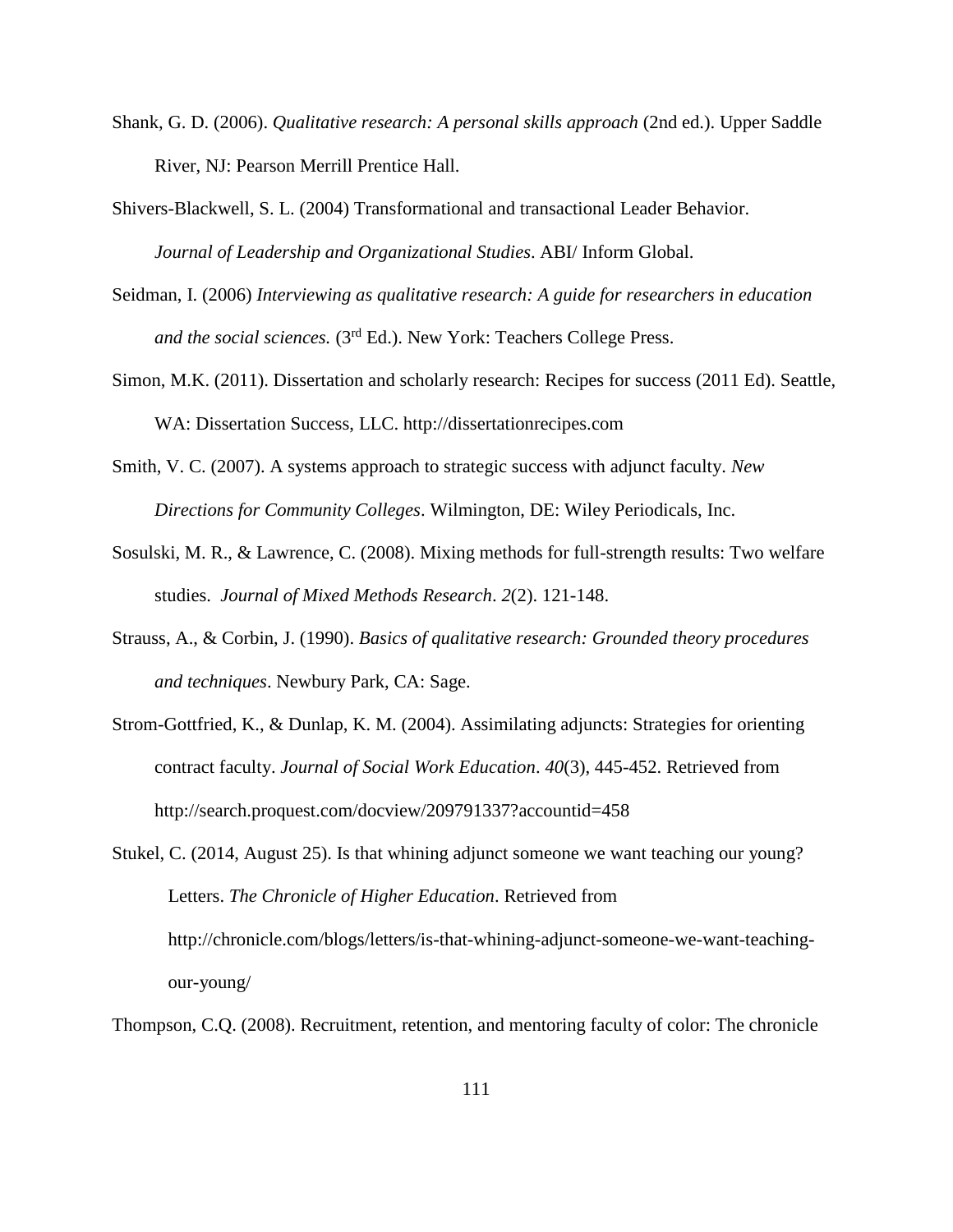continues. *New Directions For higher Education, (143*), 47-54.

- Tillman, W. R., & Tillman, C. J. (2008). And you thought it was the apple: A study of job satisfaction among teachers. *Academy of Educational Leadership Journal*, *12*(3), 1-18. Retrieved from EbscoHost database.
- Title 3. Postsecondary Education. Division 7. Community Colleges. Part 51. Employees. Chapter 3 Employment. Cal. 87400-87488 (2011).
- Townsend, B.K., & Twombly, S.B. (2001). *Community colleges: Policy in the future context*. Westport, CT: Ablex Publishing.
- Tuscan, M. E. (2004). Adventures in the academic marketplace. *Phi Kappa Phi Forum*, 84(4), 21–21.
- United States. (2011). Senate. California Legislature 2011-20012 Regular Session. Assembly Bill No. 852. An act to add Section 87482.1 to the Education Code, relating to community colleges. Legislative Counsel's Digest. June 22, 2011. Retrieved from http://www.leginfo.ca.gov/pub/11-12/bill/asm/ab\_0851- 0900/ab\_852\_bill\_20110217\_introduced.html
- United States. (2014). 113th Congress. 2nd Session. United States Senate. S.2712 To amend section 455(m) of the Higher Education Act of 1965 in order to allow adjunct faculty members to qualify for public service loan forgiveness. July 30, 2014. Retrieved from https://www.congress.gov/113/bills/s2712/BILLS-113s2712is.pdf
- Viljoen, C. (2005). Mentoring. *Accountancy SA*, 21. Retrieved from http://search.proquest.com/docview/215231085?accountid=458
- Vogt, W. P. (2007). *Quantitative research methods for professionals.* Boston, MA: Allyn & Bacon.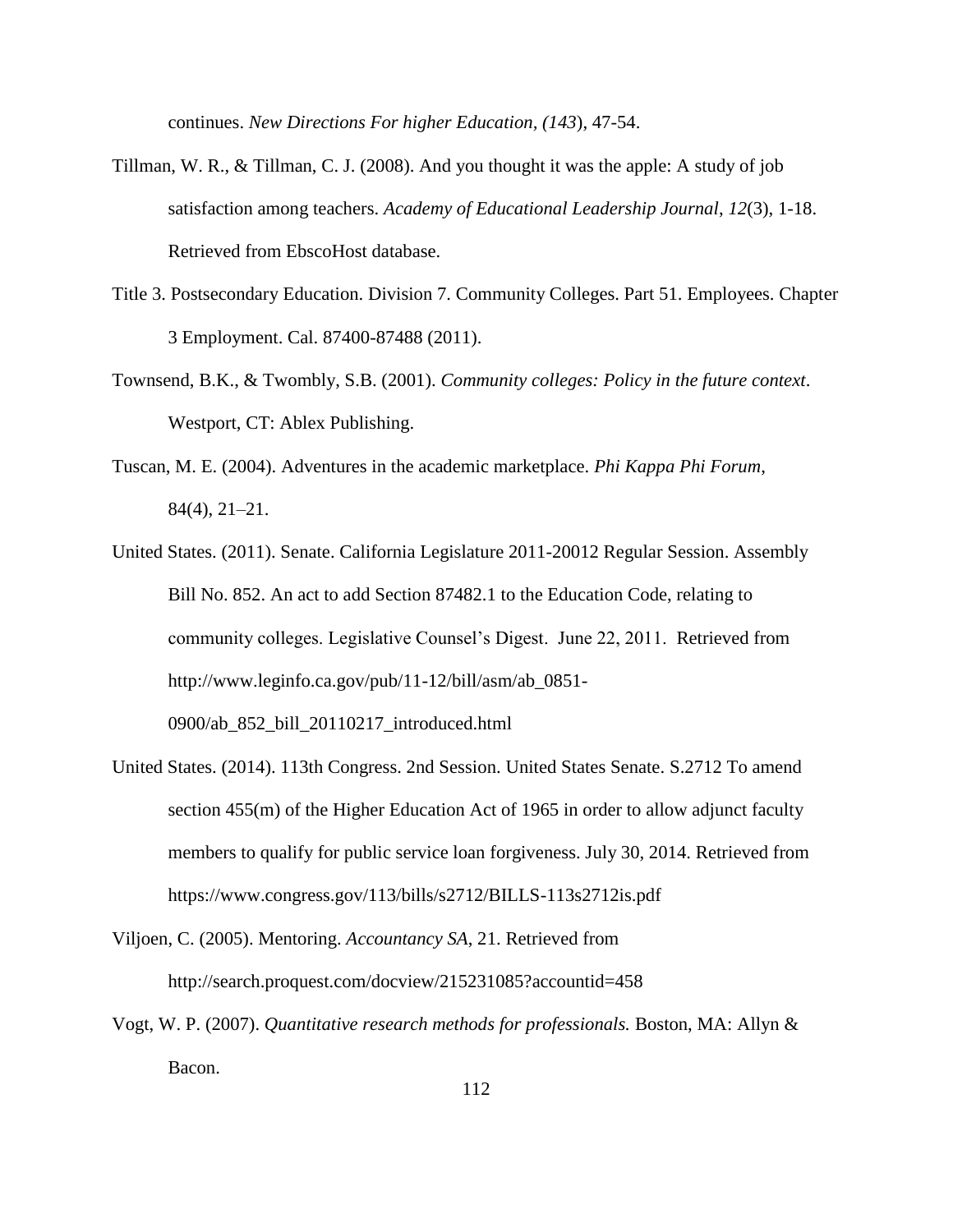Vroom, V. H. (1964). *Work and motivation*. New York: McGraw Hill.

- Wagoner, R.L, Metcalfe, A. S., & Olaore, I. (2004). Fiscal reality and academic quality: Parttime faculty and the challenge to organizational culture at community colleges. *Community College Journal of Research and Practice, 29*(1), 25.
- Walton, I., (2008). Academic excellence: Why california's community colleges need the 75/25 full-time faculty standard. *Rostrum*. Retrieved from http://www.asccc.org/content/academic-excellence-why- californias-communitycolleges-need-7525-full-time-faculty-standard.
- Ward, J. (2008). Understanding the business of higher education: Creating context for your staff development plan. *College and University, 84*(1), 53-58. Retrieved from http://www.aacrao.org/publications/college\_and\_university\_journal.aspx#. T83xIL-HePc
- Wickun, W. G., & Stanley, R. E. (2000). The role of adjunct faculty in higher education. *The Montana Professor*, *10*(1).
- Willingham, D. T. (2009). *Why don't students like school?* San Francisco: Jossey-Bass.
- Webster, L., & Mertova, P. (2007). *Using narrative inquiry as a research method*. Oxon: Routledge.
- Yin, R.K. (2009). *Case study research: Design and methods (Applied social research methods)*. Thousand Oaks: Sage
- Zeind, C. S., Zdanowicz, M., MacDonald, K., Parkhurst, C., King, C., P. (2005). Developing a sustainable faculty mentoring program. *American Journal of Pharmaceutical Education*, *69*(5), 1-13.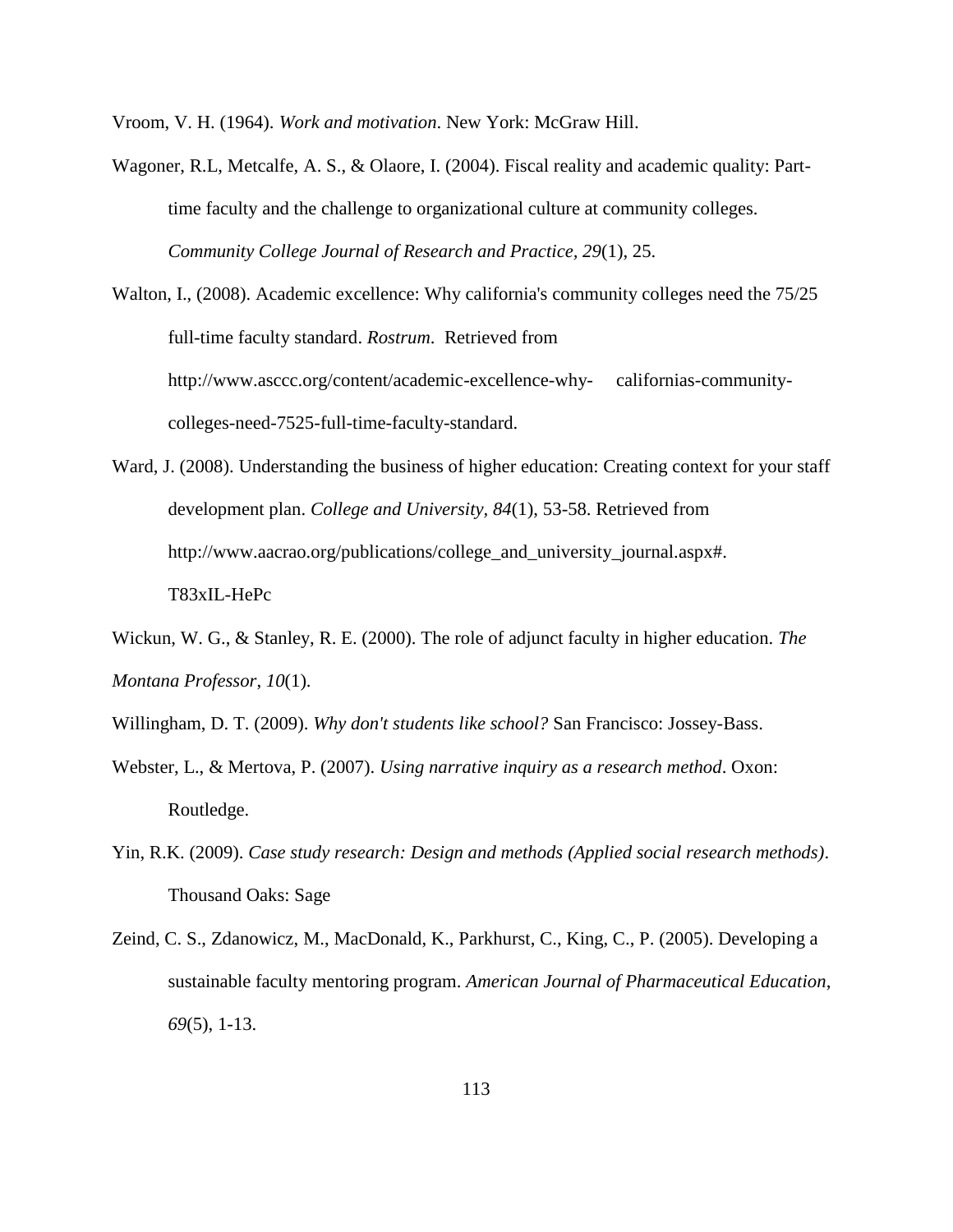## Appendix A

# Interview Questions

- 1. What made you want to become an adjunct faculty member at a California community college?
- 2. Tell me about how satisfied you are with your current adjunct teaching position(s).
- 3. Tell me about your experience with a mentor(s).
- 4. What is a favorite story you like to share about your experience as an adjunct?
- 5. Are there any other experiences you would like to share about mentors, adjunct faculty life, and/or job satisfaction in California community colleges?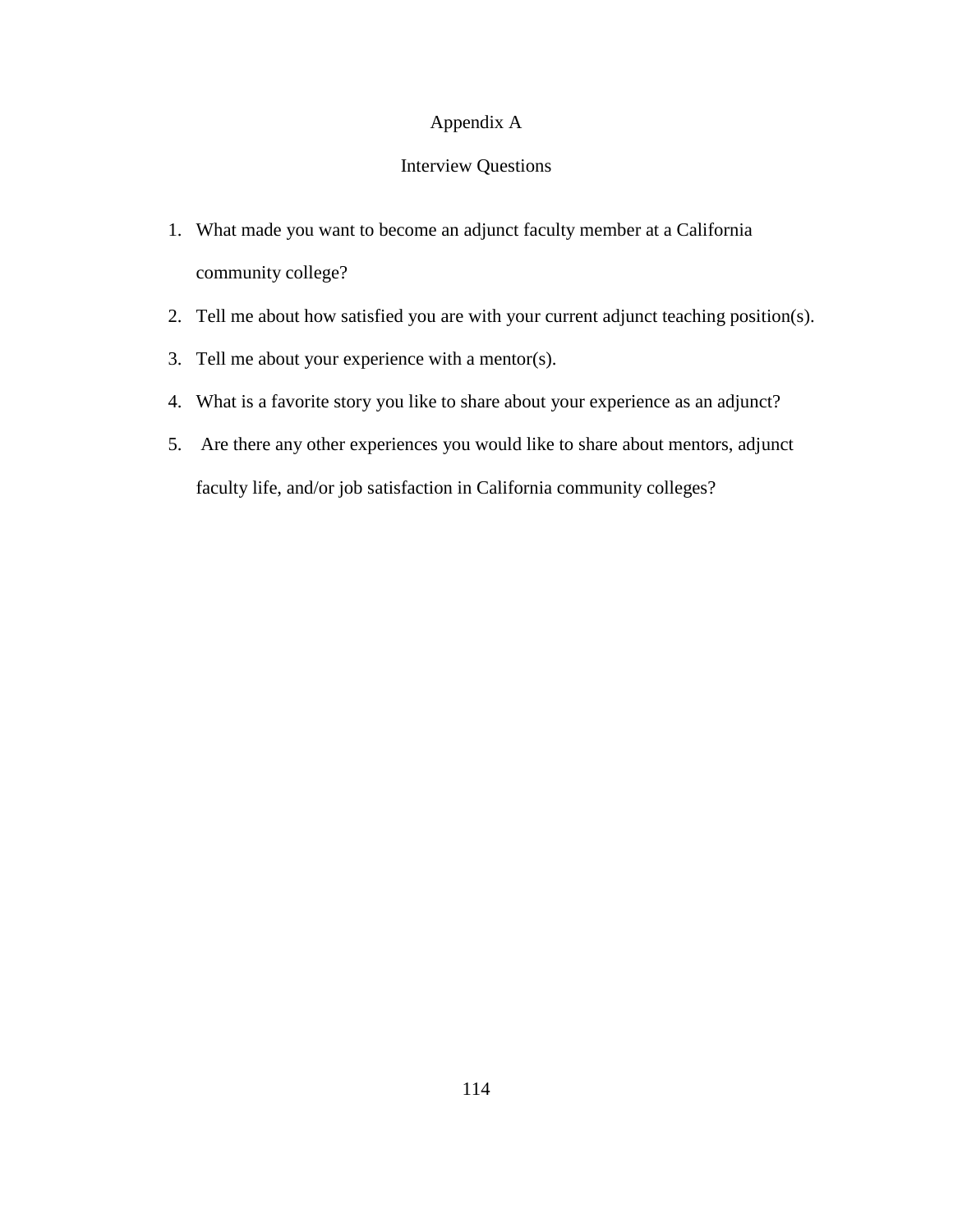## Appendix B: Consent Letter

Dear Adjunct Faculty Member,

I am a student at the University of Phoenix working on a doctorate of philosophy in higher education administration. I am conducting a research study entitled ADJUNCT FACULTY JOB SATISFACTION AT CALIFORNIA COMMUNITY COLLEGES. The purpose of the research study is to explore mentor influence on adjunct faculty equity and access concerns.

Your participation will involve talking with me for 30-60 minutes in person or on the phone as your schedule will permit. The interview will be recorded by the researcher in written form and audio tape for an accurate transcription. Your participation in this study is voluntary. If you decide not to participate in the study, you may withdraw at any time prior to submission. The results of the research may be published; however, your name will not be used and information you provide will remain in confidence.

In this research, there are no "none" foreseeable risk to you. The benefit of your participation includes contributing knowledge regarding mentor influence on adjunct faculty equity and access issues. The information may influence administrators and bring awareness of adjunct concerns to the attention of leaders throughout higher education and specifically in the California community college system.

If you have any questions concerning the research study, please call me at XXX-XXX-XXXX.

Sincerely,

Tonya Nagle, Doctoral Student

University of Phoenix, School of Advanced Studies

I acknowledge that I understand the nature of the study, the potential benefits and risks to me as a participant and the means by which my identity will be kept confidential. I am 18 years or older. I am a voluntary participant in the study. I give my permission to use the information gathered through my interview for research analysis. The original signed consent form will be collected at the interview by Tonya Nagle or mailed in the event a phone interview is more convenient for the participant.

Print Name/Signature Date

\_\_\_\_\_\_\_\_\_\_\_\_\_\_\_\_\_\_\_\_\_\_\_\_\_\_\_\_\_\_\_\_\_\_\_\_\_\_\_\_\_\_\_ \_\_\_\_\_\_\_\_\_\_\_\_\_\_\_\_\_\_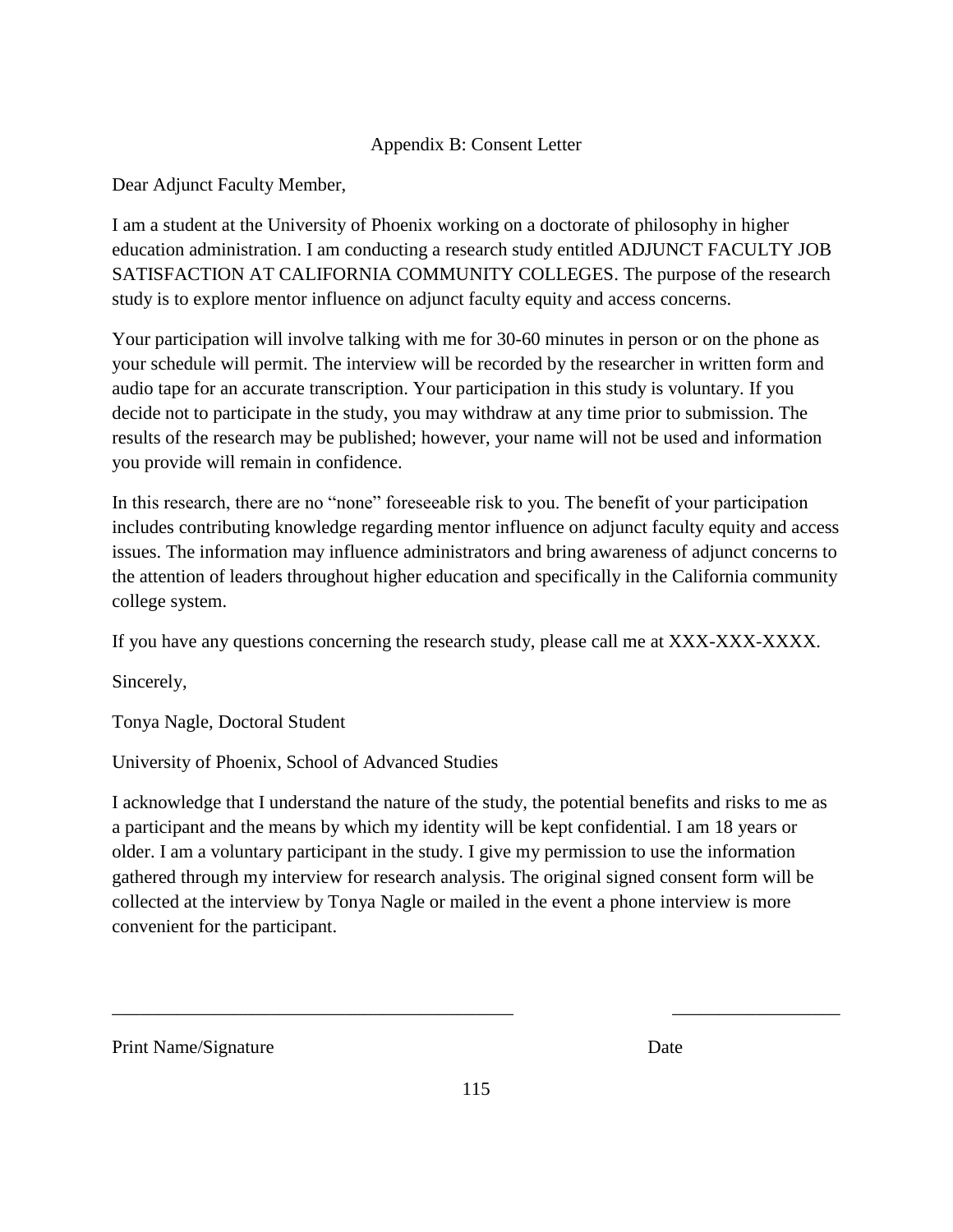#### Appendix C

#### Information Protection Plan

To protect the information gathered through interviews, to include the participants' identity and the identity of anyone mentioned in the interview, a meticulous process of removing identifiers will be conducted.

The first step in the process is to assign pseudonyms to the participants to protect their identity. Using the first letter of the last name, a first name will be assigned. For example, if the last name is Smith, a pseudonym may be Sally. To protect the identity of anyone the participant mentions, the last letter of the person's name will be used to assign a new single name. For example, if someone said "Bob Smith was a terrible person", the new statement would read "Henry was a terrible person".

Due to the nature of adjunct faculty jobs, the experiences shared by participants may or may not all pertain to the current institution. For that purpose, institutions will be identified by geographic regions rather than by name. For example, the names become Southern California Mid-Size Community College, Small Northern Virginia Community College, Large Mid-West Community College, etc. If the participants indicate comparison with universities they have previously worked at, the same will apply with similar identifiers. For example, the names become Southern California For-Profit University, Northern California Non-Profit University, etc. Due to the number of institutions nationwide, this identifier will enable the participants to speak freely without fear of retribution.

Signed consent forms will be scanned, downloaded onto a flash drive, and then shredded. The flash drive will be stored in a small, fire-resistant safe. The interview notes will be scanned